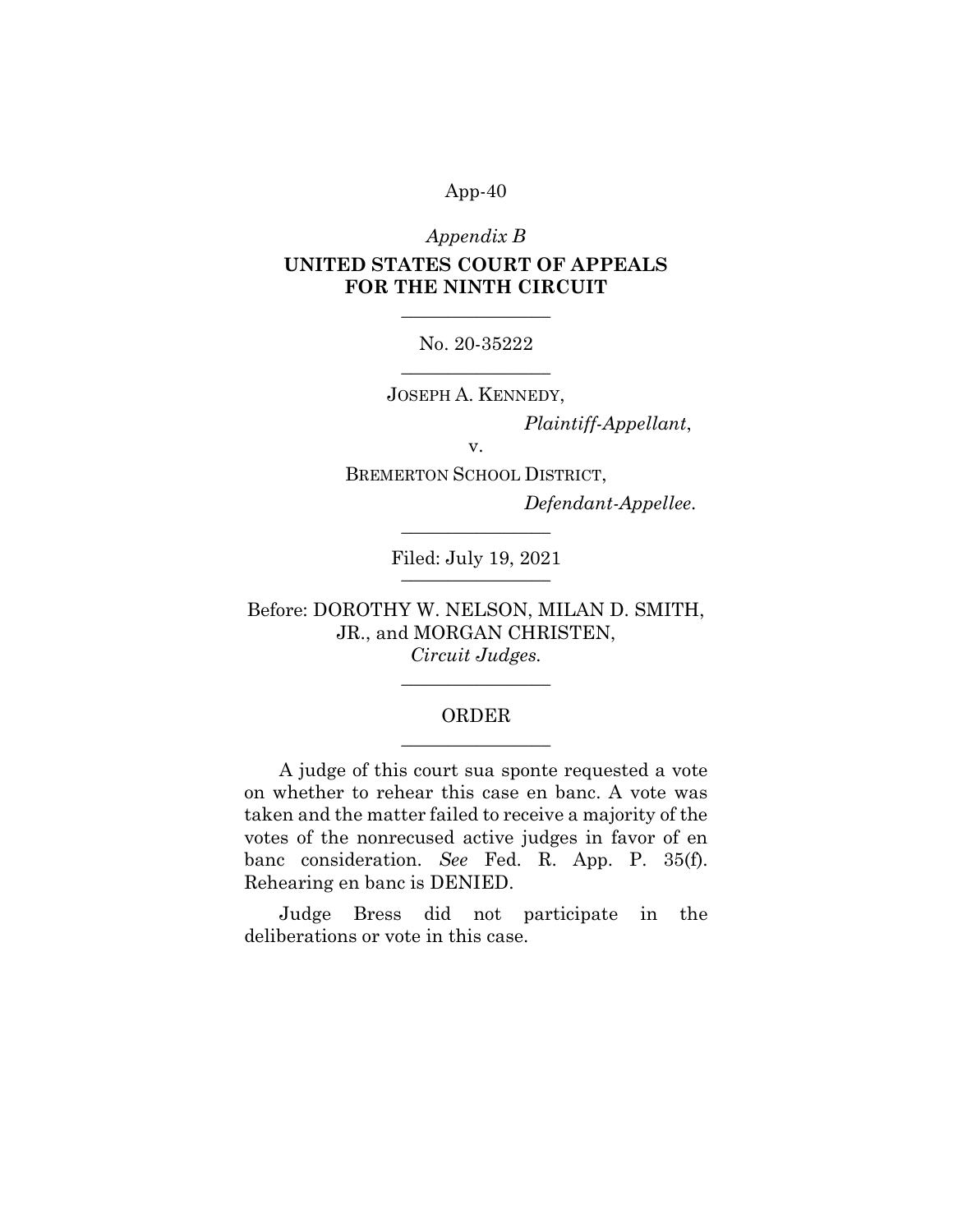M. SMITH, Circuit Judge, concurring in the denial of rehearing en banc:

Unlike Odysseus, who was able to resist the seductive song of the Sirens by being tied to a mast and having his shipmates stop their ears with bees' wax, our colleague, Judge O'Scannlain, appears to have succumbed to the Siren song of a deceitful narrative of this case spun by counsel for Appellant, to the effect that Joseph Kennedy, a Bremerton High School (BHS) football coach, was disciplined for holding silent, private prayers. That narrative is false. Although I discuss the events in greater detail below, the reader should know the following basic truth ab initio: Kennedy was never disciplined by BHS for offering silent, private prayers. In fact, the record shows clearly that Kennedy initially offered silent, private prayers while on the job from the time he began working at BHS, but added an increasingly public and audible element to his prayers over the next *approximately seven years* before the Bremerton School District (BSD) leadership became aware that he had invited the players and a coach from another school to join him and his players in prayer at the fiftyyard line after the conclusion of a football game. He was disciplined only after BSD tried in vain to reach an accommodation with him after he (in a letter from his counsel) demanded the right to pray in the middle of the football field immediately after the conclusion of games while the players were on the field, and the crowd was still in the stands. He advertised in the area's largest newspaper, and local and national TV stations, that he intended to defy BSD's instructions not to publicly pray with his players while still on duty even though he said he might lose his job as a result.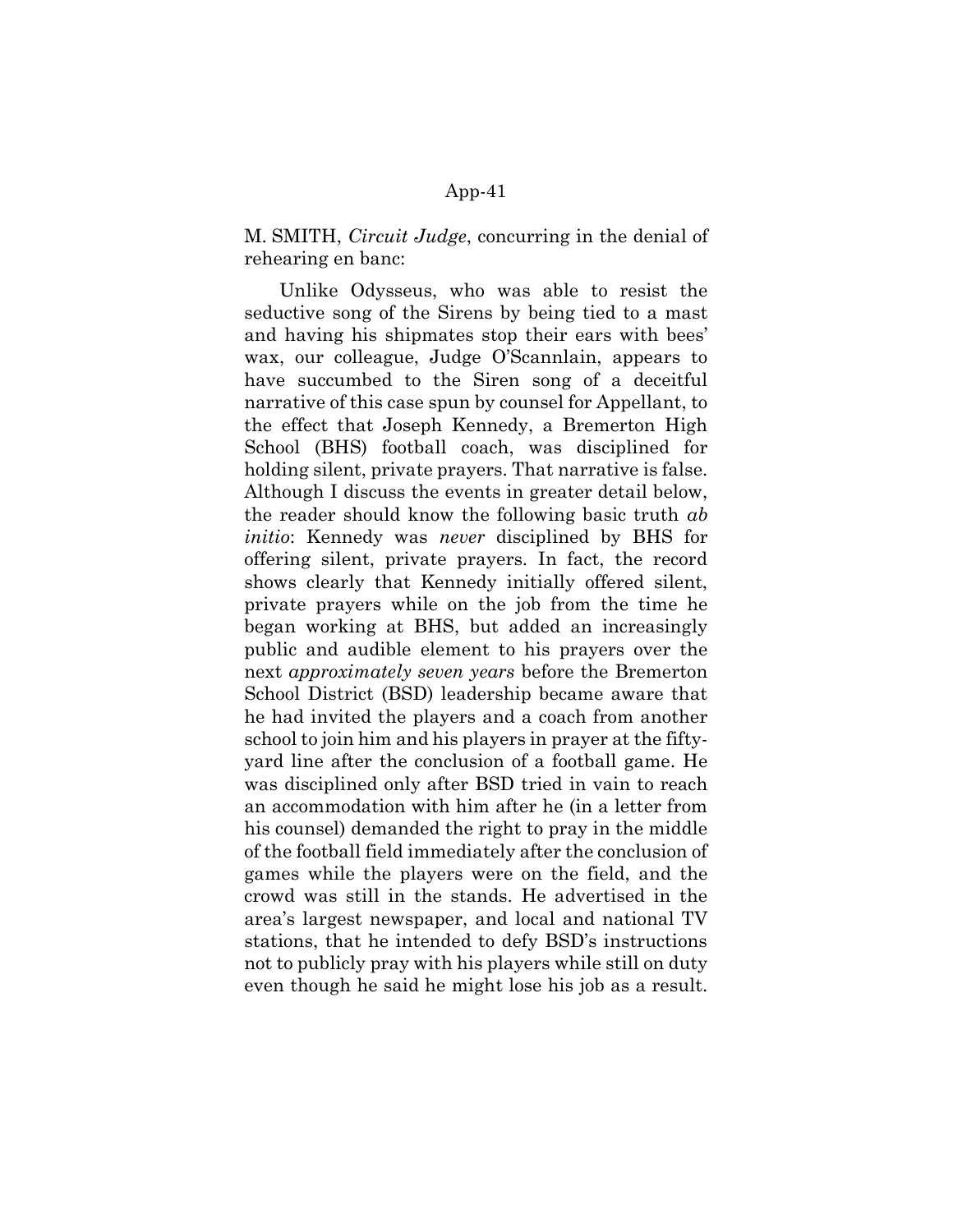As he said he would, Kennedy prayed out loud in the middle of the football field immediately after the conclusion of the first game after his lawyer's letter was sent, surrounded by players, members of the opposing team, parents, a local politician, and members of the news media with television cameras recording the event, all of whom had been advised of Kennedy's intended actions through the local news and social media.

In his statement, Judge O'Scannlain omits most of the key facts in this case, reorders the chronology of events, and ignores pertinent Establishment Clause law, much of which has been in place for more than half a century.

#### I.

When Joseph Kennedy was hired by BSD in 2008, his post-game prayers were initially silent and private. Kennedy v. Bremerton Sch. Dist. (Kennedy III), 991 F.3d 1004, 1010 (9th Cir. 2021). Over the ensuing years, however, Kennedy made it his mission to intertwine religion with football. Eventually, he led the team in prayer in the locker room before each game, and some players began to join him for his postgame prayer, too, where his practice ultimately evolved to include full-blown religious speeches to, and prayers with, players from both teams after the game, conducted while the players were still on the field and while fans remained in the stands. Id.

When BSD's Athletic Director heard about Kennedy's practices, he told Kennedy that he should not be conducting prayers with his players. Id. Kennedy then wrote on his Facebook page that he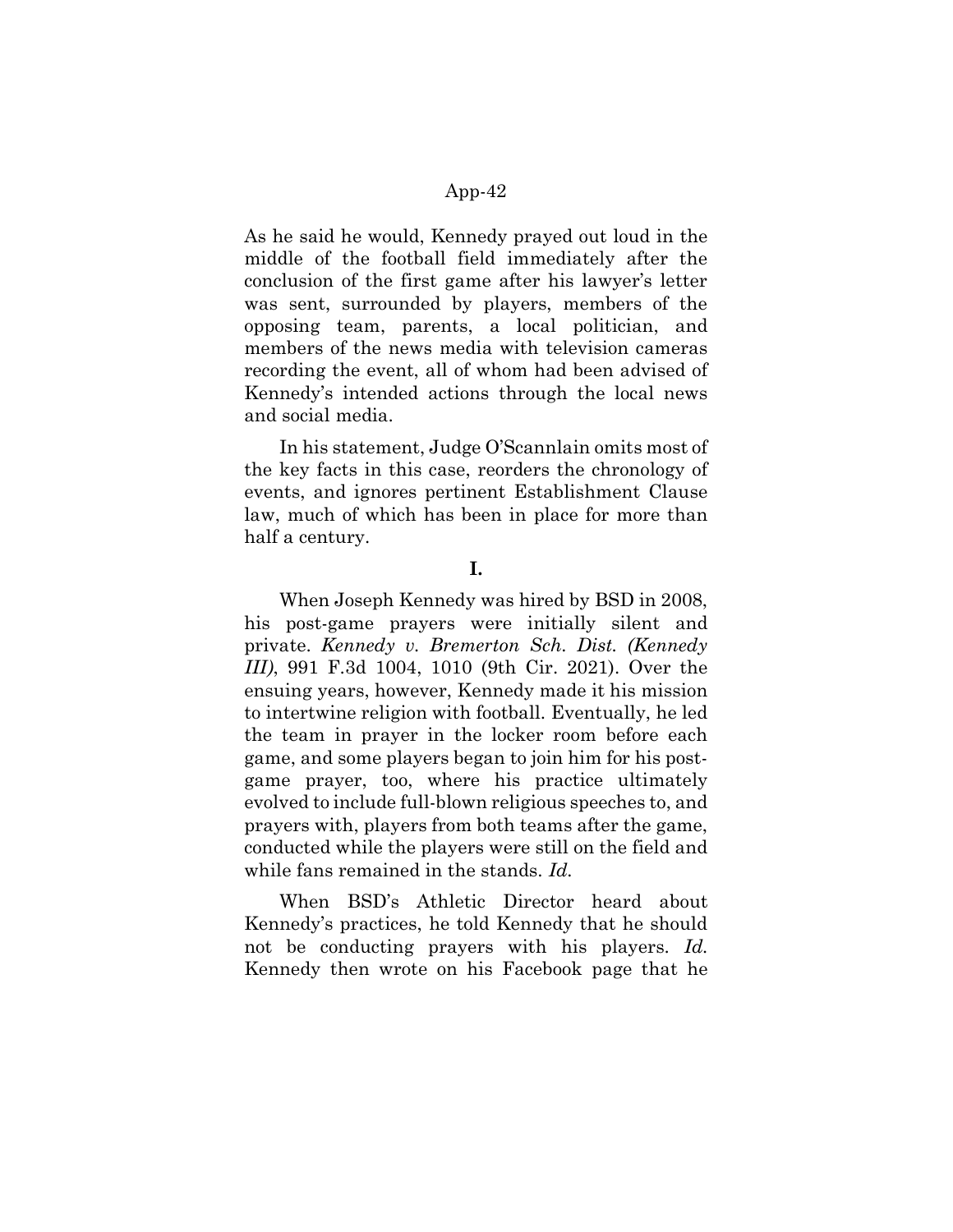thought he might have been fired for praying. Id. at 1011. According to Principal John Polm's deposition, that post resulted in "thousands of people saying they were going to attend and storm the field with [Kennedy] after the game." In addition, Superintendent Aaron Leavell wrote in his declaration that "[o]nce the topic arose, the District was flooded with thousands of emails, letters, and phone calls from around the country, many of which were hateful or threatening." Kennedy III, 991 F.3d at 1011. Clearly, from that time forward, the public was watching to see whether BSD would permit Kennedy to continue his demonstrative religious practices while he was on the job. The public's interest was neither surprising nor unintended; during the course of these events, Kennedy gave numerous media interviews describing his practice of praying mid-field at the conclusion of BHS's games, and of his intention to defy BSD in so doing.

Having learned of Kennedy's on-duty religious practice, BSD concluded that it needed to make certain the coaching staff clearly understood the parameters of what was expected of them regarding religious activities while on the job. Id. BSD told the coaching staff that they could and should continue giving inspirational talks to their players but that "[t]hey must remain entirely secular in nature, so as to avoid alienation of any team member." Id. BSD also advised that "[s]tudent religious activity must be entirely and genuinely student-initiated, and may not be suggested, encouraged (or discouraged), or supervised by any District staff." Id. BSD further counseled that "[i]f students engage in religious activity, school staff may not take any action likely to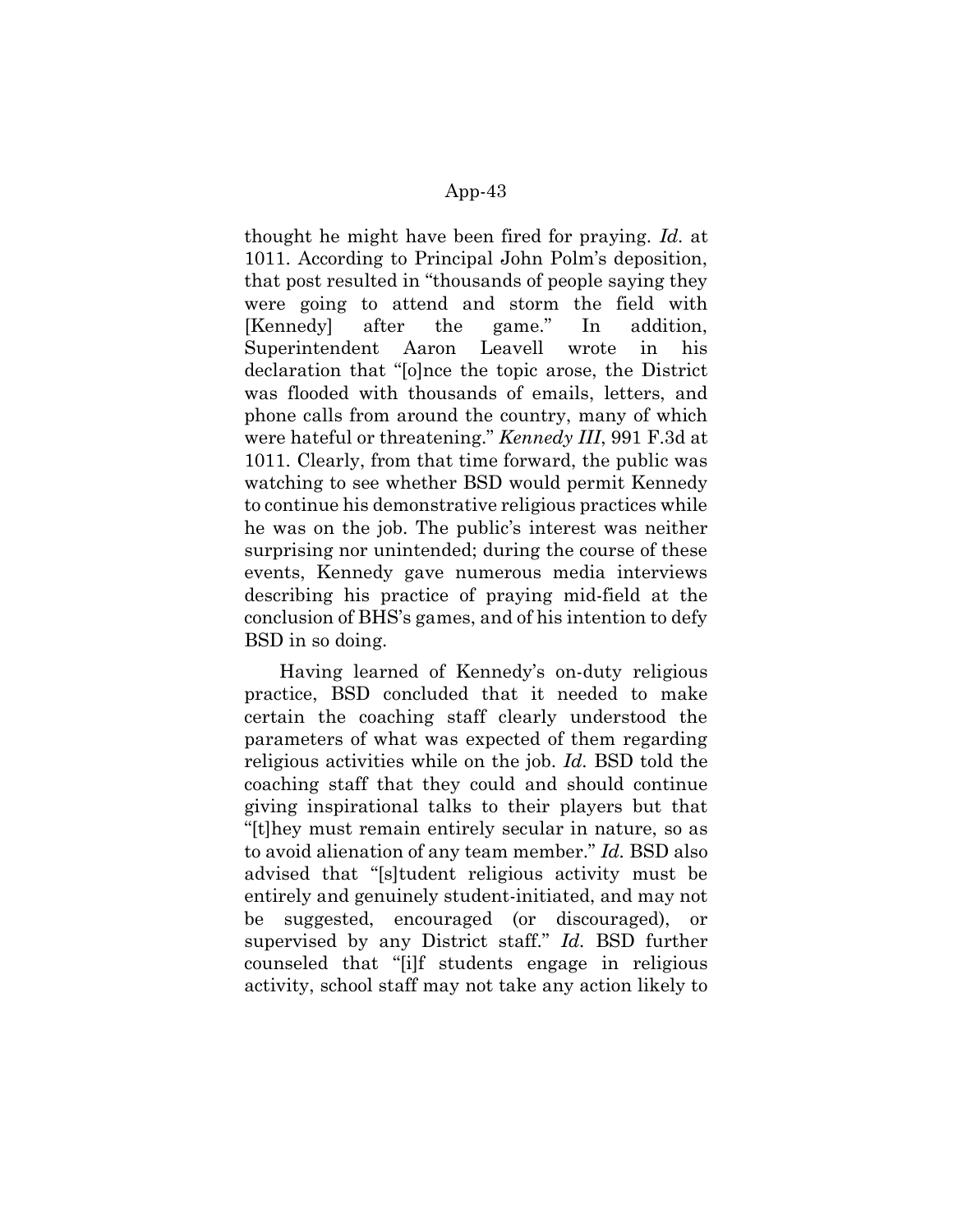be perceived by a reasonable observer, who is aware of the history and context of such activity at BHS, as endorsement of that activity." Id. Last, BSD stressed that Kennedy personally was

free to engage in religious activity, including prayer, so long as it does not interfere with job responsibilities. Such activity must be physically separate from any student activity, and students may not be allowed to join such activity. In order to avoid the perception of endorsement discussed above, such activity should either be non-demonstrative (i.e., not outwardly discernible as religious activity) if students are also engaged in religious conduct, or it should occur while students are not engaging in such conduct.

Id.

Kennedy initially followed BSD's instructions, ceasing both his pre-game and post-game prayers, but he eventually commenced a very public campaign against BSD focused only on the post-game activity. Quoting from our opinion:

Kennedy's increasingly direct challenge to BSD escalated when he wrote BSD through his lawyer on October 14, 2015. The letter announced that Kennedy would resume praying on the fifty-yard line immediately after the conclusion of the October 16, 2015 game. Kennedy testified in his deposition that he intended the October 14 letter to communicate to the district that he "wasn't going to stop [his] prayer because there was [sic] kids around [him]." In other words,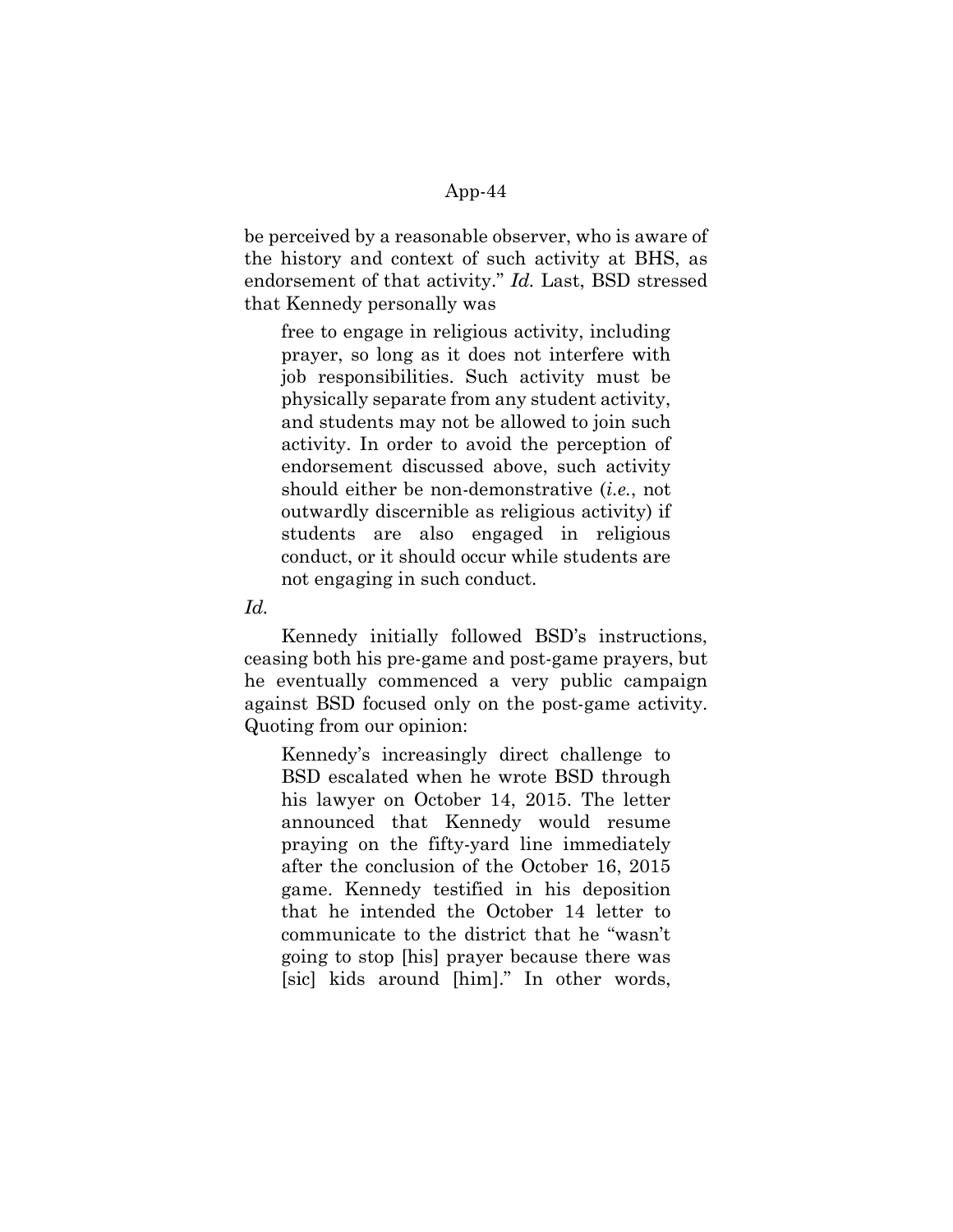Kennedy was planning to pray on the fiftyyard line immediately after the game, and he would allow students to join him in that religious activity if they wished to do so. The lawyer's letter also demanded that BSD rescind the directive in its September 17 letter that Kennedy cease his post-game prayers at the fifty-yard line immediately after the game.

Kennedy's intention to pray on the field following the October 16 game was widely publicized through Kennedy and his representatives' "numerous appearances and announcements [on] various forms of media." For example, the Seattle Times published an article on October 14 (the same day as the lawyer's letter was sent to BSD), entitled "Bremerton football coach vows to pray after game despite district order. A Bremerton High School football coach said he will pray at the 50-yard line after Friday's homecoming game, disobeying the school district's orders and placing his job at risk."[1]

In an attempt to secure the field from public access, BSD "made arrangements with the Bremerton Police Department for security, had signs made and posted, had 'robo calls' made to District parents, and otherwise put

<sup>1</sup> The Seattle Times has the twenty-third largest circulation of any newspaper in the country, with an average Sunday circulation of 364,454. See Circulation numbers for the 25 largest newspapers, Seattle Times (May 1, 2012), https://bit.ly/2OGgYX5.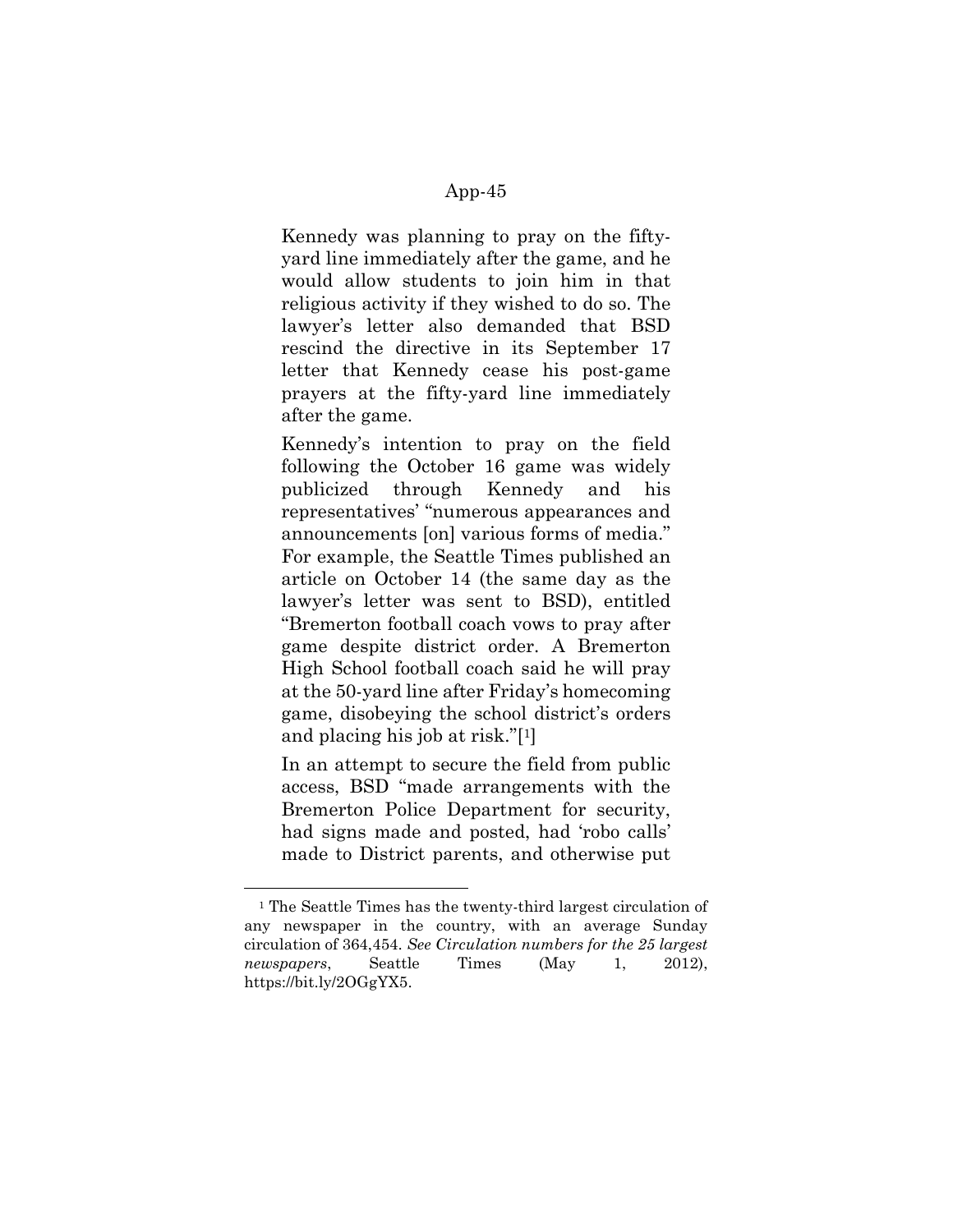the word out to the public that there would be no access to the field." A Satanist religious group contacted BSD in advance of the game to notify them that "it intended to conduct ceremonies on the field after football games if others were allowed to."

On the day of the game, the District had not yet responded to Kennedy's letter. Kennedy nonetheless proceeded as he indicated he would. The Satanist group was present at the game, but "they did not enter the stands or go on to the field after learning that the field would be secured." But Kennedy had access to the field by virtue of his position as a public-school employee. Once the final whistle blew, Kennedy knelt on the fifty-yard line, bowed his head, closed his eyes, "and prayed a brief, silent prayer." According to Kennedy, while he was kneeling with his eyes closed, "coaches and players from the opposing team, as well as members of the general public and media, spontaneously joined [him] on the field and knelt beside [him]." Kennedy's claim that the large gathering around him of coaches, players, a state elected official, and other members of the public who had been made aware of Kennedy's intentions because of the significant amount of publicity advertising what Kennedy was about to do, was "spontaneous" is self-evidently [false]. Moreover, Kennedy's counsel acknowledged in his October 14, 2015 letter that Kennedy's prayers were "verbal" and "audible," flatly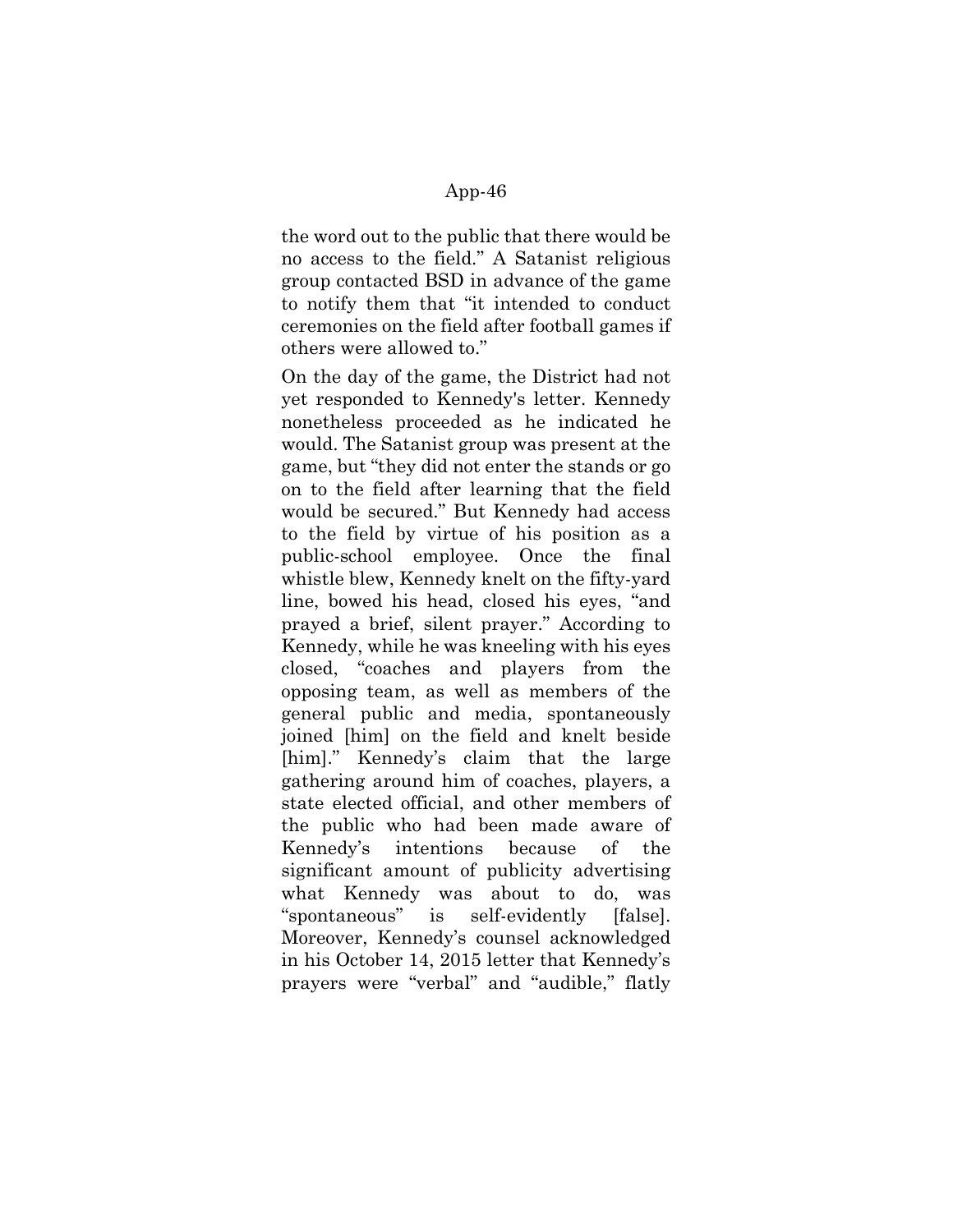contradicting Kennedy's own recounting. BSD stated that this demonstration of support for Kennedy involved "people jumping the fence" to access the field, and BSD received complaints from parents of students who had been knocked down in the stampede. Principal John Polm said that he "saw people fall[.]" Principal Polm testified that "when the public went out onto the field, we could not supervise effectively," resulting in "an inability to keep kids safe." A photo of this scene is in the record, and it depicts approximately twenty players in uniform kneeling around Kennedy with their eyes closed, a large group of what appear to be adults standing outside the ring of praying players, and several television cameras photographing the scene.[2]

In the days after the game, similar pictures were "published in various media." Kennedy also made numerous media appearances in connection with the October 16 game, to, in



Post-game ritual on the field, October 16, 2015.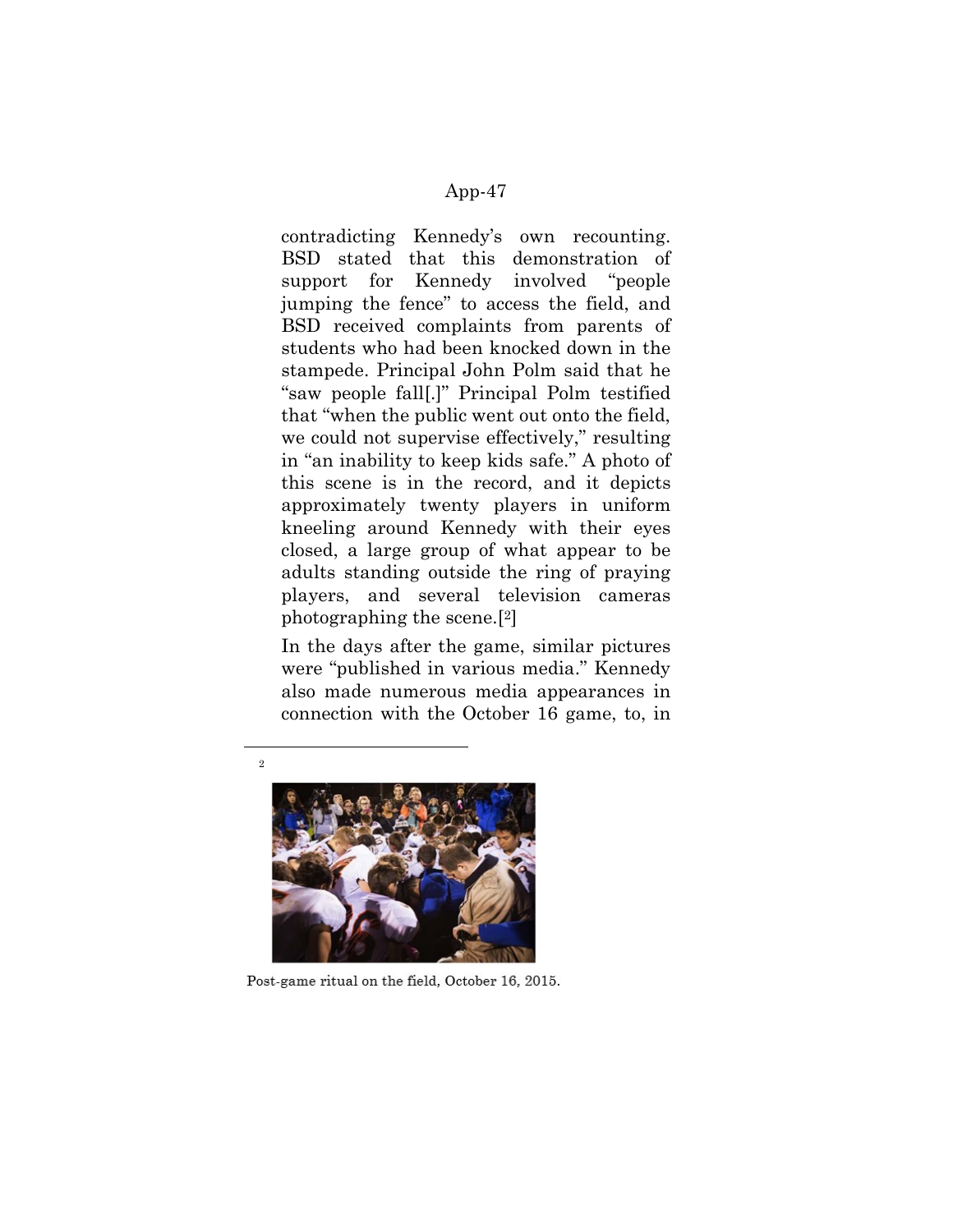his words, "spread<sup>[]</sup> the word of what was going on in Bremerton." For example, on October 18, 2015, CNN featured an article entitled "Despite orders, Washington HS coach prays on field after game."

On October 23, 2015, BSD sent Kennedy a letter explaining that his conduct at the October 16 game violated BSD's policy. BSD reiterated that it "can and will" accommodate "religious exercise that would not be perceived as District endorsement, and which does not otherwise interfere with the performance of job duties." To that end, it suggested that "a private location within the school building, athletic facility or press box could be made available to [Kennedy] for brief religious exercise before and after games." Kennedy, of course, could also pray on the fifty-yard line after the stadium had emptied, as he did on September 18. Because the "[d]evelopment of accommodations is an interactive process," the District invited Kennedy to offer his own suggestions. Kennedy and his attorneys' only response in the record to BSD's invitation was informing the media that the only acceptable outcome would be for BSD to permit Kennedy to pray on the fifty-yard line immediately after games.

Kennedy engaged in the same behavior in violation of BSD's directive on October 23, 2015 and October 26, 2015. A photo taken after the October 23 game shows Kennedy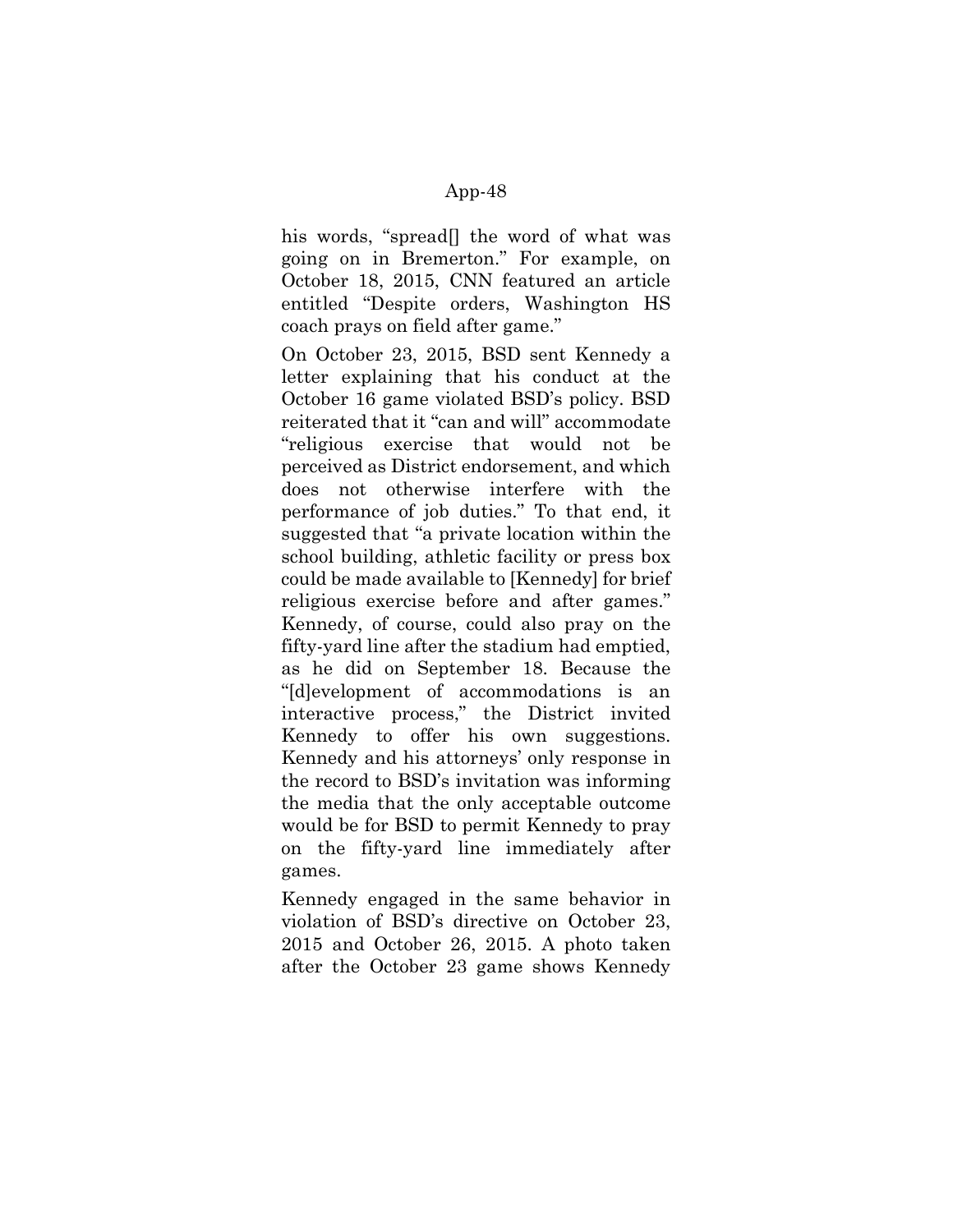kneeling alone on the field while players and other individuals mill about. A photo taken after the October 26 game shows at least six individuals, some of whom appear to be school-age children, kneeling around Kennedy.

…

During this time, other BSD employees testified that they suffered repercussions due to the "attention given to Mr. Kennedy's issue and the way he chose to address the situation." For example, Nathan Gillam, BHS's head football coach, testified that during the controversy, "an adult who [he] had never seen before came up to [his] face and cursed [him] in a vile manner." Gillam further stated that he was concerned for his physical safety. He testified, "One of the assistant football coaches was also a police officer and, as we headed down to the field for one game, I obliquely asked him what he thought about whether we could be shot from the crowd." As a result of these concerns, Gillam "decided that [he] would resign" from the coaching position he had held for eleven years.

After the season wound down, BSD began its annual process of providing its coaches with performance reviews. Gillam recommended that Kennedy not be rehired because Kennedy "failed to follow district policy," "his actions demonstrated a lack of cooperation with administration," he "contributed to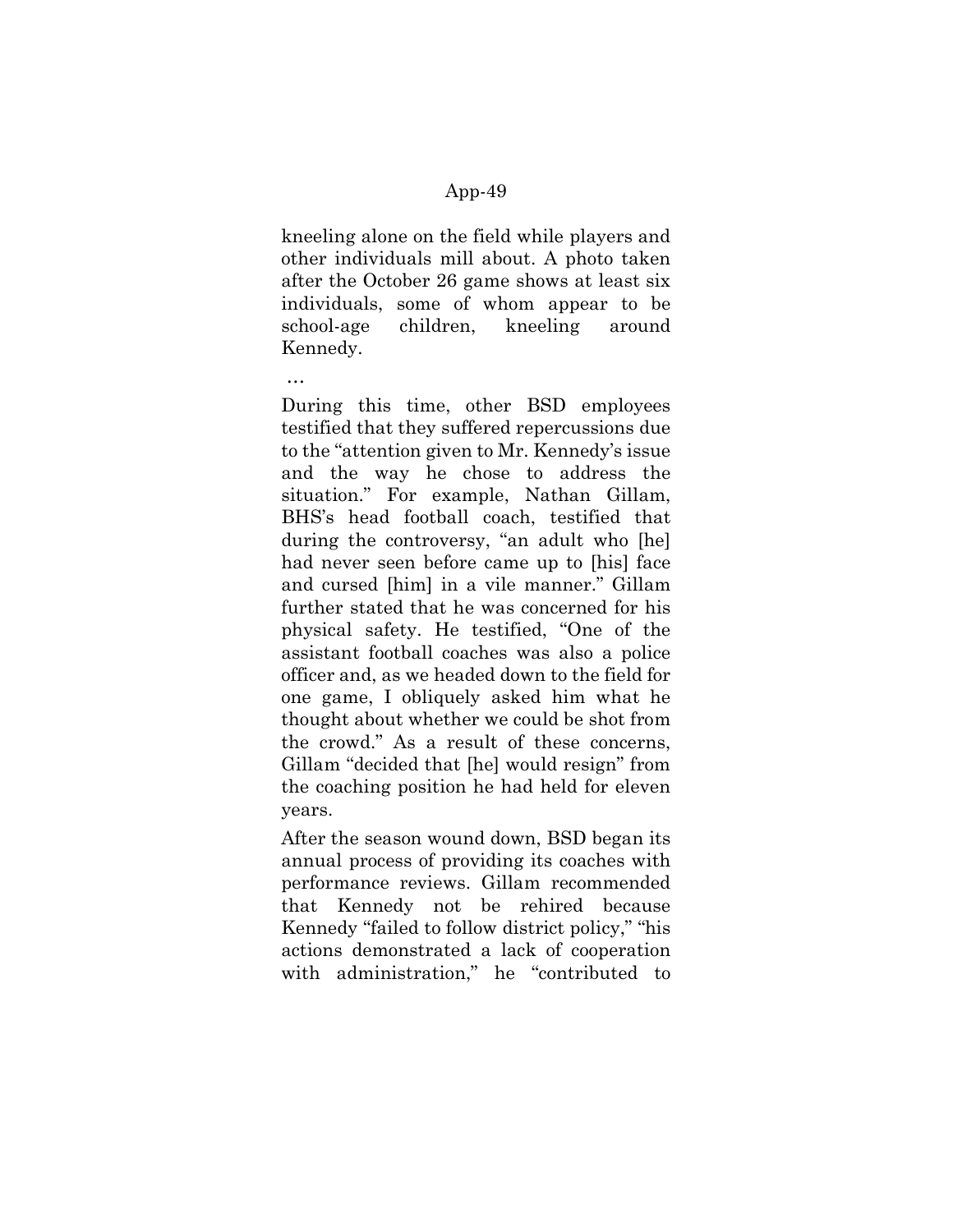negative relations between parents, students, community members, coaches and the school district," and he "failed to supervise studentathletes after games due to his interactions with [the] media and [the] community." Kennedy did not apply for a 2016 coaching position.

#### Kennedy III, 991 F.3d at 1012-14.

When Kennedy sought injunctive relief from the Supreme Court after we decided Kennedy v. Bremerton School District (Kennedy I), 869 F.3d 813 (9th Cir. 2017), Justice Alito noted that "important unresolved factual questions would make it very difficult if not impossible at this stage to decide the free speech question that the petition asks us to review." Kennedy v. Bremerton Sch. Dist. (Kennedy II), 139 S. Ct. 634, 635 (2019) (mem.) (Alito, J., concurring in denial of certiorari). Specifically, Justice Alito believed that the Court was unable to review our decision until the record was clear about "the basis for the school's action" against Kennedy. Id. But after the case was remanded to the district court and discovery was completed, the district court ruled that "the risk of constitutional liability associated with Kennedy's religious conduct was the 'sole reason' the District ultimately suspended him." Kennedy III, 991 F.3d at 1010 (emphasis added).

Judge O'Scannlain recounts only the facts that he claims are "constitutionally relevant." While our panel—like the Supreme Court—"refuse[s] to turn a blind eye to the context in which" an Establishment Clause violation would arise, Santa Fe Independent School District v. Doe, 530 U.S. 290, 315 (2000), many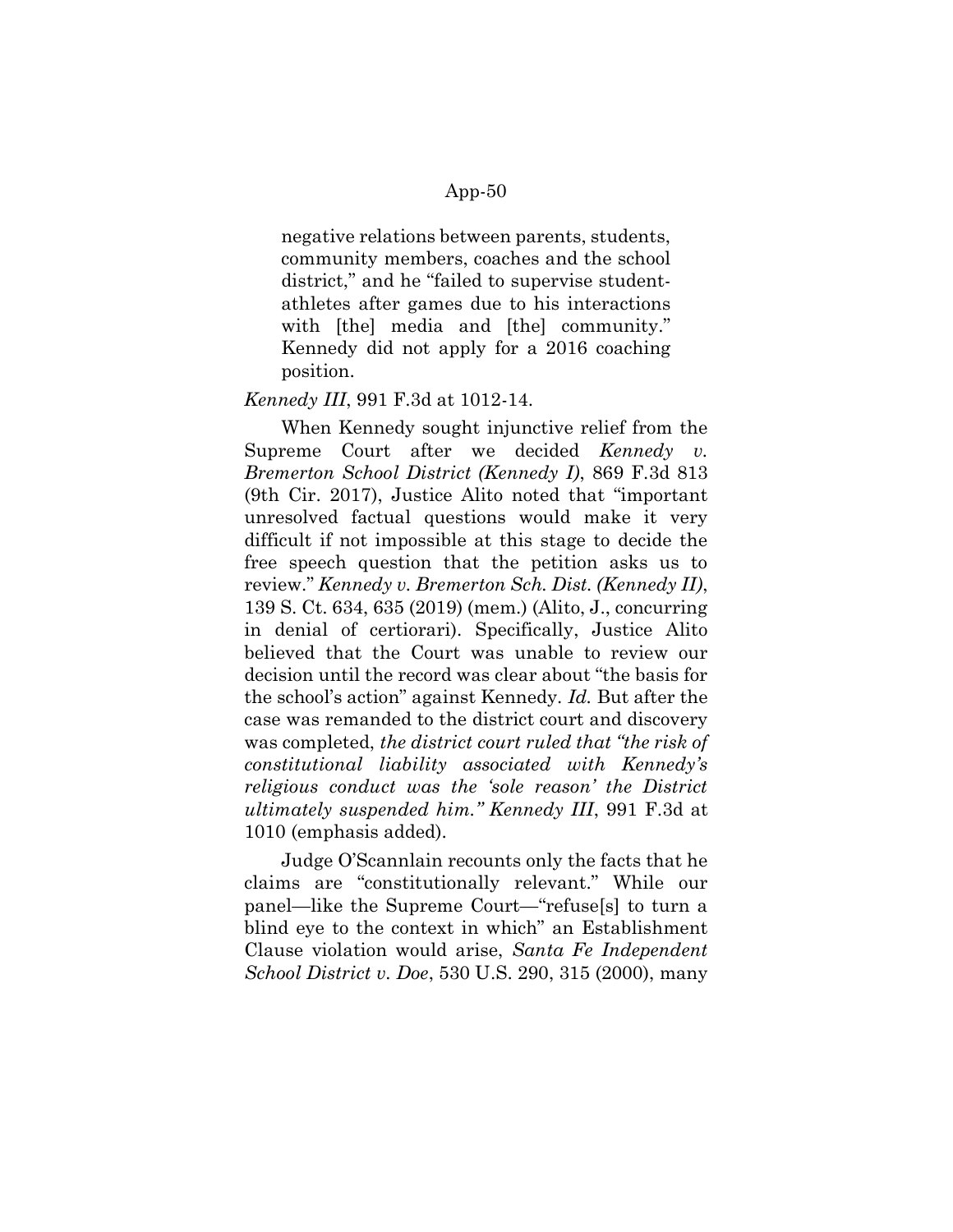of the facts that Judge O'Scannlain selectively deems "constitutionally relevant" in his statement are unmoored from the record. For the reader's convenience, I here provide each material unmoored statement below, along with the accurate version, as reflected in the record.

| The unmoored claim                                                                                                                                                                                      | What the record actually<br>shows                                                                                                                                                                                                                                                                                                                                                                                                                                    |
|---------------------------------------------------------------------------------------------------------------------------------------------------------------------------------------------------------|----------------------------------------------------------------------------------------------------------------------------------------------------------------------------------------------------------------------------------------------------------------------------------------------------------------------------------------------------------------------------------------------------------------------------------------------------------------------|
| "[S]tudents and coaches<br>began to join Kennedy in<br>prayer of their<br>own<br>accord." Statement at 46<br>(O'Scannlain,<br>$J_{\cdot}$<br>statement regarding<br>denial of rehearing en<br>banc).    | There is no support for<br>suggestion<br>that<br>the<br>could<br>players<br>have<br>avoided Kennedy's pre-<br>locker<br>game<br>room<br>prayers or post-game on-<br>field prayers. At least<br>atheistic student<br>one<br>athlete only participated<br>in the post-game prayers<br>because he feared he<br>would get less playing<br>time if he declined. No<br>students prayed on the<br>field without Kennedy<br>when Kennedy paused<br>his practice of doing so. |
| "Kennedy's prayer—no<br>matter how personal,<br>private, brief, or quiet-<br>was wholly unprotected<br>the<br>First<br>by<br>Amendment." Statement<br>at 52 (O'Scannlain, J.,<br>statement<br>regarding | Kennedy's prayer<br>was<br>public, audible, and<br>that<br>created<br>a<br>scene<br>included students being<br>knocked down in the<br>rush to jump over the<br>fence to join Kennedy on<br>the field.                                                                                                                                                                                                                                                                |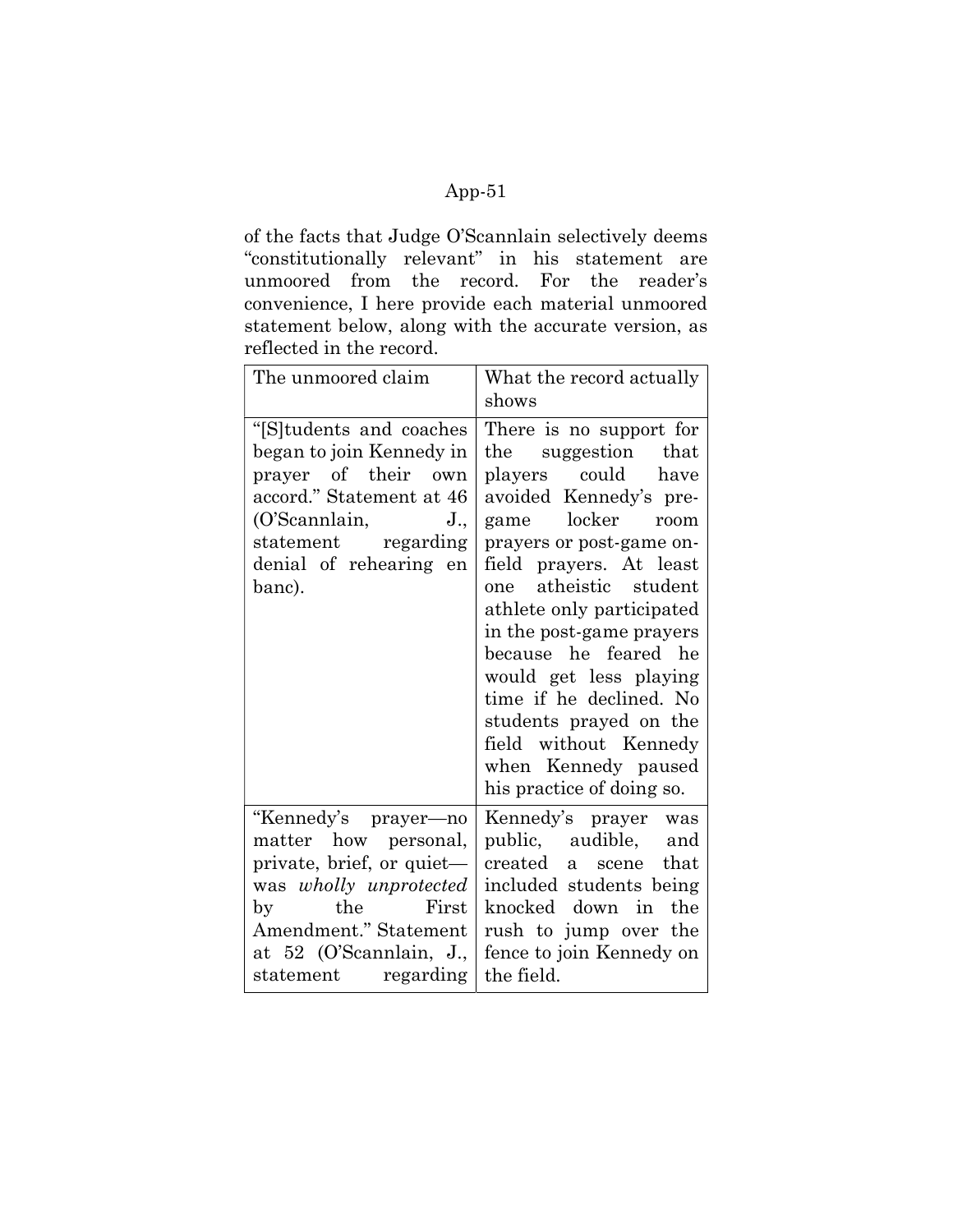| ı۲<br>n |
|---------|
|---------|

| denial of rehearing en<br>banc).                                                                                                                                                                                                                                           |                                                                                                                                                                                                                                                                                                                                                                                                                                                                                                                                                         |
|----------------------------------------------------------------------------------------------------------------------------------------------------------------------------------------------------------------------------------------------------------------------------|---------------------------------------------------------------------------------------------------------------------------------------------------------------------------------------------------------------------------------------------------------------------------------------------------------------------------------------------------------------------------------------------------------------------------------------------------------------------------------------------------------------------------------------------------------|
| "Kennedy essentially<br>asked his employer to do<br>nothing-simply<br>to<br>tolerate the brief, quiet<br>of one<br>man."<br>prayer<br>Statement<br>64<br>at<br>$J_{\cdot}$<br>(O'Scannlain,<br>statement regarding<br>denial of rehearing en<br>banc).                     | Kennedy engaged<br>in<br>private prayer<br>for<br>several years. But when<br>BSD learned that he had<br>begun leading students<br>in pre-game locker room<br>prayers and giving<br>overtly<br>religious<br>speeches on the field<br>directed<br>post-game, it<br>him to stop that practice.<br>Kennedy demanded that<br>his employer allow him<br>to engage in a public<br>religious demonstration<br>surrounded by school-<br>age children in front of a<br>large crowd, in an area<br>could only access<br>he<br>because he was a public<br>employee. |
| The panel relied "simply<br>on the existence of a<br>District policy that<br>coaches should 'exhibit<br>sportsmanlike<br>conduct<br>times"<br>all<br>at<br>to<br>determine Kennedy's job<br>duties. Statement at 52<br>(O'Scannlain,<br>$J_{\cdot}$<br>statement regarding | The panel relied<br><sub>on</sub><br>numerous facts in<br>the<br>record, including BSD's<br>direction that Kennedy<br>engage in motivational<br>speech to students of a<br>secular nature at the end<br>of each game. The panel<br>also relied on Kennedy's<br>own characterization of                                                                                                                                                                                                                                                                  |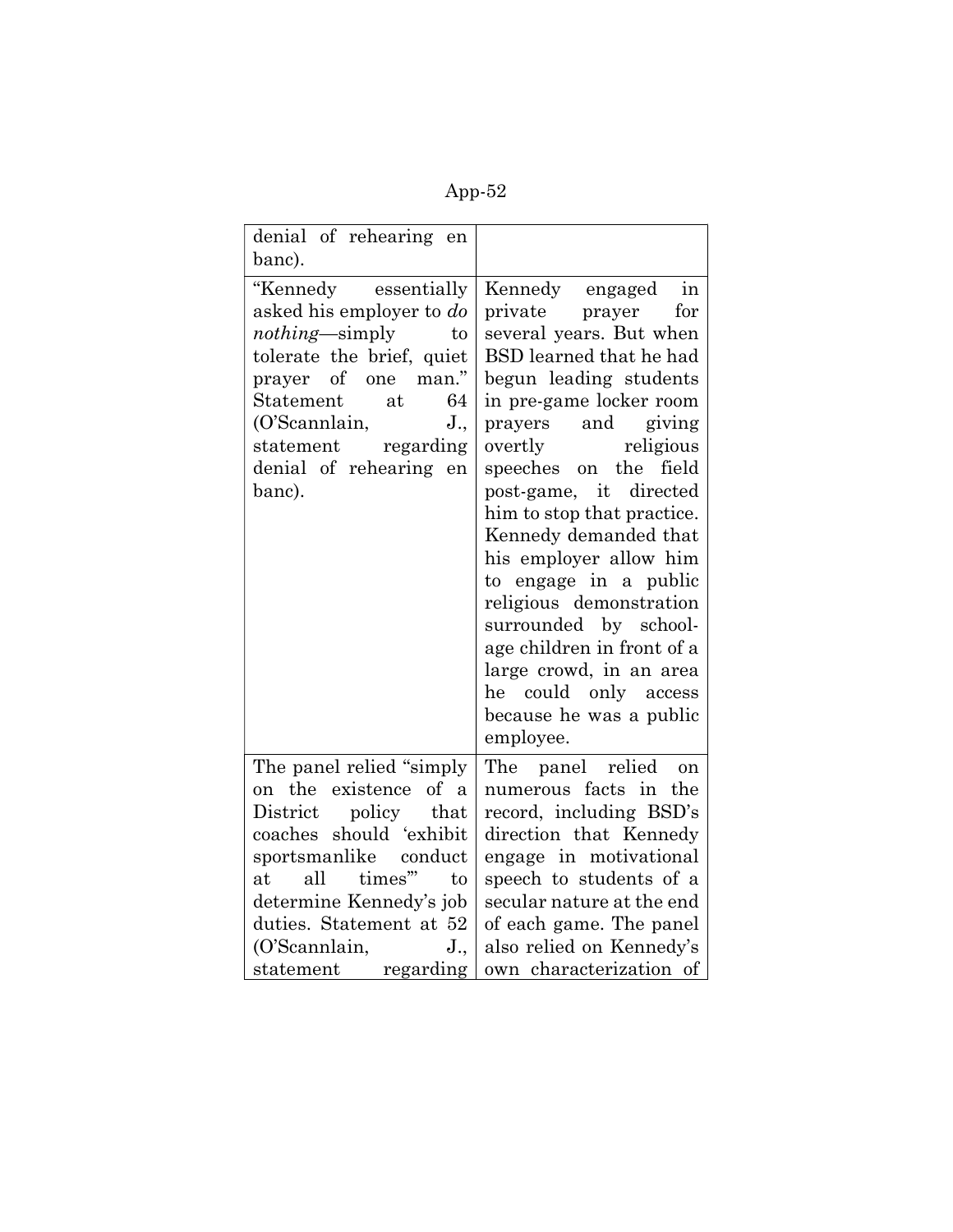| m |
|---|
|---|

| denial of rehearing en<br>banc).                                                                                                                                                                                                                                                                                | his duties as a role model<br>and mentor, and his<br>agreement to "maintain<br>media<br>positive<br>relations," "obey all the<br>Rules of Conduct before<br>players and public," and<br>"servell as a personal<br>example."<br>Kennedy<br>"plainly understood that<br>demonstrative<br>communication<br>fell<br>within the compass of his<br>professional<br>obligations." Kennedy I,<br>869 F.3d at 826. |
|-----------------------------------------------------------------------------------------------------------------------------------------------------------------------------------------------------------------------------------------------------------------------------------------------------------------|-----------------------------------------------------------------------------------------------------------------------------------------------------------------------------------------------------------------------------------------------------------------------------------------------------------------------------------------------------------------------------------------------------------|
| "[O]n the panel's view, a<br>school can restrict any<br>speech for any reason so<br>long as it instructs its<br>employees<br>to<br>demonstrate<br>good<br>behavior in the presence<br>of others." Statement at<br>(O'Scannlain,<br>54<br>$J_{\cdot}$<br>statement regarding<br>denial of rehearing en<br>banc). | A school can guide the<br>content of demonstrative<br>speech to students<br>during times when the<br>employee's job<br>duties<br>require that speech.<br>Kennedy III, 991 F.3d at<br>1015.                                                                                                                                                                                                                |
| The panel held "that<br>of<br>prayer was<br>one<br>Kennedy's job<br>duties<br>when his employer<br>maintained<br>a policy                                                                                                                                                                                       | The panel held<br>that<br>speech<br>and<br>demonstrative conduct<br>after football games was<br>one of Kennedy's job                                                                                                                                                                                                                                                                                      |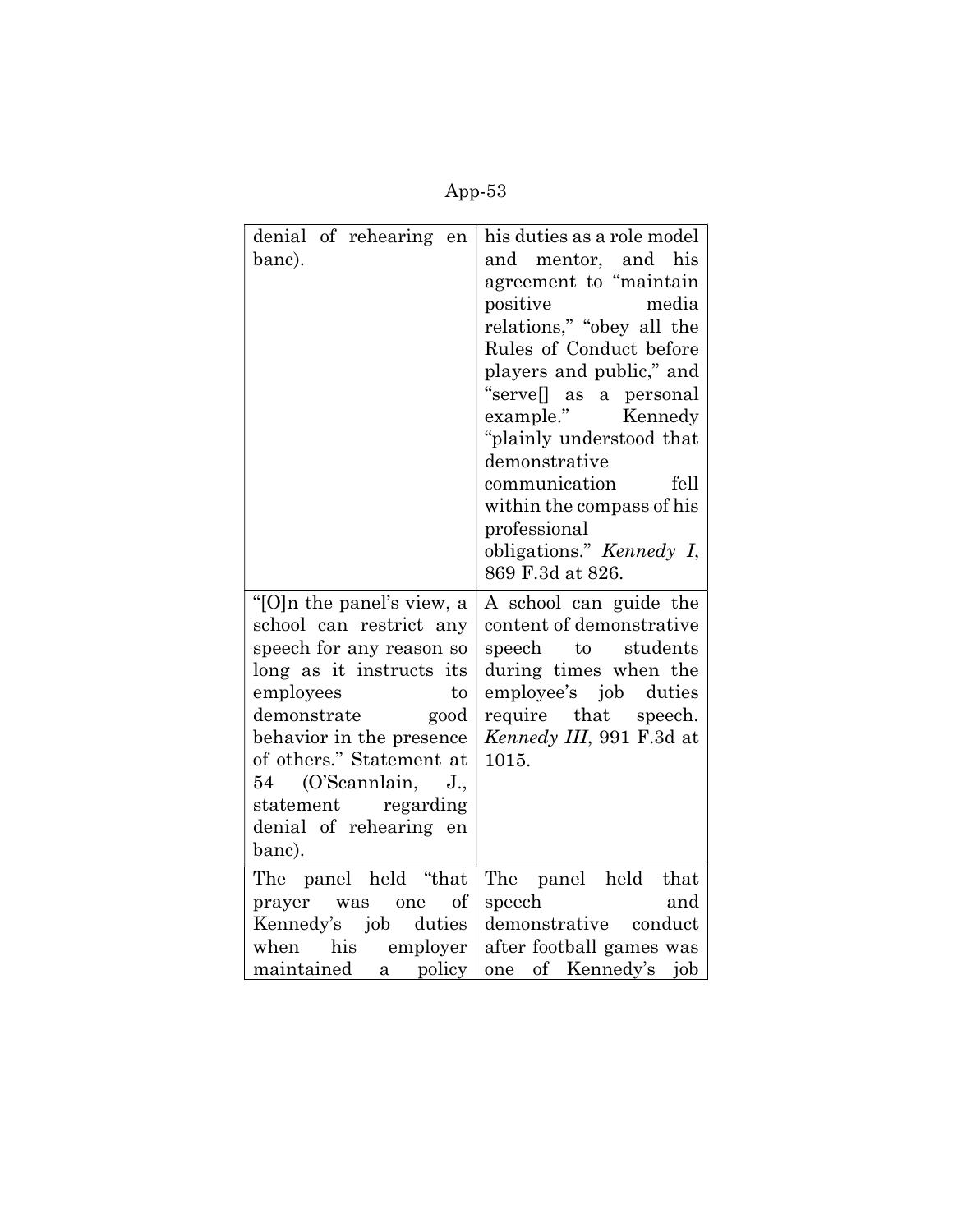| ۱<br>r<br>I |
|-------------|
|-------------|

| banning it[.]" Statement<br>at 58 (O'Scannlain, J.,<br>statement regarding<br>denial of rehearing en<br>banc).                                                                                                                                              | duties, and therefore, his<br>carrying out of those<br>duties was speech as a<br>public employee.<br>Kennedy I, 869 F.3d at<br>This<br>826.<br>is<br>quintessential regulable<br>government employee<br>speech.                                                                                                                                                                                                                                                                    |
|-------------------------------------------------------------------------------------------------------------------------------------------------------------------------------------------------------------------------------------------------------------|------------------------------------------------------------------------------------------------------------------------------------------------------------------------------------------------------------------------------------------------------------------------------------------------------------------------------------------------------------------------------------------------------------------------------------------------------------------------------------|
| "Only by ignoring<br>everything the District<br>said and did could an<br>observer (mistakenly)<br>think the school was<br>endorsing Kennedy's<br>[prayer]." Statement at<br>67 (O'Scannlain, J.,<br>statement regarding<br>denial of rehearing en<br>banc). | Given Kennedy's media<br>campaign, if BSD had<br>dropped its opposition to<br>Kennedy's prayer<br>instead of suspending<br>him,<br>an objective<br>observer would believe<br>that BSD<br>now agreed<br>that Kennedy was<br>allowed to publicly pray<br>surrounded by his<br>players<br>as<br>$\alpha$<br>demonstration for the<br>crowd. BSD's prior<br>objection to the practice,<br>followed by its accession,<br>would magnify,<br>not<br>diminish, BSD's stamp of<br>approval. |
| "[T]he panel neglects<br>narrowly<br>other, more<br>tailored remedies."<br>Statement at<br>68<br>(O'Scannlain,<br>$J_{\cdot}$                                                                                                                               | Kennedy rejected any<br>compromise<br>and<br>demanded that he be<br>allowed to pray on the<br>field surrounded by his                                                                                                                                                                                                                                                                                                                                                              |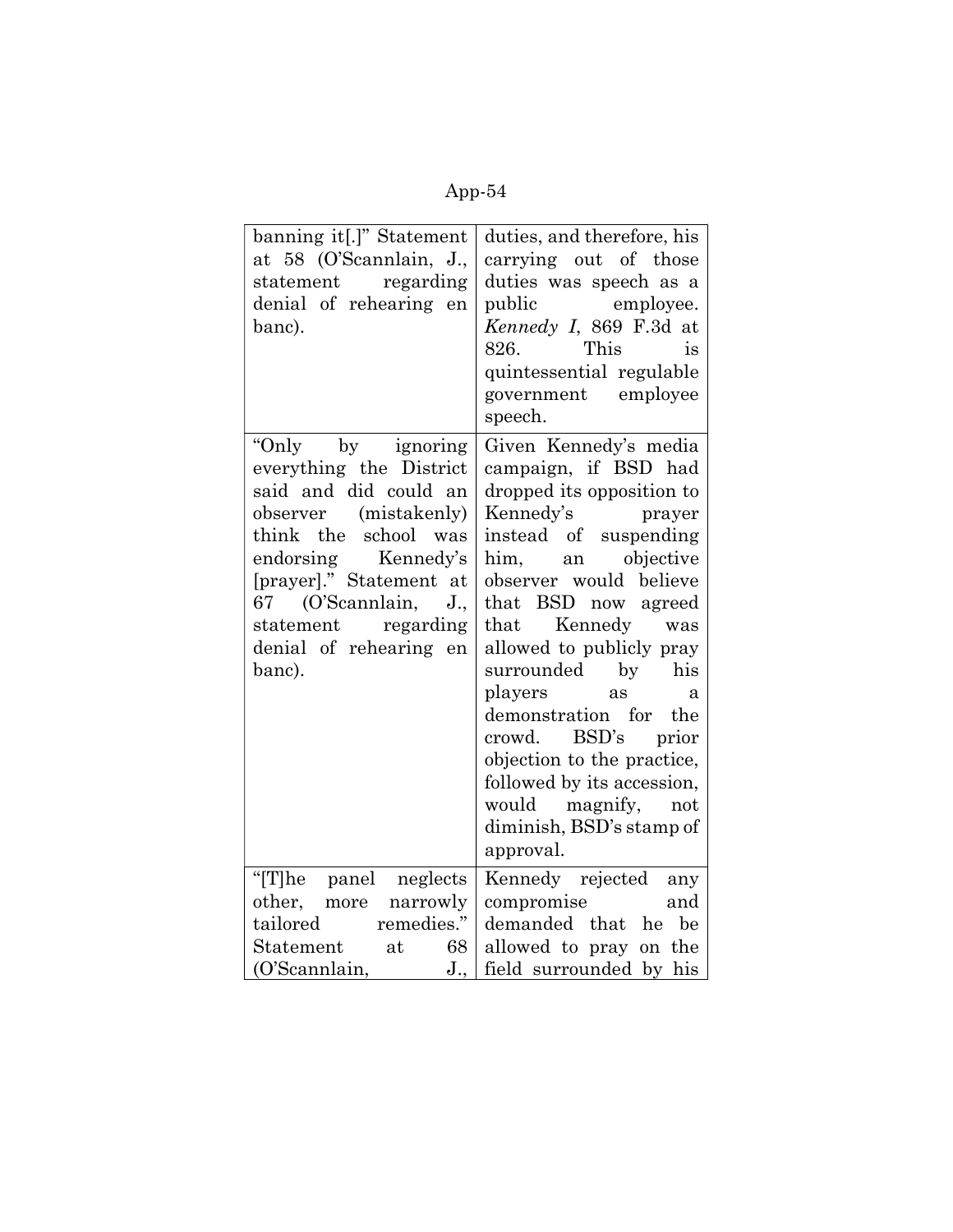| regarding   players and in front of all         |
|-------------------------------------------------|
| the game's attendees.                           |
|                                                 |
| A disclaimer would have                         |
| disclaimed Kennedy's<br>no effect on the proven |
| coercive effect Kennedy's                       |
| prayers had on his                              |
| statement regarding players. This coercive      |
| denial of rehearing en effect is documented in  |
| the record.                                     |
|                                                 |

## II.

With the *real* facts in mind, let us next consider the relevant law. Kennedy alleged BSD's actions violated his First Amendment Free Speech rights. We consider "a sequential five-step series of questions" when evaluating Free Speech claims brought by public employees. Eng v. Cooley, 552 F.3d 1062, 1070 (9th Cir. 2009). Eng's second and fourth questions are at issue in this case: whether Kennedy spoke as a private citizen or as a public employee, and whether BSD had adequate justification for treating Kennedy differently from other members of the public. BSD argued Kennedy's Free Speech claim failed because he spoke as a public employee and, even if he spoke as a private citizen, BSD had adequate justification for treating Kennedy as it did because BSD would have violated the Establishment Clause if it had permitted Kennedy to continue his religious practices on the field.

I begin my legal analysis where Judge O'Scannlain ended: with the Establishment Clause.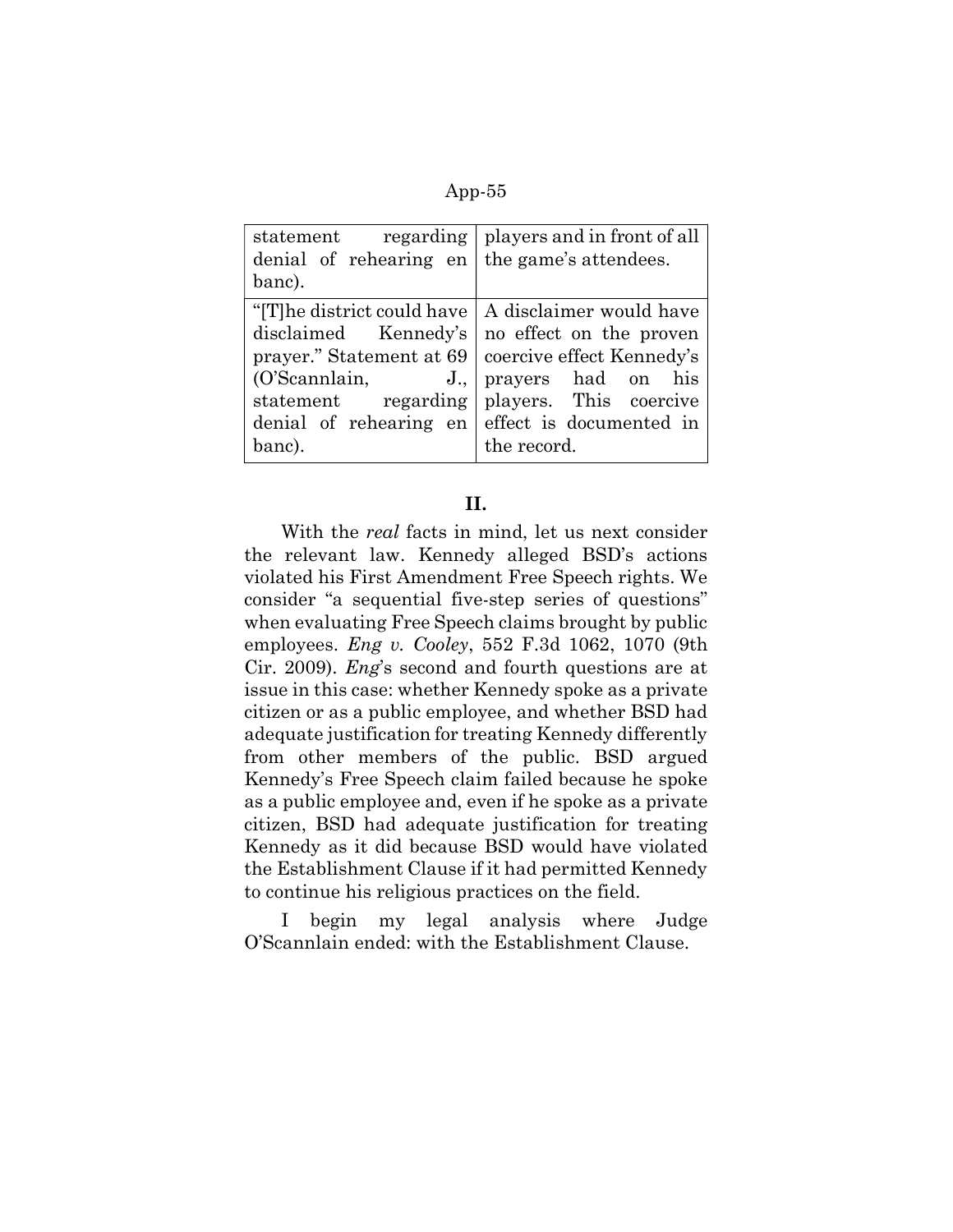By the time of the adoption of thef Constitution, our history shows that there was a widespread awareness among many Americans of the dangers of a union of Church and State. These people knew, some of them from bitter personal experience, that one of the greatest dangers to the freedom of the individual to worship in his own way lay in the Government's placing its official stamp of approval upon one particular kind of prayer[.]

Engel v. Vitale, 370 U.S. 421, 429 (1962). For that reason, the Court in *Engel* held that a New York school district violated the Establishment Clause by having students recite a prescribed non-denominational prayer at the beginning of each school day. Id. at 436. Following Engel, Establishment Clause doctrine evolved to take special care when challenged religious endorsement occurred in schools. See Lee v. Weisman, 505 U.S. 577, 592 (1992) ("[T]here are heightened concerns with protecting freedom of conscience from subtle coercive pressure in the elementary and secondary public schools."). In Lee, the Court held that it was unconstitutional for a Providence, Rhode Island high school to include a prayer by a clergyman in its graduation ceremony. Id. at 599. When discussing the graduation prayer, the Court was guided by "the lesson of history that was and is the inspiration for the Establishment Clause, the lesson that in the hands of government what might begin as a tolerant expression of religious views may end in a policy to indoctrinate and coerce." Id. at 591-92. Religious expression that bears "the imprint of the State" results in "grave risk [to] that freedom of belief and conscience which are the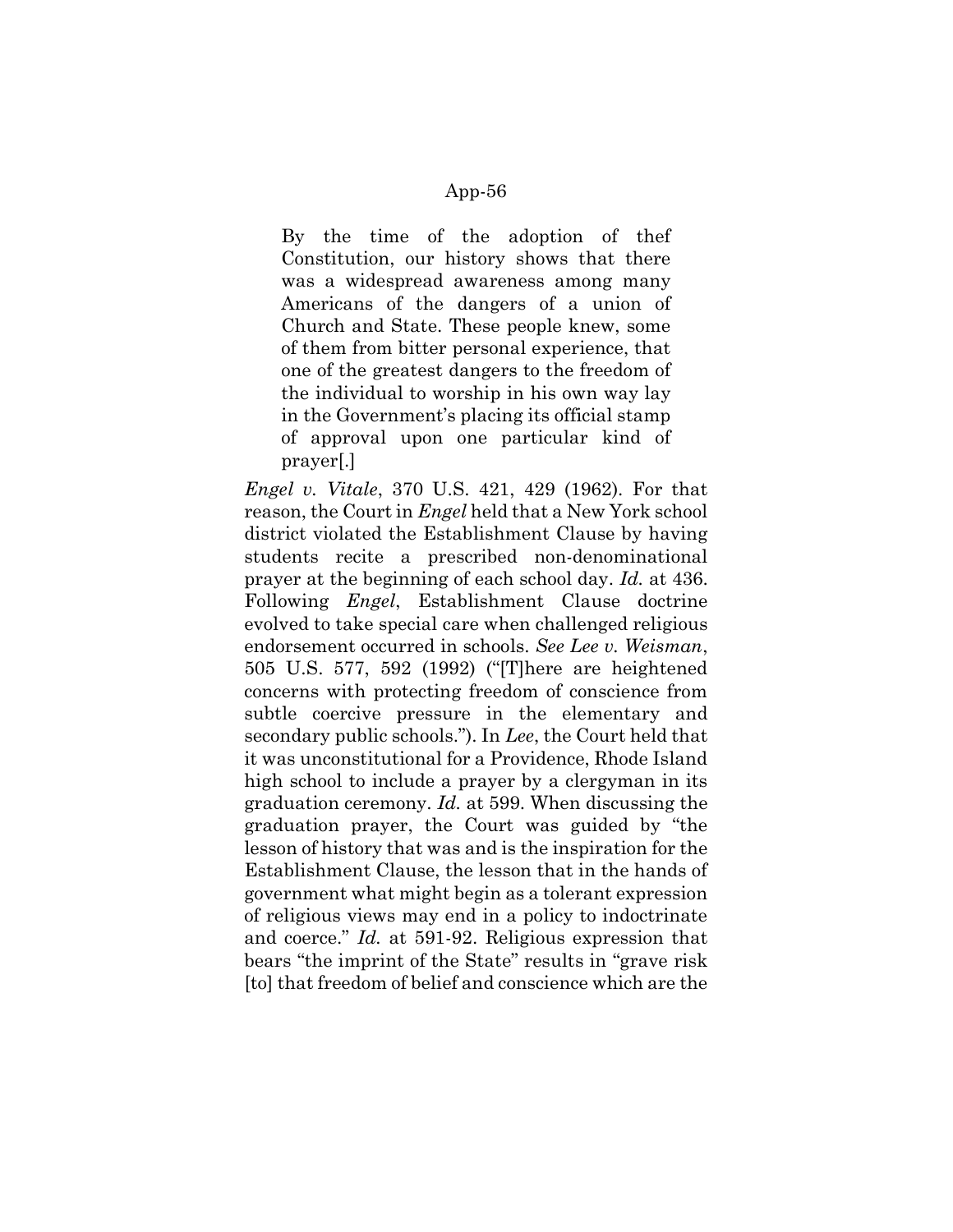sole assurance that religious faith is real, not imposed." Id. at 590, 592. And in Abington Township, the Court ruled that optional morning readings from the Bible in public schools were unconstitutional, writing, "[W]e cannot accept that the concept of neutrality, which does not permit a State to require a religious exercise even with the consent of the majority of those affected, collides with the majority's right to free exercise of religion." Sch. Dist. of Abington Twp., Pa. v. Schempp, 374 U.S. 203, 225-26 (1963). The Court continued, "While the Free Exercise Clause clearly prohibits the use of state action to deny the rights of free exercise to anyone, it has never meant that a majority could use the machinery of the State to practice its beliefs." Id. at 226. This brief review of the treatment of prayer in schools brings us to Kennedy's claim that he should have been allowed to use his access to the BSD's football field, its sports program, and the attention of BSD's spectators, to practice his beliefs.

If allowing Kennedy to continue his religious practice would have violated the Establishment Clause, BSD's restriction had "an adequate justification" for Pickering/Eng purposes, and its action was thus constitutional. See Good News Club v. Milford Cent. Sch., 533 U.S. 98, 112 (2001) (holding that "a state interest in avoiding an Establishment Clause violation 'may be characterized as compelling,'" and justify restricting other First Amendment rights).

Judge O'Scannlain contends that the panel failed to identify the state action that constitutes an Establishment Clause violation. That is a curious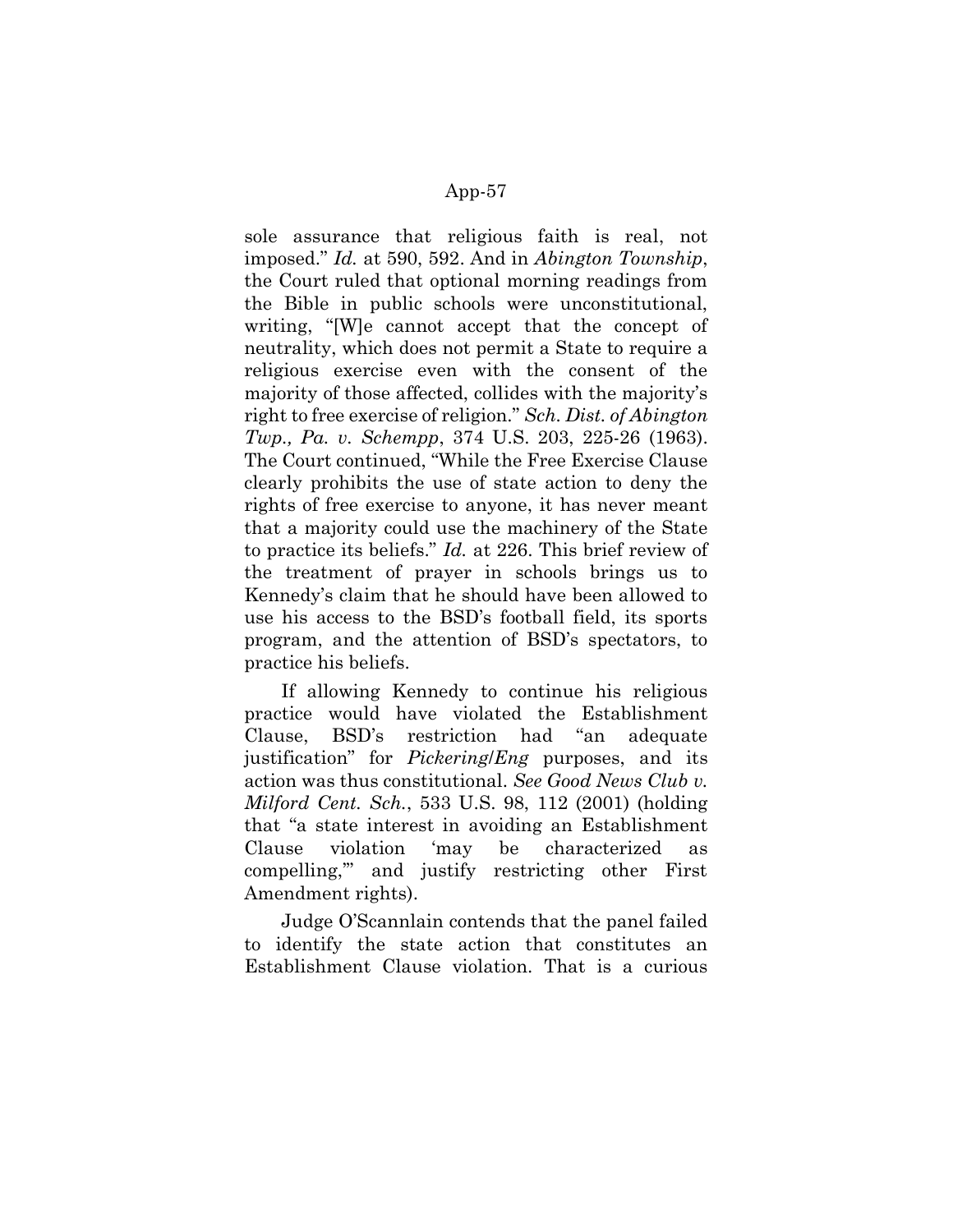misreading of our opinion. We explained that Kennedy's media appearances and refusal to comply with BSD directives had created a public controversy, and, understanding how Kennedy's religious practice had evolved, we specifically identified "BSD's allowance of [Kennedy's religious] activity" as the state action that would have violated the Establishment Clause. Kennedy III, 991 F.3d at 1017; see Santa Fe, 530 U.S. at 305-06 (holding that a school's choice to permit student religious activity is enough to make student-led "pregame prayers bear the imprint of the State" (internal quotation marks omitted)). In writing that "private religious speech on public school property does not constitute state action and therefore does not run afoul of the Establishment Clause," Statement at 63 (O'Scannlain, J., statement regarding denial of rehearing en banc), Judge O'Scannlain puts the cart before the horse and ignores the controlling rule from Santa Fe. In reality, religious speech uttered by an individual on school property can violate the Establishment Clause if an objective observer would view the speech as stamped with the school's seal of approval. For example, in *Collins v*. Chandler Unified School District, we held that the school's practice of permitting students to say a prayer of their choosing at the beginning of student assemblies violated the Establishment Clause. 644 F.2d 759, 760-61 (9th Cir. 1981). The Student Council (not the school itself) selected the individual who would give the prayer and noted the event on the assembly agenda. Id. Like in Kennedy, the prayer in Collins was the independent choice of private individuals. Merely by allowing the prayer to take place, the school violated the Establishment Clause.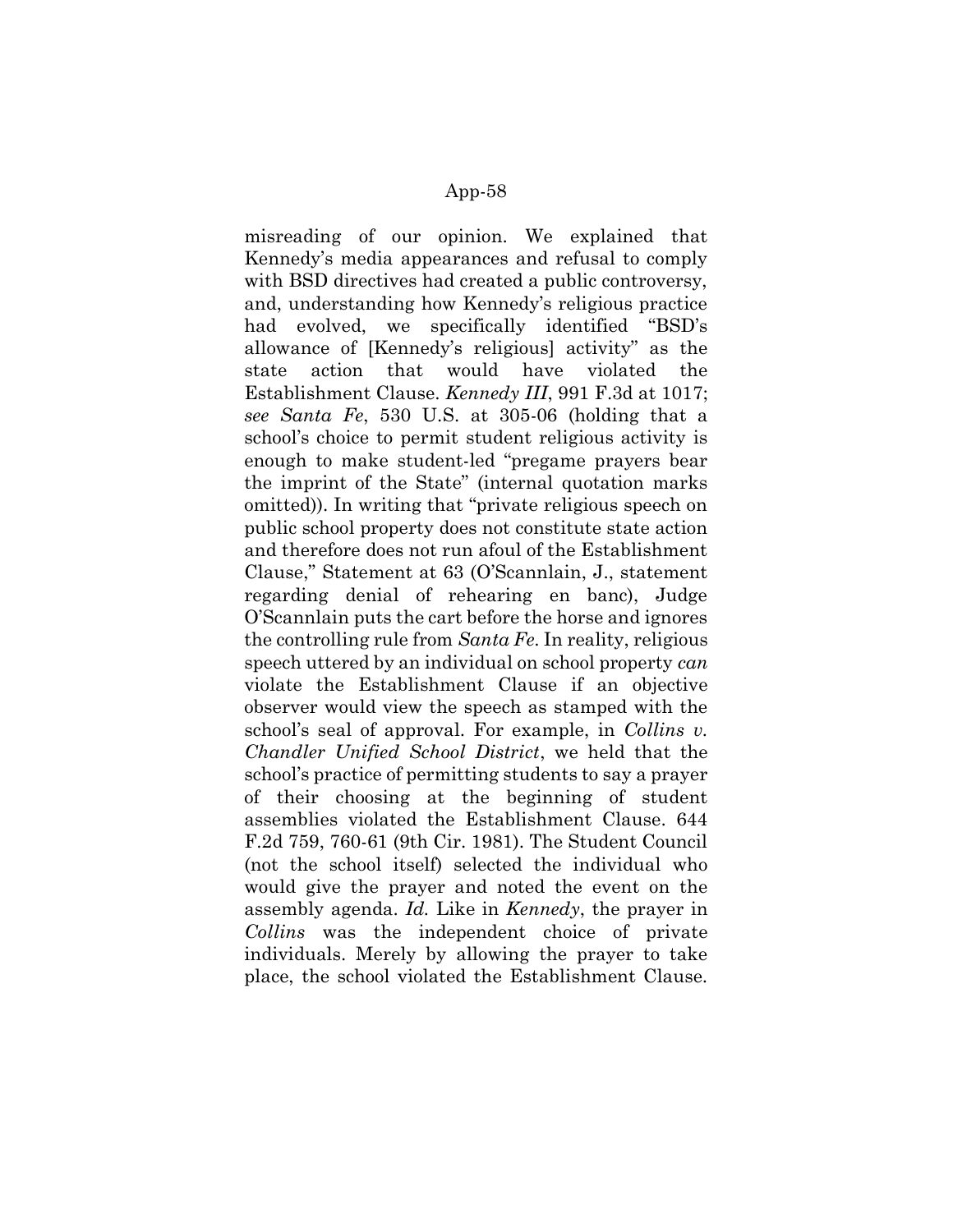The same would be true here if BSD had allowed Kennedy's prayers to continue.<sup>3</sup>

Judge O'Scannlain's statement misses the crucial point that becomes clear when the events are viewed in the order in which they actually occurred. The panel was required to address the choice BSD confronted: impose some limits on Kennedy's First Amendment expression, or violate the Establishment Clause. It is only through this analysis that we could determine whether BSD's decision to limit Kennedy's religious expression was backed by a compelling interest.

As the Supreme Court made clear in Santa Fe, the context in which religious expression occurs is the touchstone for the Establishment Clause analysis. Santa Fe, 530 U.S. at 303-08. The Court instructed us to ask "whether an objective observer, acquainted with the text, [ ] history, and implementation of [the policy], would perceive it as a state endorsement of prayer in public schools." Id. at 308 (citation omitted). For this reason, we examined the context in which Kennedy's prayers occurred, including his publicity-seeking activities leading up to the games on October 16, 23, and 26 (after which he was suspended), the Coach's historical practice that resulted in players feeling pressure to pray with him, and his insistence that the prayer take place before the football players left the field or the fans left the stands. (As noted, BSD offered

<sup>3</sup> Incidentally, in rejecting another prayer-in-schools Establishment Clause claim, Judge O'Scannlain attempted to distinguish Collins. Doe v. Madison Sch. Dist. No. 321, 147 F.3d 832, 836 (9th Cir. 1998). But his opinion was vacated upon en banc rehearing, and the en banc court decided the case on different grounds. 177 F.3d 789 (9th Cir. 1999).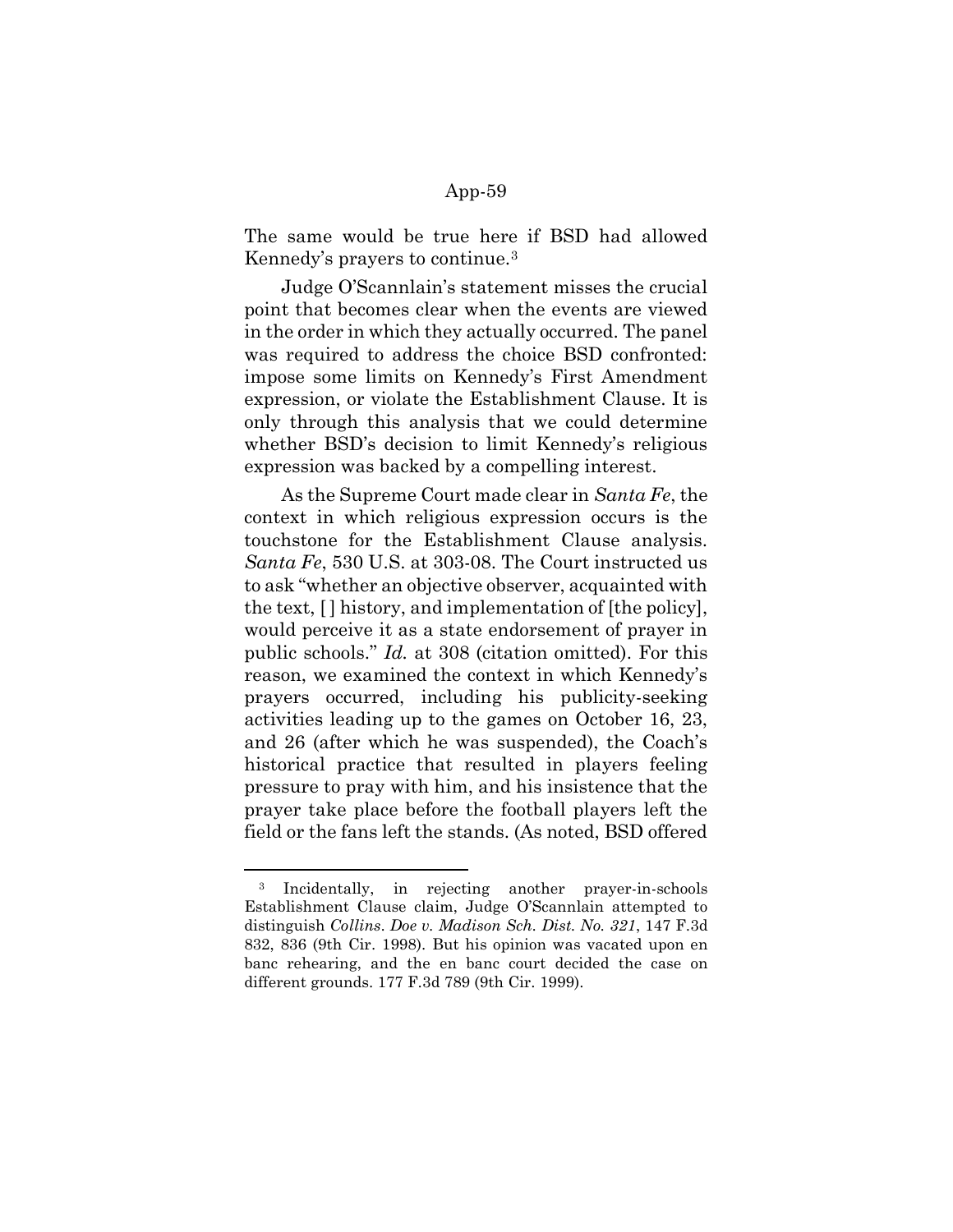Kennedy multiple accommodations, including one which he accepted for a time—that allowed him to wait until students had left the field to say his midfield prayer.) And like the Court in Santa Fe, we concluded that if BSD had allowed Kennedy to continue his activities rather than suspending him, an objective observer would have been left with no doubt that BSD endorsed the integration of prayer into the football games.

Still, Judge O'Scannlain maintains, our examination "drain[ed]" the Establishment Clause case law of "the factors animating [its] logic," which our colleague lists as "the school policy, the degree of control over employee speech, neutrality toward religion, or the possibility of coercion." In fact, these considerations featured prominently in Kennedy III: as stated previously, "the school policy" is set out in our opinion, and the question was whether BSD could allow Kennedy's religious expression directed at students. As for the degree of control over Kennedy's speech, BSD personnel specifically instructed Kennedy "(1) that he should speak to players postgame and (2) what the speeches should be about[.]" Kennedy III, 991 F.3d at 1016. With respect to neutrality toward religion, allowing Kennedy to pray in the manner he demanded would have forced BSD either to open the field to all religious practices or forgo neutrality. As we explained, "[a] Satanist religious group contacted BSD in advance of the [October 16] game to notify them that 'it intended to conduct ceremonies on the field after football games if others were allowed to.'" Id. at 1012. And as for the possibility of coercion, Kennedy III extensively discussed the uncontroverted direct and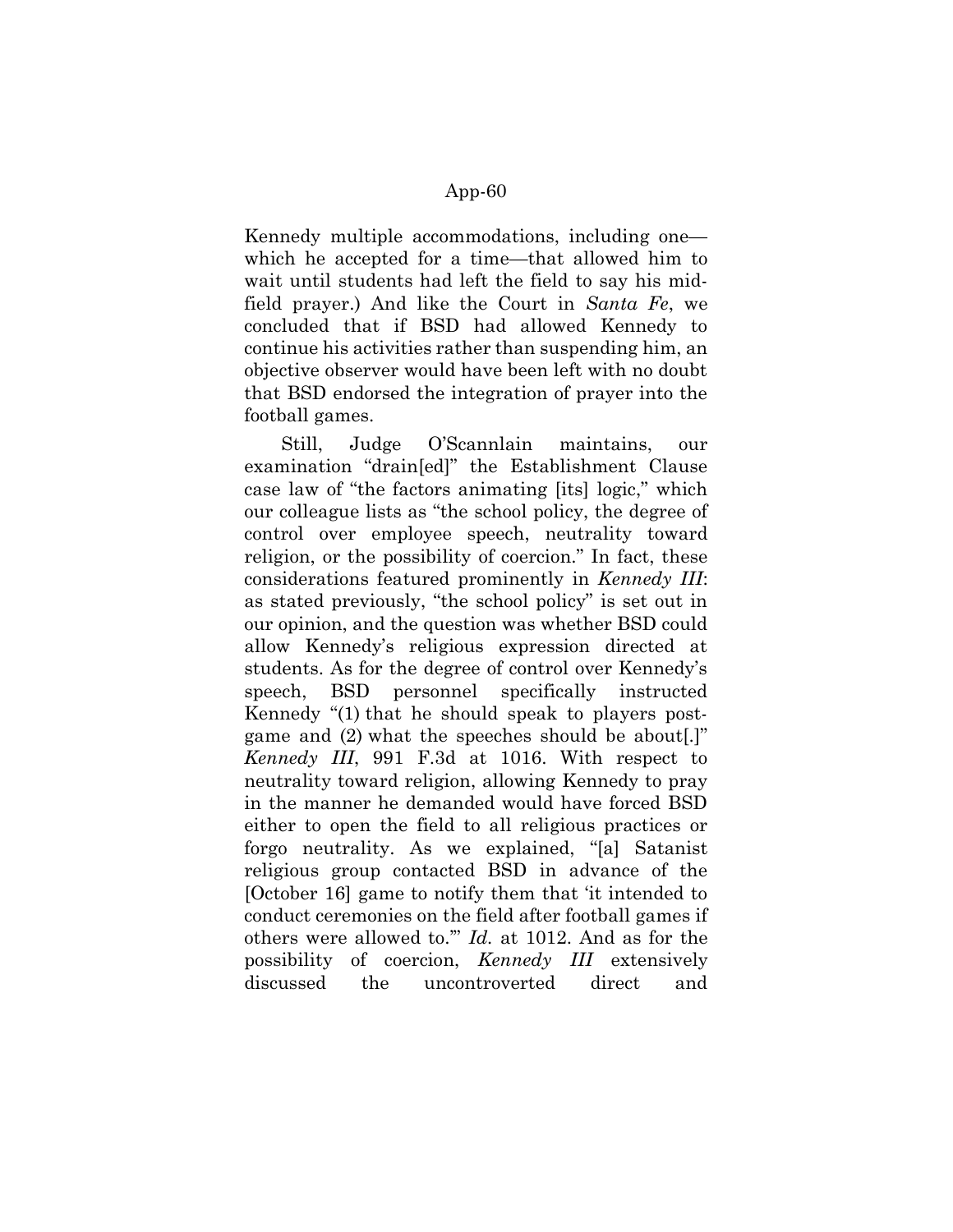circumstantial evidence in the record that some of the players felt coerced to pray with Coach Kennedy, and that he intended to continue that practice. Id. at 1018 ("Over time, little by little, his players began to join him in this activity—at least one out of a fear that declining to do so would negatively impact his playing time."); id. at 1012 ("Kennedy testified in his deposition that he intended the October 14 letter to communicate to the district that he 'wasn't going to stop [his] prayer because there was [sic] kids around [him].""); id. at 1013 ("When Kennedy was on leave, and during the time he temporarily ceased performing on-field prayers, BHS players did not initiate their own post-game prayer."). We addressed every factor Judge O'Scannlain says we ignored, and each supported our disposition. Given Kennedy's own statement that he would pray with students if allowed to remain at his post, id. at 1012, the (very real) threat of an Establishment Clause violation justified his suspension.

Judge O'Scannlain's final assertion is that we overlooked BSD's option to provide a disclaimer that Kennedy's religious activity did not carry the school's endorsement. But this resolution would not dispel the pressure that players on the team felt to join in their coach's prayer circle out of fear that their playing time would suffer if they opted out. Disclaimers are insufficient in "coercive" contexts, Lassonde v. Pleasanton Unified Sch. Dist., 320 F.3d 979, 984-85 (9th Cir. 2003); our colleague's statement conveniently omits the uncontested evidence that Kennedy's conduct left some of his players feeling pressure to participate in mid-field prayers after the game. In addition, the record also shows that no players prayed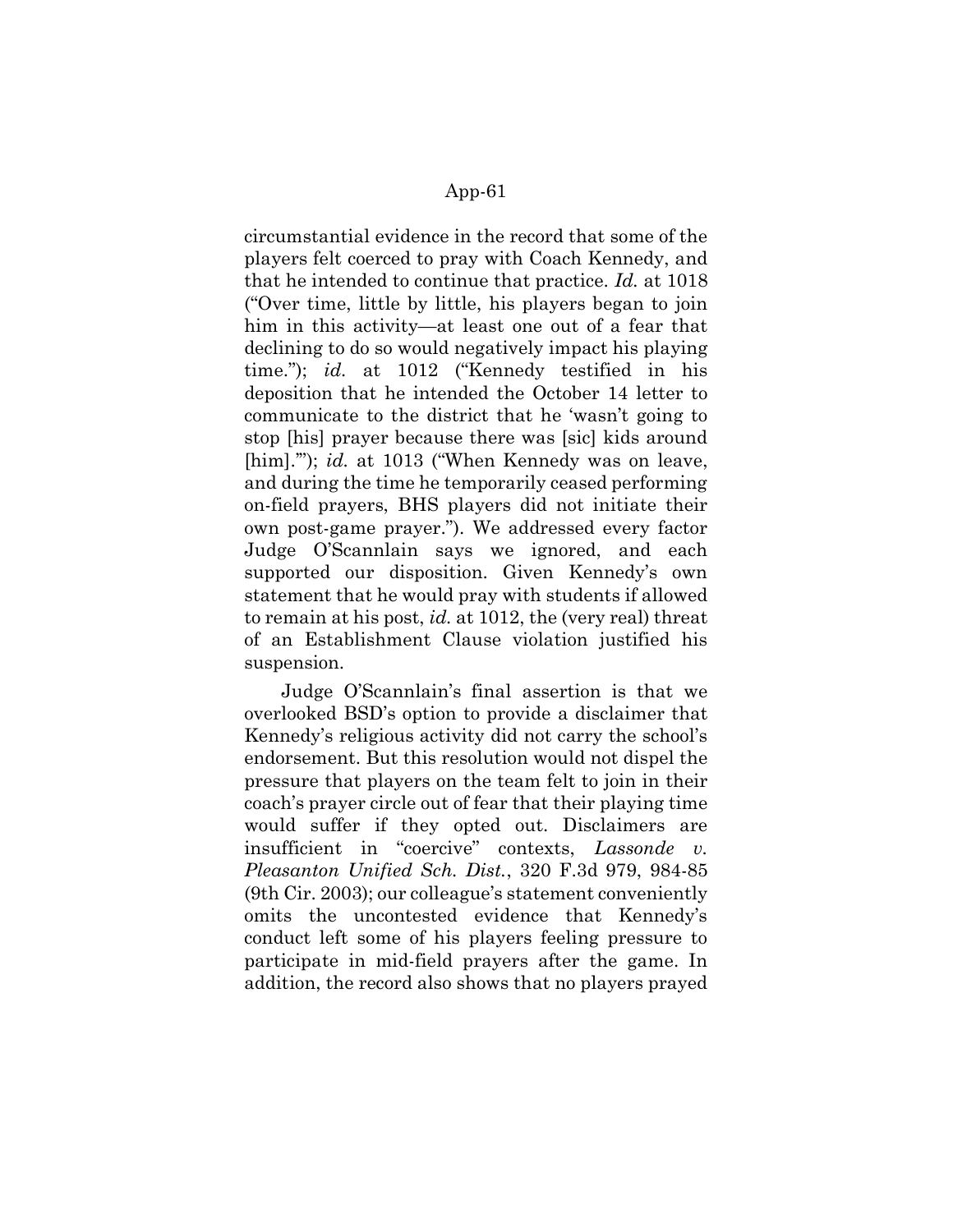on the field when Kennedy was not there, which speaks to the coercive effect of Kennedy's religious practices.

I must not neglect to mention the dissent of a second colleague who believes our opinion should have been reheard en banc, Judge Ryan Nelson. Judge R. Nelson's dissent to the denial of rehearing en banc appears to be based on two claims: (1) Santa Fe should not be extended because it is "ahistorical"; and (2) we applied Santa Fe's test incorrectly. Cabining Supreme Court precedent is a job for the Supreme Court—not a three-judge or en banc panel of our court—and I suspect Judge R. Nelson is fully aware of that fact. See Rodriguez de Quijas v. Shearson/Am. Express, Inc., 490 U.S. 477, 484 (1989) ("[T]he Court of Appeals should follow the case which directly controls, leaving to [the Supreme] Court the prerogative of overruling its own decisions."). Likewise, Judge Ikuta's suggestion that we should have taken this case en banc to develop a "framework for evaluating how a public employer can protect its employee's religious expression without becoming vulnerable to an Establishment Clause claim" would ostensibly conflict with the Supreme Court's decisions that already prescribe how courts should evaluate prayer in schools. We are not at liberty to make such a change.

As for the second of Judge R. Nelson's concerns, I strongly disagree. Initially, Judge R. Nelson prejudges the issue by claiming that the panel's reliance on Santa Fe was "inapt" because permitting Kennedy's prayer would not have been an endorsement of religion. Dissent at 75 (R. Nelson, J., dissenting from denial of en banc rehearing). However, the Santa Fe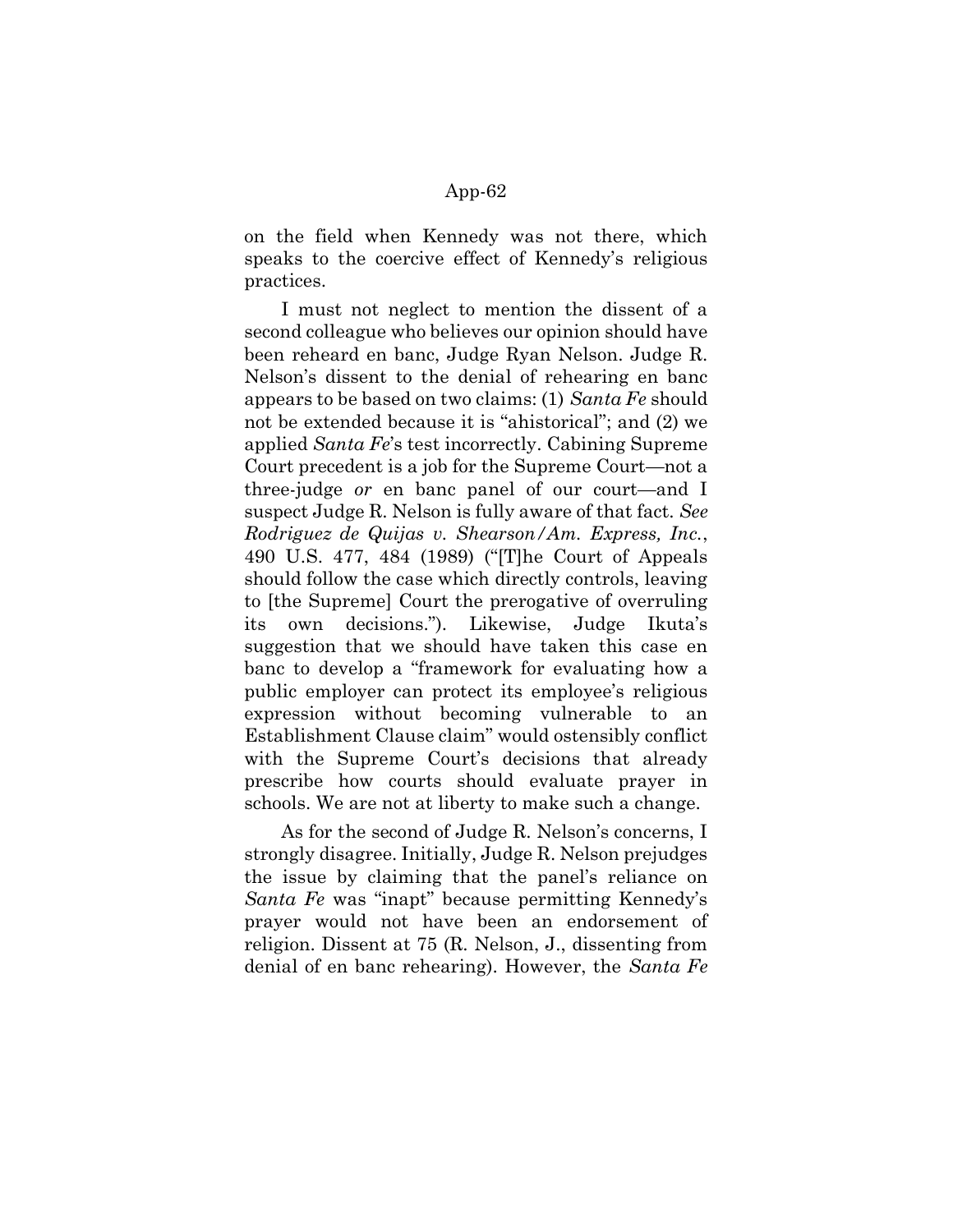test is how we are required to determine whether a particular state action unconstitutionally establishes religion. For that reason, the panel did not "extend" Santa Fe—we applied the relevant law to the facts in the record. Moreover, there are substantive problems with Judge R. Nelson's contention that players were not coerced into joining Kennedy's prayers. Most importantly, Judge R. Nelson gives short shrift to the clear line the Supreme Court has drawn between adults and children in discussing Establishment Clause coercion. In Town of Greece, the case upon which Judge R. Nelson relies for his coercion argument, the Court in fact distinguished "an unconstitutional imposition as to mature adults, who 'presumably' are 'not readily susceptible to religious indoctrination or peer pressure,'" from high school students at a school-sponsored event. Town of Greece, N.Y. v. Galloway, 572 U.S. 565, 590 (2014) (citation omitted). Unlike in adult environments, taking into account "students' emulation of teachers as role models and the children's susceptibility to peer pressure," "[t]he Court has been particularly vigilant in monitoring compliance with the Establishment Clause in elementary and secondary schools." Edwards v. Aguillard, 482 U.S. 578, 583-84 (1987). Judge R. Nelson's coercion argument falls flat because it treats children as adults, in contravention of the Supreme Court's instruction that the two are different for purposes of determining the danger of coercion.

Additionally, Judge R. Nelson minimizes the experience of the student athlete who prayed with Kennedy in contravention of his own religious beliefs because he felt that declining to do so would decrease his playing time. Dissent at 80, (R. Nelson, J.,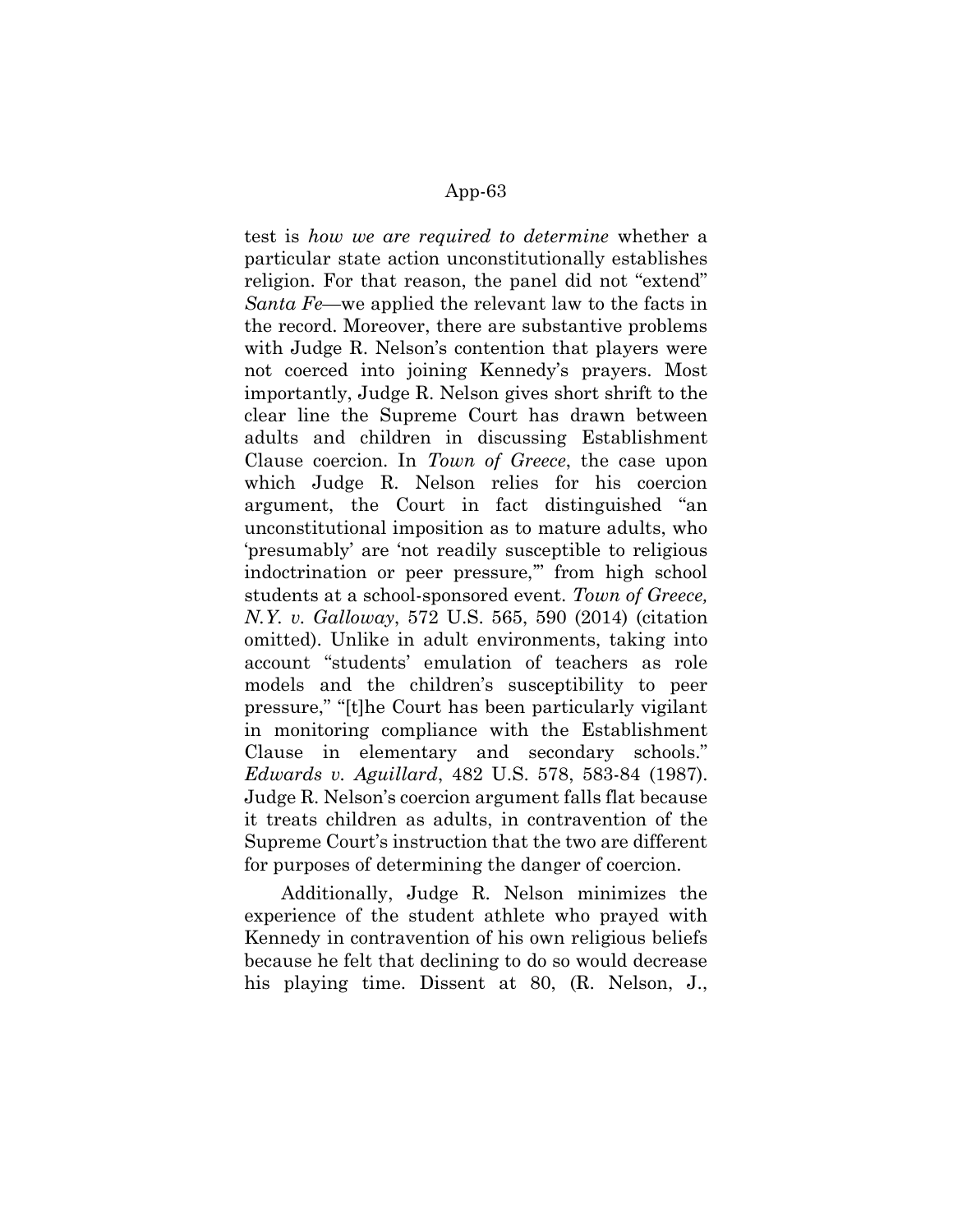dissenting from denial of rehearing en banc). This student's experience—which is undisputed in the record—perfectly illustrates the importance of the difference between teens and adults that the Court set forth in Town of Greece. Why is this student's right to be free from coercive pressure to violate his own religious beliefs inferior to Kennedy's right to practice his in such a public and demonstrative way? Judge R. Nelson's outright dismissal of this student's actual participation in a religious exercise that violated his beliefs is surprising. It implies that religious freedom is reserved for sectarian Christians, but not necessarily for those who are Jewish, Muslim, Buddhist, atheist, or who hold to other creeds. That approach, of course, flies in the face of current Supreme Court law.

Finally, Judge R. Nelson conflates the coercion inquiry with the Santa Fe inquiry, which perhaps contributes to his mistaken perspective on this issue. See Dissent at 80 n.5 (R. Nelson, J., dissenting from denial of rehearing en banc). Kennedy's publicity campaign was relevant not because it coerced the public to storm the field, but because it was essential to consider the context of Kennedy's religious activity in determining whether BSD's dropping its objection to Kennedy's behavior would cause an objective observer to view the activity as stamped with the school's seal of approval. In contrast, the coercive effect of Kennedy's religious activity is apparent from the record of events before BSD instructed Kennedy to stop leading students in prayer. By the same token, this evidence shows that it is also likely that players would feel pressured to join Kennedy's prayer in the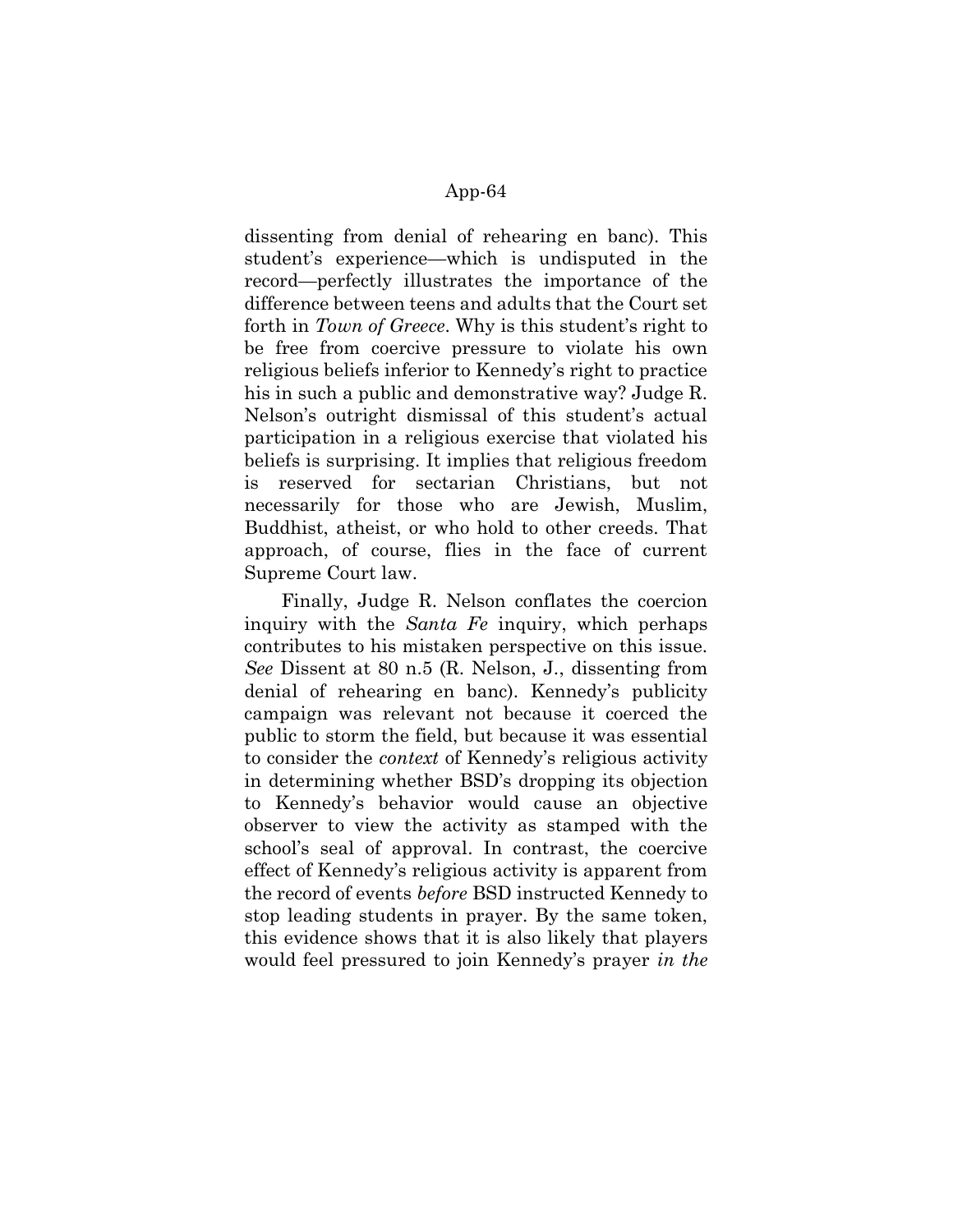future if BSD gave Kennedy back his religious bully pulpit.

Several of our dissenting colleagues also suggest that the conflict between Kennedy and BSD made clear that BSD did not endorse Kennedy's religious activity. As stated above, the operative fact in this hypothetical would be BSD dropping its opposition to the activity—the very outcome Kennedy sought. Dropping opposition to the practice is different in kind from publicly opposing it. But more broadly, adopting a rule that rewards an employee's ability to garner public support and media coverage of a dispute with his employer would come with perverse incentives. Let us assume for a moment that an employer will act more forcefully to curb a more egregious potential Establishment Clause violation. Under a rule that uses the force of the employer's response to decide whether there ever was an Establishment Clause violation in the first place, the worst violations that receive the strongest responses would no longer be considered violations. That approach simply makes no sense, and conflicts sharply with current Supreme Court law.

# III.

The actual facts of the case also leave no question that Kennedy did not carry his burden to show that he spoke as a private citizen, which is an independent basis to affirm the district court.<sup>4</sup> In reaching the

<sup>4</sup> Judge O'Scannlain appears to disapprove of the fact that our opinion included alternative holdings on prongs two and four of the Eng test. Statement at 59 (O'Scannlain, J., statement regarding denial of rehearing en banc). The practice of including alternative holdings or arguendo assumptions is quite common,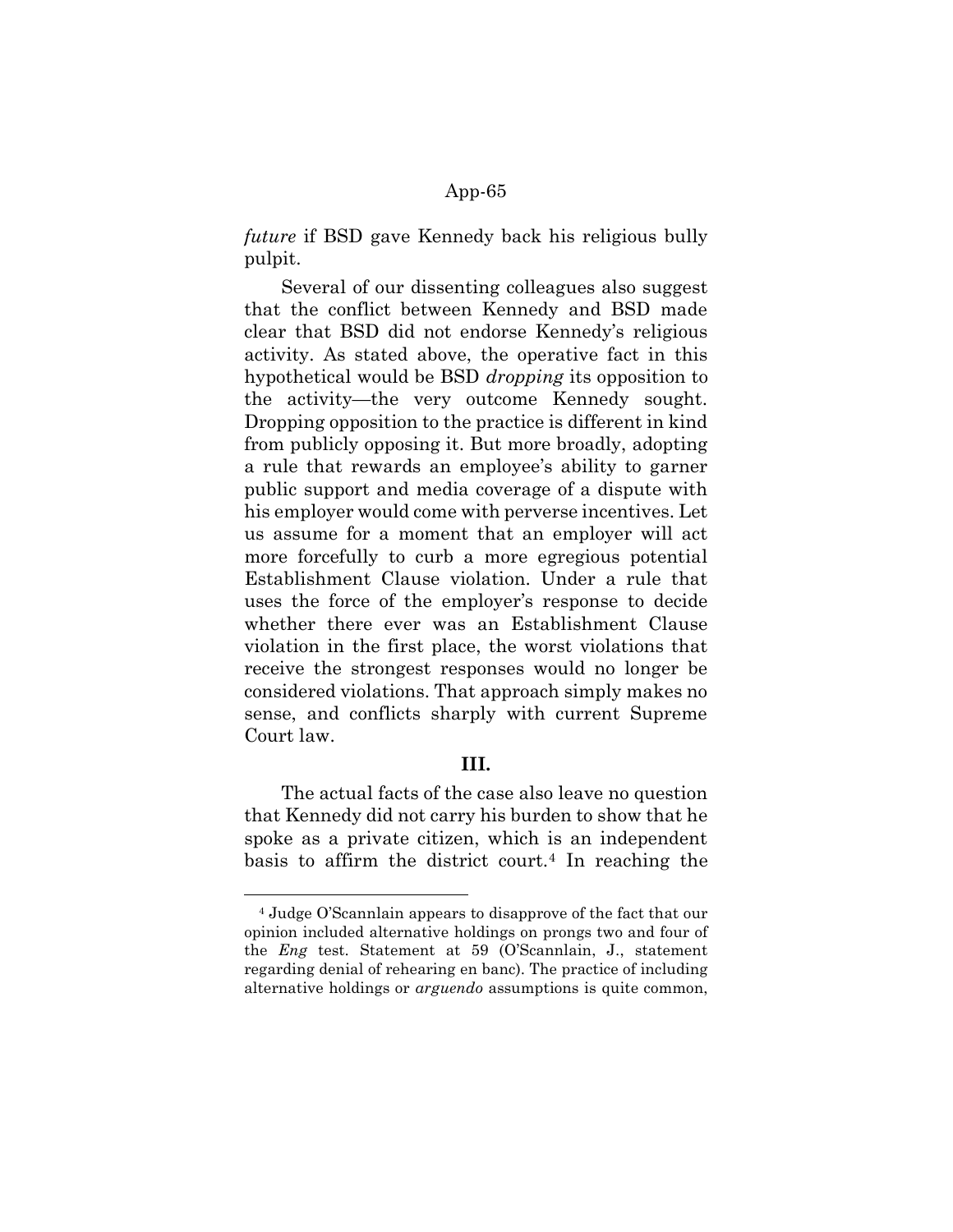opposite conclusion, Judge O'Scannlain sets aside the context of Kennedy's audible prayers as well as Kennedy's acknowledgment that he was on duty while on the field with his players, and contends that our panel misapplied Garcetti v. Ceballos, 547 U.S. 410 (2006), the central Supreme Court precedent for determining whether a government employee speaks as a private citizen or as a public official.

Judge O'Scannlain's contention that our opinion misapplied *Garcetti* is simply wrong on the current law. In *Garcetti*, the Court wrote that "[w]hen a citizen enters government service, the citizen by necessity must accept certain limitations on his or her freedom." 547 U.S. at 418. One reason for this is that government employees "often occupy trusted positions in society," id. at 419, (such as a mentor to high school students, as Kennedy was). When a person in a trusted position "speak[s] out, they can express views that contravene governmental policies or impair the proper performance of governmental functions." Id. At bottom, "[u]nderlying [the Court's] cases has been the premise that while the First Amendment invests public employees with certain rights, it does not empower them to 'constitutionalize the employee grievance.'" Id. at 420 (quoting Connick v. Thompson, 461 U.S. 138, 154 (1983)). Garcetti considered several

familiar to, and used by Judge O'Scannlain, and does not connote a court's lack of confidence in the first alternative holding. See Ctr. for Biological Diversity v. Lohn, 511 F.3d 960, 965 (9th Cir. 2007) (O'Scannlain, J.); Friends of Southeast's Future v. Morrison, 153 F.3d 1059, 1069 (9th Cir. 1998) (O'Scannlain, J.); Huffman v. Cnty. of L.A., 147 F.3d 1054, 1060 (9th Cir. 1998) (O'Scannlain, J.); League of United Latin Am. Citizens v. Wilson, 131 F.3d 1297, 1307 (9th Cir. 1997) (O'Scannlain, J.).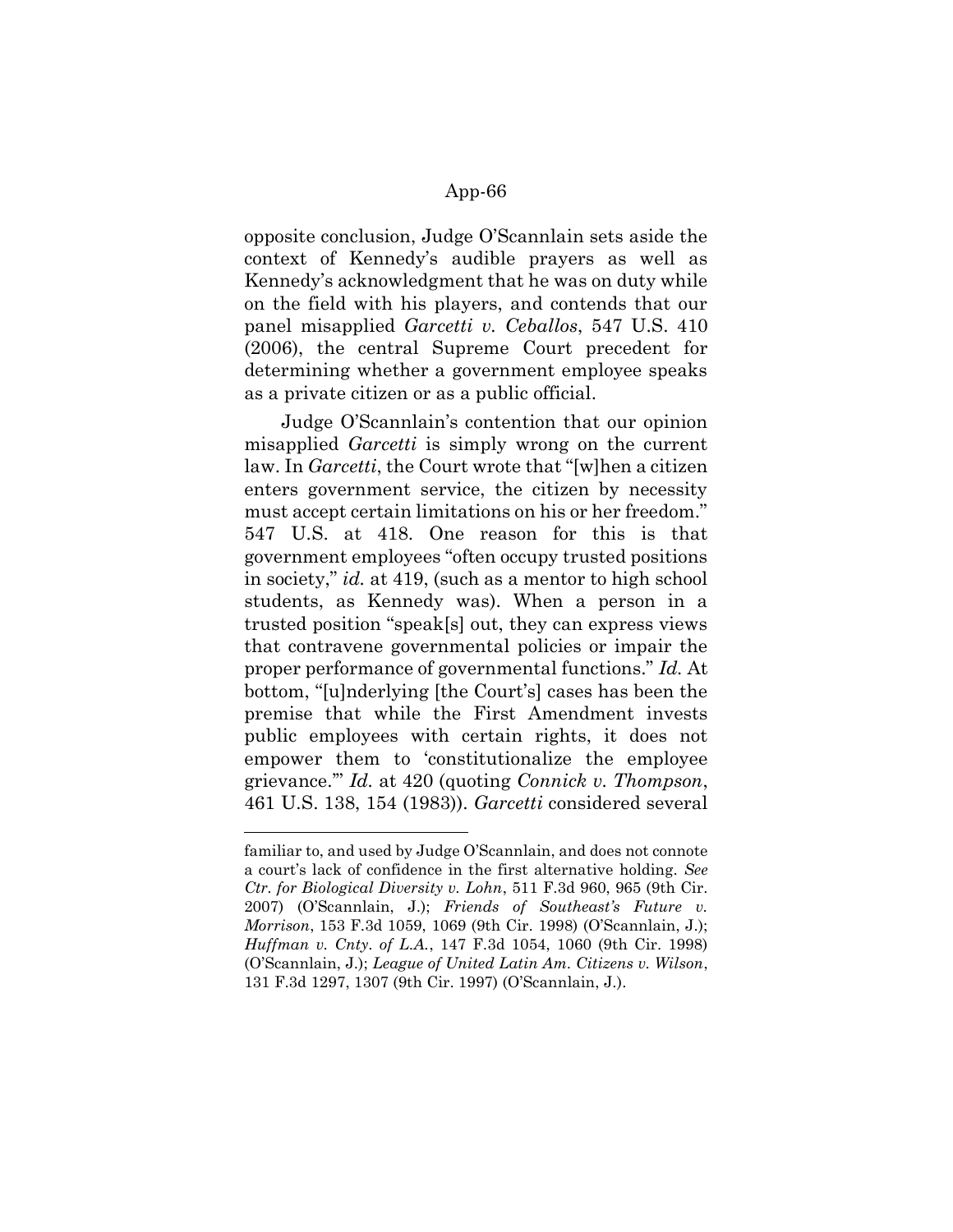factors: whether the employee speech was expressed internally or publicly, whether the speech concerned the subject matter of the employee's job, and—most importantly—whether the speech was "made pursuant to his duties" as a public employee. Id. at 420–22. In subsequent cases, our circuit alternately phrased this last inquiry as whether "the speech at issue owes its existence to" the speaker's government employment. Johnson v. Poway Unified Sch. Dist., 658 F.3d 954, 970 (9th Cir. 2011), cert. denied, 566 U.S. 906 (Mar. 26, 2012).<sup>5</sup>

An integral part of Kennedy's job was serving as a mentor and role model to students.6 BSD recognized that one of the ways in which he carried out this duty was by giving post-game motivational speeches to his

-

<sup>5</sup> Judge O'Scannlain's statement also relies heavily on the minority statement regarding denial of certiorari the last time this case was before the Supreme Court. It bears repeating that the relevant justices acknowledged they did not have the benefit of factual development in this case when the statement was made, and that four justices do not represent the opinion of the Court.

<sup>6</sup> It was also Kennedy's stated intent that his behavior set an example for children watching. Kennedy testified during his deposition that his behavior in the presence of students was "always setting some kind of an example to the kids … to do what is right." (Emphasis added.) In an interview published on May 3, 2019, Kennedy affirmed that he viewed his religious activity as setting an example, stating "[A]s a Marine, I knew I had to fight. I always told the young men whom I coached to stand up when adversity came their way. I had to be a leader to them and live up to what I said. So I wasn't going to back down[.]" See Kennedy III, 991 F.3d at 1017 n.2. Clearly, Kennedy himself viewed persisting in his public prayers as part of his service as a role model to students in fulfillment of his job duties.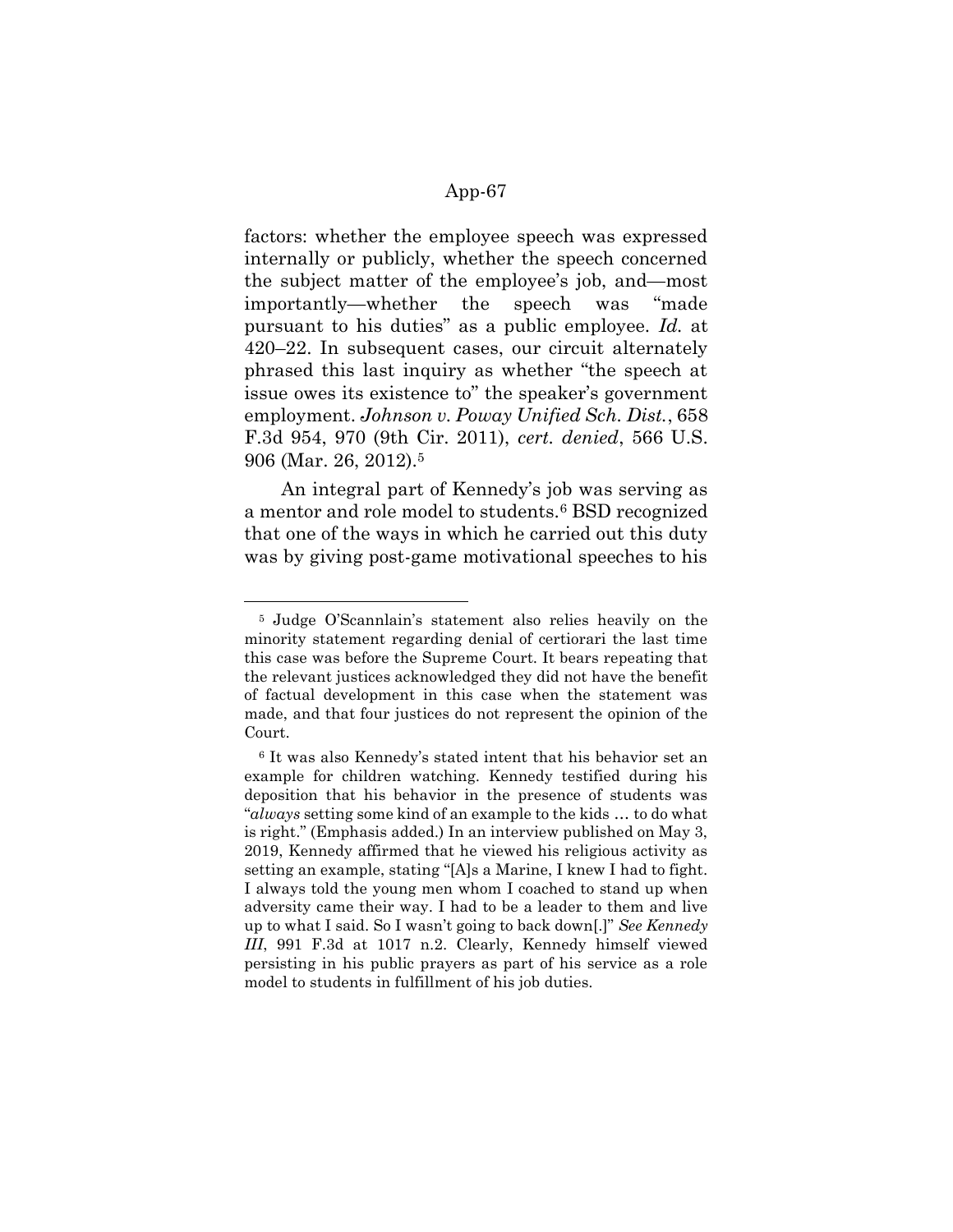players on the field after football games. Kennedy's employer requested that he engage in such expressions. In BSD's September 17 letter to Kennedy, Superintendent Aaron Leavell wrote, "You may continue to provide motivational inspirational talks to students before, during and after games and other team activity, focusing on appropriate themes … that have long characterized your very positive and beneficial talks with students." Leavell later wrote to Kennedy that he "values very highly" Kennedy's "positive contributions to the BHS football program and in particular," his "motivational and inspirational talks to players" after games. Leavell "encourage[d] continuation of" the practice of post-game secular motivational speeches to students.

Applying *Garcetti* to this fact pattern, the record leaves no doubt that Kennedy's prayers were speech in his capacity as a public employee. Kennedy insisted on expressing his religious speech publicly (indeed, he refused to wait until the audience had left the stadium so his prayers could be observed by all those on the field and in the stadium); the record shows he would not have had access to the field if he had not been working as a coach; he admitted he was on duty when he prayed on the field; and the prayers were uttered in violation of his employer's instructions as part of the post-game motivational speeches his employer had encouraged him to continue providing for the players. Given these facts, there can be no genuine dispute that this speech was within Kennedy's job description, and I reject the notion that our conclusion somehow improperly broadens Kennedy's duties in a way that contravenes Garcetti.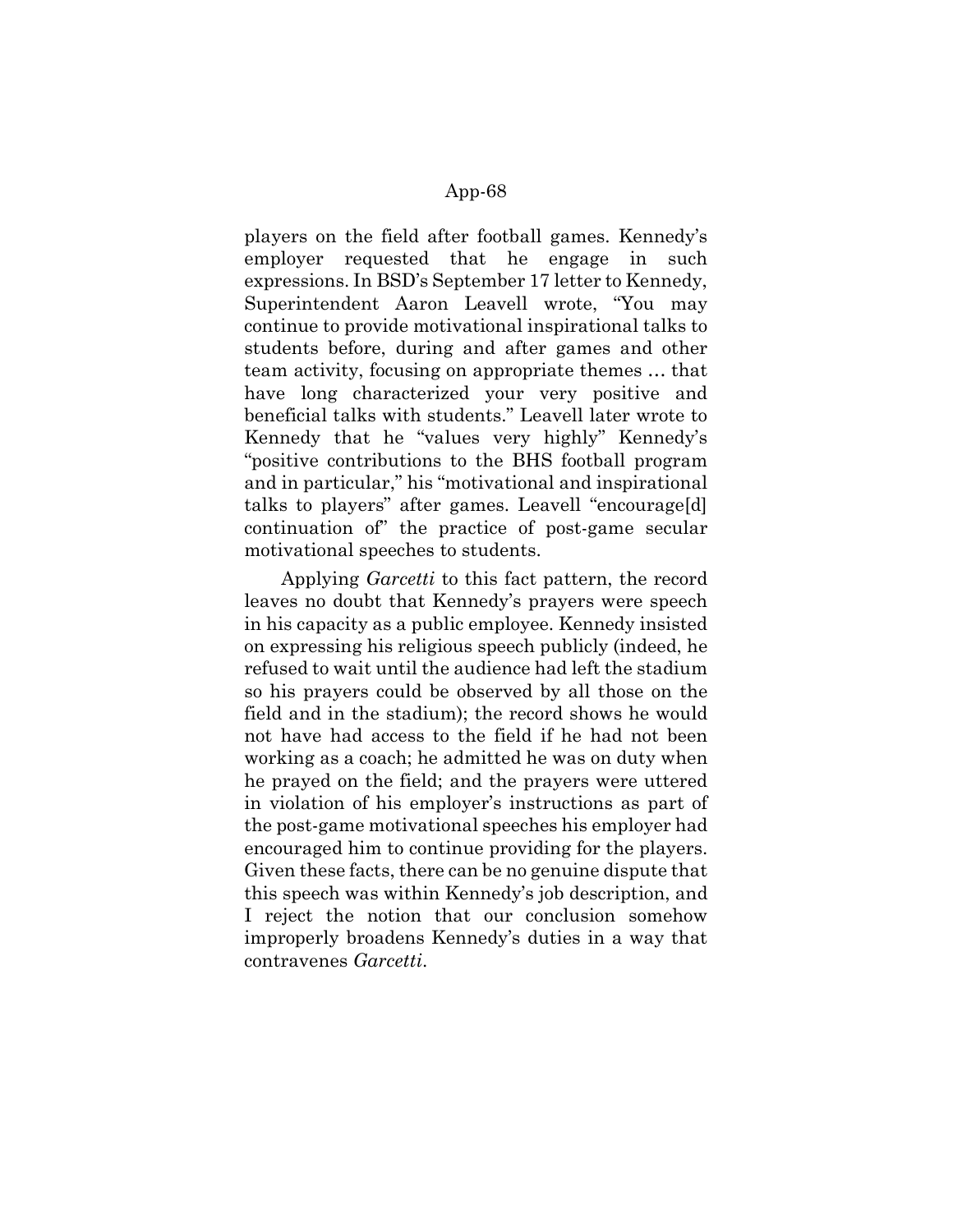# \* \* \*

In sum, based on the actual facts of the case, our conclusion in Kennedy III faithfully applies the relevant current law. I hope as this case proceeds that the truth of what actually happened will prevail, but whether it does or not, I personally find it more than a little ironic that Kennedy's "everybody watch me pray" staged public prayers (that spawned this multiyear litigation) so clearly flout the instructions found in the Sermon on the Mount on the appropriate way to pray.7 I concur in our court's denial of rehearing this case en banc.

CHRISTEN, Circuit Judge, joined by D.W. NELSON, Senior Circuit Judge, concurring in the denial of rehearing en banc:

I do not typically publish my views concerning our court's decisions to grant or deny rehearing en banc, but I make an exception here because the salient facts that compelled our three-judge panel's decision to affirm the district court's summary judgment ruling may be obscured by the spirited statements dissenting from our court's denial of rehearing en banc. Our three-judge panel unanimously affirmed the district court's summary judgment ruling because Coach

<sup>7</sup> 5 And when thou prayest, thou shalt not be as the hypocrites are: for they love to pray standing in the synagogues and in the corners of the streets, that they may be seen of men. Verily I say unto you, They have their reward.

<sup>6</sup> But thou, when thou prayest, enter into thy closet, and when thou hast shut thy door, pray to thy Father which is in secret; and thy Father which seeth in secret shall reward thee openly. Matt 6:5-6 (King James).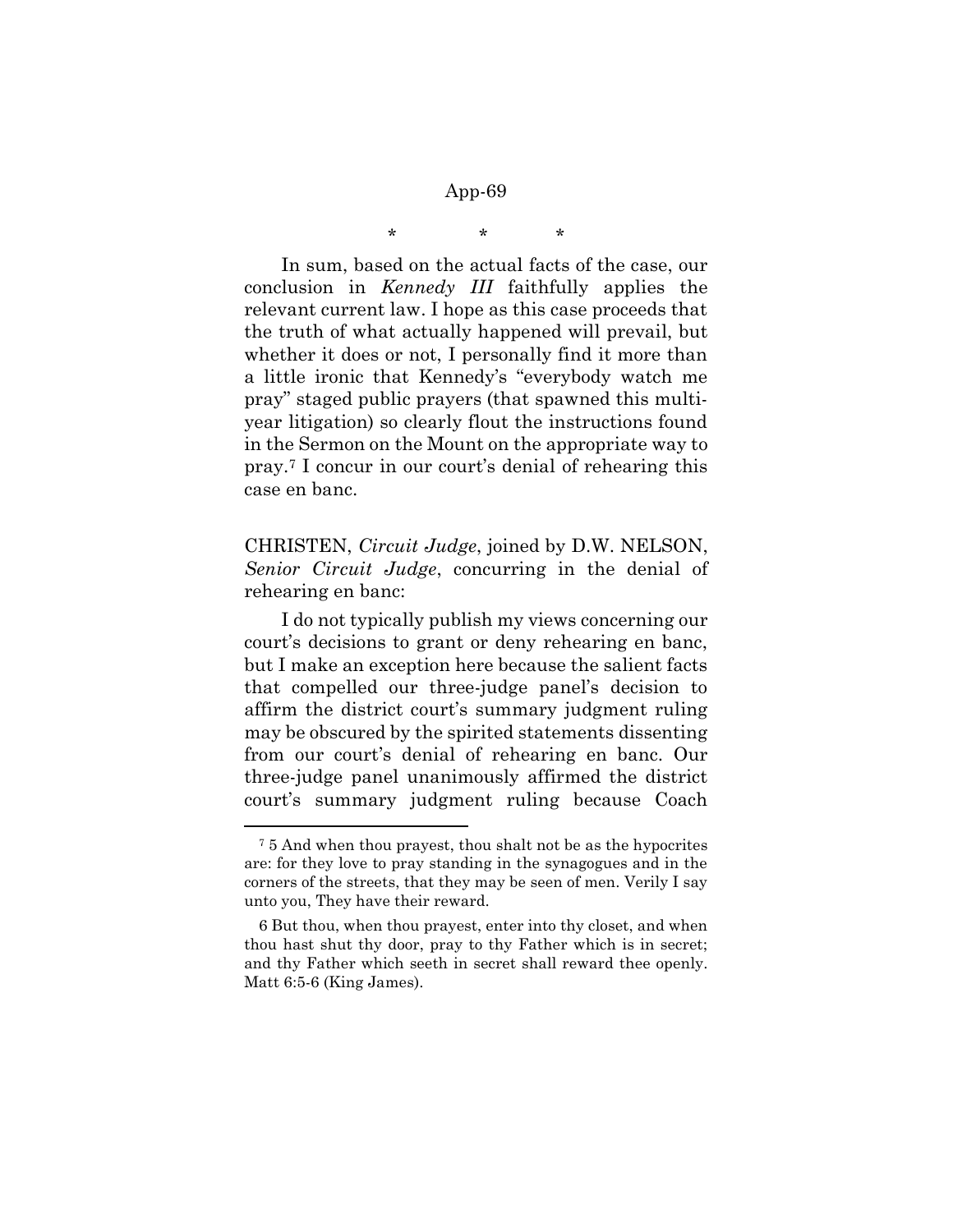Kennedy spoke as a public employee, because Bremerton School District (BSD) did not demonstrate a hint of hostility or bias toward religion or nonreligion, and because BSD had a compelling interest in avoiding an Establishment Clause violation. Kennedy v. Bremerton Sch. Dist. (Kennedy III), 991 F.3d 1004, 1014-21 (9th Cir. 2021) (citing Good News Club v. Milford Cent. Sch., 533 U.S. 98, 113-14 (2001)). The outcome of this appeal was driven by the particular facts and circumstances of Coach Kennedy's post-game, on-field prayers, see id. at 1010-14, so it is critically important that we not stray from the facts that are supported by the record.

To begin, given the record presented to the district court, there is no genuine dispute that Coach Kennedy spoke as a public employee. Recognizing the Supreme Court's caution that job descriptions must not be read too broadly, Garcetti v. Ceballos, 547 U.S. 410, 424 (2006), the proper inquiry to determine whether a task is within the scope of a public employee's professional duties is a practical one, id. Here, the practical inquiry into the duties of a high school football coach must acknowledge that football coaches occupy a significant leadership role in their high school communities and wield undeniable—perhaps unparalleled—influence where their players are concerned.<sup>8</sup> Kennedy III, 991

-

<sup>8</sup> See Brief of Amicus Curiae Former Professional Football Players Steve Largent and Chad Hennings at 1-2, Kennedy v. Bremerton, 869 F.3d 813 (9th Cir. 2017) (No. 16-35801), 2016 WL 6649979 at \*1 (Pro Football Hall of Famer Steve Largent "credits his successes on and off the field in large part to the positive influence of the men who coached him in his own youth," and College Football Hall of Famer Chad Hennings "attributes much of his success to lessons imparted to him by the men who coached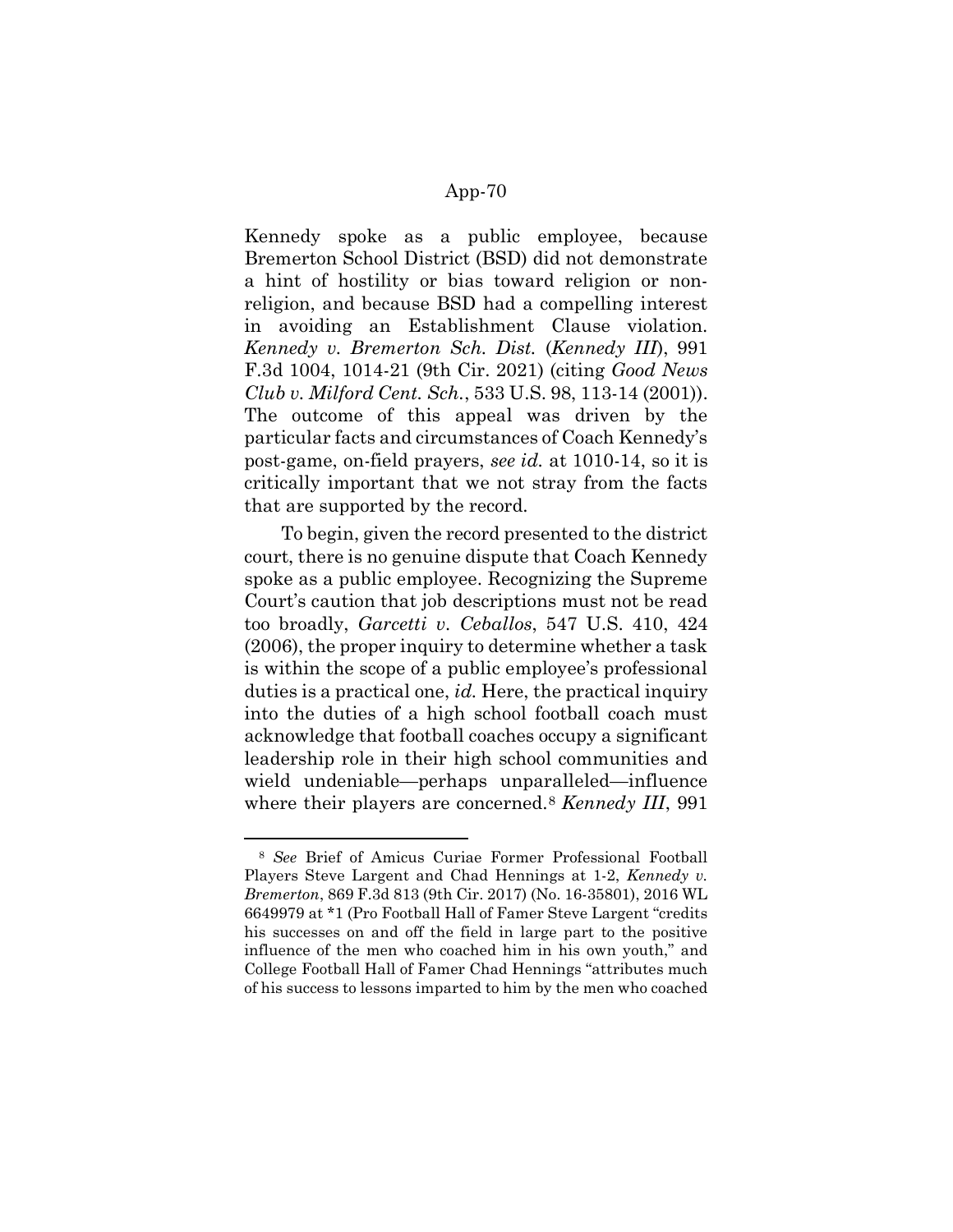F.3d at 1015-16, 1025. Contrary to our dissenting colleagues' suggestions, the parties did not consider this point to be controversial. Indeed, Coach Kennedy agreed that "for some kids, the coach might even be the most important person they encounter in their overall life," and that "the scope of what a coach has to do with some of the kids … is much more than what any teacher in a classroom has to do." Id. at 1025.

Second, regardless of Coach Kennedy's subjective intent, there was uncontroverted evidence that Coach Kennedy's prayerful speech had a coercive effect on his players. At least one student felt compelled to join Coach Kennedy's post-game prayers, contrary to the player's own beliefs, because he feared he would get less playing time if he did not participate. The record also shows that the players did not initiate their own post-game prayer when Coach Kennedy temporarily ceased his practice, nor after Coach Kennedy had been suspended. The conscientious district judge assigned to this case appropriately factored these practical considerations into his description of Coach Kennedy's job duties, and recognized that, in addition to teaching students how to play the game, i.e., teaching players how to block and tackle, Coach Kennedy's job required him to motivate and mentor students, set a good example, and strive to "create good athletes and good human beings." See id. at 1010.

Third, our three-judge panel did not suggest that a coach or teacher necessarily speaks as a public employee every time he or she prays within eyeshot of

him throughout his scholastic and professional athletic endeavors.").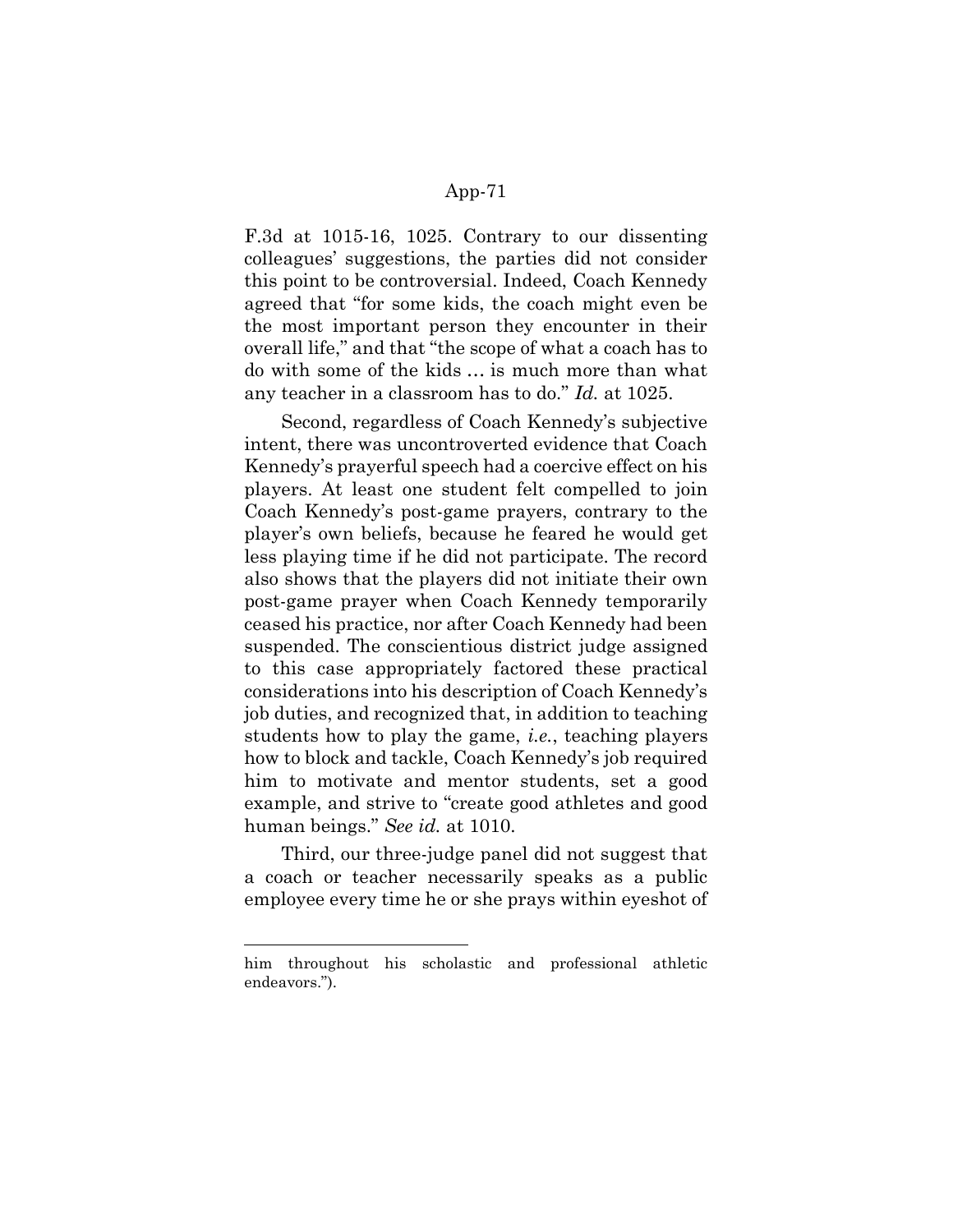students. Indeed, we illustrated that point by including a few examples where educators might engage in brief on-duty prayer that would be plainly private and pose no risk of violating the Establishment Clause. Id. at 1015-16, 1025. We explained that a teacher tasked with supervising a high school cafeteria would not risk an Establishment Clause violation if she took a moment to give thanks before eating her meal, and that the Establishment Clause "can surely accommodate high school students observing a teacher giving thanks for an 'all clear' announcement in the wake of a safety scare." Id. at 1015, 1025. We had no reason to explore or define the permissible limits of such speech in a school setting because Coach Kennedy's prayer so clearly crossed the line by purposefully sending a very public message. Coach Kennedy's prayers occurred on the fifty-yard line, immediately following the team's games, before the players left the field, under the stadium lights, and while spectators remained in the stands. *Kennedy III*, 991 F.3d at 1010, 1024. To be clear, Coach Kennedy insisted that he pray immediately after the games, not while the players were on their way back to the locker room. The players had not yet left the field and were sometimes still shaking the hands of the opposing players or singing the school fight song when Coach Kennedy knelt and audibly prayed. Although he initially agreed to one of BSD's suggested accommodations and prayed after the players and fans left the stadium, see id. at 1011-12, it is important to recognize that by the time the parties' dispute came to a head, Coach Kennedy had refused all BSD's accommodations and insisted that he be allowed to worship at his chosen time and place: at midfield, with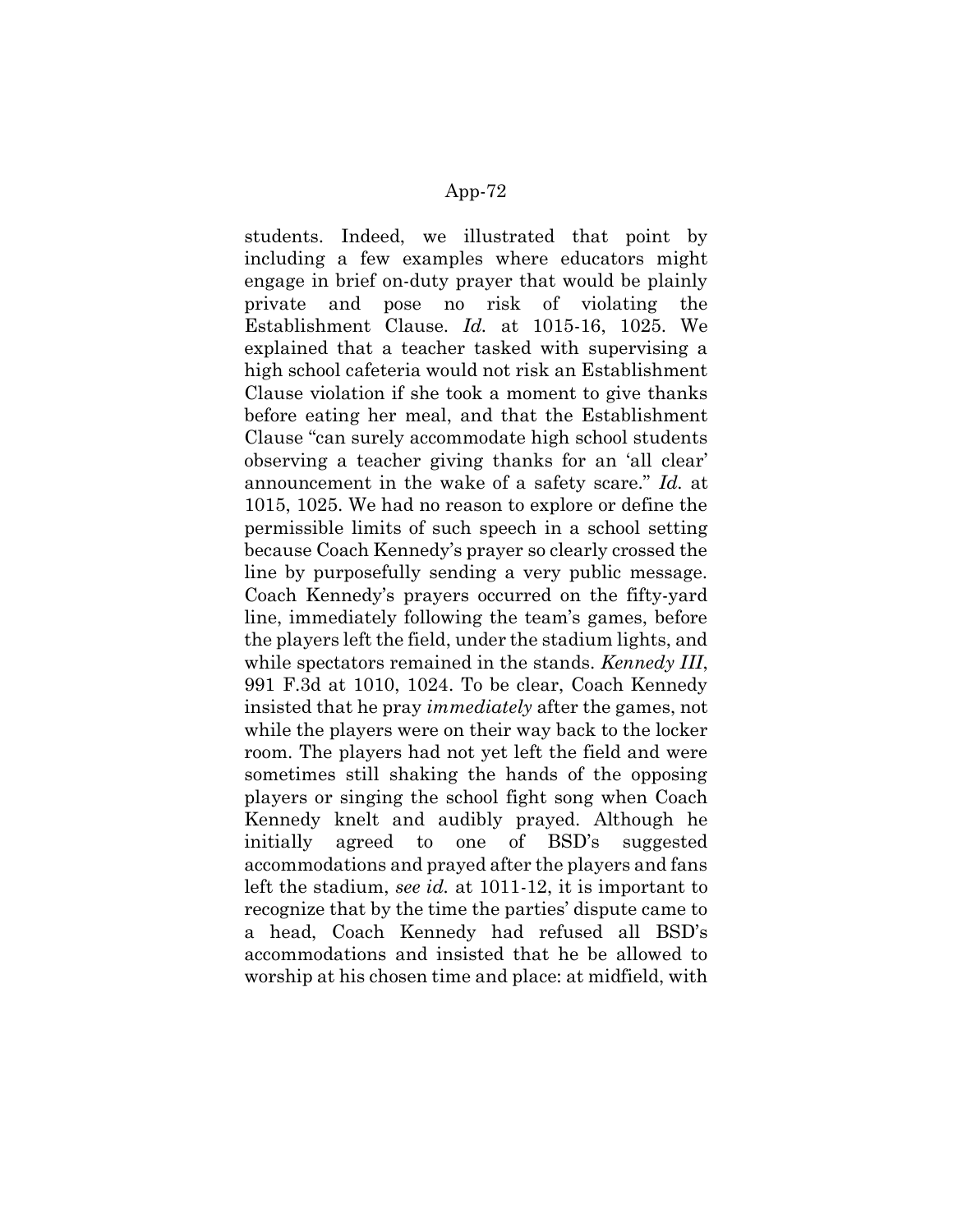players and fans present. Our conclusion that Coach Kennedy spoke as a public employee when he prayed at midfield following the team's games rested on the facts in the record.

Respectfully, our colleagues' dissenting statements concerning the denial of rehearing en banc take sound bites from the record out of sequence and paint an inaccurate picture of the dilemma Coach Kennedy created. Though his prayers may have started as personal and private, they evolved into post-game motivational speeches to the majority of his players, and Kennedy admitted his speeches likely constituted prayers. Id. at 1011. After an opposing coach informed BSD that Coach Kennedy invited the opposing team to participate in post-game prayer, BSD directed Coach Kennedy not to pray with the students. But BSD encouraged Coach Kennedy to continue delivering secular post-game motivational messages. Id. at 1011. The district court correctly concluded that, at all times relevant to Coach Kennedy's claims, he spoke as a public employee when he prayed on the field immediately following games. Despite our dissenting colleague's protests, the record does not support the notion that he engaged in private personal prayer.

A few other points bear repeating: (1) BSD never sanctioned Coach Kennedy for engaging in private prayer; (2) as we describe at some length, Coach Kennedy's post-game prayers were anything but private, id. at 1011-14, 1025; (3) nowhere did our panel suggest that a school district will be subject to a viable Establishment Clause claim any time a school employee engages in private prayer; (4) Coach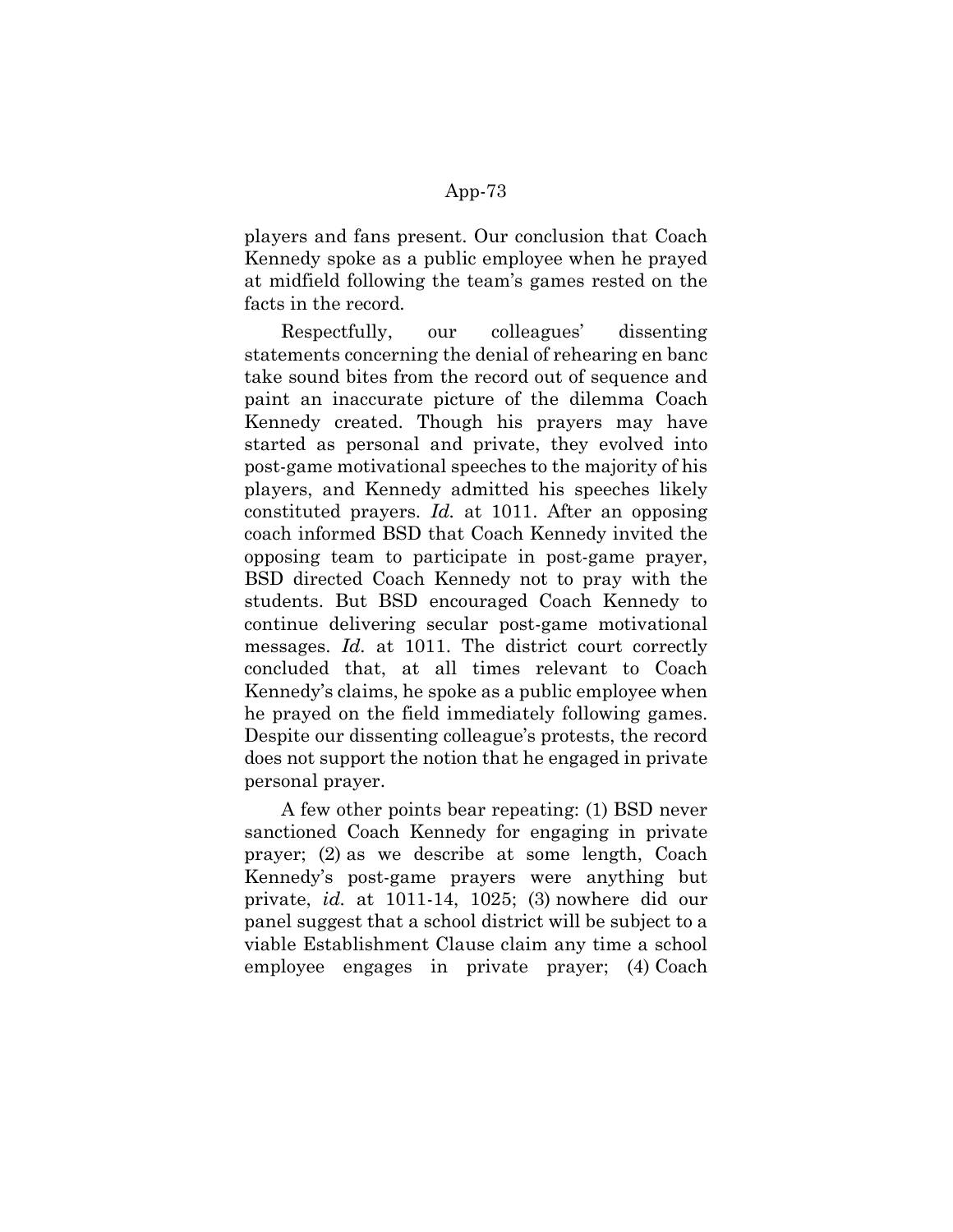Kennedy rejected several accommodations BSD offered that would have allowed him to pray privately, instead demanding that he be permitted to pray on the fifty-yard line immediately following games, while players, spectators, and media looked on, id. at 1013, 1022. To borrow an analogy from the district court, the venue Kennedy chose for his post-game prayers was akin to a drama teacher taking center stage to pray after a school play. An objective observer would interpret a teacher's speech, delivered from that location and directed to a school audience, as "an extension of the school-sanctioned speech just before it." There is no genuine question that Coach Kennedy's prayers sent a very public message.

Contrary to the statement of one of our colleagues, Coach Kennedy was not in the position of asking BSD to "do nothing" or "tolerate the brief, quiet prayer of one man." Coach Kennedy launched a national media campaign that magnified the public nature of his postgame prayers and painted BSD into a corner. As Judge Ikuta aptly described the situation:

Joseph Kennedy's highly public demonstrations of his religious convictions put [BSD] in a no-win situation. BSD wanted to respect Kennedy's right "to engage in religious activity, including prayer," but it feared that allowing Kennedy to engage in such highly public activity on the field after football games would create a perception that BSD was endorsing religion, in violation of the Establishment Clause.

Following Kennedy's multiple media interviews, he was joined on the field by his own players, players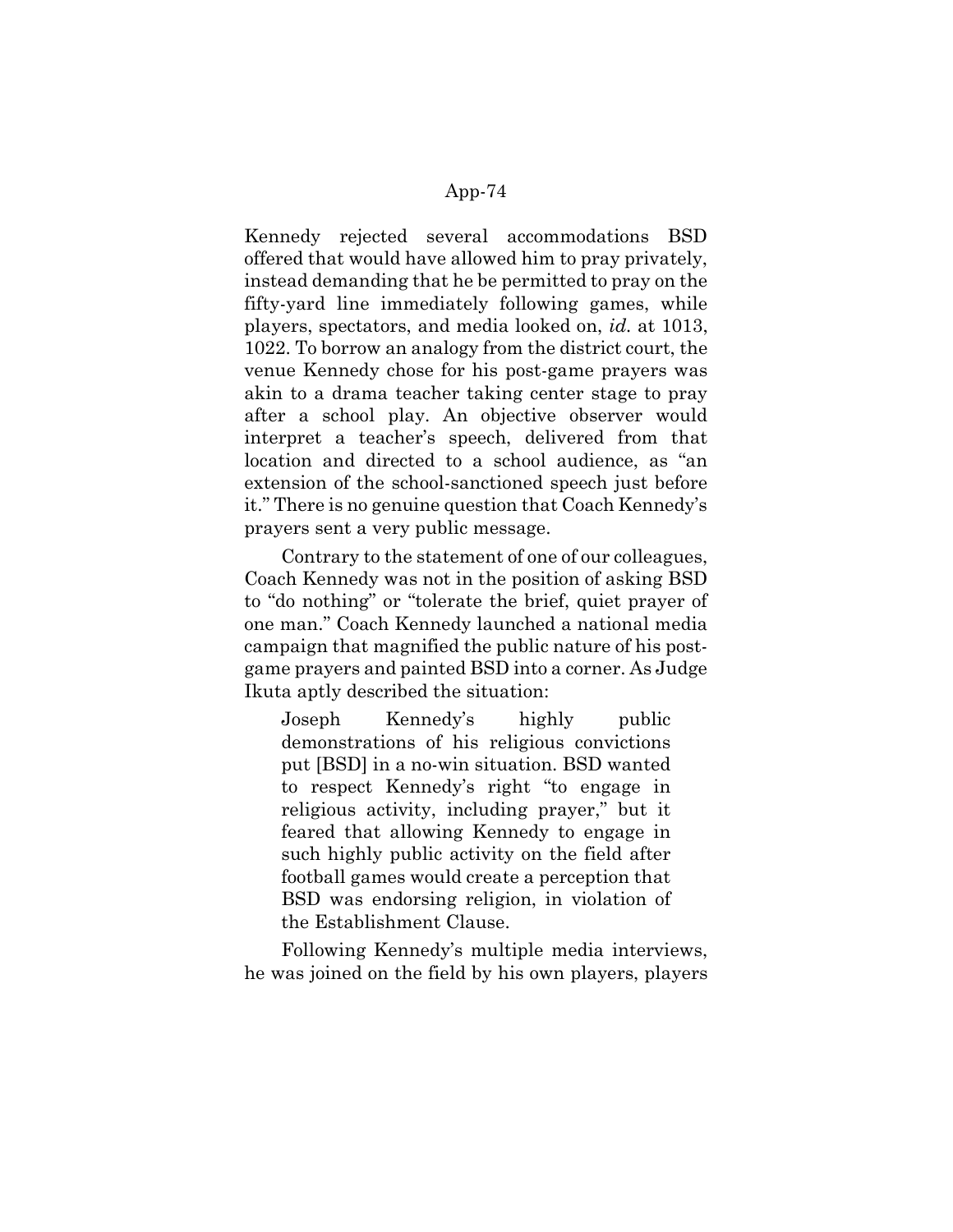from opposing teams, members of the public including a state representative—and the media. Kennedy III, 991 F.3d at 1010. Our three-judge panel described BSD's unsuccessful efforts to keep people off the football field and maintain a safe environment, id. at 1012, but those efforts were in vain. As spectators rushed to join Coach Kennedy in on-field prayer, band members were knocked over, and one of BSD's coaches questioned whether he could be shot from the crowd. Had BSD abandoned its opposition to Coach Kennedy's on-field prayers after his multiple interviews with local and national media, an objective observer would have perceived that BSD endorsed his speech. Santa Fe Indep. Sch. Dist. v. Doe, 530 U.S. 290, 308 (2000).

Our dissenting colleagues suggest that BSD could have issued a public disclaimer, but that was not a realistic option; a public disclaimer in the wake of Coach Kennedy's media campaign would have only called more attention to his very public worship. Moreover, "the 'First Amendment mandates governmental neutrality between religion and religion.'" McCreary Cnty. v. Am. Civil Liberties Union of Ky., 545 U.S. 844, 860 (2005) (quoting *Epperson v.* Arkansas, 393 U.S. 97, 104 (1968)). Thus, BSD could not simply distance itself from Kennedy's Christian prayer and allow Kennedy to continue; rather, BSD would have had to permit access by other religious faiths, including the Satanist group that had notified BSD it "intended to conduct ceremonies on the field after football games if others were allowed to." Kennedy III, 991 F.3d at 1012. The suggestion that BSD could have issued a public disclaimer is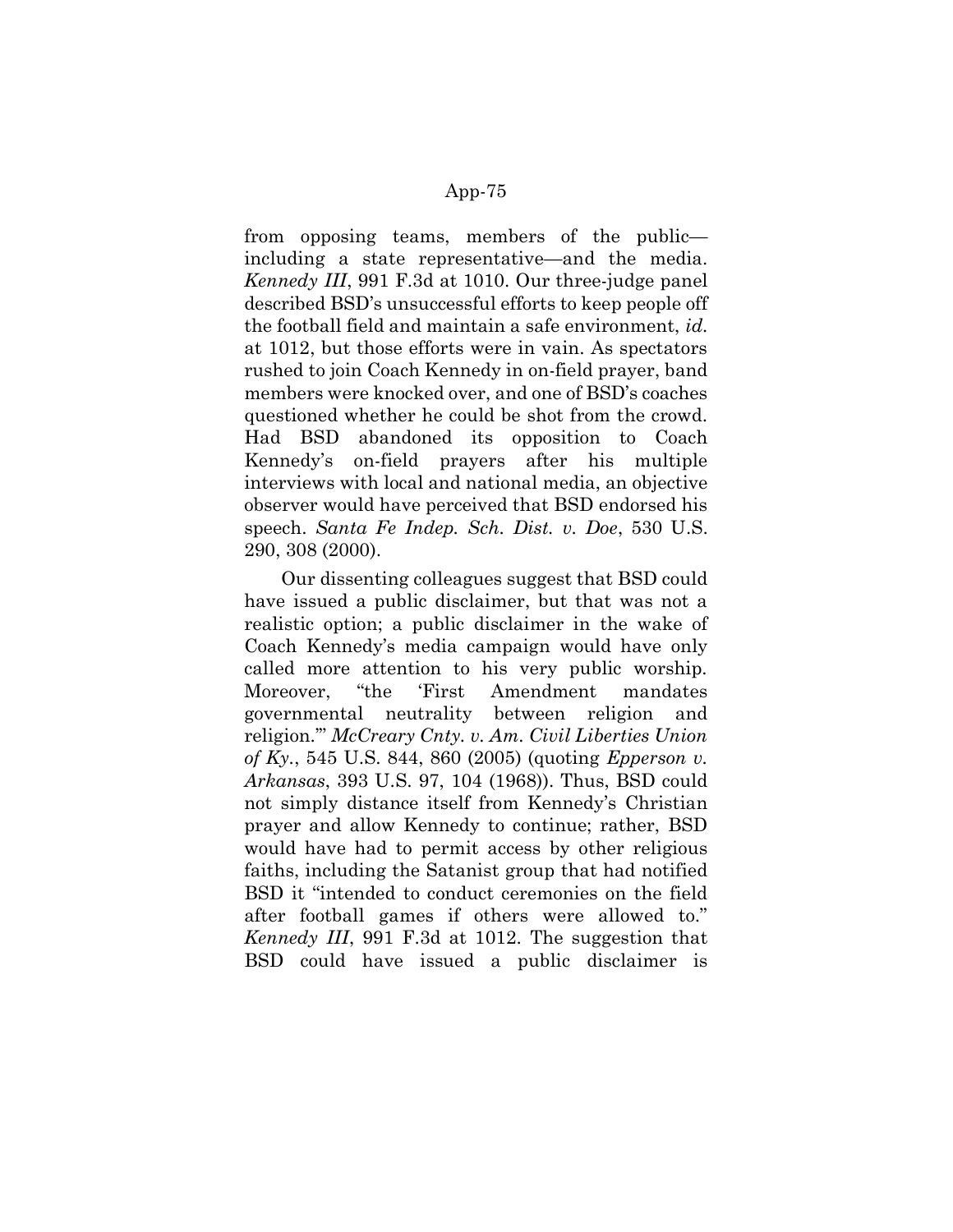untenable; BSD opened its forum for a football game, not for religious worship by all comers.

This case concerns prayer in a public school, not a town square. See Am. Legion v. Am. Humanist Ass'n, 139 S. Ct. 2067, 2092-93 (2019) (Kavanaugh, J., concurring) (identifying "religious expression in public schools" as a "categor[y] of Establishment Clause cases" distinct from "regulation of private religious speech in public forums"); Lee v. Weisman, 505 U.S. 577, 592 (1992) (recognizing "heightened concerns with protecting freedom of conscience from subtle coercive pressure in the elementary and secondary public schools"). The touchstone of the Court's concern in this type of case is the risk of coercion. See Lee, 505 U.S. at 587; Santa Fe, 530 U.S. at 310-13. The district court found no genuine dispute that Coach Kennedy's prayers were public, not private, and that Coach Kennedy occupied a "powerful position in his players' lives." The record includes unrebutted evidence that at least one student felt compelled to participate in Coach Kennedy's post-game prayers, contrary to the student's own religious beliefs, because he feared he would not get as much playing time if he did not. As such, the uncontested facts support the district court's conclusion that Coach Kennedy's prayers had a coercive effect.

In the future, we may be presented with close cases in which our court will have an opportunity to address the important issues raised by a public school's response to an employee's private prayer. But this is not such a case. The actual record presented in the district court bears little resemblance to the hypothetical scenarios posited by Coach Kennedy, and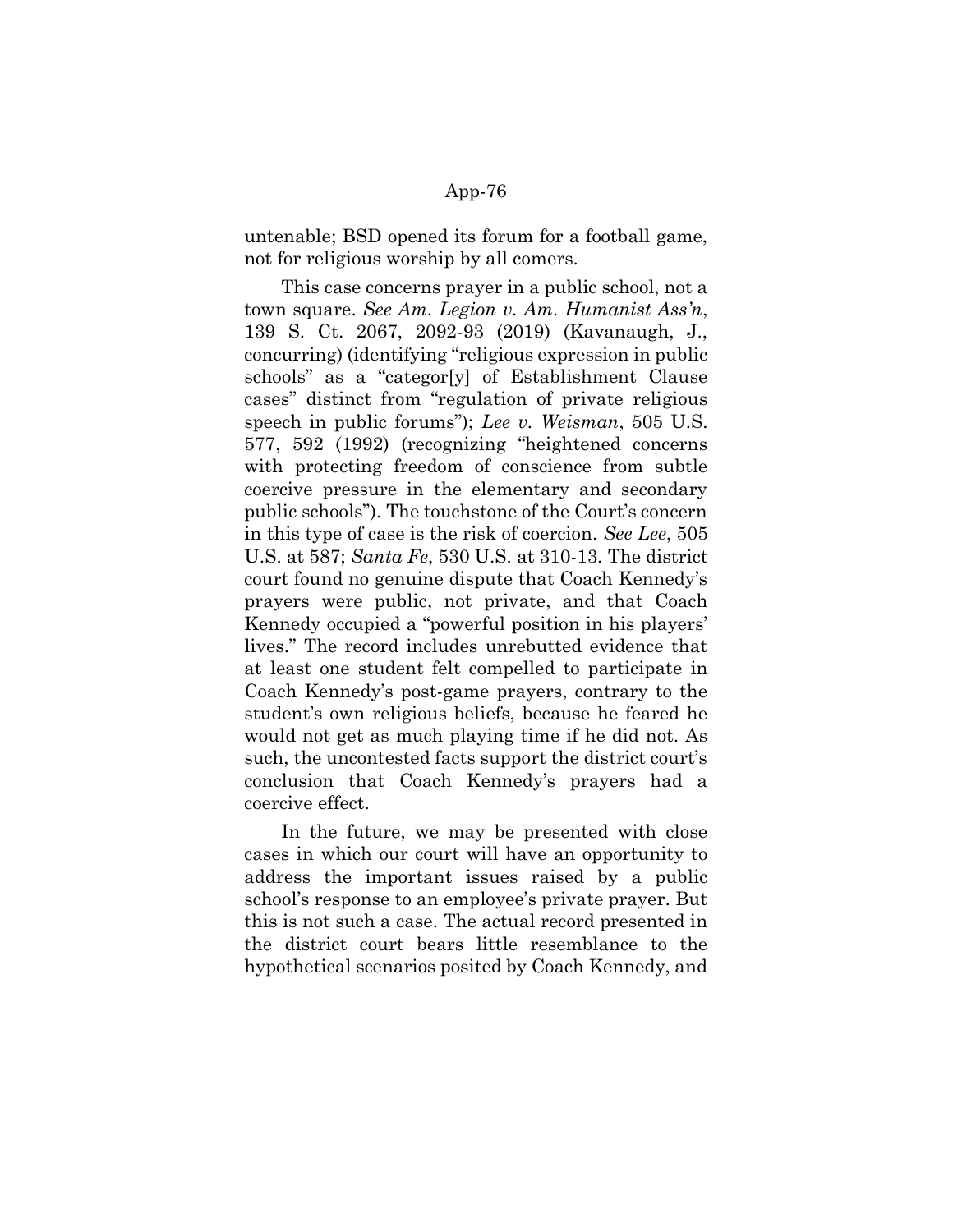our decision faithfully applied existing Supreme Court precedent to the particular facts presented. Accordingly, I concur in our court's denial of rehearing en banc.

O'SCANNLAIN, *Circuit Judge*,<sup>9</sup> with whom Judges CALLAHAN, BEA, R. NELSON, COLLINS, and LEE join, with whom Judge BUMATAY joins as to Part III, and with whom Judge VANDYKE joins as to all parts except Part IIB, respecting the denial of rehearing en banc:

It is axiomatic that teachers do not "shed" their First Amendment<sup>10</sup> protections "at the schoolhouse gate." Tinker v. Des Moines Indep. Cmty. Sch. Dist., 393 U.S. 503, 506 (1969).11 Yet the opinion in this case obliterates such constitutional protections by announcing a new rule that any speech by a public

<sup>9</sup> As a judge of this court in senior status, I no longer have the power to vote on calls for rehearing cases en banc or formally to join a dissent from failure to rehear en banc. See 28 U.S.C. § 46(c); Fed. R. App. P. 35(a). Following our court's general orders, however, I may participate in discussions of en banc proceedings. See Ninth Circuit General Order 5.5(a).

<sup>10</sup> U.S. Const. amend. I. References throughout this Statement will be made to the Free Speech Clause, *id.* cl. 3 ("Congress shall make no law … abridging the freedom of speech … "), the Free Exercise Clause, id. cl. 2 ("Congress shall make no law … prohibiting the free exercise []of [religion] … "), and the Establishment Clause, id. cl. 1 ("Congress shall make no law respecting an establishment of religion … ").

<sup>11</sup> Indeed, the Supreme Court reaffirmed this principle just a few days ago. See Mahanoy Area Sch. Dist. v. B.L. ex rel. Levy, 594 U.S. \_\_, 2021 WL 2557069, at \*4 (June 23, 2021) (citing Tinker, 393 U.S. at 506).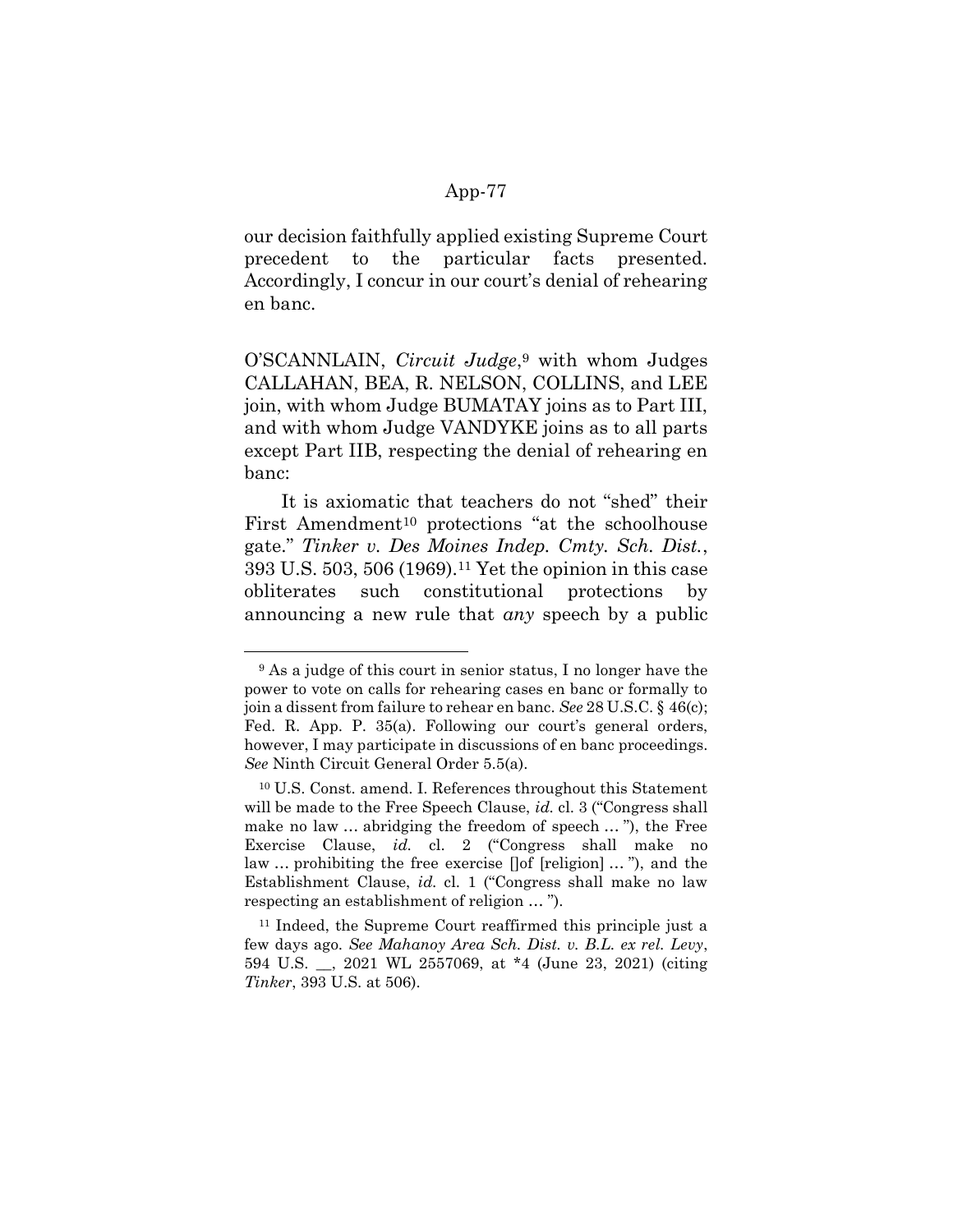school teacher or coach, while on the clock and in earshot of others, is subject to plenary control by the government. Indeed, we are told that, from the moment public high school football coach Joseph Kennedy arrives at work until the very last of his players has gone home after a game, the Free Speech Clause simply doesn't apply to him.

Kennedy lost his coaching job because he refused to abandon his practice of kneeling on the field and uttering a prayer after each football game. In 2017, the three-judge panel decided that Kennedy's prayer was wholly unprotected by the Free Speech Clause. Kennedy v. Bremerton Sch. Dist., 869 F.3d 813 (9th Cir. 2017) (Kennedy I). In an extraordinary filing, four Justices of the Supreme Court chastised the panel for its "highly tendentious" reading of  $Gareetti$  v. Ceballos, 547 U.S. 410 (2006). Kennedy v. Bremerton Sch. Dist., 139 S. Ct. 634, 636 (2019) (statement of Alito, J.) (Kennedy II).

Rather than heed the extremely rare interlocutory guidance of four Justices, the panel has doubled down on its "troubling" view. Id. (statement of Alito, J.). The panel now declares not only that the school district was *permitted* to suspend Kennedy, but also that it was constitutionally required to do so. Kennedy v. Bremerton Sch. Dist., 991 F.3d 1004, 1016- 19 (9th Cir. 2021) (Kennedy III). That is strange indeed, given that this is not an action brought by a student or parent who alleges the government coerced his or her participation in a state-sponsored prayer service. No matter, the opinion here weaponizes the Establishment Clause to defeat the Free Exercise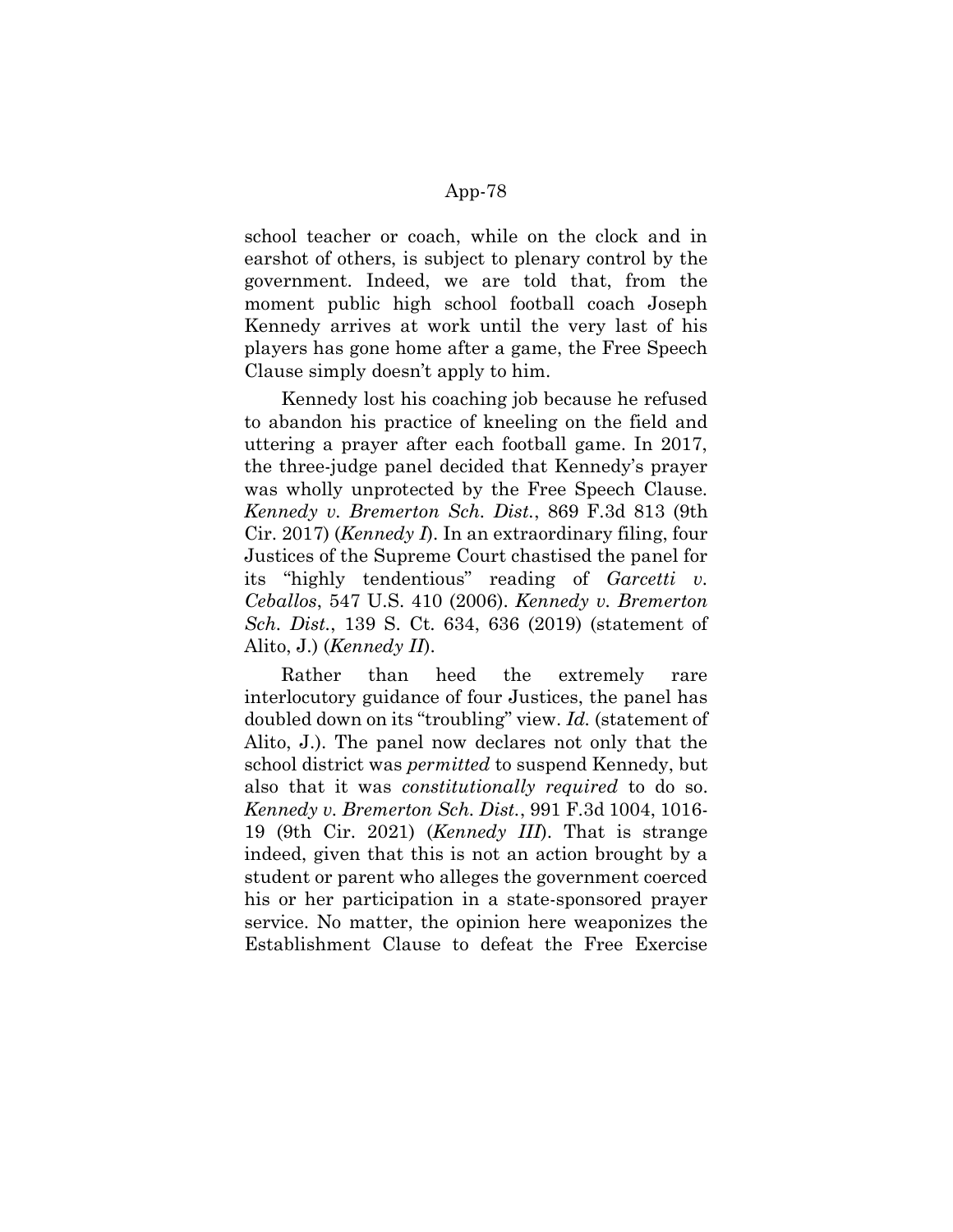claim of one man who prayed "as a private citizen." Id. at 1016.

Our circuit now lies in clear conflict with *Garcetti* and decades of Supreme Court cases affirming the principle that the First Amendment safeguards—not banishes—private, voluntary religious activity by public employees. A decision at odds with Free Speech, Free Exercise, and Establishment Clause jurisprudence all at once, this case certainly warranted a rehearing en banc. It is unfortunate that our court has declined the opportunity to do so.

## I.

# A.

First, the facts—more specifically, the constitutionally relevant facts.12 Joseph Kennedy was a football coach of Bremerton High School from 2008 to 2015. Kennedy III, 991 F.3d at 1010. A devout Christian, Kennedy sincerely believes that he is obliged to give thanks to God through prayer after each football game. Id. From the time he started coaching, Kennedy would "kneel at the 50-yard line and offer a brief, quiet prayer of thanksgiving for

-

<sup>12</sup> That is, as Kennedy's brief points out, the facts relevant to the dispute over the constitutional right Kennedy *actually* asserted—and the District actually denied—in this case: a "right to engage in brief, personal prayer by himself on the field at the conclusion of football games." But see Kennedy III, 991 F.3d at 1017-19 (panel dwelling at length on instances when students joined Kennedy in prayer, despite his never asserting a right to pray with students). See also Kennedy II, 139 S. Ct. at 636 (statement of Alito, J.) (criticizing panel for colorfully "recount[ing] all of [Kennedy's] prayer-related activities" over the course of several years, "[i]nstead of attempting to pinpoint" the facts actually relevant to his constitutional claim).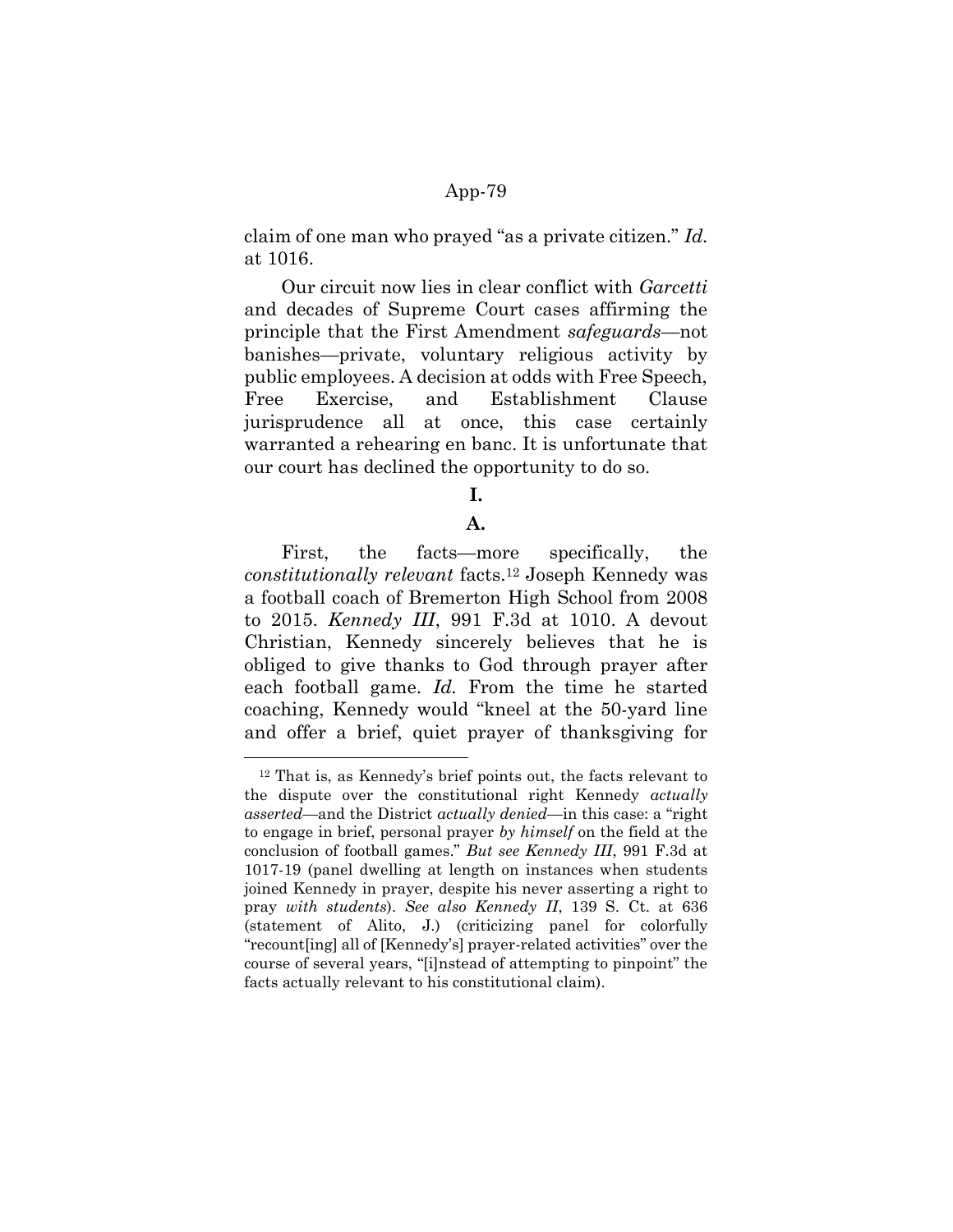player safety, sportsmanship, and spirited competition." Id. His prayer "usually lasted about thirty seconds." Id.

Over the years, students and coaches began to join Kennedy in prayer of their own accord. Id. Sometimes Kennedy prayed quietly by himself; sometimes he combined his prayers with religious references in motivational speeches to his players. Kennedy "never coerced, required, or asked any student to pray."

In September 2015, Bremerton School District administrators learned of Kennedy's prayers. Id. at 1011. After an investigation, the District determined that Kennedy had violated District policy, which stated that "[s]chool staff shall [not] encourage" a student to pray. Id. The District directed Kennedy that his prayer must "be physically separate from any student activity" and later asked that he pray in "a private location." Id. at 1011-13. Moreover, if students chose to pray at the same time as Kennedy, the District ordered him not to pray in any way "outwardly discernible as religious activity"—i.e., he could not kneel or say his prayers aloud. Id. at 1011.

Through counsel, Kennedy expressed to the District that he was within his constitutional rights to continue saying a "short, private, personal, prayer at midfield." Kennedy proposed that he or another school official could provide a disclaimer to alleviate any concerns that his prayers would be somehow attributed to the school. Kennedy then continued to pray privately after games. 991 F.3d at 1012. After media attention to the controversy gained steam, a crowd of players, coaches, media, and members of the public gathered around Kennedy when he prayed after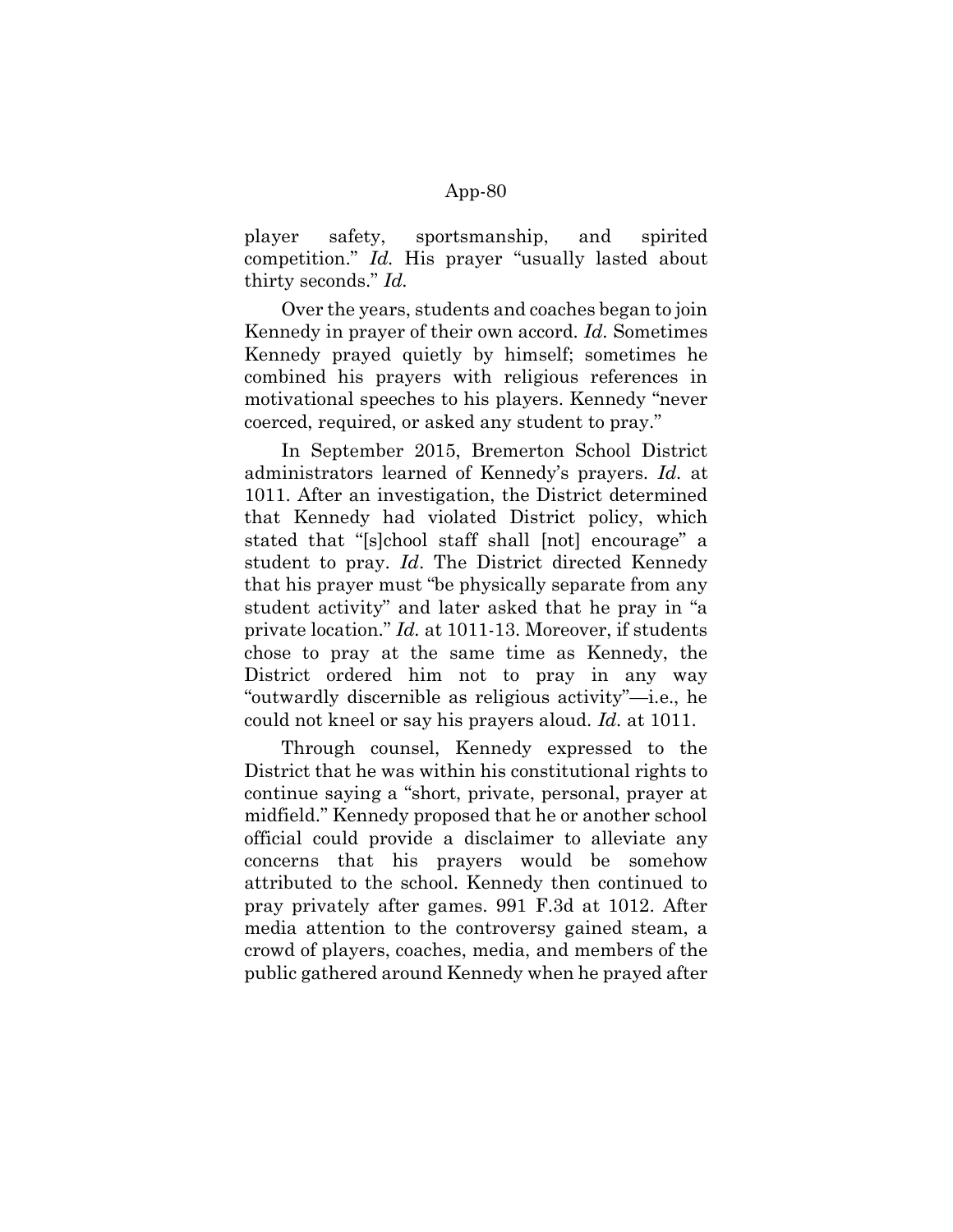the October 16, 2015, game.  $Id$  at 1012-13. The District responded with a sweeping directive to Coach Kennedy that made no distinction for whether he prayed alone or with students, silently or out loud: "While on duty for the District as an assistant coach, you may not engage in demonstrative religious activity, readily observable to (if not intended to be observed by) students and the attending public." When Kennedy continued to pray at the conclusion of each of the next two games, the District suspended him. Id. at 1013. He was never rehired. Id. at 1014.

B.

Kennedy filed this suit under 42 U.S.C. § 1983, alleging violations of his First Amendment rights to Free Speech and Free Exercise, and under Title VII of the Civil Rights Act of 1964, 42 U.S.C. §§ 2000e-2, 2000e-3, alleging employment discrimination on the basis of religion as well as various other violations of Title VII, including retaliation. Kennedy then moved for a preliminary injunction on Free Speech grounds, which the district court denied. The three-judge panel here affirmed the denial of a preliminary injunction. Kennedy I, 869 F.3d at 831. Kennedy petitioned for a writ of certiorari, which the Supreme Court denied in a one-line order. Kennedy II, 139 S. Ct. at 634. But four Justices,<sup>13</sup> in the very same order, took the extraordinary step of adding a three-page statement explaining that while an under-developed factual record would have rendered Supreme Court review premature, the denial of certiorari should not be taken

<sup>13</sup> See Kennedy II, 139 S. Ct. at 635-37 ("Statement of Justice ALITO, with whom Justice THOMAS, Justice GORSUCH, and Justice KAVANAUGH join, respecting the denial of certiorari.").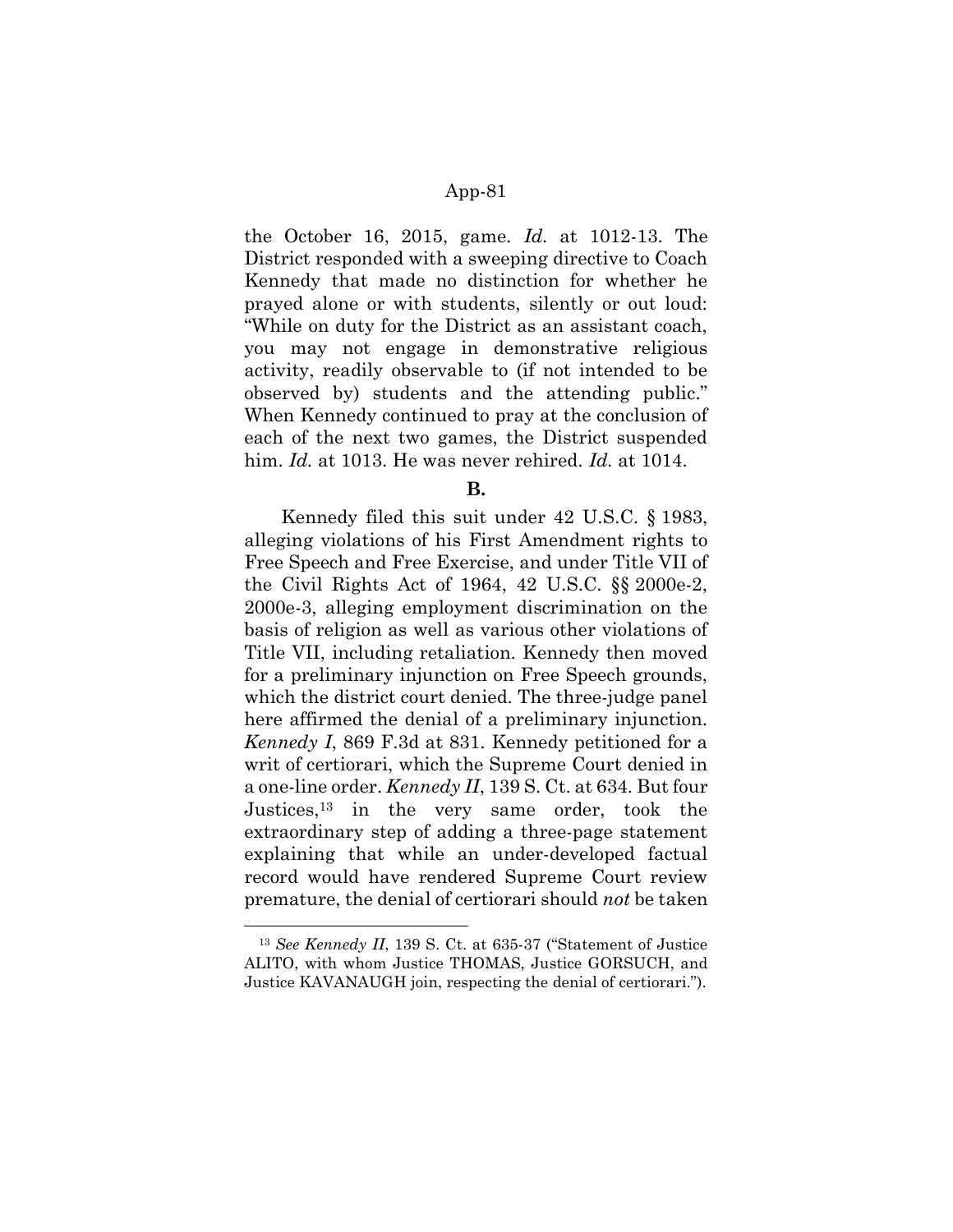to "signify" that the Court "agree[d] with the decision (much less the opinion) below." Id. at 635 (statement of Alito, J.). Quite the contrary, the four Justices took the opportunity to criticize the panel opinion's "troubling" and "highly tendentious" misreading of Garcetti, the Court's leading case on the limits of the government's power to regulate the speech of public employees. Id. at 636-37 (statement of Alito, J.).

Upon subsequent remand of the case, the district court considered the remainder of Kennedy's claims. The district court found that "the risk of constitutional liability associated with Kennedy's religious conduct was the sole reason the District ultimately suspended him." *Kennedy v. Bremerton Sch. Dist.*, 443 F. Supp. 3d 1223, 1231 (W.D. Wash. 2020) (internal quotation marks omitted). Concluding that the Establishment Clause indeed required Kennedy's suspension, the district court granted summary judgment for the District on Kennedy's Free Speech, Free Exercise, and Title VII claims. Id. at 1245. On appeal, the same panel of our court agreed. Kennedy III, 991 F.3d at 1022-23. A judge sua sponte called for rehearing en banc, but the matter failed to receive a majority of the votes of the non-recused active judges in favor of en banc consideration. Accordingly, rehearing en banc was denied in the order to which this statement is added.  $Ante$ ,  $E.3d$   $(9th Cir. 2021)$ .

# II.

## A.

While the panel's opinion, in my view, runs afoul of controlling Supreme Court precedents on the Free Speech, Free Exercise, and Establishment Clauses, it does so most egregiously with respect to the Free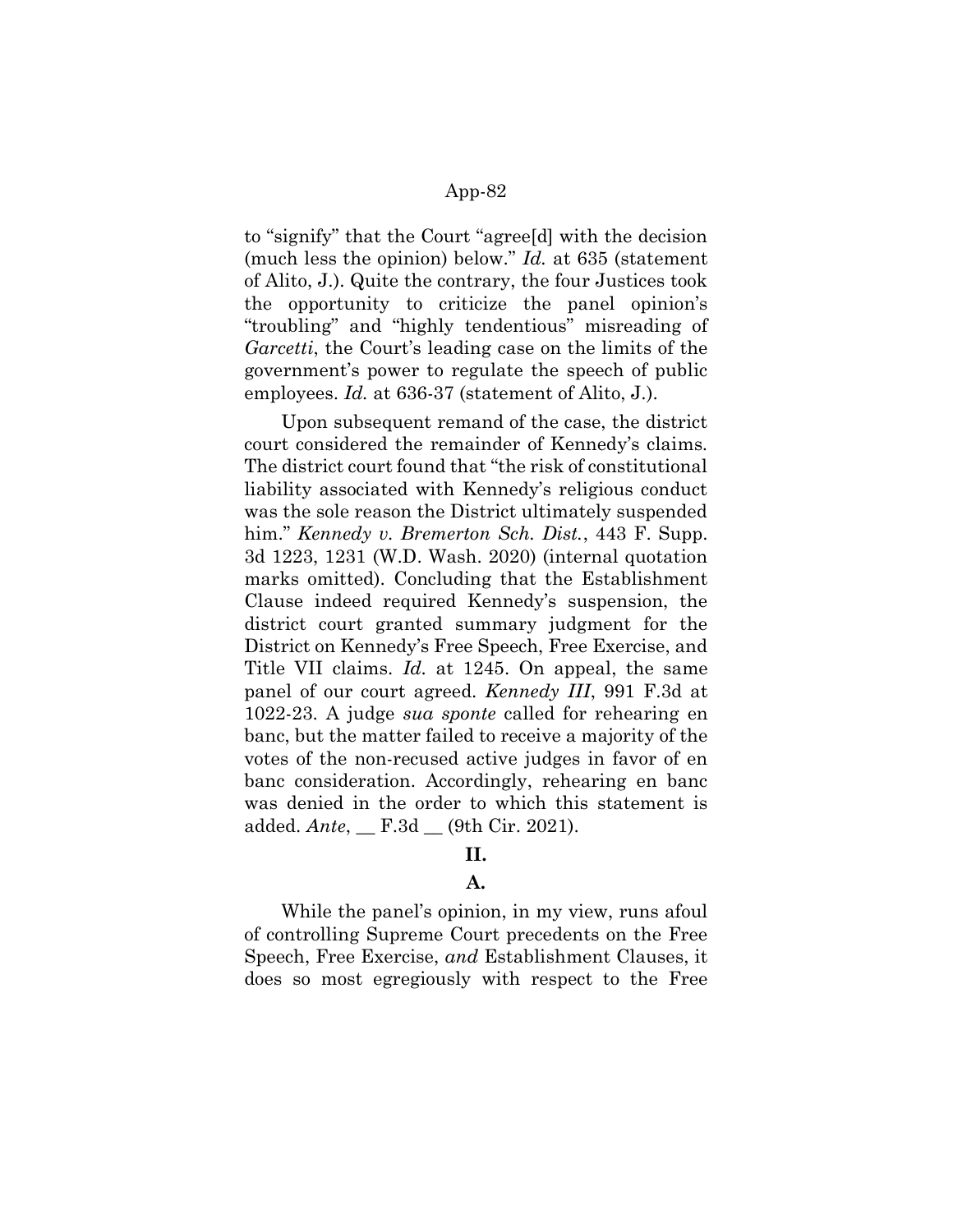Speech Clause. Let us therefore begin with the background principles animating the Court's jurisprudence on public employees' speech rights:

Though it is well established that "the government as employer … has far broader powers than does the government as sovereign," Waters  $v$ . Churchill, 511 U.S. 661, 671 (1994) (plurality op.), it is equally well established that "a citizen who works for the government is nonetheless a citizen," whose rights do not simply vanish in the workplace. Garcetti, 547 U.S. at 419. Thus, when public employees speak "as citizens about matters of public concern," they may be subjected "only [to] those speech restrictions that are necessary for their employers to operate efficiently and effectively." Id.

In other words, a public employer's special latitude to control its employees' speech extends only to speech "the employer itself has commissioned" or otherwise functionally "created." Id. at 422. But when public employees' expression falls outside their official job duties, we must "unequivocally reject[]" any suggestion that they "may constitutionally be compelled to relinquish the First Amendment rights they would otherwise enjoy as citizens." Pickering  $v$ . Bd. of Educ., 391 U.S. 563, 568 (1968). Thus, our task in any public-employee speech case is to delineate whether the employee spoke "pursuant to [his or her] official duties" (in which case the First Amendment provides no protection) or, instead, in his or her capacity as a "private citizen" (in which we must subject the government to First Amendment scrutiny). Garcetti, 547 U.S. at 421-22.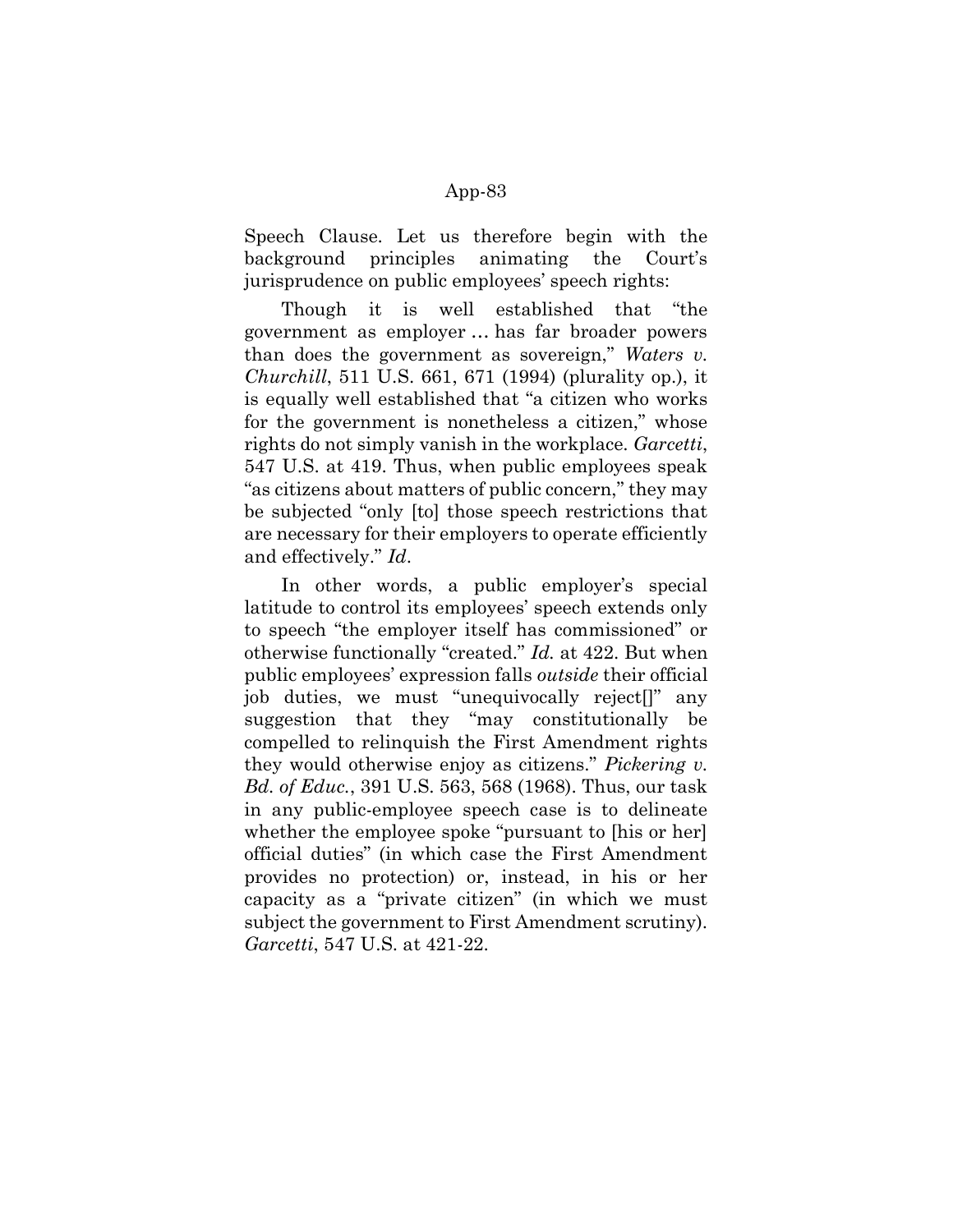Garcetti v. Ceballos provides the critical guideposts for this task. There, the Court analyzed what now serves as the paradigmatic example of "official" employee speech: a deputy prosecutor's internal memoranda to his supervisor, expressing his concerns with a pending case and recommending its dismissal. Id. at 414. The Court reasoned that because the memoranda in question arose directly from the very "tasks [Ceballos] was paid to perform"—namely, the core "practical" responsibility of a deputy prosecutor "to advise his supervisor about how best to proceed with … pending case[s]"—they could not be characterized as his private speech at all. Id. at 421- 22, 424-25. Rather, they constituted speech that the government had "commissioned or created" (and therefore had power to control). Id. at 422.

The Court took pains, however, to admonish "that employers can [not] restrict employees' rights by creating excessively broad job descriptions." Id. at 424. Tellingly, the Court offered this admonition in direct response to Justice Souter's concern that "the government may well try to limit the English teacher's options," for example, "by the simple expedient of defining teachers' job responsibilities expansively, investing them with a general obligation to ensure sound administration of the school." Id. at 431 n.2 (Souter, J., dissenting). To guard against such concerns, the Court explained that the "proper inquiry" into a public employee's official job duties "is a practical one," and that "the listing of a given task in an employee's written job description is neither necessary nor sufficient to demonstrate that conducting the task is within the scope of the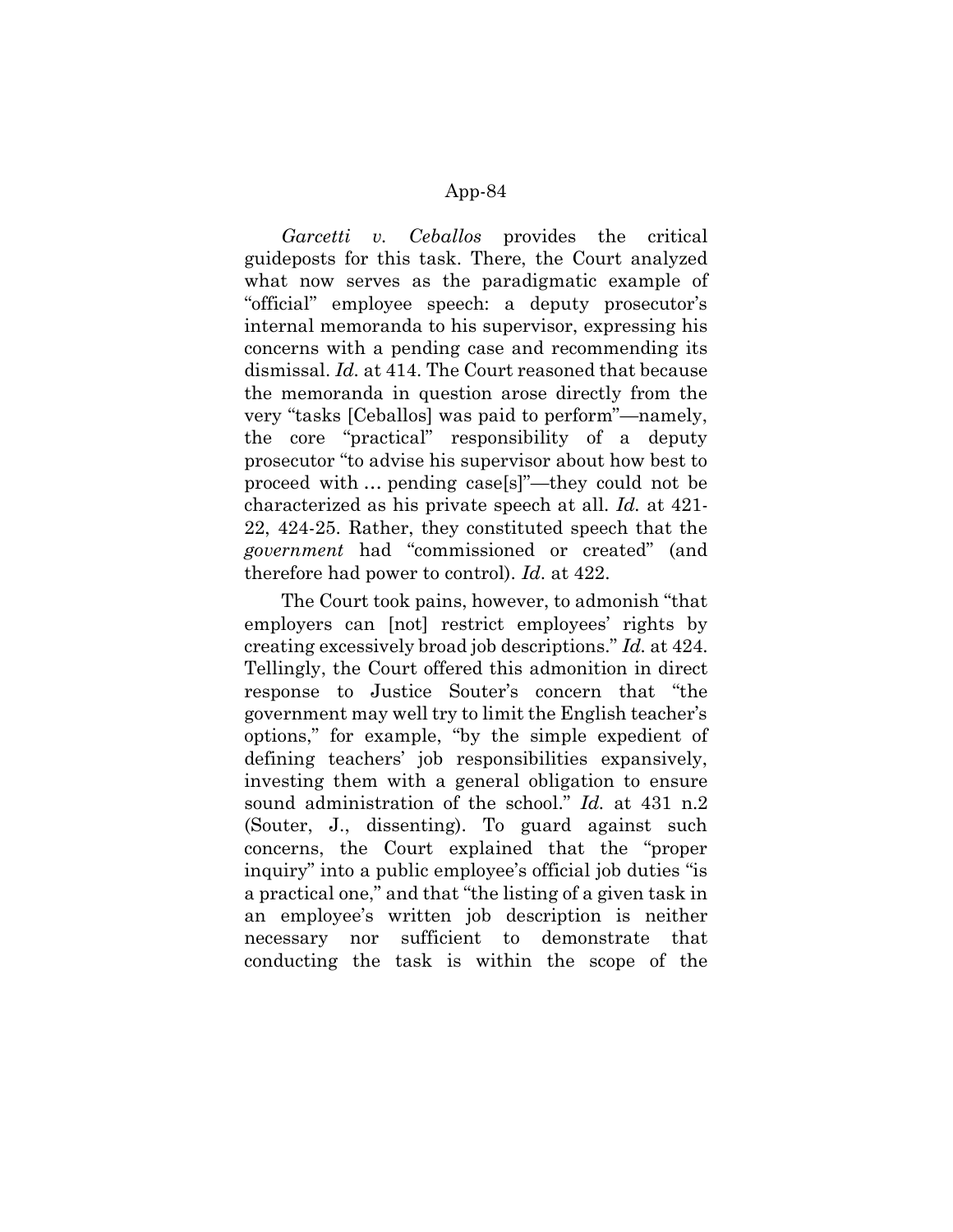employee's professional duties for First Amendment purposes." Id. at 424-25.

#### B.

The opinion in *Kennedy III* has run far, far afield of the "practical" inquiry dictated by Garcetti. Cf. 547 U.S. 424. It arrives at the bizarre conclusion that Kennedy's prayer was speech pursuant to his official duties "as a government employee," Kennedy III, 991 F.3d at 1015—which, make no mistake, is to say that praying is somehow a football coach's responsibility in the same way that drafting memoranda on pending prosecutions is a deputy prosecutor's responsibility. Worse still, the panel's latest misapplication of Garcetti directly contravenes the guidance offered by four Supreme Court Justices in this very case. Compare Kennedy II, 139 S. Ct. at 636 (statement of Alito, J.) ("The Ninth Circuit's opinion [in Kennedy I] applies our decision in *Garcetti* ... to public school teachers and coaches in a highly tendentious way."); with Kennedy III, 991 F.3d at 1015 ("Our holding [from *Kennedy I* has not changed.").

According to the opinion, a coach is "clothed with the mantle of one who imparts knowledge and wisdom," so Kennedy's prayer "on the field—a location that he only had access to because of his employment—during a time when he was generally tasked with communicating with students, was speech as a government employee." Kennedy III, 991 F.3d at 1015 (quoting *Kennedy I*, 869 F.3d at 826). Thus, by the opinion's sweeping logic, Kennedy's prayer—no matter how personal, private, brief, or quiet—was wholly unprotected by the First Amendment.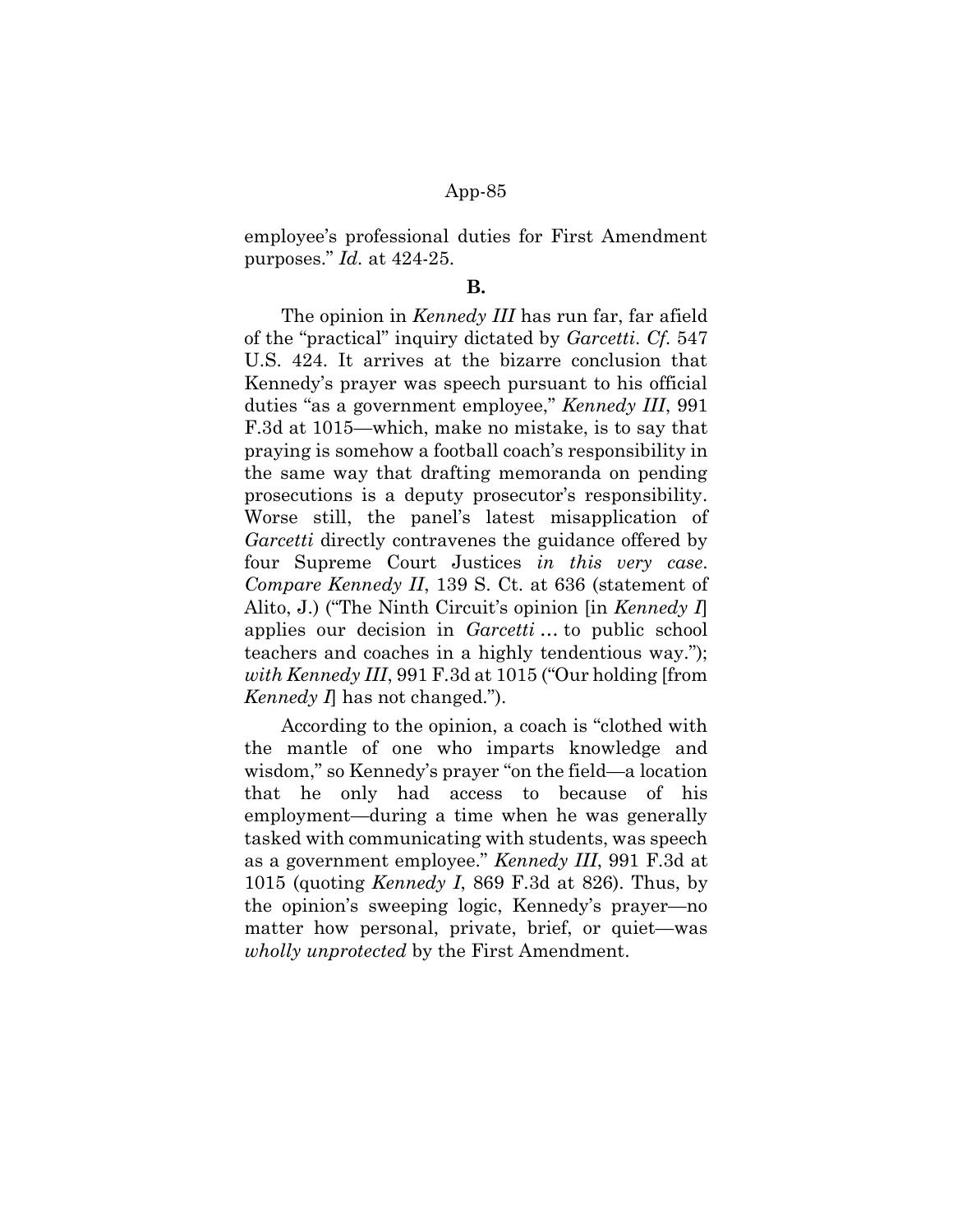#### 1.

The fundamental flaw with the opinion's conclusion is that it relies on precisely the kind of "excessively broad job description[]" that Garcetti plainly precludes. 547 U.S. at 424. In adopting the reasoning of *Kennedy I*, which was more thorough but no less troubling, the *Kennedy III* panel repeats its original mistake. Relying simply on the existence of a District policy that coaches should "exhibit sportsmanlike conduct at all times," the panel leapt to this grandiosely broad characterization of Kennedy's job duties: "communicating the District's perspective on appropriate behavior" whenever "in the presence of students and spectators." Kennedy I, 869 F.3d at 825- 27. This epitomizes the sort of reasoning Garcetti forbids. Moreover, the panel inferred its startling conclusion from an even more startlingly simplistic syllogism: Because Kennedy's job involved "demonstrative speech" and prayer can at times be "demonstrative speech," then (by the opinion's tortured logic) Kennedy's prayer necessarily "fulfill[ed] his professional responsibility to communicate demonstratively." Id. at 828. The opinion's flawed reasoning—at odds with Supreme Court precedent and common sense—lumps together obvious examples of football coaching, calling plays and the like, with any speech that can be overheard by someone else, no matter how personal or private it may be.

If Garcetti were as simplistic as the panel made it out to be, it could have been decided in just a few sentences. All the Garcetti Court would have needed to say—on the panel's misguided reading—was that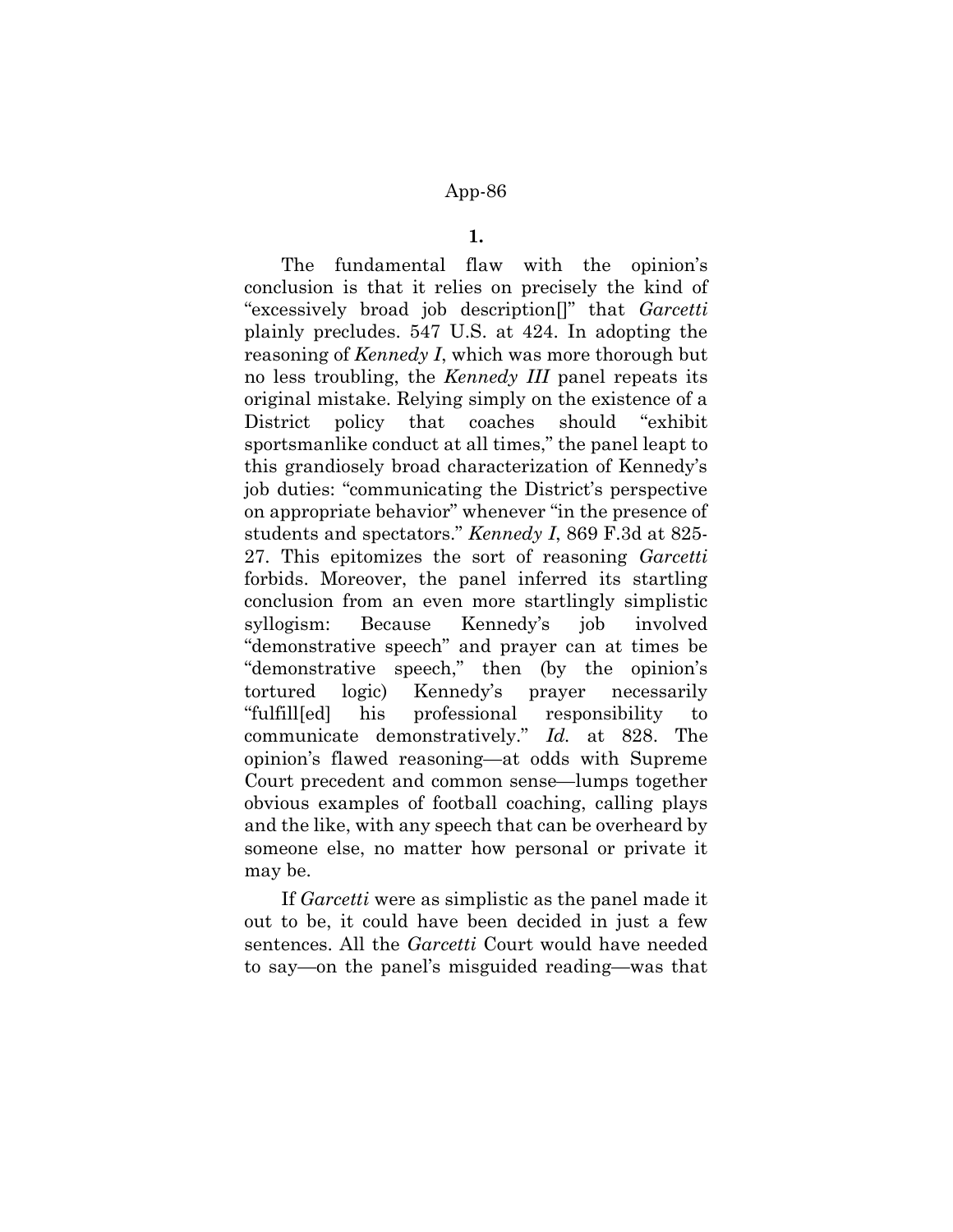Ceballos was an attorney, that an attorney's job involves the written word, and that any writing by Ceballos accordingly would constitute speech pursuant to his official duties. Therefore, by the Kennedy III opinion's logic, the Supreme Court was only wasting ink when it delved into the content of Ceballos's memos, the precise duties of a calendar deputy in the district attorney's office, and the comparison to civilian analogues, because Ceballos could be disciplined with impunity whenever he put pen to paper.

2.

Garcetti and basic logical coherence are not the only victims of the opinion's Free Speech analysis. By assuming that teachers always act as teachers between the first and last bell of the school day (or that coaches always act as coaches from the time they arrive for work at the school's athletic office to the moment the stadium lights go out on the end of a game), the opinion also places itself in irreconcilable contradiction with the most basic, "unmistakable" axiom of the past century of school-speech jurisprudence: that, as noted above, teachers do not "shed their constitutional rights … at the schoolhouse gate." Tinker, 393 U.S. at 506; see also, e.g., Bethel Sch. Dist. No. 403 v. Fraser, 478 U.S. 675, 688 (1986) (Brennan, J., concurring) (noting the Court's repeated "reaffirm[ance]" of this "unimpeachable proposition" of Tinker). For if, as the opinion declares, all "demonstrative communication" in the presence of students were unprotected, there would be little left of the First Amendment—let alone Tinker's landmark holding—for public school employees. Likewise, the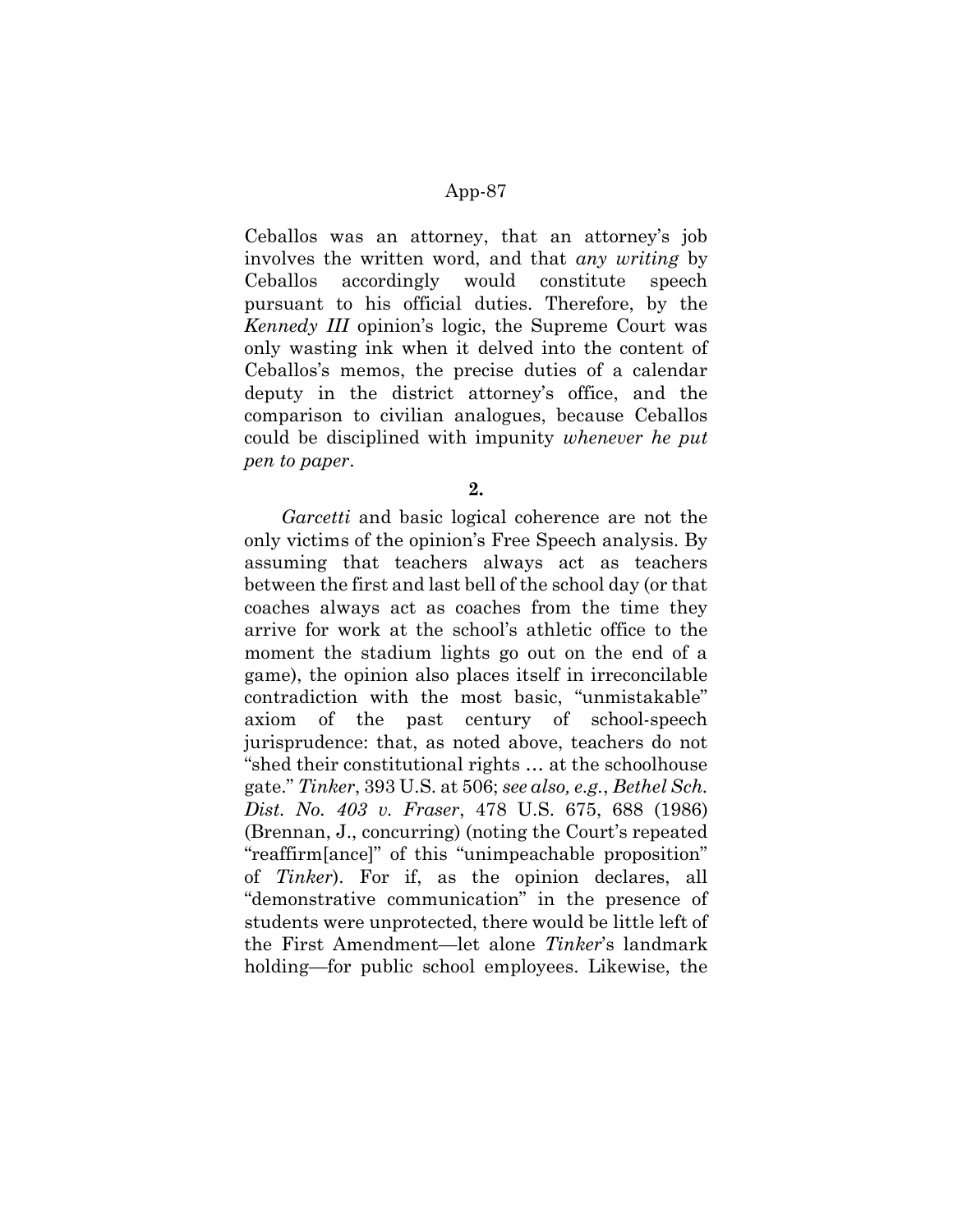Pickering balancing test would cease to provide refuge for large swaths of school speech, religious or not. That cannot be right. For as Kennedy rightly observes in his brief, "Garcetti applied Pickering; it did not overrule it."

#### 3.

And yet, on the panel's view, a school can restrict any speech for any reason so long as it instructs its employees to demonstrate good behavior in the presence of others. See Kennedy I, 869 F.3d at 825-26. Despite the panel's tepid assurance that its opinion does not establish "any bright-line rule," id. at 830 n.11, four Justices share my doubt:

According to the Ninth Circuit, public school teachers and coaches may be fired if they engage in any expression that the school does not like while they are on duty, and the Ninth Circuit appears to regard teachers and coaches as being on duty at all times from the moment they report for work to the moment they depart, provided that they are within the eyesight of students.

Kennedy II, 139 S. Ct. at 636 (statement of Alito, J.).

To illustrate, Justice Alito asked whether a teacher in the Ninth Circuit still has the right to pray before eating in the cafeteria where a student might notice. Id. Kennedy I's answer appeared to be no. 869 F.3d at 829 ("Kennedy can pray in his office … "). To be sure, *Kennedy III* attempts to distinguish the hypothetical on the ground that a cafeteria prayer "is of a wholly different character" than one on the football field. 991 F.3d at 1015. But the panel fails to identify any principled distinction between the two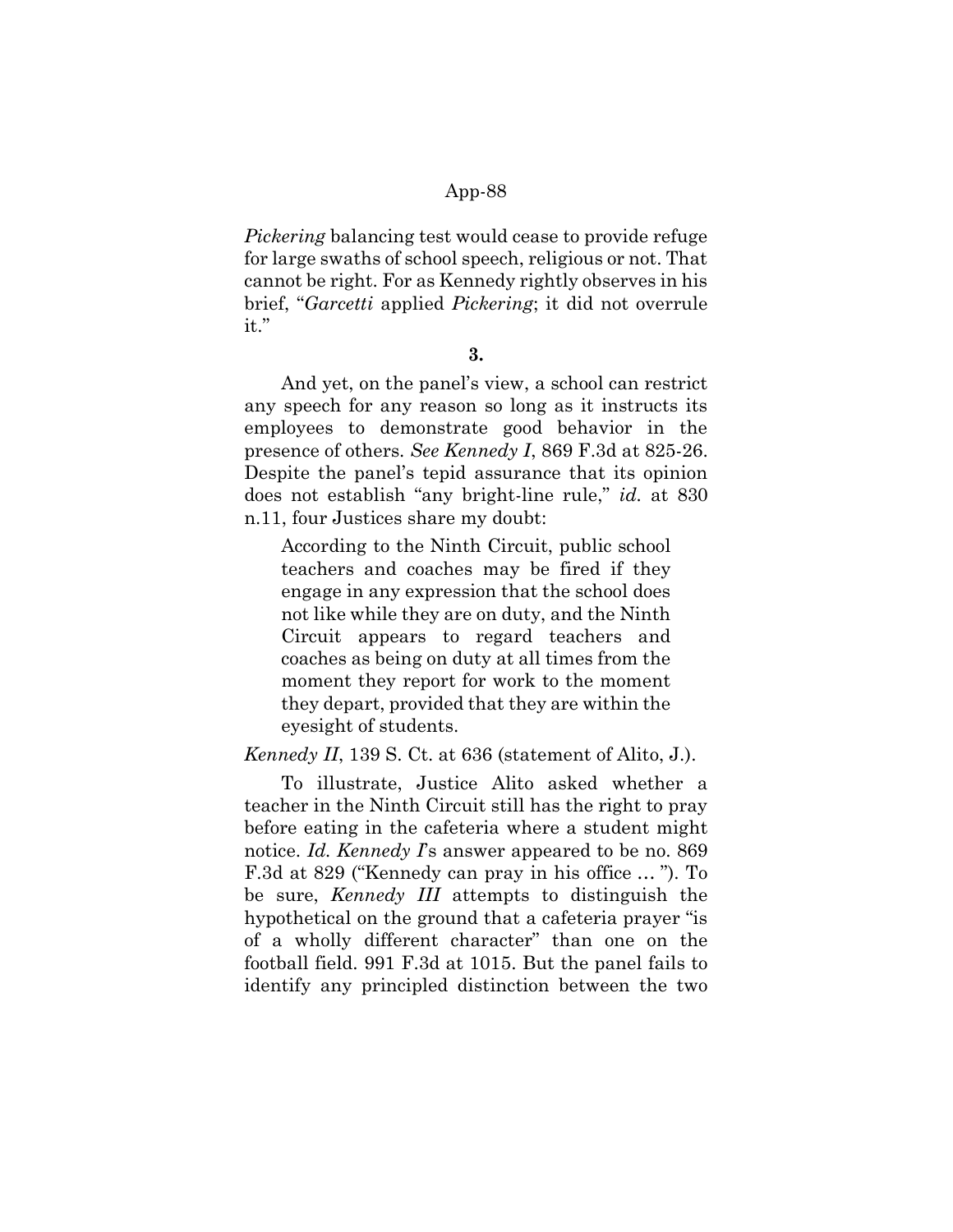that would actually impact its analysis. Rather, its opinion simply describes the instant case: Kennedy prayed "while players stood next to him, fans watched from the stands, and he stood at the center of the football field. Moreover, Kennedy … was a mentor, motivational speaker, and role model to students specifically at the conclusion of a game." Id. at 1015 (emphasis omitted).

True enough, but none of these facts does anything to distinguish the cafeteria scenario (or innumerable others). If Kennedy prayed in the cafeteria, "a location that he only had access to because of his employment," at a time when he was on duty, "generally tasked with communicating with students," the panel's opinion would dictate that he spoke in his official capacity as a public employee in doing so. Id. at 1015. The opinion's ipse dixit exception for mealtime prayer defies its own logic and will surely not be taken seriously by litigants or courts attempting to apply this sweeping rule to many scenarios yet to come.<sup>14</sup>

<sup>14</sup> Indeed, several other courts have acknowledged the farreaching scope of Kennedy I's rule, which Kennedy III now entrenches. See, e.g., Espinoza v. Montana Dep't of Revenue, 140 S. Ct. 2246, 2265 (2020) (Thomas, J., concurring) (criticizing Kennedy I for failing to protect even off-duty religious speech); Kennedy II, 139 S. Ct. at 636-37 (statement of Alito, J.) ("[Kennedy I] regard[s] teachers and coaches as being on duty at all times … within the eyesight of students."); Greisen v. Hanken, 925 F.3d 1097, 1112 (9th Cir. 2019) (interpreting Kennedy I to apply whenever employees who teach and serve as role models act in an official capacity in the presence of others); Barone v. City of Springfield, 902 F.3d 1091, 1100-01 (9th Cir. 2018) (same); Naini v. King Cty. Pub. Hosp. Dist. No. 2, No. C19-0886-JCC, 2020 WL 290927, at \*13-14 (W.D. Wash. Jan. 21, 2020) (same);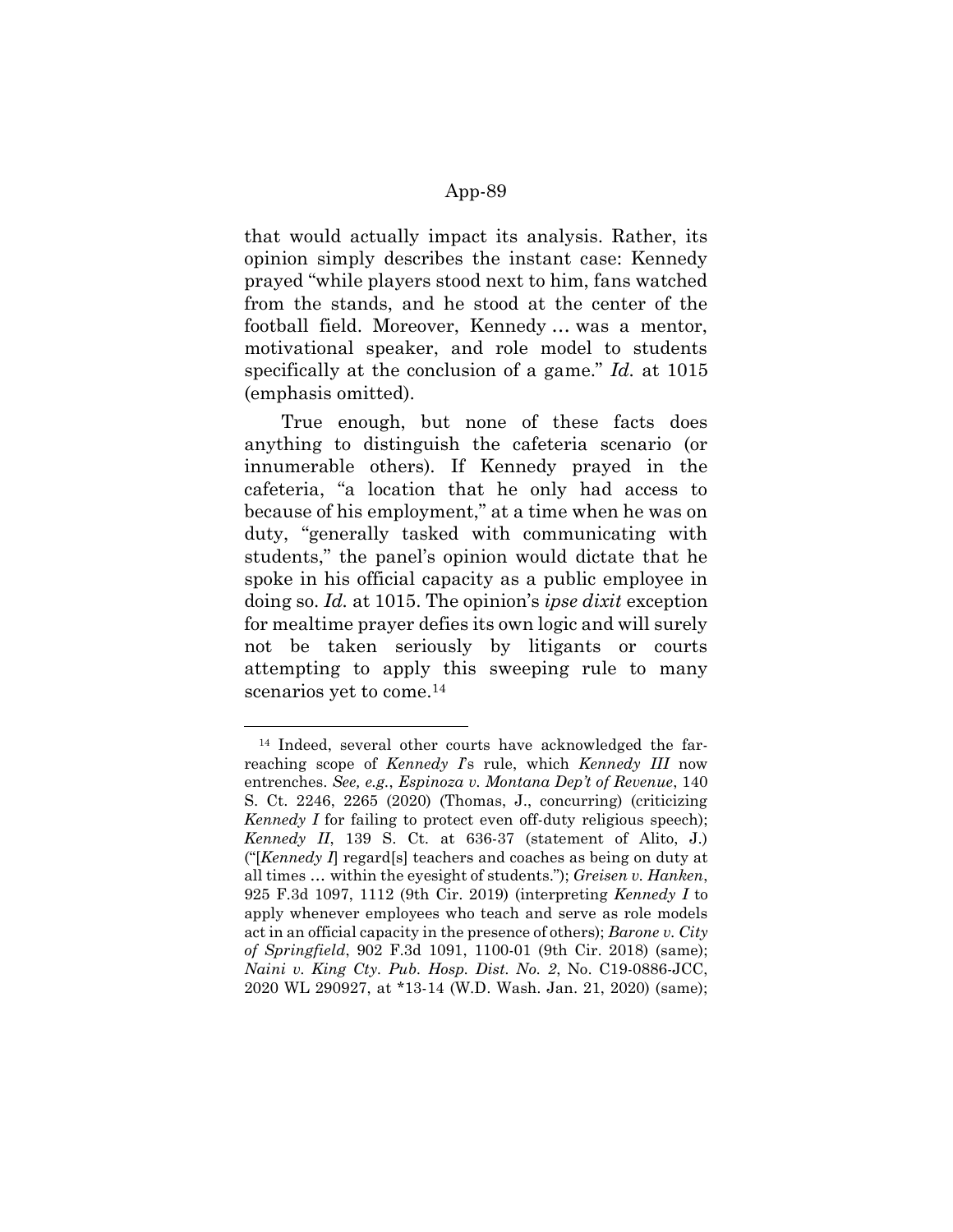Suppose, for example, a teacher receives bad news about a family member while teaching and utters a brief, quiet prayer, or suppose a coach makes the sign of the cross upon seeing a player suffer an injury. Imagine a coach who kneels during the national anthem in protest or a teacher whose car parked on school property bears a bumper sticker for a presidential campaign. Even if the opinion's one-off exception for mealtime prayer were taken at face value, these citizens would now stand to be censored, disciplined, or even fired by their public employer for any or no reason at all.

Relegating such speech to an empty office, or perhaps to the teacher's lounge, is an insult to the First Amendment, which "extends to private as well as public expression." Givhan v. W. Line Consol. Sch. Dist., 439 U.S. 410, 415 n.4 (1979) (emphasis added). More fundamentally, doing so corrodes the civic virtues that underlie the First Amendment: We ask "teachers to foster those habits of open-mindedness and critical inquiry which alone make for responsible citizens … They cannot carry out their noble task if the conditions for the practice of a responsible and critical mind are denied to them." Wieman v. Updegraff, 344 U.S. 183, 196 (1952) (Frankfurter, J., concurring).

Kountze Indep. Sch. Dist. v. Matthews ex rel. Matthews, No. 09- 13-00251-CV, 2017 WL 4319908, at \*4 (Tex. App. Sept. 28, 2017) (noting *Kennedy I*'s broad reliance on the coach's "responsibility") to communicate demonstratively").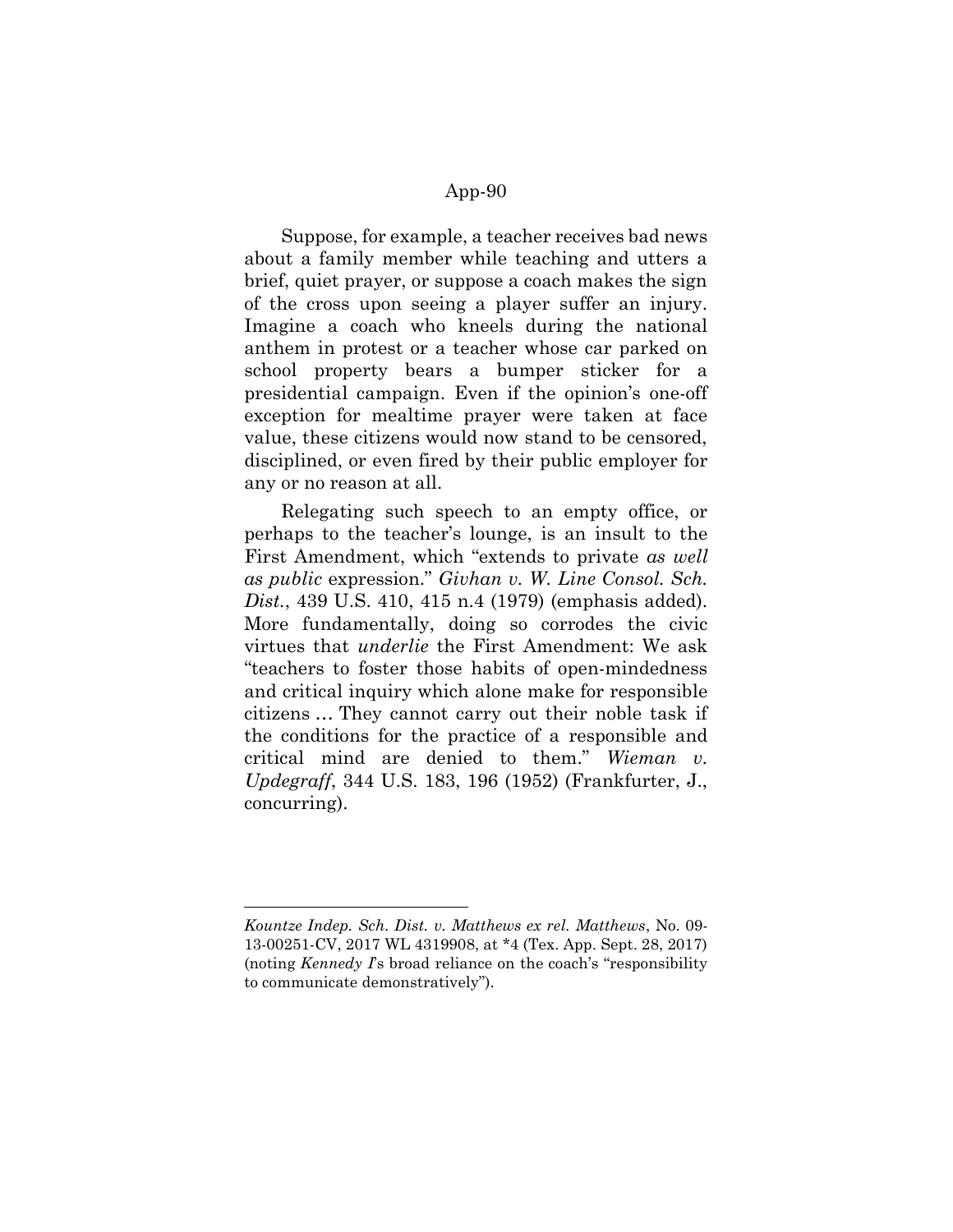#### C.

Tellingly, and perhaps unsurprisingly, it would have required far less intellectual gymnastics for an en banc court to apply Garcetti properly than for the panel to misapply *Garcetti* as it did.

1.

To determine whether Kennedy prayed within the ambit of his official duties as a government employee, we must ask what tasks he was paid to perform. Garcetti, 547 U.S. at 422; see also Dahlia v. Rodriguez, 735 F.3d 1060, 1075 (9th Cir. 2013) (en banc) ("As part of a 'practical' inquiry, a trier of fact must consider what [the employee] was actually told to do."). Some of a football coach's speech—calling a play, addressing the players at halftime, or teaching how to block and how to tackle—undoubtedly accomplishes official tasks required of him. Yet a coach might speak instead for purely personal reasons, such as chatting about the weather with a spectator or calling his family to let them know the game is over. Both sets of examples take place on the job, on school property, and in earshot of students, but only the former can be fairly called speech the government paid to create.

Indeed, if we heed Garcetti's instruction to inspect the functional content of an employee's speech, it is easy to see the distinction between private speech and official public speech in the context of football coaching. Private speech is "the kind of activity engaged in by citizens who do not work for the government," such as "writing a letter to a local newspaper" or "discussing politics with a co-worker." Garcetti, 547 U.S. at 423. This makes perfect sense. By contrast, where a public employee speaks in his or her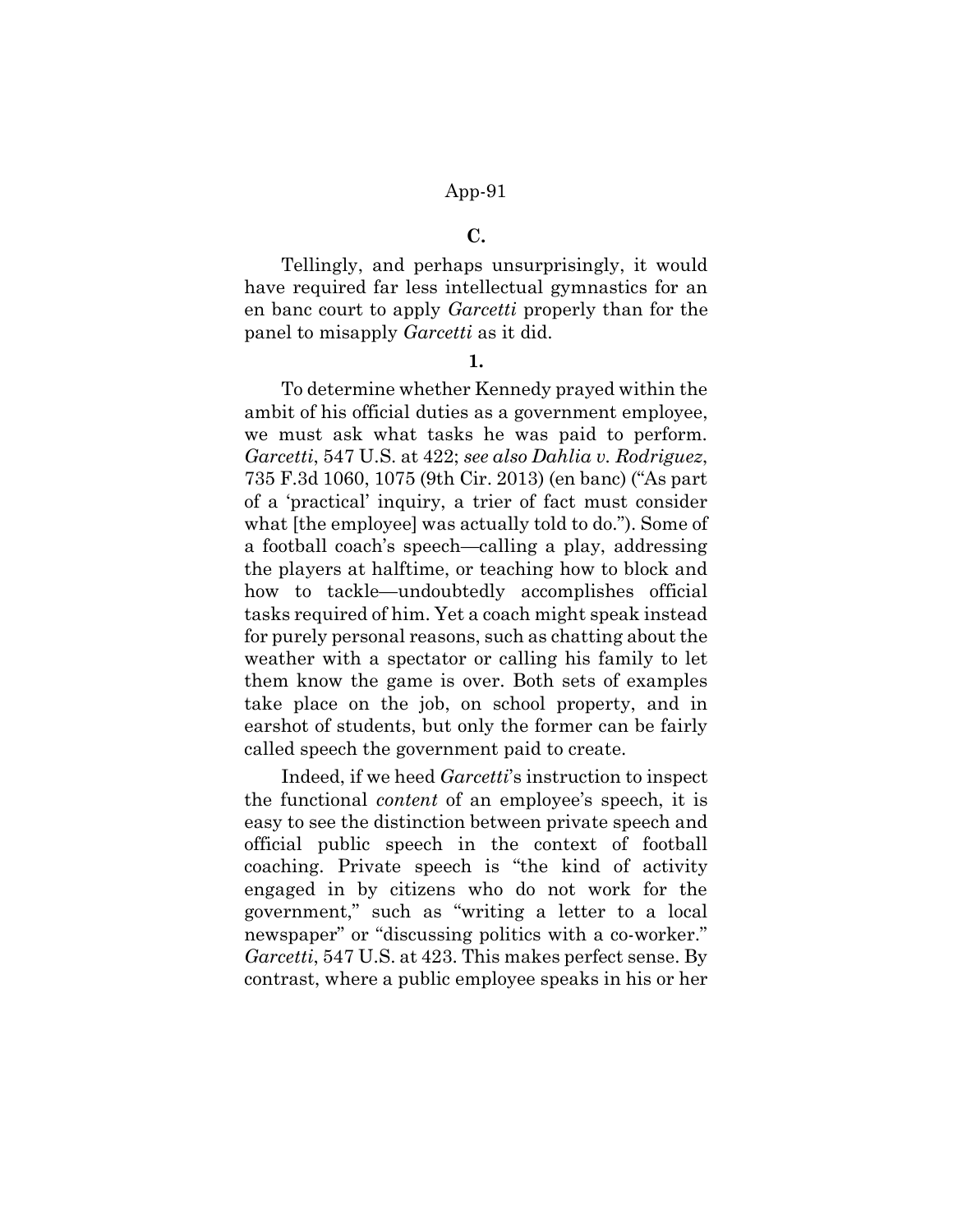capacity as a public employee, "there is no relevant analogue to speech by citizens who are not government employees"—and accordingly, the government is more likely to be correct that the speech is really its to control. Id. at 424.

Writing a recommendation to the district attorney on how to handle a case has no civilian analogue, and thus, the speech in *Garcetti* was distinctly governmental in nature (and in turn, subject to governmental control). But if the attorney used the same medium in the same setting to communicate a message unrelated to work, say, an invitation to a birthday party, he would not speak as a public official. See also Coomes v. Edmonds Sch. Dist. No. 15, 816 F.3d 1255, 1264 (9th Cir. 2016) ("[E]ven if Coomes's duties … included speaking to parents regarding their children's participation in [a] program, she could have gone outside her duties in speaking to parents about other matters.").

So too here: Kennedy might use on-field speech to instruct the team's defense, or he might kneel on the field to pray quietly to God. The former is public because only coaches call plays. Such speech "owes its existence to a public employee's professional responsibilities." Garcetti, 547 U.S. at 421. But the latter is private because there is a clear civilian analogue: Millions of Americans give thanks to God, a practice that has nothing to do with coaching a sport.

2.

Perhaps the most obvious evidence that prayer fell outside of Kennedy's football-coaching duties was his employer's explicit and repeated opposition to such prayer—culminating in Kennedy's suspension. The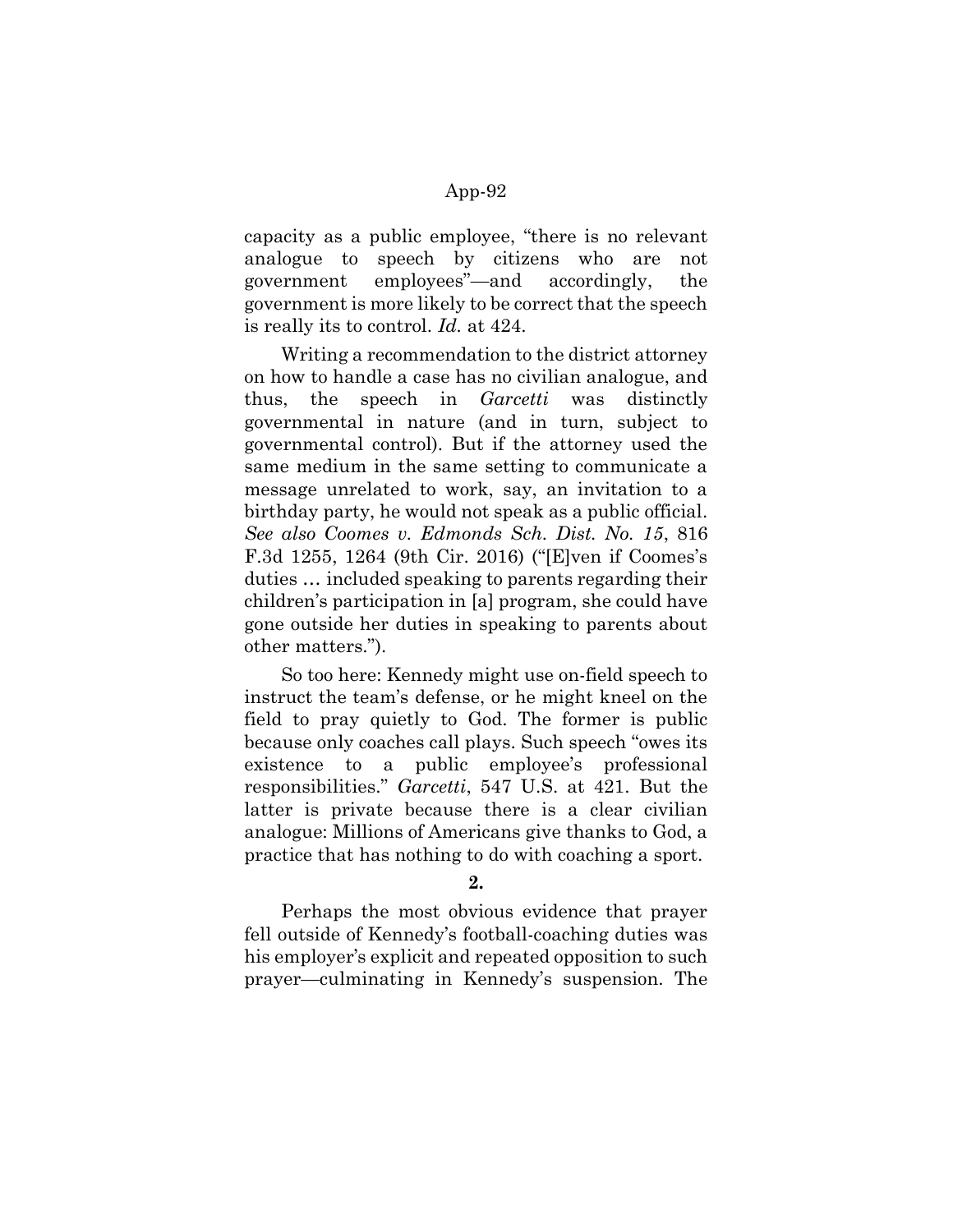District demanded that coaching staff comply with a policy entitled "Religious-Related Activities and Practices," which the District interpreted to prohibit Kennedy's post-game prayer. Kennedy III, 991 F.3d at 1011-13. How can the panel hold that prayer was one of Kennedy's job duties when his employer maintained a policy banning it? Further heightening the contradiction, the District told Kennedy that his prayer "interfere[d] with the performance of job duties." Id. at 1013.15 How can it be that Kennedy's prayer "interfere[d] with" his job duties if, as the District and panel maintain, it was simultaneously pursuant to such duties? Cf. id. Rather than straining to square this circle, a truly practical inquiry would have recognized that Kennedy's employer excluded prayer from his duties—both as a matter of general policy and as applied to him specifically.

In sum: A proper application of *Garcetti* and its progenitors dictates that Kennedy's prayer was his private speech, not that of the government. Consequently, his Free Speech rights are indeed implicated, and the government's stated justifications for its censorship must face constitutional scrutiny. See Pickering, 391 U.S. at 568.

<sup>&</sup>lt;sup>15</sup> To be clear, notwithstanding this statement from the District to Kennedy, it remains undisputed that "the risk of constitutional liability associated with Kennedy's religious conduct"—rather than any concern that Kennedy was being inattentive to his players—"was the 'sole reason' the District ultimately suspended him." Kennedy III, 991 F.3d at 1014 (quoting Kennedy, 443 F. Supp. 3d at 1231) (emphasis added).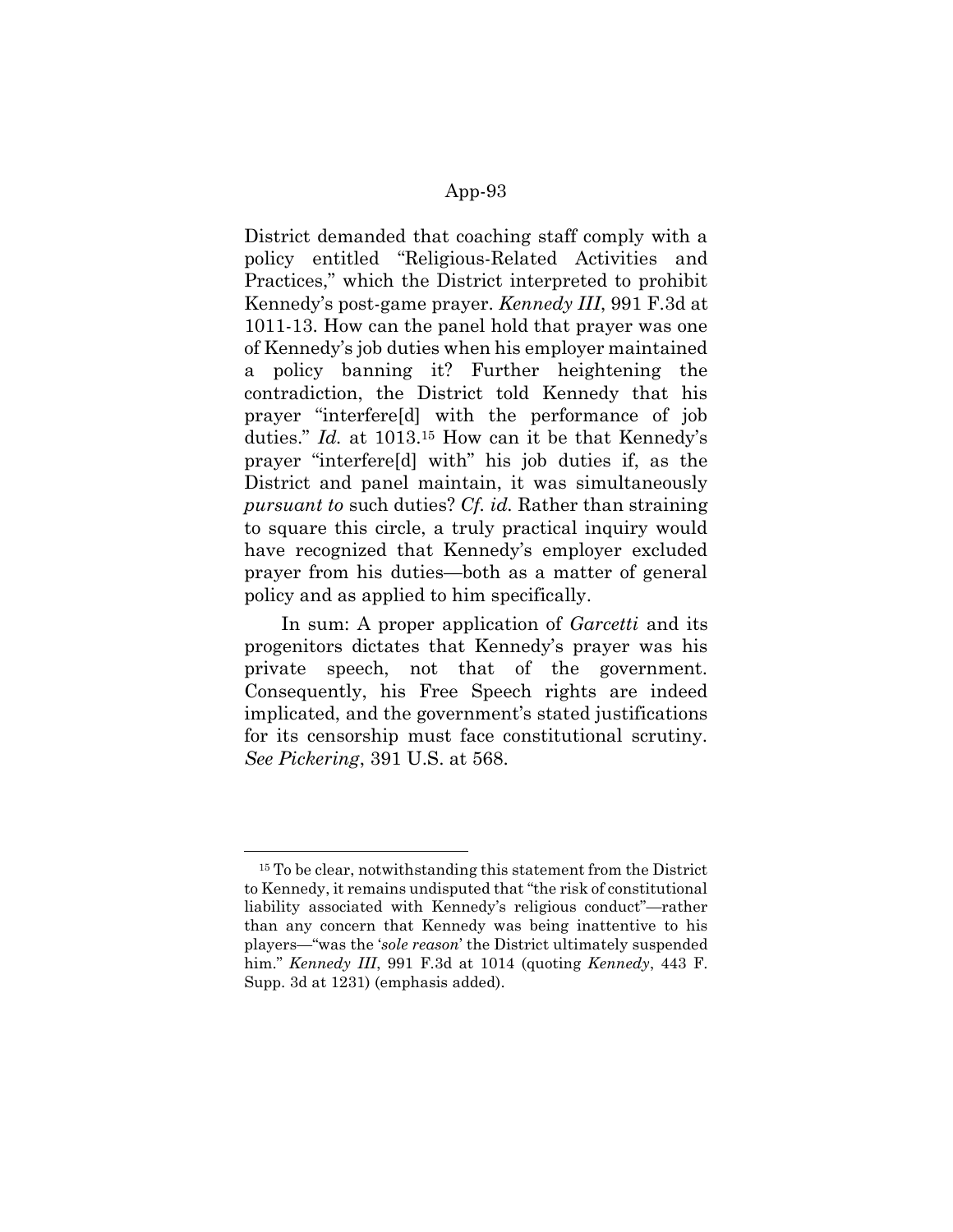### III.

The opinion's attempts to recast Kennedy's private speech as official government speech are strange enough. But it then wanders even further afield. Perhaps belying its own doubts, the panel does not rest on its (ostensibly dispositive) conclusion that Kennedy's prayer was official speech unprotected by the Free Speech Clause and therefore properly subject to discipline.

Instead, the panel proceeds to announce the alternative holding that, even if Kennedy's speech were private (and therefore triggered First Amendment scrutiny), the District would have a compelling interest in censoring it. See Kennedy III, 991 F.3d at 1016-19. That putatively "compelling interest" is the District's stated fear that, unless it fired Kennedy, it would be committing an Establishment Clause violation by creating the perception that it "endorsed" Kennedy's Christian religious beliefs. See id. Consequently, the opinion reaches the troubling conclusion that the Constitution not only permitted, but *required*, the District to punish Kennedy's private prayer. In so doing, the opinion defies the principle that "the state interest … in achieving … separation of church and State" is "limited by the Free Exercise Clause," Widmar v. Vincent, 454 U.S. 263, 276 (1981) (emphasis added) and not the other way around. More fundamentally, the opinion subverts the entire thrust of the Establishment Clause, transforming a shield for individual religious liberty into a sword for governments to defeat individuals' claims to Free Exercise. The panel's holding, which thereby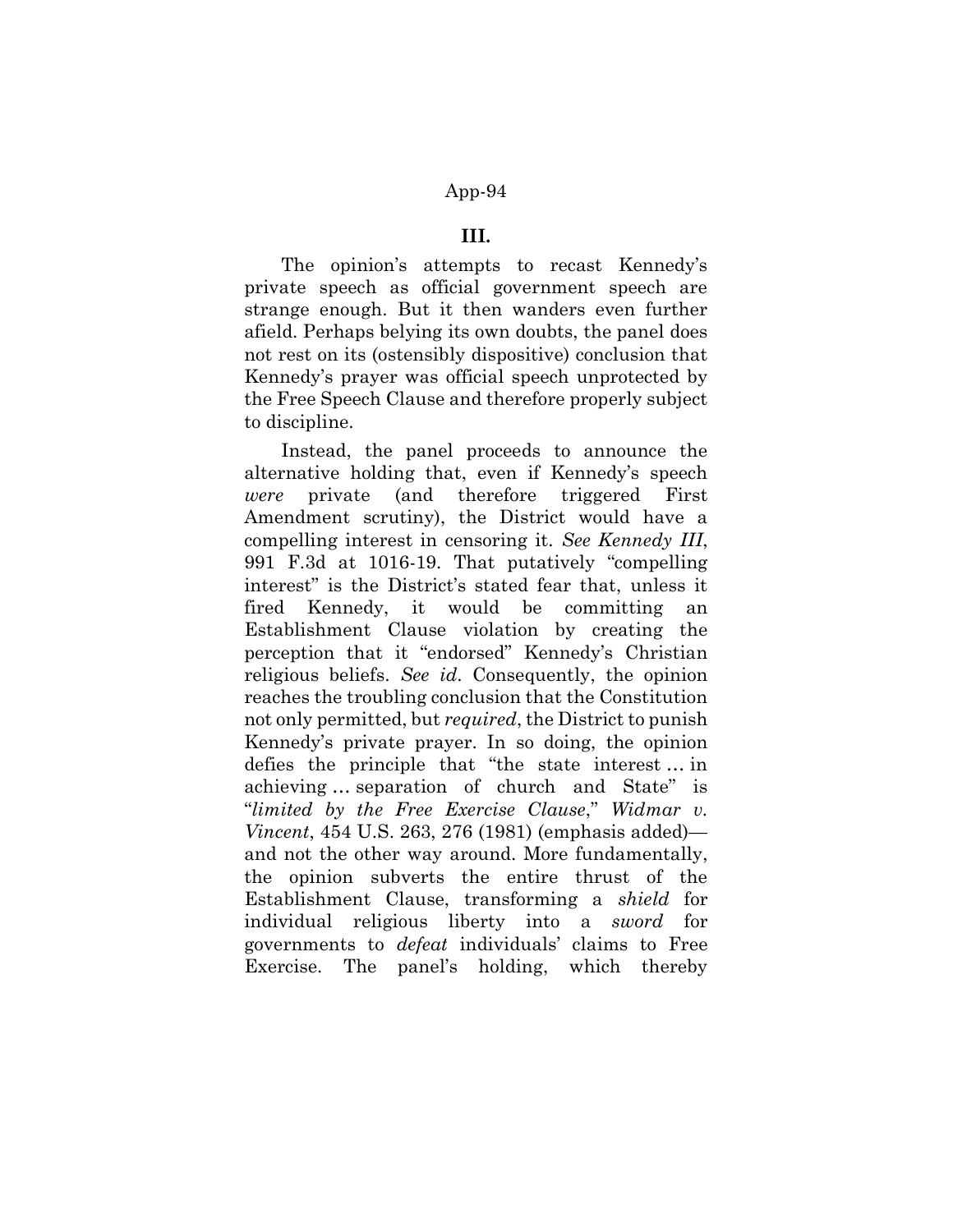misinterprets both of the First Amendment's religion clauses, simply cannot be squared with decades of Supreme Court precedent to the contrary.

Indeed, upon a more faithful examination of such precedents, they reveal a deep irony in the panel's Establishment Clause analysis: What the District puts forth (and the panel accepts) as a justification to extinguish Kennedy's Free Speech claim actually has quite the opposite effect. Namely, it imparts credence and urgency to his Free Exercise claim, which might otherwise have been dubious. See Kennedy II, 139 S. Ct. at 637 (statement of Alito, J.) (expressing doubt prior to the District's subsequent concession, noted in the Kennedy III opinion, that District administrators' motivation for disciplining Kennedy was "not [religiously] neutral," 991 F.3d at 1020—as to whether Kennedy's Free Exercise claim might not pass muster under existing law).16 Moreover, a faithful reading of

 $16$  At the preliminary-injunction stage (*i.e.*, in the record that was before the Supreme Court Justices in *Kennedy II*), the District had advanced the dubious claim that its motivation for punishing Kennedy's prayer was that it "drew [him] away from [his] work." Kennedy I, 869 F.3d 819. Accordingly, the Justices could not at that stage rule out the possibility that the District's "reason" for suspending Kennedy was that "he was supposed to have been actively supervising the players after they had left the field but instead left them unsupervised while he prayed on his own." Kennedy II, 139 S. Ct. at 635. Were that the case, the District's punishment of Kennedy presumably would have constituted a "generally applicable, religion-neutral" action that merely had the "effect of burdening [Kennedy's] particular religious practice," which, under Smith, would "need not be justified by a compelling governmental interest." Emp't Div., Dep't of Hum. Res. v. Smith, 494 U.S. 872, 886 n.3 (1990). This appears to be the uncertainty to which Justice Alito was referring when he alluded to the possibility that Kennedy's Free Exercise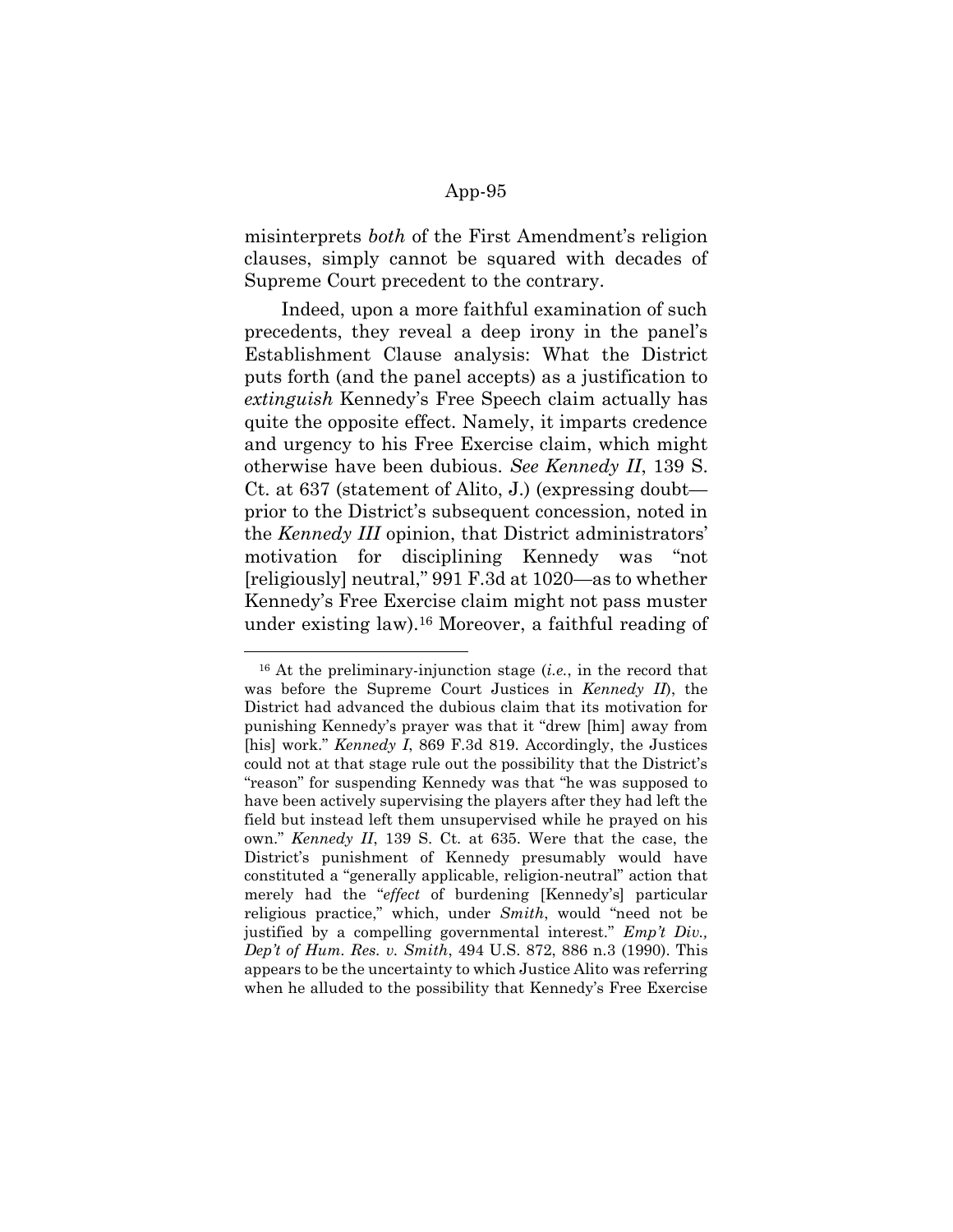the Court's religion clauses jurisprudence makes clear that the District's (unfounded) fears of Establishment Clause liability could justify its incursions on neither Kennedy's Free Speech rights nor his Free Exercise rights.

#### A.

In crediting the District's Establishment Clause rationale, the panel backed itself into the corner of conceding that the District had targeted Kennedy's conduct "because the conduct is religious." Kennedy III, 991 F.3d at 1020 (emphasis in original). The unmistakable upshot of this concession is to trigger a Free Exercise problem and to increase the credibility of Kennedy's alternative claim. For the most basic lesson of the Supreme Court's Free Exercise jurisprudence teaches that when government actions "target the religious for 'special disabilities' based on their 'religious status,'" they trigger "the strictest scrutiny." Trinity Lutheran Church of Columbia, Inc. v. Comer, 137 S. Ct. 2012, 2021 (2017) (quoting Church of Lukumi Babalu Aye, Inc. v. Hialeah, 508 U.S. 520, 533 (1993)). That is, such targeted incursions on religious rights "must be justified by a compelling governmental interest and must be narrowly tailored to advance that interest." Lukumi Babalu Aye, 508 U.S. at 531-32 (1993).

### B.

Consequently, Kennedy's suspension must survive strict scrutiny, and the only way the District

claim might—on the basis of the record then before the Court be precluded by Smith. Kennedy II, 139 S. Ct. at 637 (statement of Alito, J.) (citing Smith, 494 U.S. 872).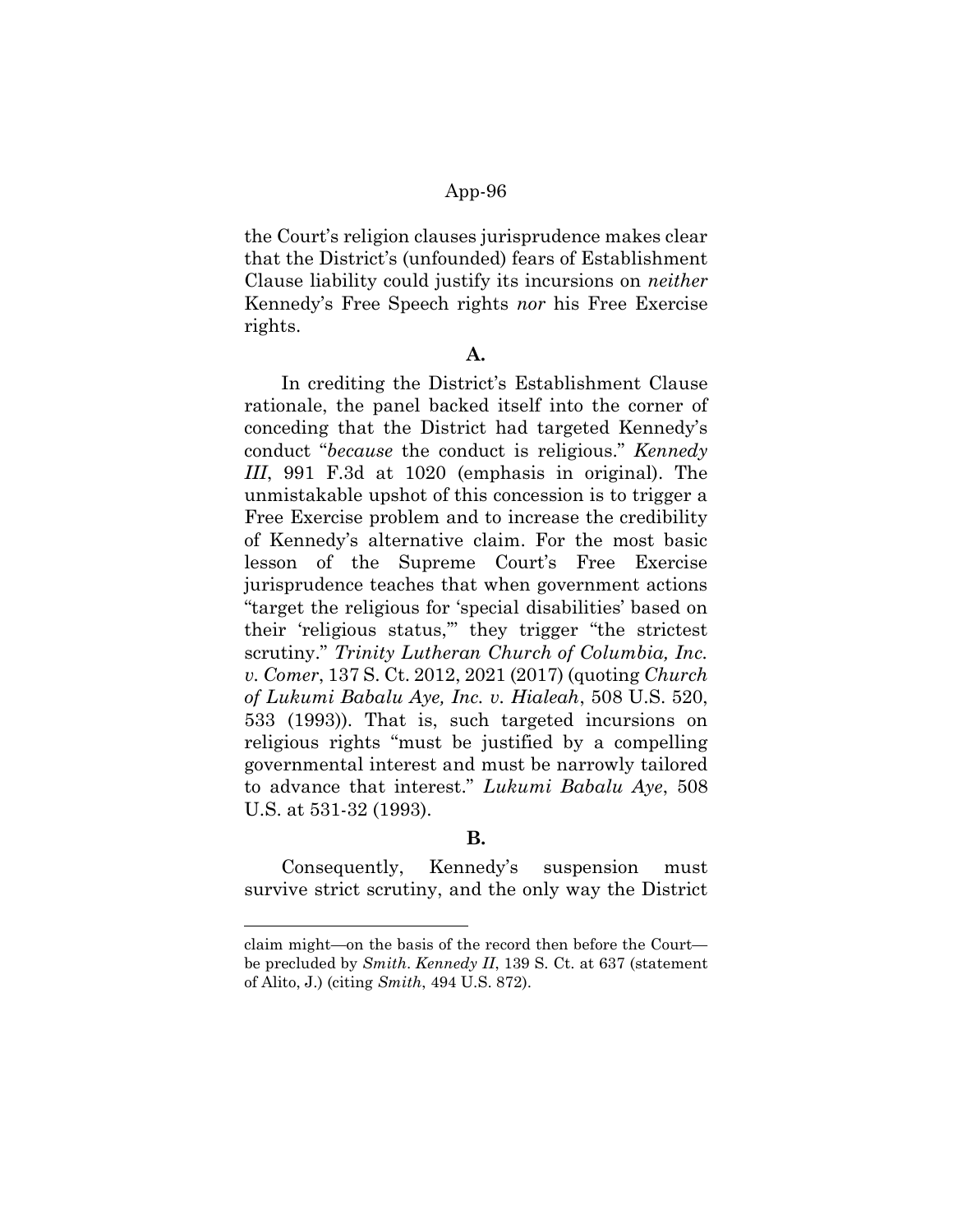wins is if its fears were valid—*i.e.*, if Kennedy could not privately pray on the field after football games without the District's violating the Establishment Clause and if suspending (then declining to re-hire) Kennedy were the only way the District could remedy such putative Establishment Clause problem. Even a cursory review of the Supreme Court's Establishment Clause jurisprudence should have assuaged the District's paranoia. But instead, the panel has chosen to exemplify the "brooding omnipresence" of the "modern understanding of the Establishment Clause … ever ready to be used to justify the government's infringement on religious freedom." Espinoza v. Montana Dep't of Revenue, 140 S. Ct. 2246,  $2263$  (2020) (Thomas, J., concurring) (quoting S. Pac. Co. v. Jensen, 244 U.S. 205, 222 (1917) (Holmes, J., dissenting)).

# 1.

#### a.

Most fundamentally, the opinion takes the rare indeed, unprecedented—step of perceiving an Establishment Clause violation without first locating any state action to constitute such a violation. In so doing, the opinion contravenes the axiomatic principle that "an Establishment Clause violation must be moored in government action." Capitol Square Rev. & Advisory Bd. v. Pinette, 515 U.S. 753, 779 (1995) (O'Connor, J., concurring); see also Manhattan Cmty. Access Corp. v. Halleck, 139 S. Ct. 1921, 1926 (2019) (explaining, in the Free Speech context, that "the First Amendment constrains governmental actors and protects private actors") (emphasis added). Indeed, the opinion contravenes the very text of the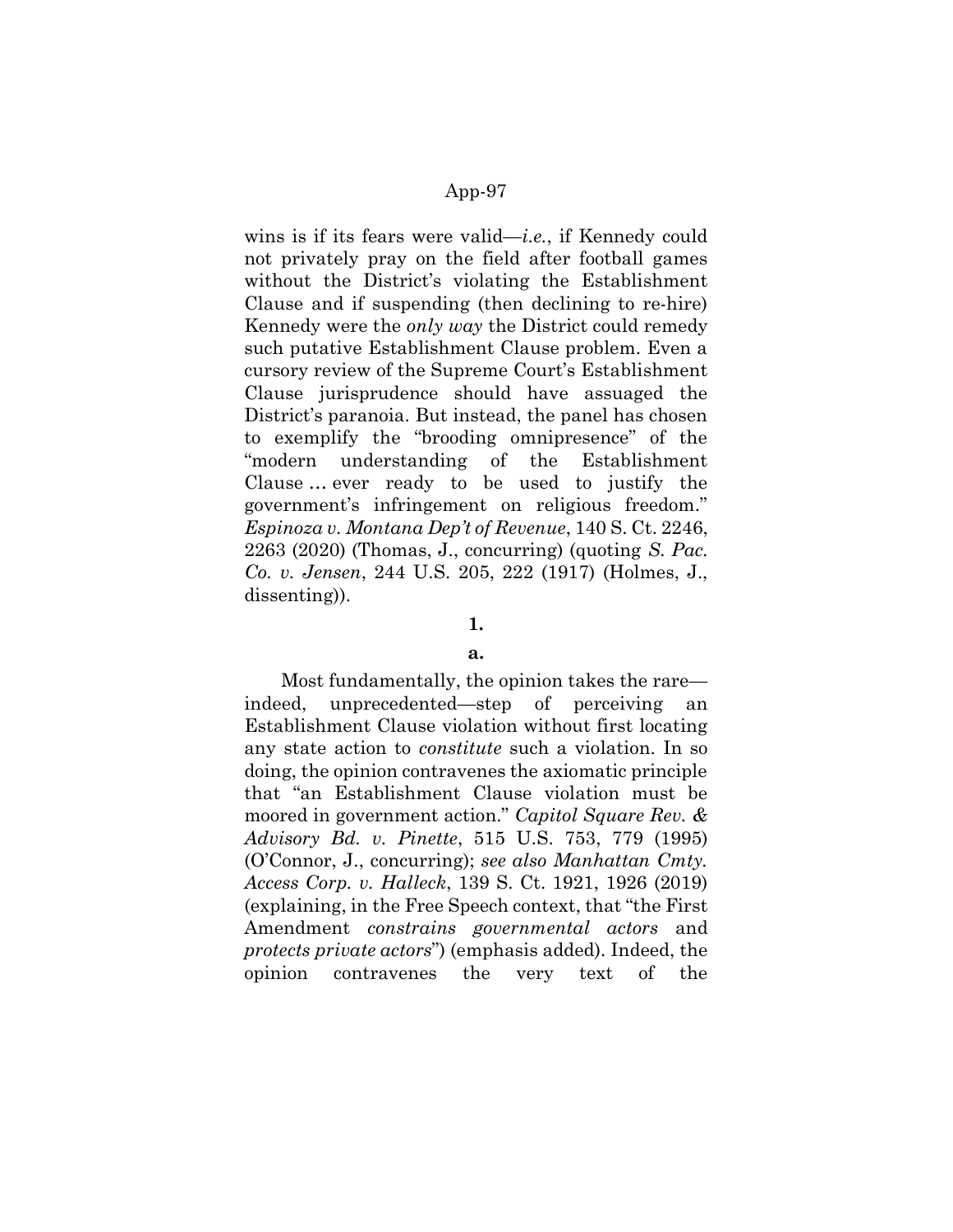Establishment Clause, which announces a constraint on the State, rather than non-state actors.

In case after case, the Supreme Court has determined that private religious speech on public school property does not constitute state action and therefore does not run afoul of the Establishment Clause. For example, a private organization can use classrooms for religious instruction after school, Good News Club v. Milford Cent. Sch., 533 U.S. 98, 112-19 (2001); a Christian student newspaper can receive university funding, Rosenberger v. Rector & Visitors of Univ. of Va., 515 U.S. 819, 837-46 (1995); a church can screen religious films on public school premises, Lamb's Chapel v. Ctr. Moriches Union Free Sch. Dist., 508 U.S. 384, 394-95 (1993); students can form a religious club with a faculty monitor, *Bd. of Educ. of* Westside Cmty. Schs. v. Mergens ex rel. Mergens, 496 U.S. 226, 249-53 (1990) (plurality op.); and student groups can use university facilities for worship, Widmar v. Vincent, 454 U.S. 263, 270-75 (1981). In short, the Supreme Court "ha[s] never extended [its] Establishment Clause jurisprudence to foreclose private religious conduct during nonschool hours merely because it takes place on school premises where ... children may be present." Good News, 533 U.S. at 115; see also Capitol Square, 515 U.S. at 764 (plurality op.) ("The test petitioners propose, which would attribute to a neutrally behaving government private religious expression, has no antecedent in our jurisprudence … ") (emphasis in original).

Underlying these holdings are decades of Supreme Court caselaw drawing a sharp distinction "between government speech endorsing religion, which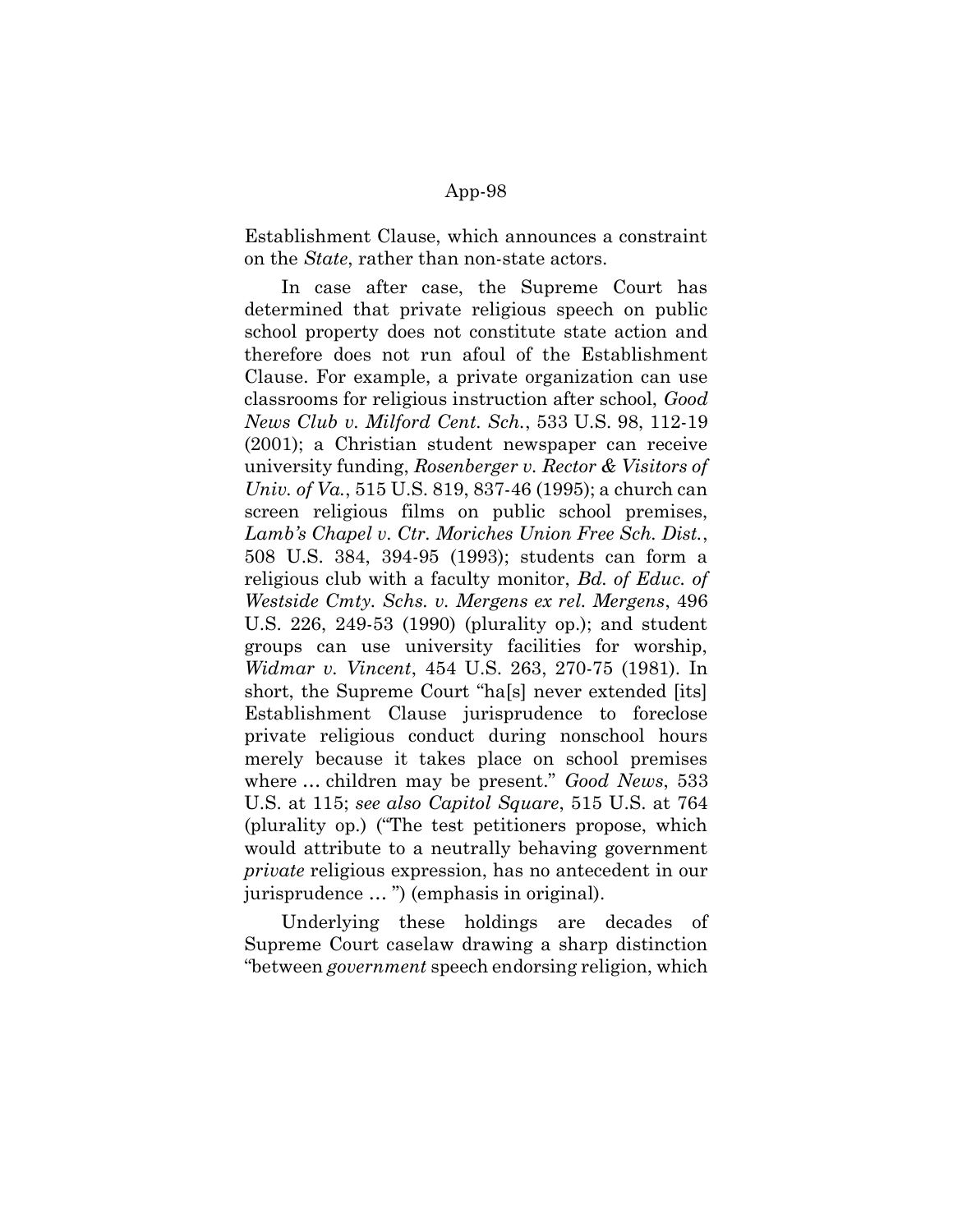the Establishment Clause forbids, and private speech endorsing religion, which the Free Speech and Free Exercise Clauses protect." Mergens, 496 U.S. 226 at 250 (plurality op.) (emphasis in original). The District, then, had no reason to worry about liability from Kennedy's private religious conduct, because—and this bears repeating—"an Establishment Clause violation must be moored in government action." Capitol Square, 515 U.S. at 779 (O'Connor, J., concurring).

Here, by contrast, Kennedy never asked the school to take any action endorsing or facilitating his religious practice. Quite the contrary, Kennedy essentially asked his employer to *do nothing*—simply to tolerate the brief, quiet prayer of one man (which is exactly what the District had done for years prior, without anyone ever raising an Establishment Clause claim against it).

### b.

Consequently, this case bears no resemblance to the kinds of institutional entanglements with religion—often described as "coercive"—which may give rise to an Establishment Clause violation. Cf. Santa Fe Ind. Sch. Dist. v. Doe, 530 U.S. 290, 305-06, 309 (2000) (school policy once titled "Prayer at Football Games" promoted prayer over the school P.A. system); Lee v. Weisman, 505 U.S. 577, 587 (1992) (school both sponsored and directed a graduation prayer); Sch. Dist. of Abington Twp. v. Schempp, 374 U.S. 203, 205 (1963) (state law required daily Bible reading at school);  $Engel v. Vitale, 370 U.S. 421 (1962)$ (school required prayer to start each day).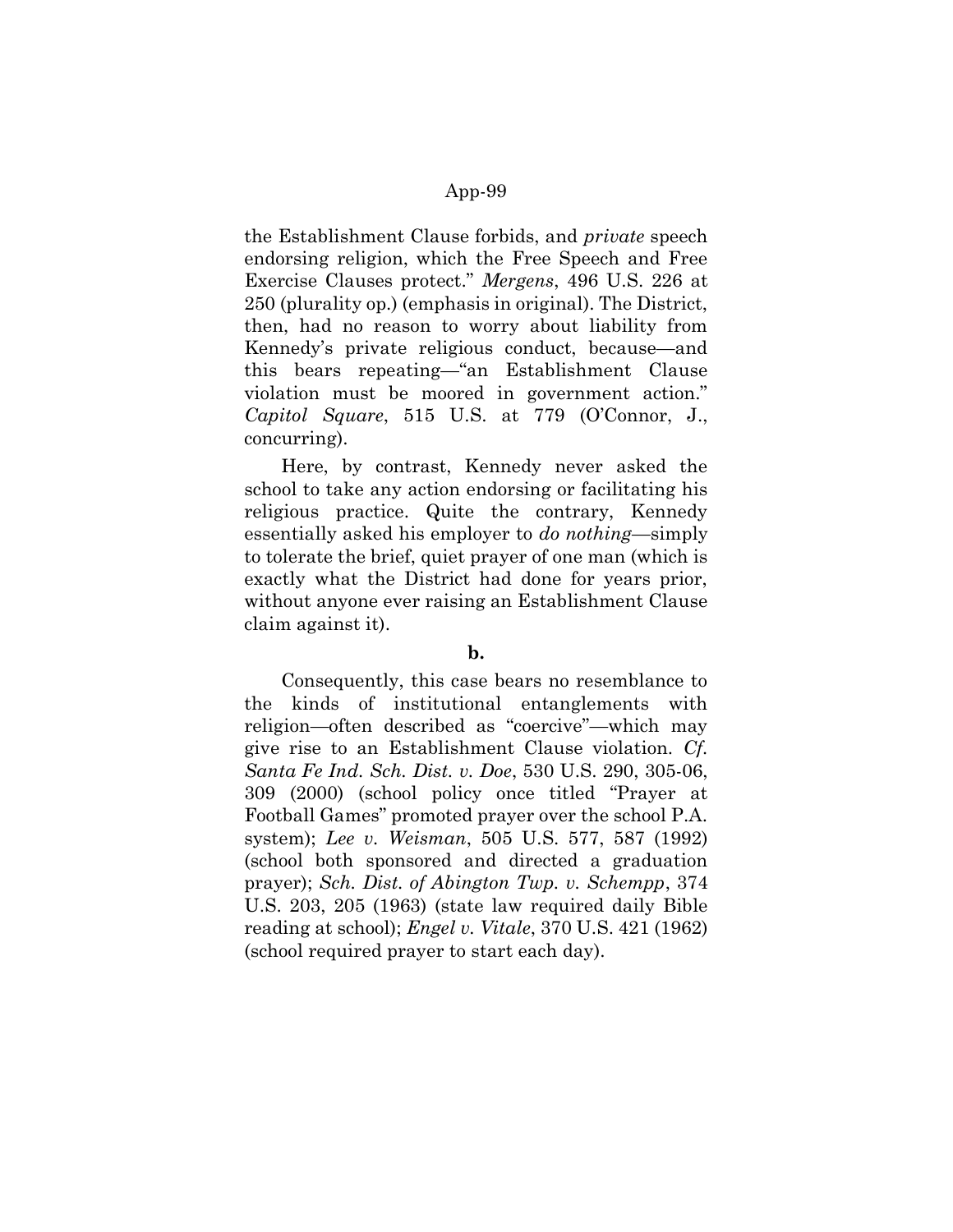Yet rather than abide the lessons of this line of complex Establishment Clause jurisprudence, the panel reduces it to one simplistic question: Would an objective observer have viewed Kennedy's prayer as "stamped" with the "school's seal of approval"? Kennedy III, 991 F.3d at 1017 (quoting Santa Fe, 530 U.S. at 308). If the answer is "yes," then, says the panel, the District must punish Kennedy for privately and independently engaging in such conduct. In other words, because someone *might* mistakenly attribute Kennedy's prayer to the District (notwithstanding its well-publicized opposition), the panel declares that the school not only was free, but indeed obliged, to discipline him in ways that would otherwise violate his Free Speech and Free Exercise rights.

Lacking a single Supreme Court case that supports its implicit assumption that a private individual can commit an Establishment Clause violation, the panel gestures desperately toward Establishment Clause cases merely involving school employees' endorsement of religion. But the panel's opinion drains such cases of the factors driving their logic—the school policy, the degree of control over employee speech, neutrality toward religion, or the possibility of coercion. See, e.g., Santa Fe, 530 U.S. at 301-03, 306-12; Weisman, 505 U.S. at 593.

Critically, every case cited in the opinion's Establishment Clause analysis involved government speech, not private speech. See McCreary County. v. Am. C.L. Union of Ky., 545 U.S. 844, 860 (2005) (courthouse displays of the Ten Commandments); Santa Fe, 530 U.S. at 315 (school policy "implemented with the purpose of endorsing school prayer");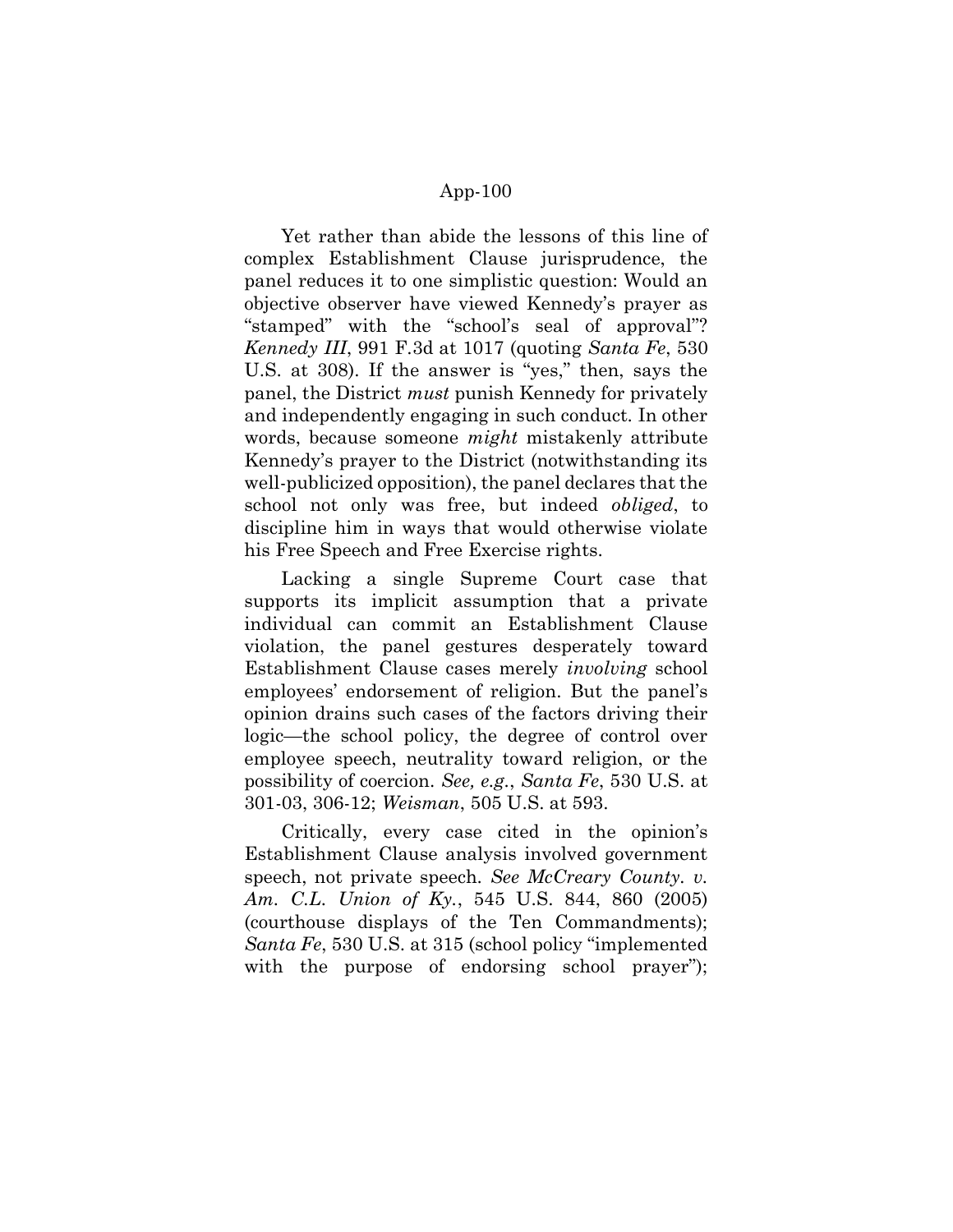Weisman, 505 U.S. 577, 587 (1992) ("state-sponsored and state-directed … formal religious observance"); Edwards v. Aguillard, 482 U.S. 578, 585-94 (1987) (statewide ban on teaching evolution without creationism); Wallace v. Jaffree, 472 U.S. 38, 59 (1985) (statewide school prayer statute). It strikes me as specious to conclude that such authorities should apply equally to Kennedy's speech merely because he worked for a public employer. Especially so where the Supreme Court and our court have expressly declined to find Establishment Clause violations in the context of private religious activity— authorities the opinion conveniently ignores. Cf. Mergens, 496 U.S. 226 at 250 (plurality op.) ("The proposition that schools do not endorse everything they fail to censor is not complicated."); Hills v. Scottsdale Unified Sch. Dist. No. 48, 329 F.3d 1044, 1055-56 (9th Cir. 2003) (same); Tucker v. Calif. Dep't of Educ., 97 F.3d 1204, 1213 (9th Cir. 1996) ("[S]peech by a public employee, even a teacher, does not always represent, or even appear to represent, the views of the state.").

Likewise, the assumption that Kennedy spoke as a private citizen—which the opinion expressly adopts for the limited purpose of its in-the-alternative Establishment Clause analysis, Kennedy III, 991 F.3d at 1016, contrary to its earlier holding that Kennedy spoke "as a public employee," *id.* at 1015—forecloses the opinion's application of Santa Fe Independent School District v. Doe, the only Supreme Court case that bears even remote factual resemblance to ours. Cf. 530 U.S. at 310, 312 (holding, where student's prayer was "deliver[ed] … over the school's public address system, by a speaker representing the student body, under the supervision of school faculty, and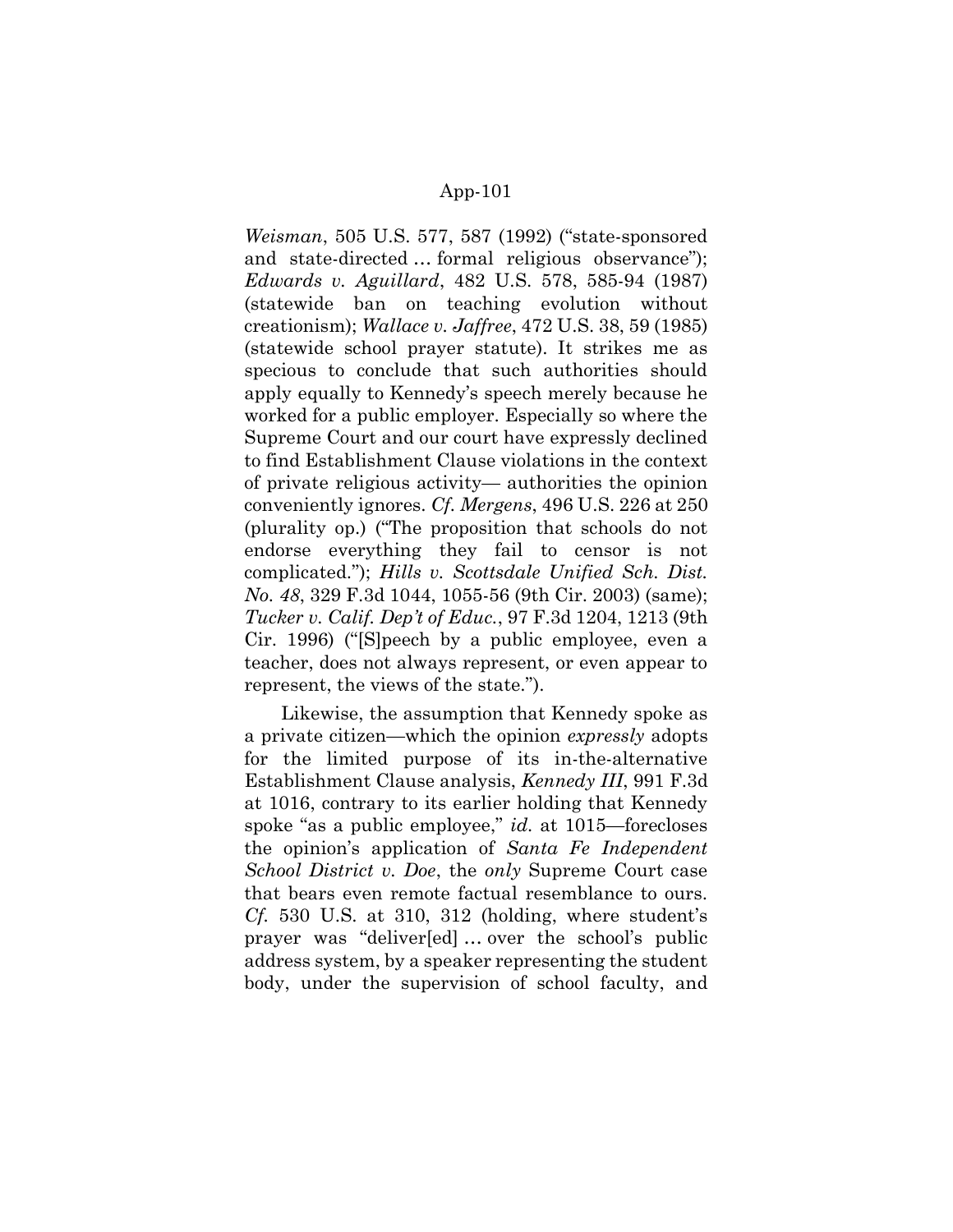pursuant to a school policy that explicitly and implicitly encourage[d] public prayer," that school policy had coerced attendees into participation in prayer).

If the panel had engaged in a fair comparison between the facts of Kennedy's case and the facts of the Establishment Clause cases upon which it relies, it could have reached only one conclusion: The District made its disavowal of Kennedy's religious speech crystal clear to any reasonable observer. For one, the District, as mentioned above, had a pre-existing policy restricting any religious speech that might "encourage" a student to pray. Kennedy III, 991 F.3d at 1011. The superintendent then sent Kennedy two letters detailing the policy and ordering him to stop praying. Id. at 1011-13. Finally, the District published a letter addressed to parents and staff explaining its policy opposing prayer.

Given such facts, how could anyone be mistaken about the school's position—let alone "view [Kennedy's private prayer] as [the District's] endorsement of a particular faith"? Id. at 1019. The District vehemently opposed Kennedy's prayer, and the local community got the message loud and clear. See id. at 1012 ("[T]he Seattle Times published an article … entitled 'Bremerton football coach vows to pray after game despite district order.'" (emphasis added)). Only by ignoring everything the District said and did could an observer (mistakenly) think the school was endorsing Kennedy's. But the mere possibility of such a mistake does not turn private speech into endorsement, "at least where … the government has not fostered or encouraged the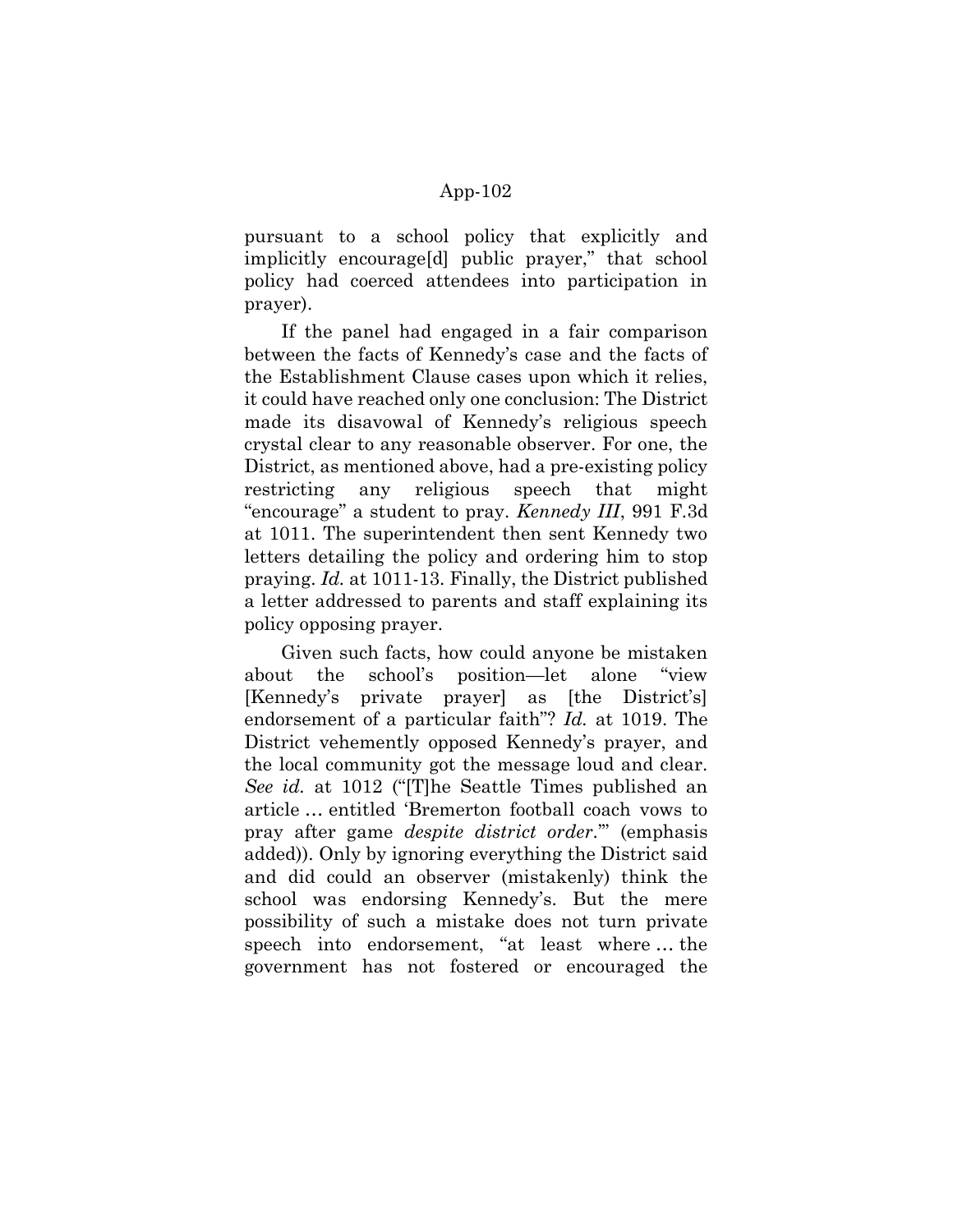mistake." Capitol Square, 515 U.S. at 766 (plurality op.); see also Good News, 533 U.S. at 119 ("We cannot operate  $\ldots$  under the assumption that any risk  $\ldots$  [of] perceive[d] endorsement should counsel in favor of excluding … religious activity. We decline to employ Establishment Clause jurisprudence using a modified heckler's veto … ") (emphasis added). A reasonable observer would have known of the District's actions prior to Kennedy's suspension, yet the opinion maintains that every ounce of discipline—including suspension—was required to comply with the Establishment Clause.

At bottom, because there can be no Establishment Clause violation without state action, the District's sole stated interest in avoiding Establishment Clause liability cannot justify suppressing the Free Exercise rights of its coach. And because strict scrutiny limits us to considering state interests that are "genuine, not hypothesized," *cf. United States v. Virginia*, 518 U.S. 515, 533 (1996) (imposing this requirement in the context of intermediate scrutiny, such that it applies  $a$ fortiori in the strict-scrutiny context), it necessarily follows that the District had no compelling interest in punishing Kennedy's prayer.

# 2.

The errors of the panel's Establishment Clause analysis do not stop with its stubborn refusal to recognize the distinction between state and private action. For even if an observer could mistake Kennedy's private speech for that of the school, it was still erroneous for the panel to assume that the District's sole constitutional option was to suspend Kennedy. In creating a false dichotomy between the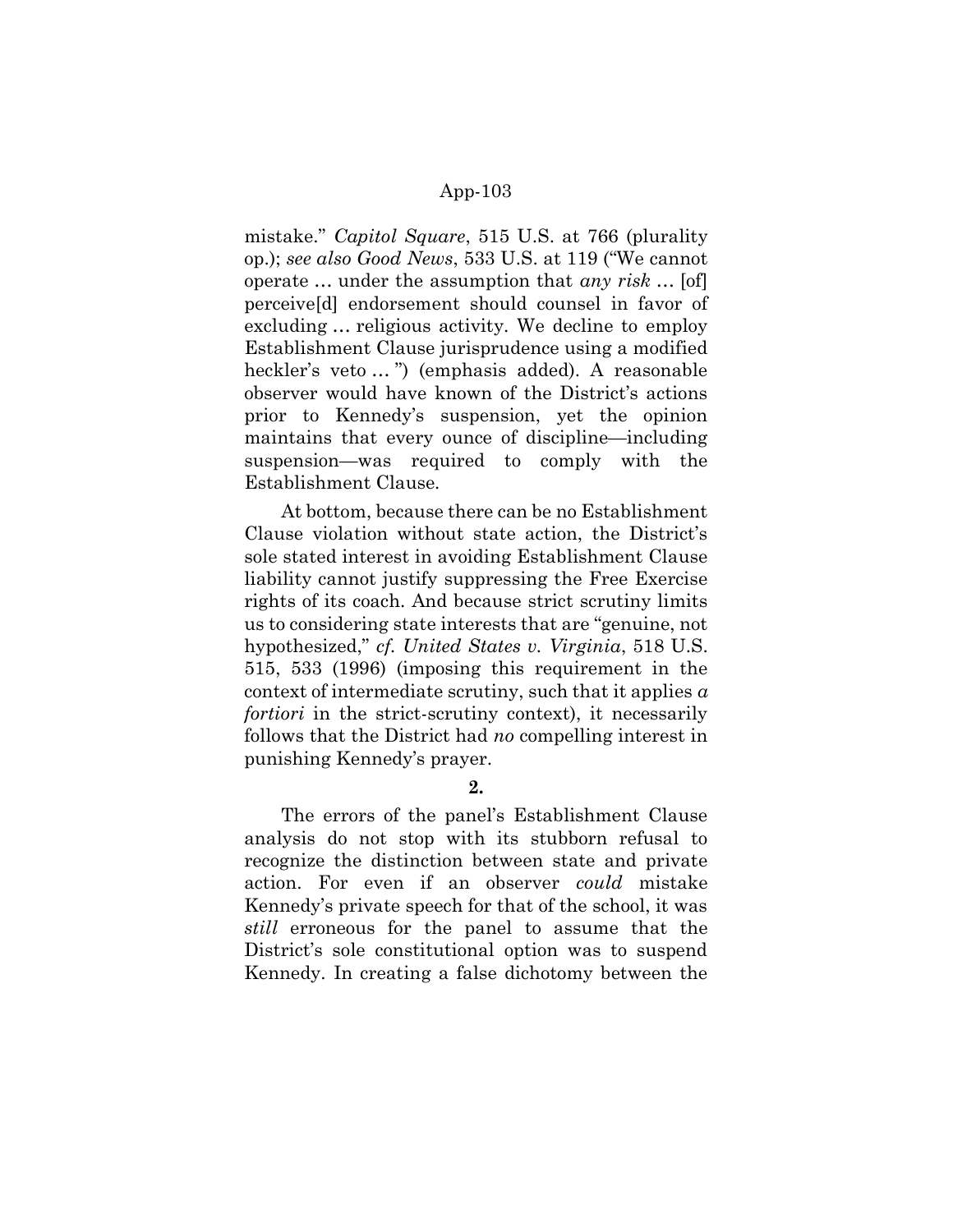District's chosen course and "allowing Kennedy free rein," Kennedy III, 991 F.3d at 1018, the panel neglects other, more narrowly tailored remedies and hastily announces that "there was no other way" to handle the situation, *id.* at 1020. Instead, the panel should have considered the accommodation Kennedy's counsel proposed: a simple disclaimer, clarifying that Kennedy's prayer was his own private speech, not that of the District.

A school does not violate the Establishment Clause where it "can dispel any 'mistaken inference of endorsement' by making it clear to students that … private speech is not the speech of the school." Prince v. Jacoby, 303 F.3d 1074, 1094 (9th Cir. 2002) (quoting Mergens, 496 U.S. at 251); see also Hills, 329 F.3d at 1054-56. A disclaimer communicates that the school's permission "evinces neutrality toward, rather than endorsement of, religious speech." Mergens, 496 U.S. at 251. Our court has found a disclaimer to be inadequate only once—in the "coercive" context of a graduation speech. Lassonde v. Pleasanton Unified Sch. Dist., 320 F.3d 979, 983-85 (9th Cir. 2003).

If the school could have disclaimed Kennedy's prayer in a statement or at each game, then firing him was not necessary to comply with the Establishment Clause, and the violation of his Free Exercise rights was not narrowly tailored. As we have long recognized, the District could have more productively addressed its fear of confused observers while still protecting Kennedy's fundamental rights. Indeed, as our court has observed:

The school's proper response is to educate the audience rather than squelch the speaker.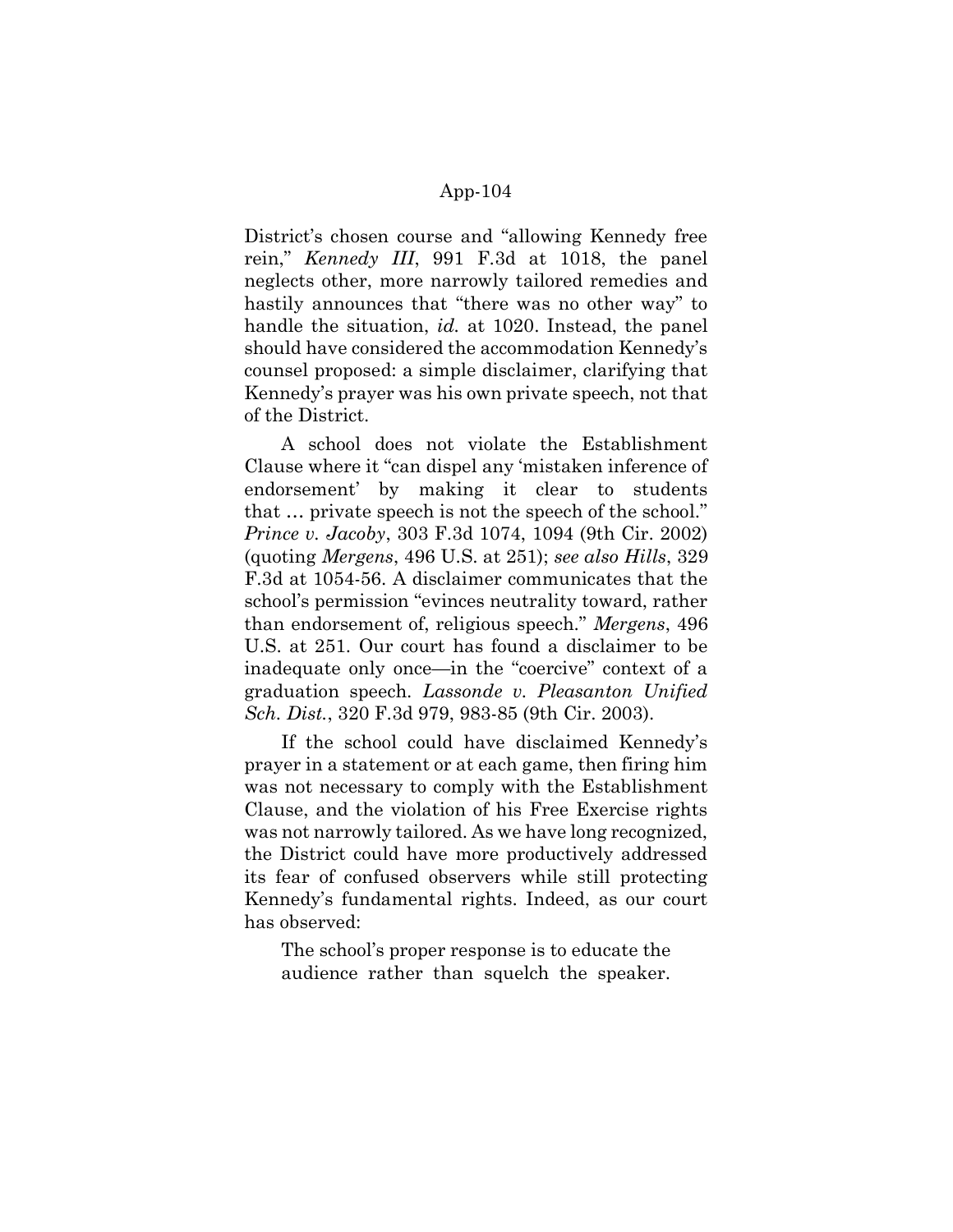Schools may explain that they do not endorse speech by permitting it. … Free speech, free exercise, and the ban on establishment are quite compatible when the government remains neutral and educates the public about the reasons.

Hills, 329 F.3d at 1055 (quoting Hedges v. Wauconda Cmty. Unit Sch. Dist. No. 118, 9 F.3d 1295, 1299-1300 (7th Cir. 1993)). By holding that any demonstrative prayer in public would necessarily (and unconstitutionally) be imputed to the District, the panel leaves no room for schools "to educate the audience." Id. (quoting Hedges, 9 F.3d at 1299). Rather, on the panel's view, the District had no choice but to issue a warning, a directive, and, ultimately, a suspension. At the very least because the District could have disclaimed Kennedy's prayer, the panel is mistaken. Under binding precedents of the Supreme Court, schools can and must do more to protect the First Amendment liberties of coaches and teachers.

## IV.

The opinion has forced our circuit into clear conflict with the Supreme Court's instruction in Garcetti—despite the published guidance of four Justices in this very case. And the opinion compounds the error by commanding public schools throughout the nine states and two federal territories of the Ninth Circuit to search for and to eliminate private religious speech or else face liability under the Establishment Clause. The First Amendment does not demand that we "purge from the public sphere all that in any way partakes of the religious," Van Orden v. Perry, 545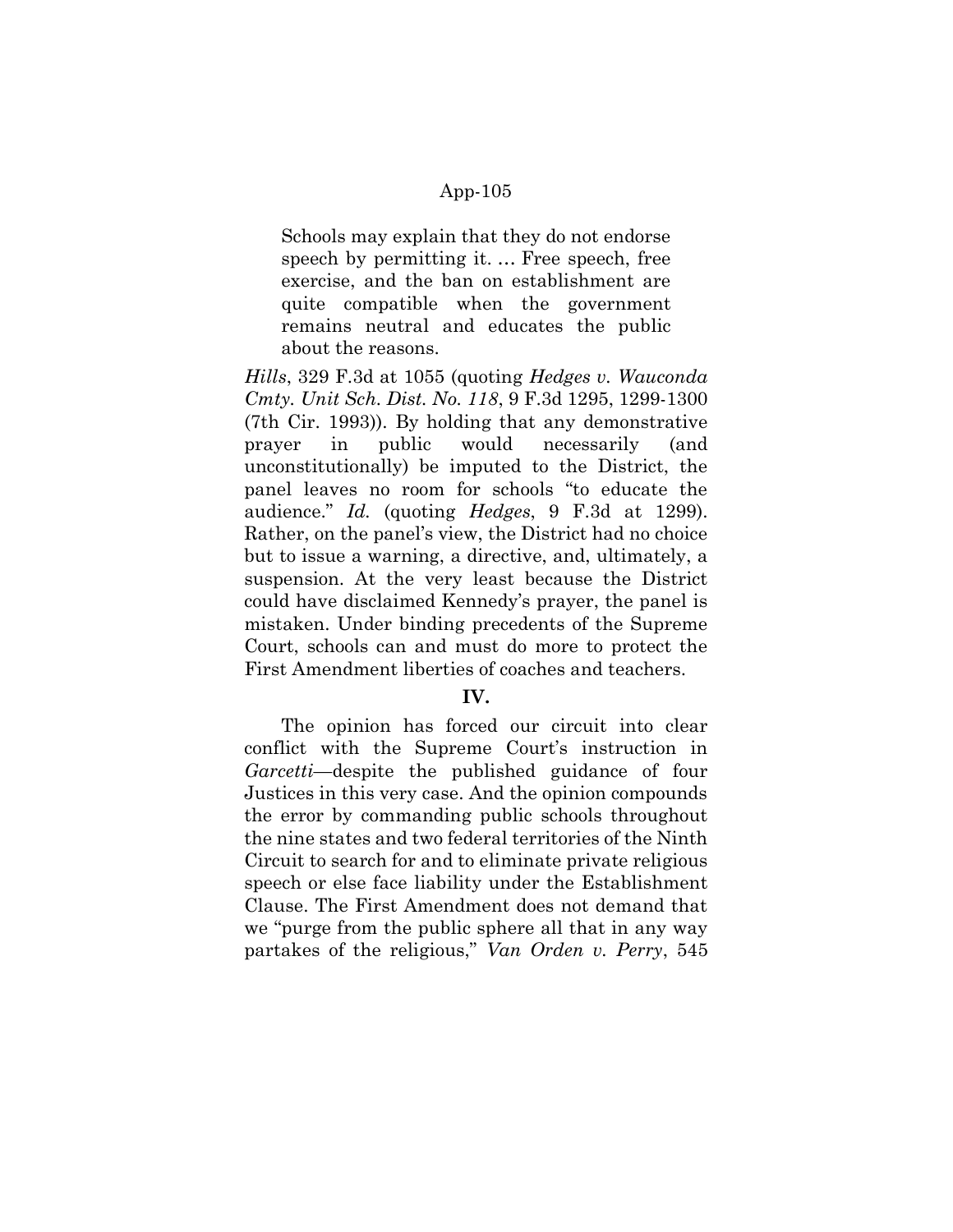U.S. 677, 699 (2005) (Breyer, J., concurring in the judgment), but unfortunately, the Ninth Circuit does.

For the foregoing reasons, it is most regrettable that our court has failed to rehear this case en banc.

 $\overline{\phantom{a}}$  , where  $\overline{\phantom{a}}$  , where  $\overline{\phantom{a}}$  , where  $\overline{\phantom{a}}$ 

O'SCANNLAIN and BEA, Circuit Judges, respecting the denial of rehearing en banc:

We agree with the views expressed by Judge Ikuta in her dissent from denial of rehearing en banc.

O'SCANNLAIN, Circuit Judge, respecting the denial of rehearing en banc:

 $\overline{\phantom{a}}$  , where  $\overline{\phantom{a}}$  , where  $\overline{\phantom{a}}$  , where  $\overline{\phantom{a}}$ 

I agree with the views expressed by Judge R. Nelson in his dissent from denial of rehearing en banc.

 $\overline{\phantom{a}}$  , where  $\overline{\phantom{a}}$  , where  $\overline{\phantom{a}}$  , where  $\overline{\phantom{a}}$ 

O'SCANNLAIN, Circuit Judge, respecting the denial of rehearing en banc:

I agree with the views expressed by Judge Collins in his dissent from denial of rehearing en banc.

 $\overline{\phantom{a}}$  , where  $\overline{\phantom{a}}$  , where  $\overline{\phantom{a}}$  , where  $\overline{\phantom{a}}$ 

BEA, Senior Circuit Judge, respecting the denial of rehearing en banc:

I agree with the views expressed by Judge Collins in his dissent from denial of rehearing en banc.

 $\overline{\phantom{a}}$  , where  $\overline{\phantom{a}}$  , where  $\overline{\phantom{a}}$  , where  $\overline{\phantom{a}}$ 

IKUTA, Circuit Judge, with whom CALLAHAN, R. NELSON, BADE, FORREST, and BUMATAY, Circuit Judges, join, dissenting from the denial of rehearing en banc:

I write separately to express a different perspective.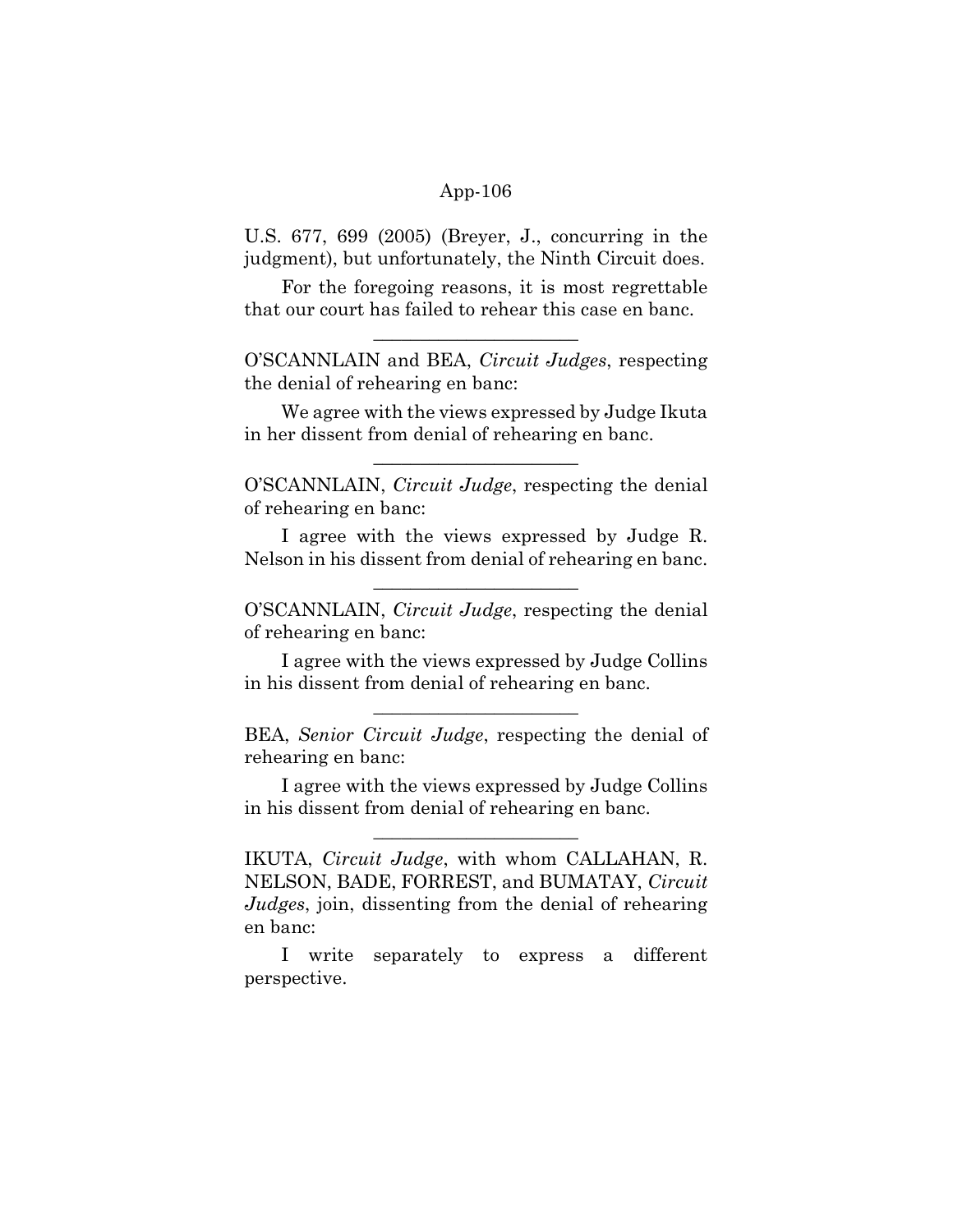#### A.

Joseph Kennedy's highly public demonstrations of his religious convictions put Bremerton School District (BSD) in a no-win situation. BSD wanted to respect Kennedy's right "to engage in religious activity, including prayer," but it feared that allowing Kennedy to engage in such highly public activity on the field after football games would create a perception that BSD was endorsing religion, in violation of the Establishment Clause. Kennedy  $v$ . Bremerton Sch. Dist., 991 F.3d 1004, 1011 (9th Cir. 2021).

To avoid such a violation, BSD repeatedly told Kennedy to stop praying on the field after the football games. Id. at 1011-13. BSD sent Kennedy letters "explaining that his conduct … violated BSD's [religious activities] policy," id. at 1013, and advised him that his post-game talks "must remain entirely secular in nature," id. at 1011.

Kennedy was defiant. He told BSD, through his lawyer, that he intended to resume praying at the fifty-yard line at the next game notwithstanding BSD's orders. Id. at 1012. His unyielding stance was "widely publicized through Kennedy and his representatives' numerous appearances and announcements on various forms of media." Id. (cleaned up). The Seattle Times published an article with the headline "Bremerton football coach vows to pray after game despite district order," and explaining that "[a] Bremerton High School football coach said he will pray at the 50-yard line after Friday's homecoming game, disobeying the school district's orders and placing his job at risk." Id.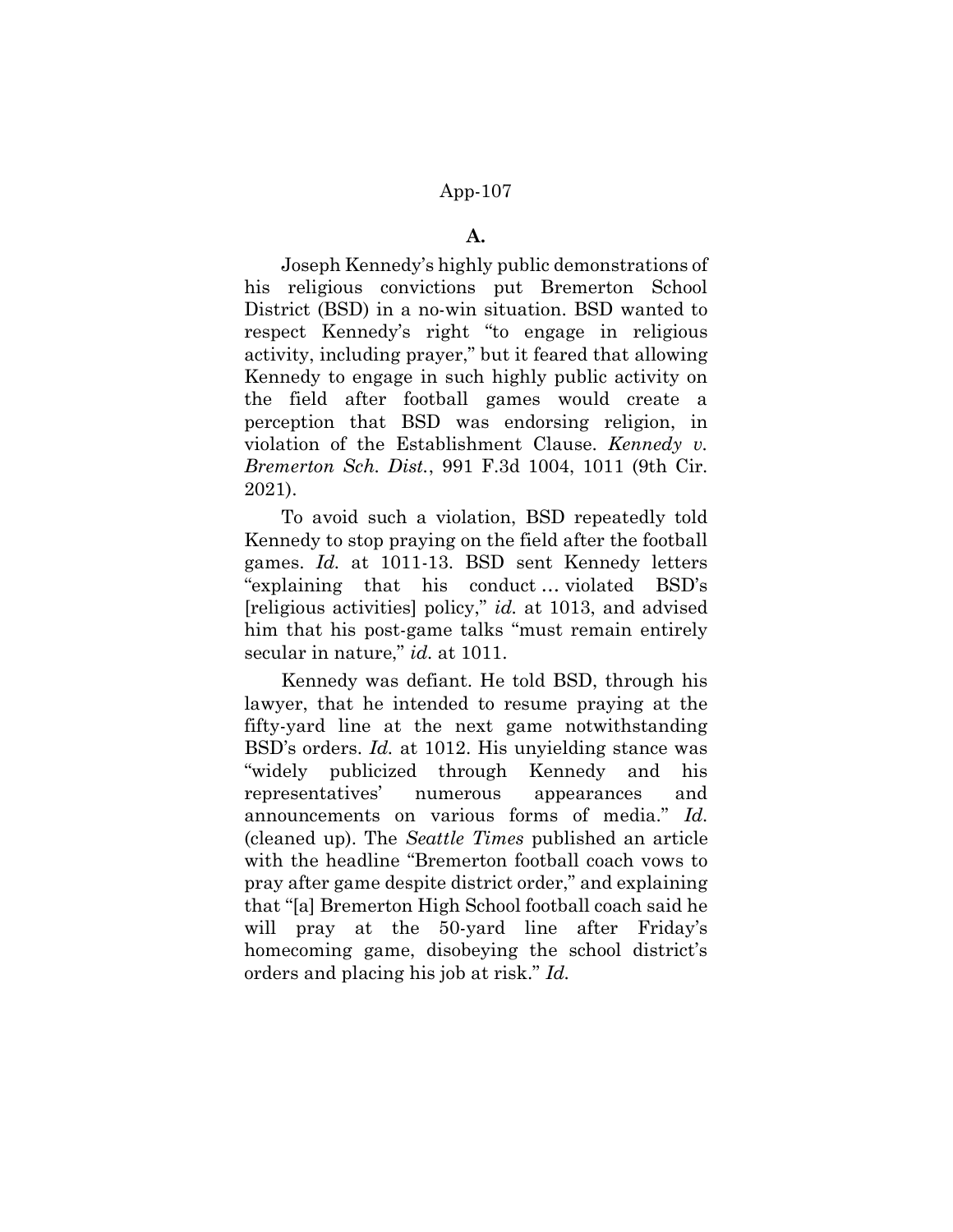Under these well-publicized circumstances, no objective observer (assuming we apply the "objective observer" test) would think BSD was endorsing Kennedy's prayers. See Santa Fe Indep. Sch. Dist. v. Doe, 530 U.S. 290, 308 (2000) (holding that in determining whether there is an Establishment Clause violation, "one of the relevant questions is whether an objective observer, acquainted with the text, legislative history, and implementation of the statute, would perceive it as a state endorsement of prayer in public schools" (cleaned up)). Rather, BSD took "pains to disassociate itself from the private speech involved in this case." See Rosenberger v. Rector & Visitors of Univ. of Virginia, 515 U.S. 819, 841 (1995); Kennedy, 991 F.3d at 1011, 1013. A "reasonable observer" who is "deemed aware of the history and context of the community and forum in which the religious speech takes place," see Good News Club v. Milford Cent. Sch., 533 U.S. 98, 119 (2001) (cleaned up), would know that Kennedy's prayer was not "stamped with [BSD's] seal of approval," see Santa Fe, 530 U.S. at 308. Clearly "there would have been no realistic danger that the community would think that the District was endorsing religion or any particular creed." See Good News Club, 533 U.S. at 113 (quoting Lamb's Chapel v. Ctr. Moriches Union Free Sch. Dist., 508 U.S. 384, 395 (1993)). BSD's concern that Kennedy's religious activities would be attributed to BSD is simply not plausible. See Rosenberger, 515 U.S. at 841. Applying the objective observer test from Santa Fe, there is no Establishment Clause violation here.

Therefore, even assuming (as the panel majority does) that Kennedy spoke as a private citizen, BSD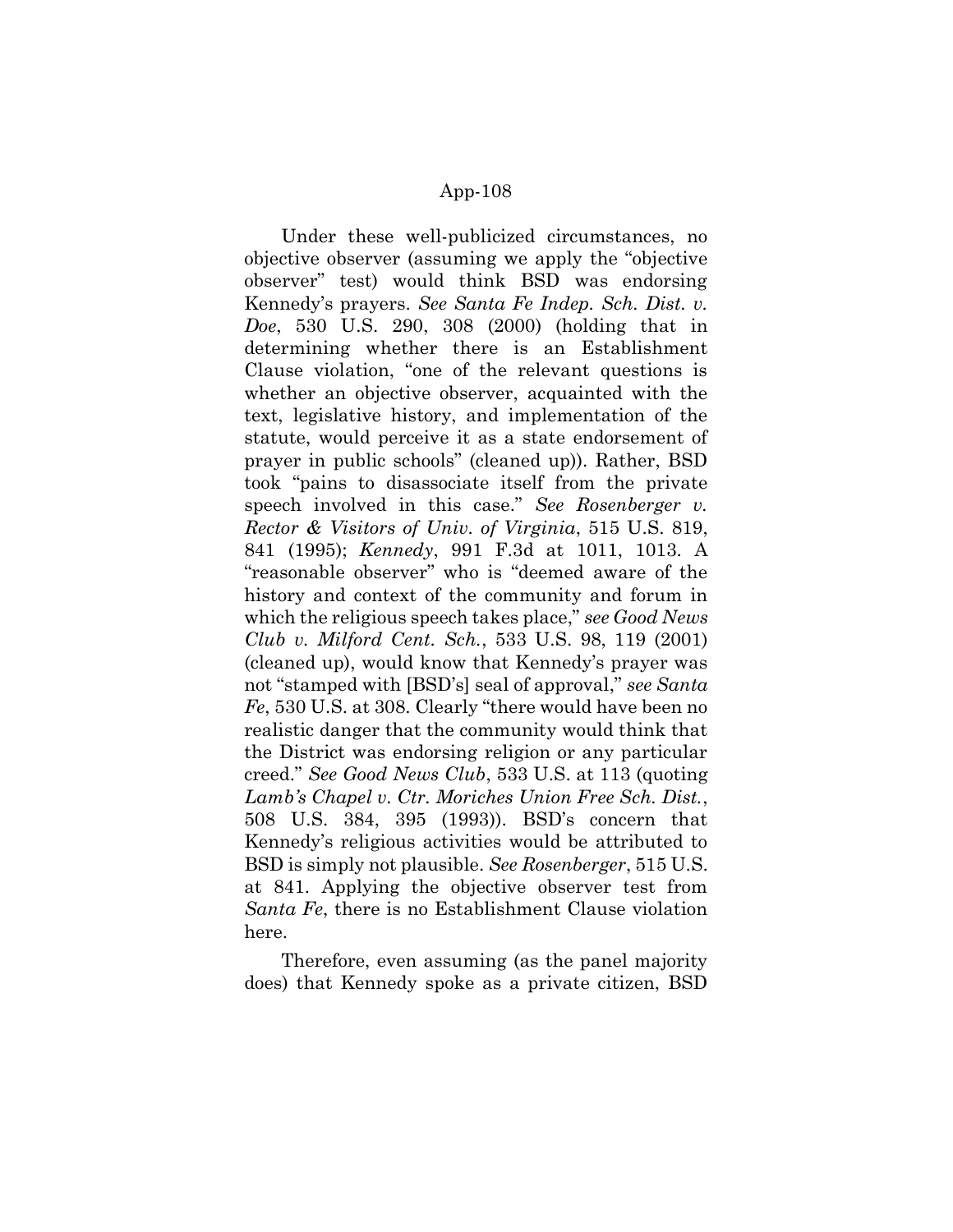could not successfully justify any content-based discrimination against Kennedy on the ground that it needed to do so to avoid an Establishment Clause violation.

#### B.

By holding that BSD could be subject to an Establishment Clause claim under the circumstances of this case, the majority missed an opportunity to address the tension between the Free Exercise Clause and Establishment Clause in the public employment context. The Supreme Court has recognized that public employers are caught between "countervailing constitutional concerns" of respecting the free exercise rights of their employees while at the same time avoiding giving offense to the public by appearing to endorse religious activity. Good News Club, 533 U.S. at 119. The majority's holding that BSD was reasonable to fear liability for an Establishment Clause violation is dangerous because it signals that public employers who merely fail to act with sufficient force to squelch an employee's publicly observable religious activity may be liable for such a claim. This raises the risk that public employers will feel compelled (or encouraged) to silence their employee's religious activities, even in moments of private prayer, so long as they can be seen by students. Cf. Kennedy v. Bremerton Sch. Dist., 139 S. Ct. 634, 636 (2019) (Alito, J., statement respecting denial of certiorari).

We should address this issue directly. Just as the Supreme Court provided guidance to public employers for balancing their employees' free speech rights with the requirements of a particular job, see Garcetti v. Ceballos, 547 U.S. 410, 421 (2006), we need a parallel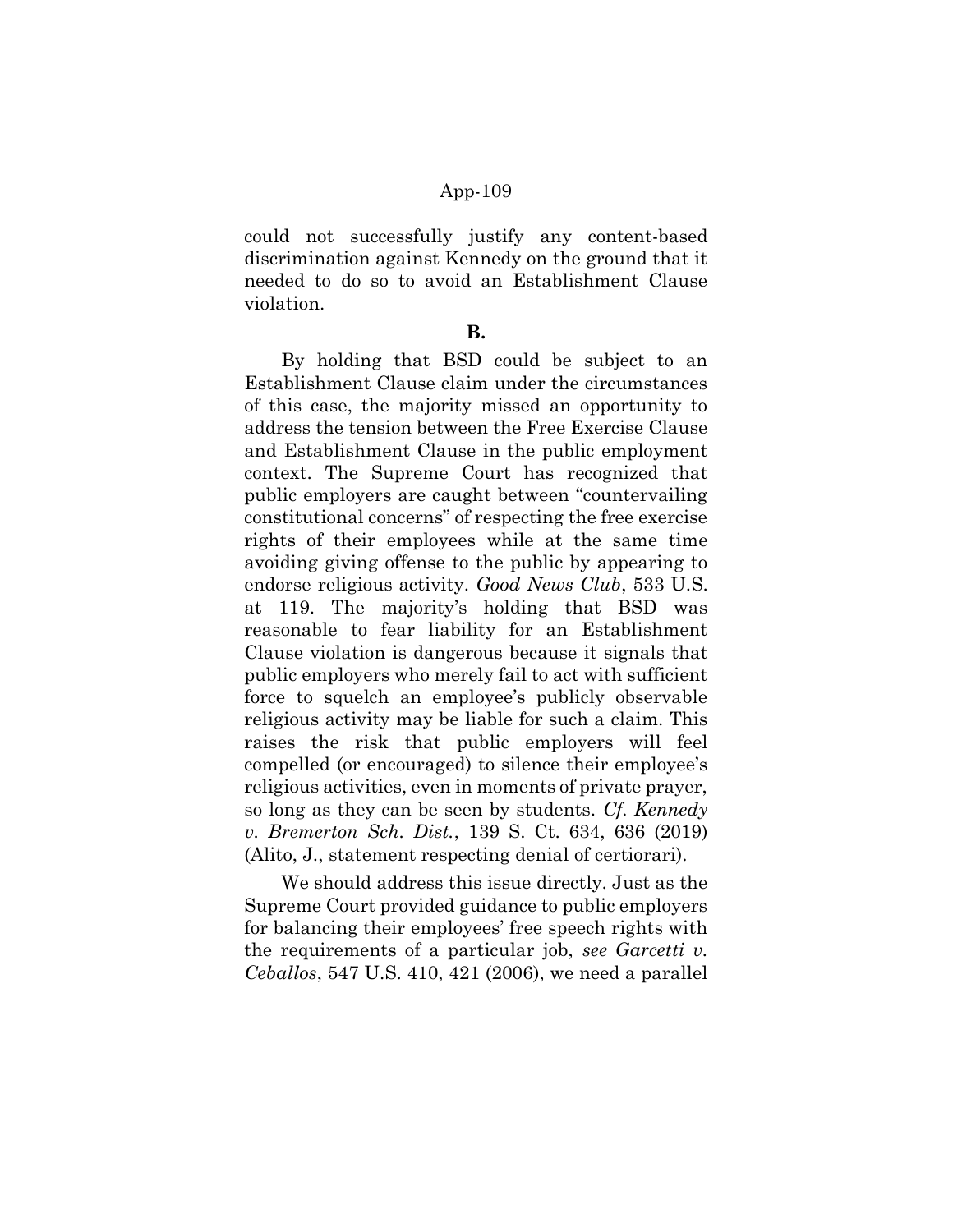framework for evaluating how a public employer can protect its employee's religious expression without becoming vulnerable to an Establishment Clause claim. Because this case raises an opportunity to develop such a framework, I respectfully dissent from denial of rehearing this case en banc.

R. NELSON, *Circuit Judge*, joined by CALLAHAN, BUMATAY, and VANDYKE, Circuit Judges, and by IKUTA, Circuit Judge, as to Part I, dissenting from the denial of rehearing en banc:

The way to stop hostility to religion is to stop being hostile to religion. The panel held that merely allowing high school football coaches and players to pray on the field "unquestionably" violates the Establishment Clause. Kennedy v. Bremerton Sch. Dist., 991 F.3d 1004, 1017 (9th Cir. 2021). Not so fast.

First, the panel misapplied Supreme Court precedent since none of the School District's actions would have come close to an endorsement of religion or coercion. Instead, the panel went beyond precedent, assuming a hypothetical Establishment Clause violation where there was none. This extension is especially erroneous given that the panel's reliance on Santa Fe Independent School District v. Doe, 530 U.S. 290 (2000), is inapt as there would not have been an endorsement of religion by allowing Coach Kennedy to pray. Moreover, Santa Fe should not be extended as it stems from Lemon v. Kurtzman, 403 U.S. 602 (1971) an ahistorical, atextual, and failed attempt to define Establishment Clause violations. See Freedom From Religion Found., Inc. v. Chino Valley Unified Sch. Dist. Bd. of Educ., 910 F.3d 1297, 1305-06 (9th Cir.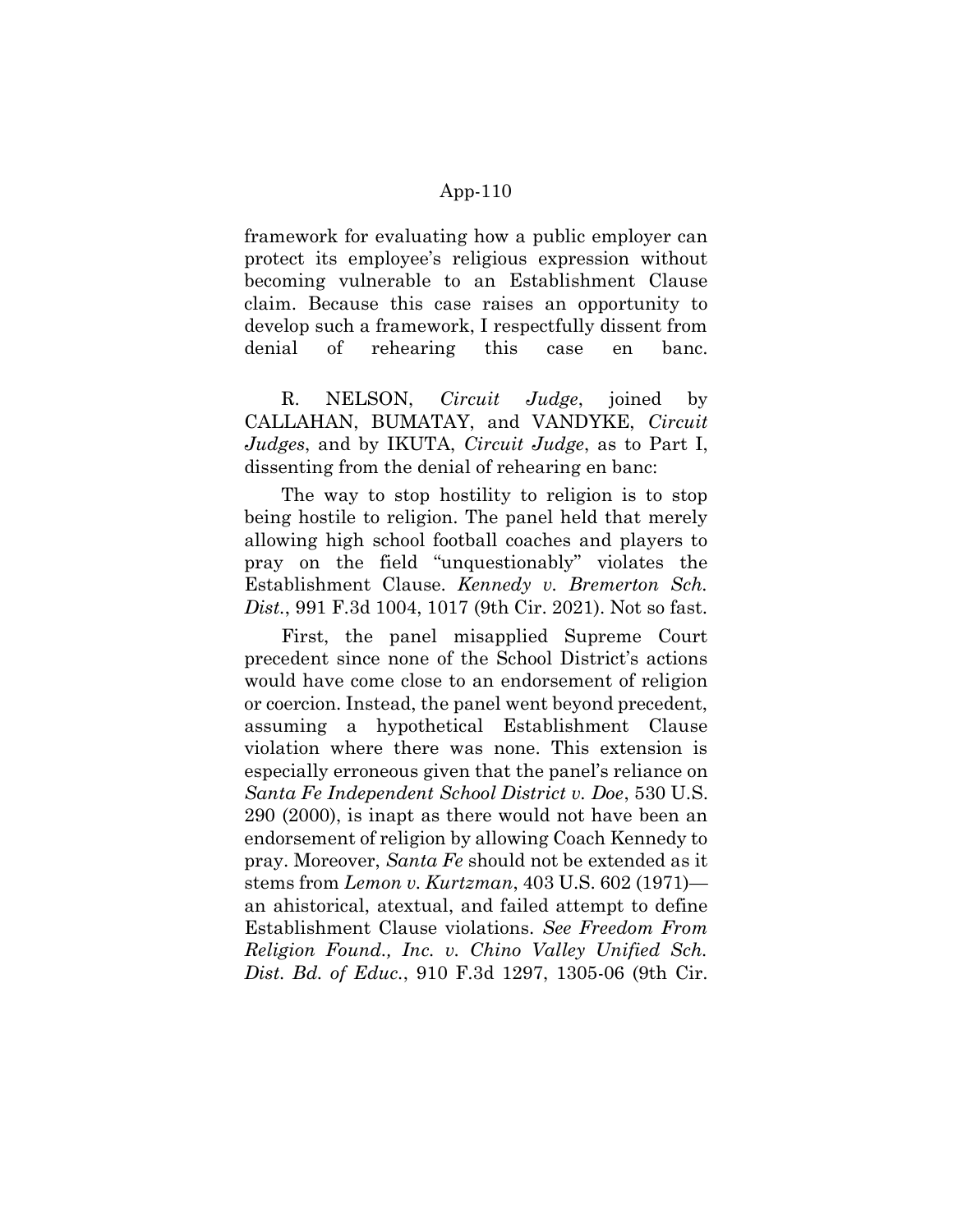2018) (R. Nelson, J., dissenting from denial of rehearing en banc). And given the Supreme Court has effectively killed Lemon, see generally Am. Legion v. Am. Humanist Ass'n, 139 S. Ct. 2067 (2019), the panel should not have extended Santa Fe's holding.

Second, the panel's analysis goes far afield from the original meaning of an established religion. American Legion demonstrated how critical historical practice and understanding is in the Establishment Clause context. The panel missed that cue. And because of that mistake, the panel allowed an ahistorical and expansive view of the Establishment Clause "to justify the [School District]'s infringement on [Coach Kennedy's] religious freedom." See Espinoza v. Mont. Dep't of Revenue, 140 S. Ct. 2246, 2263 (2020) (Thomas, J., concurring). Yet the Establishment Clause was originally intended "to secure religious liberty," not purge it from the public square. See Santa Fe, 530 U.S. at 313. And make no mistake, favoring secularism over religion is not neutrality. Ante, at 28-29 (M. Smith, J., concurring in denial of rehearing en banc).

Thus, the panel not only misapplied Supreme Court precedent; it also failed to analyze the Establishment Clause issue in light of American Legion and to realign our jurisprudence with the Establishment Clause's original meaning. Respectfully, I dissent.<sup>17</sup>

<sup>17</sup> Judge O'Scannlain argues the Establishment Clause was not implicated for want of state action. Ante, at 62-63. That point has merit. For purposes of my analysis, however, I assume the School District's allowance of Coach Kennedy's mid-field prayers would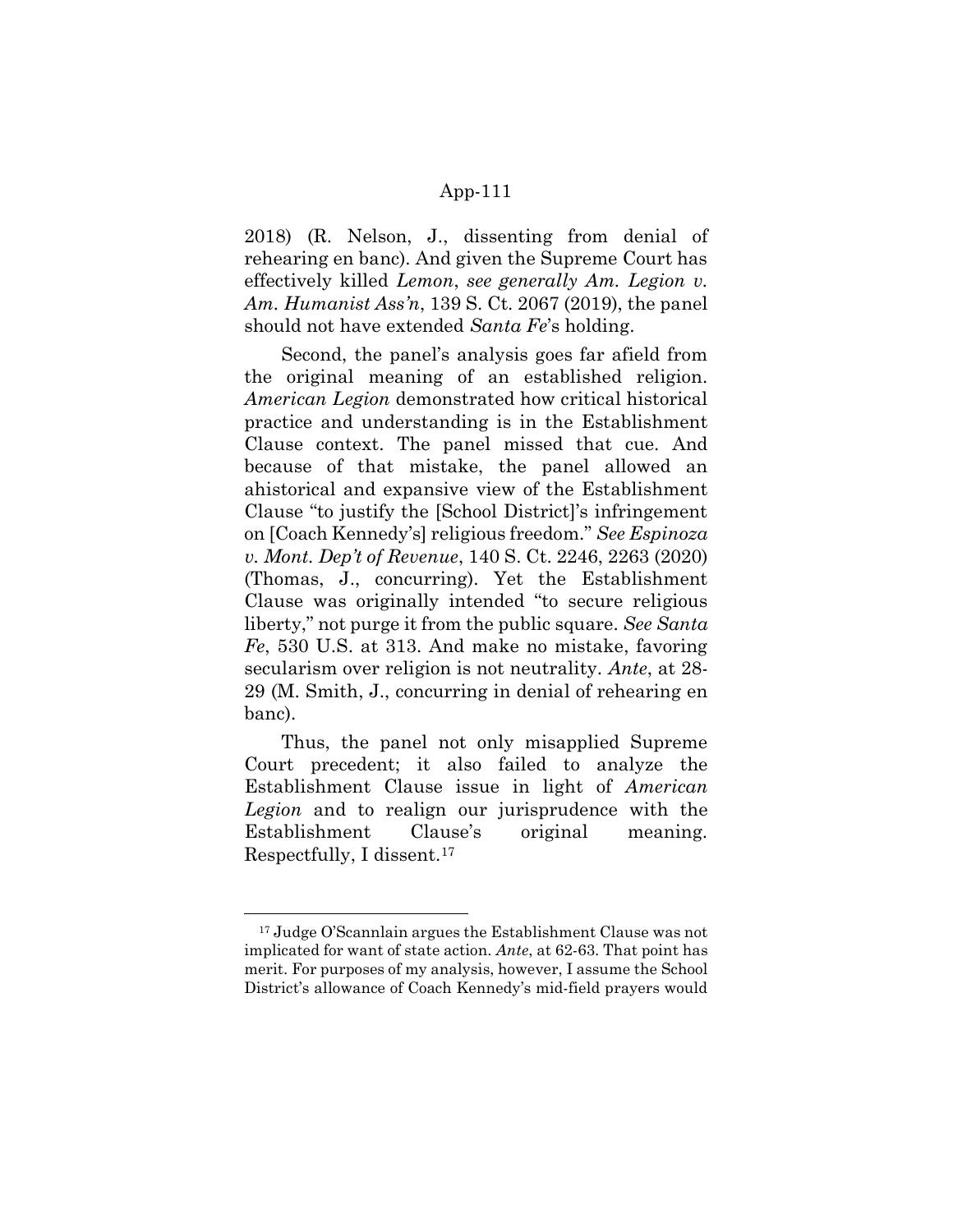### I.

The Constitution forbids Congress from making a "law respecting an establishment of religion." U.S. Const. amend. 1; see also Everson v. Bd. of Educ. of Ewing Twp., 330 U.S. 1, 15 (1947) (incorporating Establishment Clause to the states). Under existing Supreme Court precedent, there was no Establishment Clause violation here. What is more, the panel extended that precedent to reach a conclusion far beyond the original meaning of the Establishment Clause.

### A.

Under the Establishment Clause, that Congress cannot "formally establish[ a] church is straightforward." Am. Legion, 139 S. Ct. at 2080. But "pinning down the meaning of 'a law respecting an establishment of religion' has proven to be a vexing problem." Id. In Lemon, the Supreme Court attempted to create a "grand unified theory" of Establishment Clause violations, focusing on a law's purpose, effects, and entanglement with religion. Id. at 2087; see Lemon, 403 U.S. at 612-13. That effort fell flat, and Lemon was slowly replaced by a kaleidoscope of other tests.<sup>18</sup> Lemon's juice was finally wrung dry in 2019

have been state action. Even then, there would have been no Establishment Clause violation.

<sup>18</sup> See, e.g., Hunt v. McNair, 413 U.S. 734, 741 (1973); Lee v. Weisman, 505 U.S. 577 (1992); Zobrest v. Catalina Foothills Sch. Dist., 509 U.S. 1 (1993); Rosenberger v. Rector & Visitors of Univ. of Va., 515 U.S. 819 (1995); Zelman v. Simmons-Harris, 536 U.S. 639 (2002); Van Orden v. Perry, 545 U.S. 677 (2005); Town of Greece v. Galloway, 572 U.S. 565 (2014); Trump v. Hawaii, 138 S. Ct. 2392 (2018).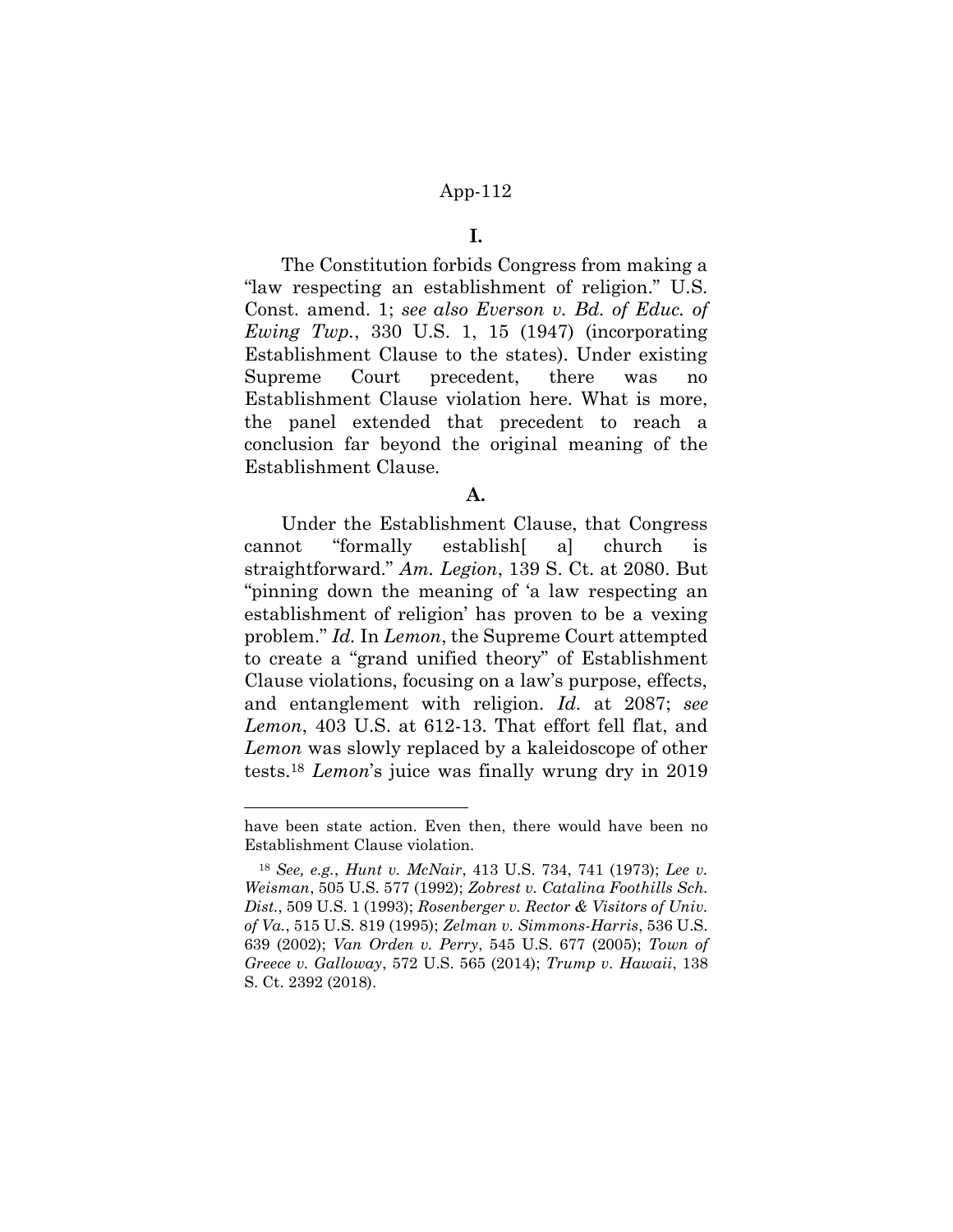when a majority of the Justices yet again "personally dr[ove] pencils through the creature's heart."19 See Lamb's Chapel v. Ctr. Moriches Union Free Sch. Dist., 508 U.S. 384, 398 (1993) (Scalia, J., concurring in the judgment). But despite Lemon's demise, we are left to sort through the continued application of its progeny.

Here, the panel primarily relied on Santa Fe, a test focused on what the "objective observer" would view as an endorsement of religion. Kennedy, 991 F.3d at 1017 (citing *Santa Fe*, 530 U.S. at 308). Given this

<sup>19</sup> Writing for a plurality, Justice Alito criticized Lemon for its widespread shortcomings and noted its demise, Am. Legion, 139 S. Ct. at 2080-82, instead relying on "a more modest approach that focuses on the particular issue at hand and looks to history for guidance," id. at 2087. Concurring Justices reached similar conclusions. Justice Kavanaugh underscored that "this Court no longer applies the old test articulated in Lemon v. Kurtzman." Id. at 2092. Justice Thomas would "overrule the Lemon test in all contexts." Id. at 2097. Justice Gorsuch rejected the "misadventure" that was Lemon. Id. at 2101. And Justice Breyer analyzed the issue without relying on Lemon. Id. at 2090-91.

Since American Legion, the Supreme Court continues to ignore Lemon. See Espinoza, 140 S. Ct. at 2254. And other courts around the country have recognized Lemon's demise and wisely left it dead. See, e.g., Woodring v. Jackson County, 986 F.3d 979, 981 (7th Cir. 2021); Perrier-Bilbo v. United States, 954 F.3d 413, 425 (1st Cir. 2020); Kondrat'yev v. City of Pensacola, 949 F.3d 1319, 1321 (11th Cir. 2020); Freedom From Religion Found., Inc. v. County of Lehigh, 933 F.3d 275, 280-81 (3d Cir. 2019); Williams v. Kingdom Hall of Jehovah's Witnesses, No. 20190422, 2021 WL 2251819, at \*4 (Utah June 3, 2021); see also Brown v. Collier, 929 F.3d 218, 246-48 (5th Cir. 2019) (rejecting Lemon's application without recognizing its demise). Though not formally overruled, see Georgia v. Pub. Res. Org., Inc., 140 S. Ct. 1498, 1520 n.6 (2020) (Thomas, J., dissenting), Lemon is effectively (and fortunately) dead.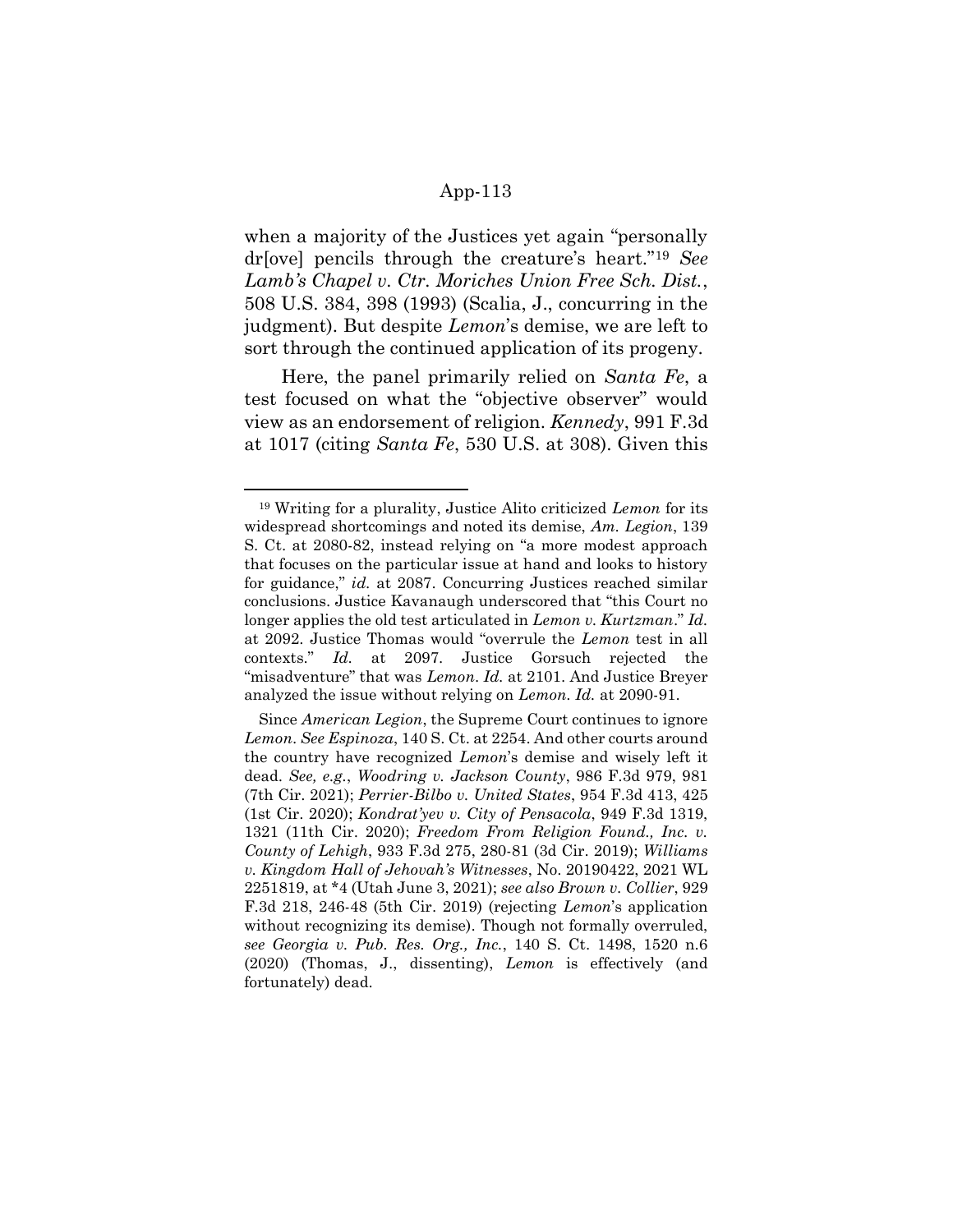test stems from Lemon's atextual and ahistorical purpose and effects prongs, see Lynch, 465 U.S. 668, 688-90 (1984) (O'Connor, J., concurring), the endorsement test is equally suspect. See infra Part I.B. Even applying that test, however, the panel was wrong. In Santa Fe, a school's formal policy authorized religious prayer before all football games, excluded minority viewpoints, and controlled the invocation's content. 530 U.S. at 302-08. The school also provided access to its public address system and "clothed [the pregame prayer ceremony] in the traditional indicia of school sporting events." Id. at 307-08. Here, however, the School District's "degree of … involvement" in Coach Kennedy's private prayers or the players' voluntary participation is zero. See id. at 305. In fact, nothing in *Santa Fe* is remotely analogous to Coach Kennedy's case. Had the School District allowed him to pray, that would not have been an endorsement either, as I explain in the next section.

The Supreme Court has also directed us to look at whether a school's practices coerce students into religious practices or beliefs. See generally Good News Club v. Milford Cent. Sch., 533 U.S. 98 (2001); Lee, 505 U.S. 577. Coercion does not mean peer-pressure or offense when encountering a religious practice. Town of Greece, 572 U.S. at 589 (plurality op.) ("Offense, however, does not equate to coercion."); id. at 609 (Thomas, J., concurrence in part) (the Establishment Clause is not violated "whenever the reasonable observer feels subtle pressure" (internal quotation marks omitted)). As James Madison explained, the Establishment Clause was designed to stop Congress from "establish[ing] a religion, and enforc[ing] the legal observation of it by law, []or compel[ling] men to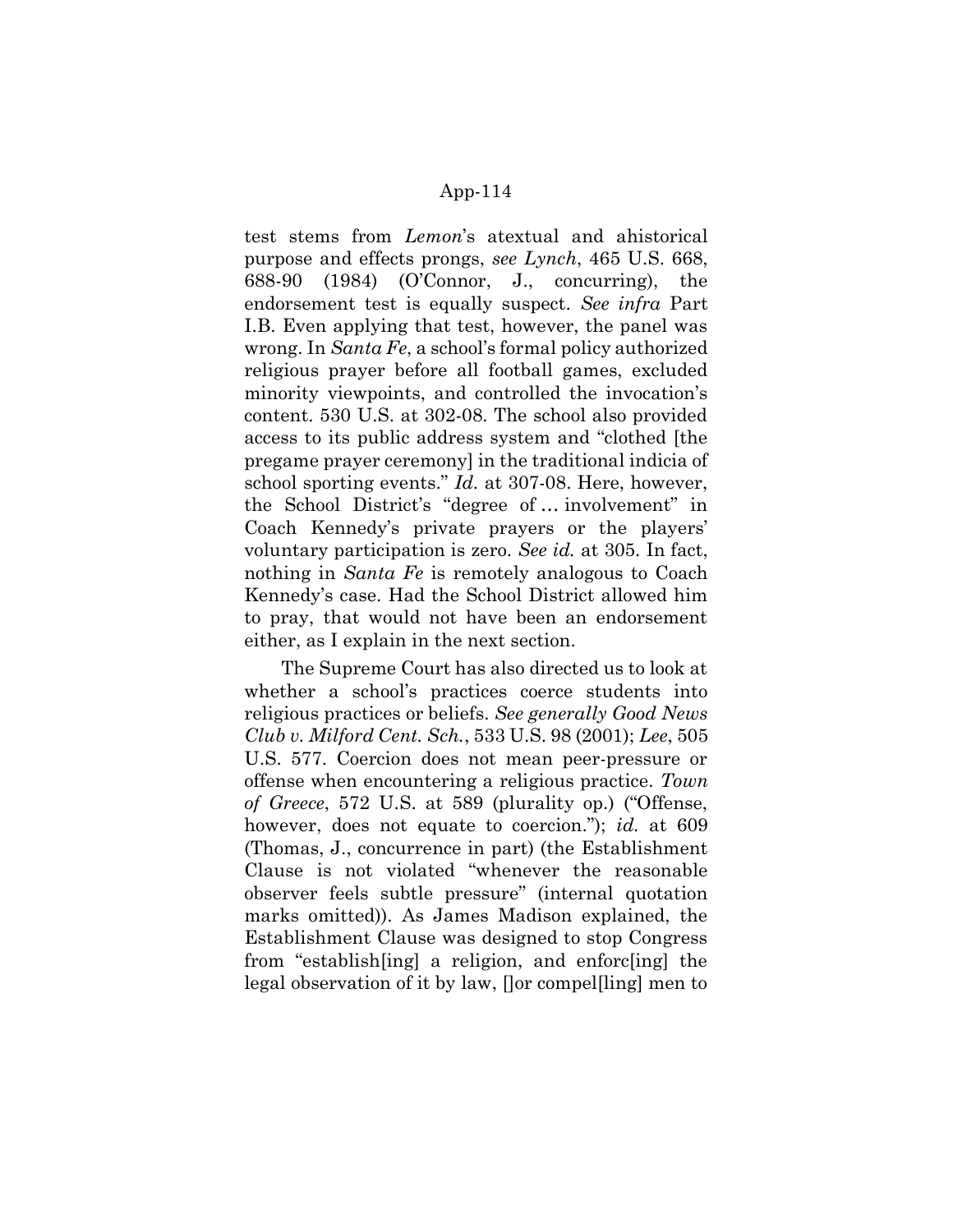worship God in any manner contrary to their conscience." Debates on the Amendments to the Constitution (Aug. 15, 1789), 1 Annals of Congress 758 (1834). Instead, coercion in the school context only occurs when a school sponsors religion or leverages mandatory attendance requirements. See Good News Club, 533 U.S. at 116; see also Santa Fe, 530 U.S. at 313 (voluntary prayer is allowed in public schools so long as the State does not "affirmatively sponsor[] the particular religious practice of prayer").

Nothing here suggests coercion. If anything, the School District vehemently opposed, not sponsored, Coach Kennedy's activities. Ante, at 66-67 (statement of O'Scannlain, J.); ante, at 72-73 (Ikuta, J., dissenting). The record also contains no evidence that participation in Coach Kennedy's mid-field prayers were mandatory. In fact, he made sure players knew that they did not need to join in. When players asked to participate, Coach Kennedy replied, "This is a free country[.] … You can do what you want." Kennedy, 911 F.3d at 1010. And because players, coaches, and others on a football field could join "as a result of their own genuine and independent private choice," there was no coercion and thus no establishment. See Zelman, 536 U.S. at 652. Those choices were "reasonably attributable to the individual" not the school.<sup>20</sup> Id. According to Coach Kennedy, while he

-

<sup>20</sup> The panel noted that the "players did not initiate their own post-game prayer" once Coach Kennedy was placed on administrative leave. Kennedy, 991 F.3d at 1013; see also ante, at 29 (M. Smith, J., concurring in denial of rehearing en banc); ante, at 38 (Christen, J., concurring in denial of rehearing en banc). But that does not mean the players were previously coerced into joining Coach Kennedy when he did pray. If anything, it is more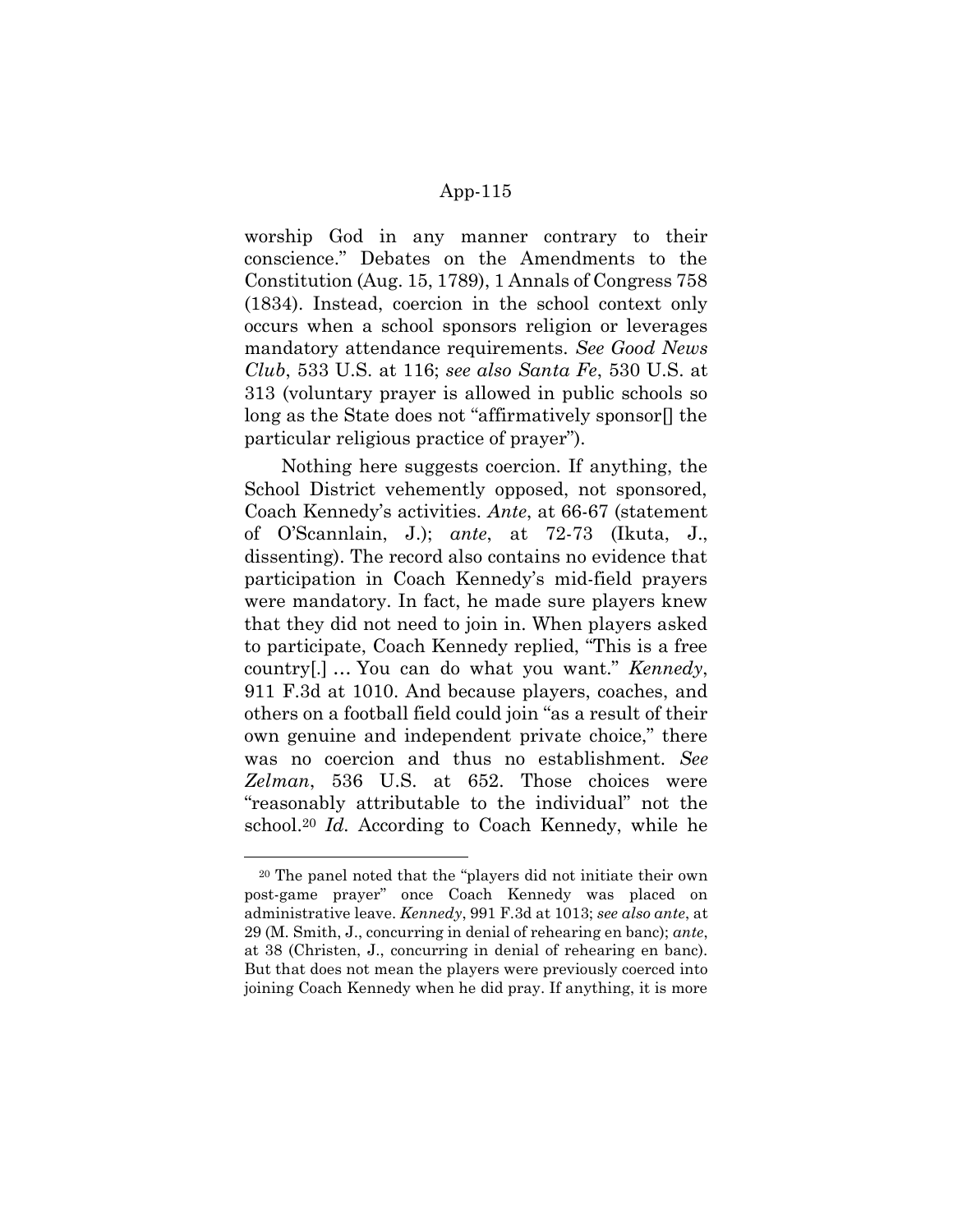"was kneeling with his eyes closed, coaches and players from the opposing team, as well as members of the general public and media, spontaneously $[21]$ joined him on the field and knelt beside him." Kennedy, 991 F.3d at 1012-13 (alterations adopted) (internal quotation marks omitted).

One player expressed "fear" that not joining Coach Kennedy's mid-field prayer "would negatively impact his playing time." Kennedy, 991 F.3d at 1018. But a colorable coercion claim requires evidence of actual benefits or burdens discriminatorily allocated based on religious beliefs. Town of Greece, 572 U.S. at 589 (plurality op.). Though one player expressed fear of mistreatment, there was no hint of actual evidence that Coach Kennedy ever disfavored players based on their religious participation. And that is key, since by all accounts Coach Kennedy had engaged in religious

reasonable to assume that the players avoided doing exactly what their coach had just been punished for. Fear of engaging in religious expression is not evidence of past coercion. To the contrary, it undermines any Establishment Clause violation by the School.

<sup>21</sup> The panel disagreed that the public response to Coach Kennedy's prayer was spontaneous. Kennedy, 991 F.3d at 1013. But Coach Kennedy's "publicity advertising" is beside the point for a coercion inquiry. See id. Whether the public felt inspired to join Coach Kennedy's efforts because of his publicity or joined in the moment, there is no evidence that Coach Kennedy's media appearances somehow coerced coaches, players, spectators, and others to join him. More fundamentally, the School District did the opposite of compelling participation—it attempted to dissuade the public from joining Coach Kennedy by fielding "robo calls" and restricting access to the field. See id. at 1012. Those who joined Coach Kennedy, whether spontaneously or not, did so voluntarily.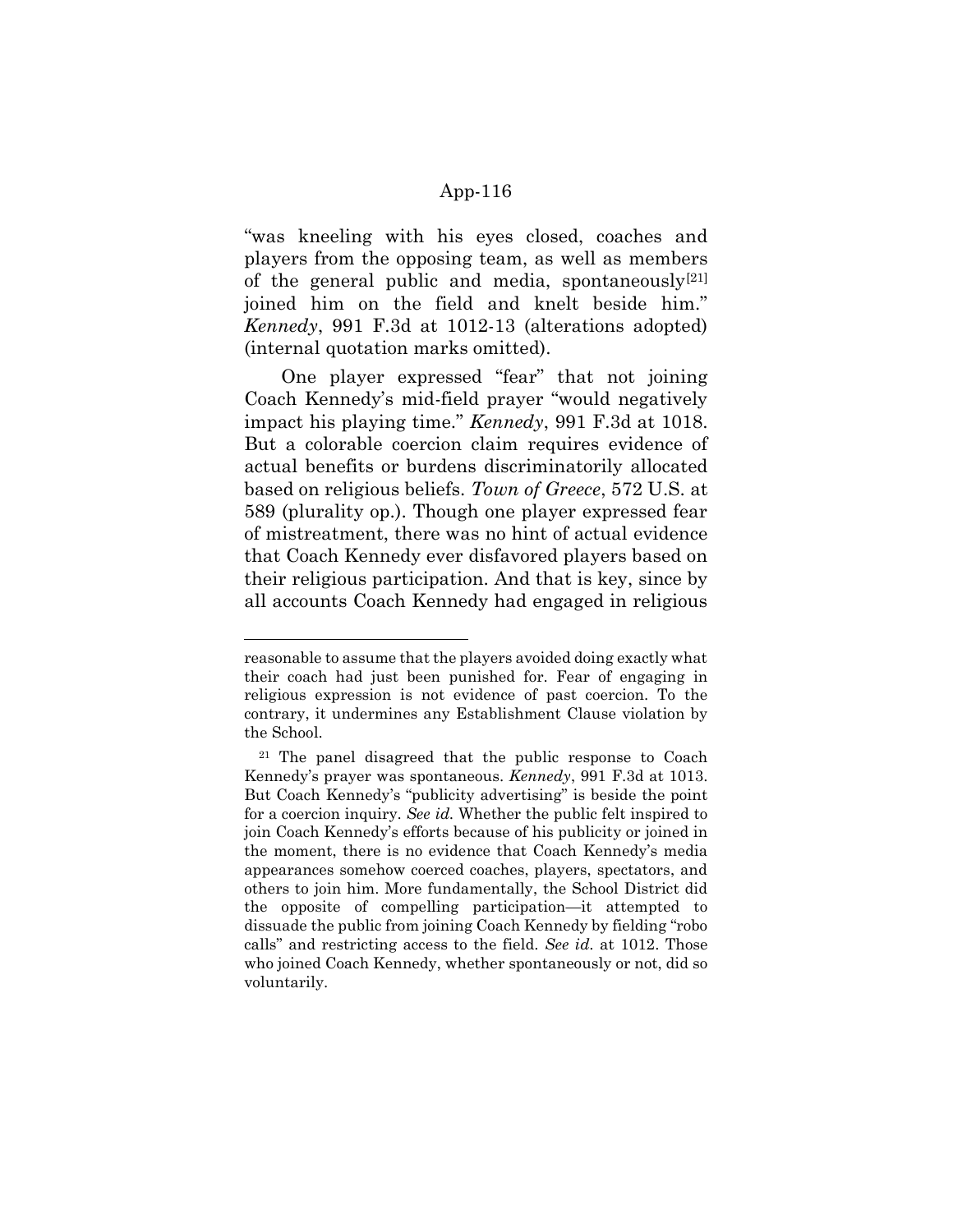expression for years without one allegation of unequal treatment. Without more, this single statement from one player experiencing "subtle pressure" is hardly enough. See Town of Greece, 572 U.S. at 609 (Thomas, J., concurrence in part).<sup>22</sup> Courts must "distinguish between real threat" of an establishment "and mere shadow." Am. Legion, 139 S. Ct. at 2091 (Breyer, J., concurring) (citation omitted). Since neither the School District nor Coach Kennedy imposed consequences based on participation, there was no coercion. And the individual players' and coaches' choice to engage in religious expression would not have been an establishment.<sup>23</sup>

<sup>22</sup> To be sure, the Supreme Court has recognized that elementary and secondary students can be more impressionable and thus more susceptible to coercion. See Kennedy, 991 F.3d at 1017 (quoting Edwards v. Aguillard, 482 U.S. 578, 583-84 (1987)). Contrary to Judge M. Smith's assertion, I do not ignore this distinction. Ante, at 30-31 (M. Smith, J., concurring in denial of rehearing en banc). This case is not like those where a school requires students to say a non-denominational prayer, appoints a clergy to pray over a graduation ceremony, or offers optional morning Bible readings. See id. at 24-25. Because here the School District "[i]s not actually advancing religion, the impressionability of students" is not "relevant to the Establishment Clause issue." Good News Club, 533 U.S. at 116. And though teachers and coaches are role-models, the Supreme Court has yet to factor that consideration into its Establishment Clause analysis. See id.

<sup>23</sup> The panel thought that allowing Coach Kennedy to pray would have subjected the School District and spectators to a parade of horribles, including (alarmingly) letting anyone onto the field like the Satanists waiting in the stands. See Kennedy, 991 F.3d at 1012; see also ante, at 28-29 (M. Smith, J., concurring in denial of rehearing en banc); ante, at 42 (Christen, J., concurring in denial of rehearing en banc). This reasoning is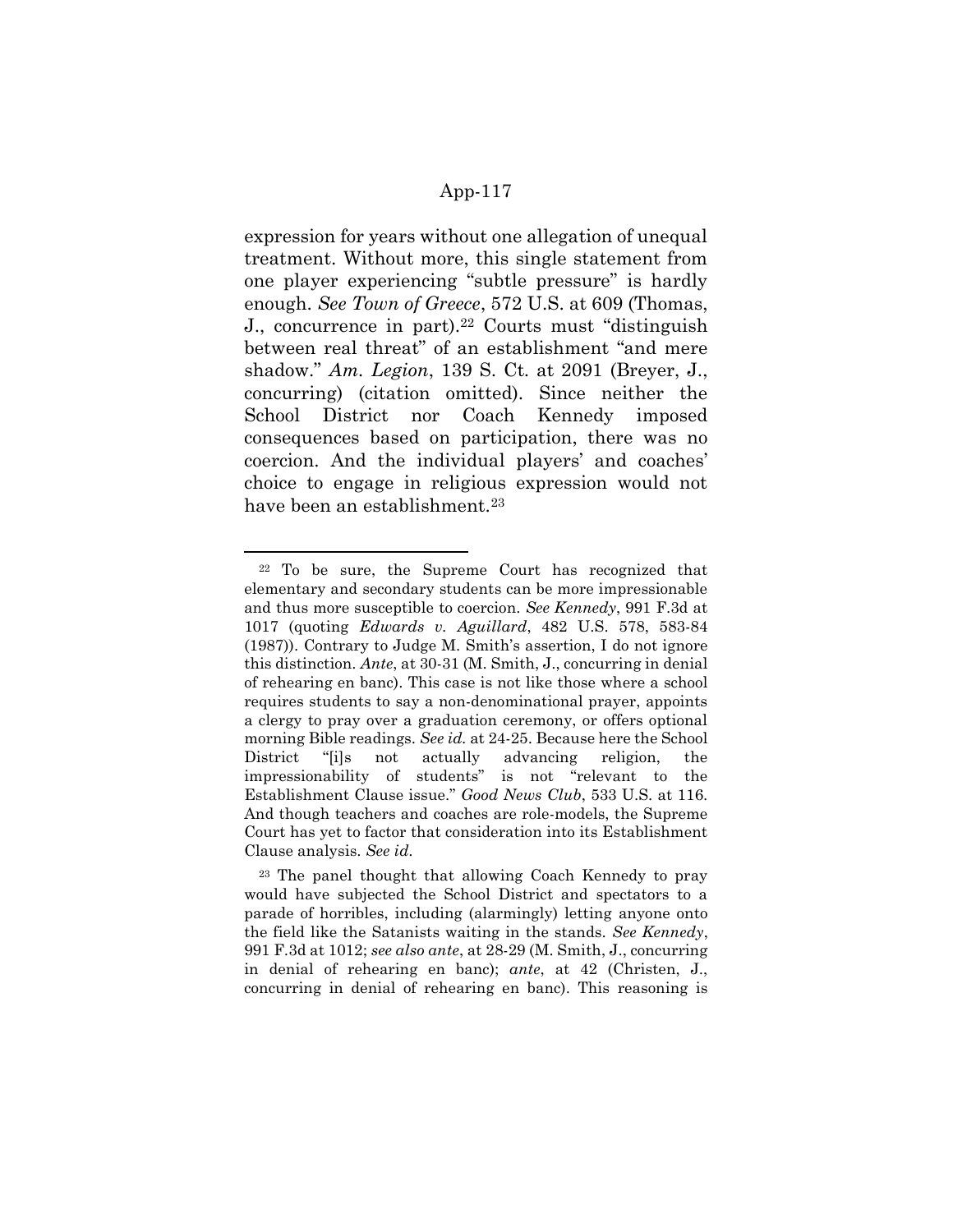Despite there being neither endorsement nor coercion, the panel still thought allowing Coach Kennedy to pray would have "unquestionably" violated the Establishment Clause. Kennedy, 991 F.3d at 1017. That conclusion erroneously went beyond Supreme Court precedent and therefore should have been corrected.<sup>24</sup>

#### B.

The panel's analysis was wrong for a more fundamental reason: it leaps beyond the Establishment Clause's original meaning to the

-

incorrect. Nothing would have required the School District to open the field to the public. Instead, it would have had to allow the religious exercise of those with access to the field without discriminating between beliefs or practices. See Trump v. Hawaii, 138 S. Ct. at 2417 ("[The] clearest command of the Establishment Clause is that one religious denomination cannot be officially preferred over another.").

If nearly all players had joined Coach Kennedy, that would not have been an establishment either. To be clear, these religious protections apply equally to all creeds. See ante, at 31 (M. Smith, concurring in denial of rehearing en banc). But when "nearly all" of those engaging in voluntary religious exercise "turn[] out to be" members of the same faith, allowing those homogenous exercises would "not reflect an aversion or bias … against minority faiths." Town of Greece, 572 U.S. at 585. So long as individuals, as here, retain a "genuine and independent private choice," the frequency of a religious belief or practice should not factor into an Establishment Clause analysis. See Zelman, 536 U.S. at 652.

<sup>&</sup>lt;sup>24</sup> Were Santa Fe controlling, we clearly would need to apply Supreme Court precedent. See ante, at 29-30 (M. Smith, J., concurring in denial of rehearing en banc). But Santa Fe is not controlling, and we should not extend inapt precedent (as the panel did here), especially when the Supreme Court has recently taken a different tack in Establishment Clause cases. See generally Am. Legion, 139 S. Ct. 2067.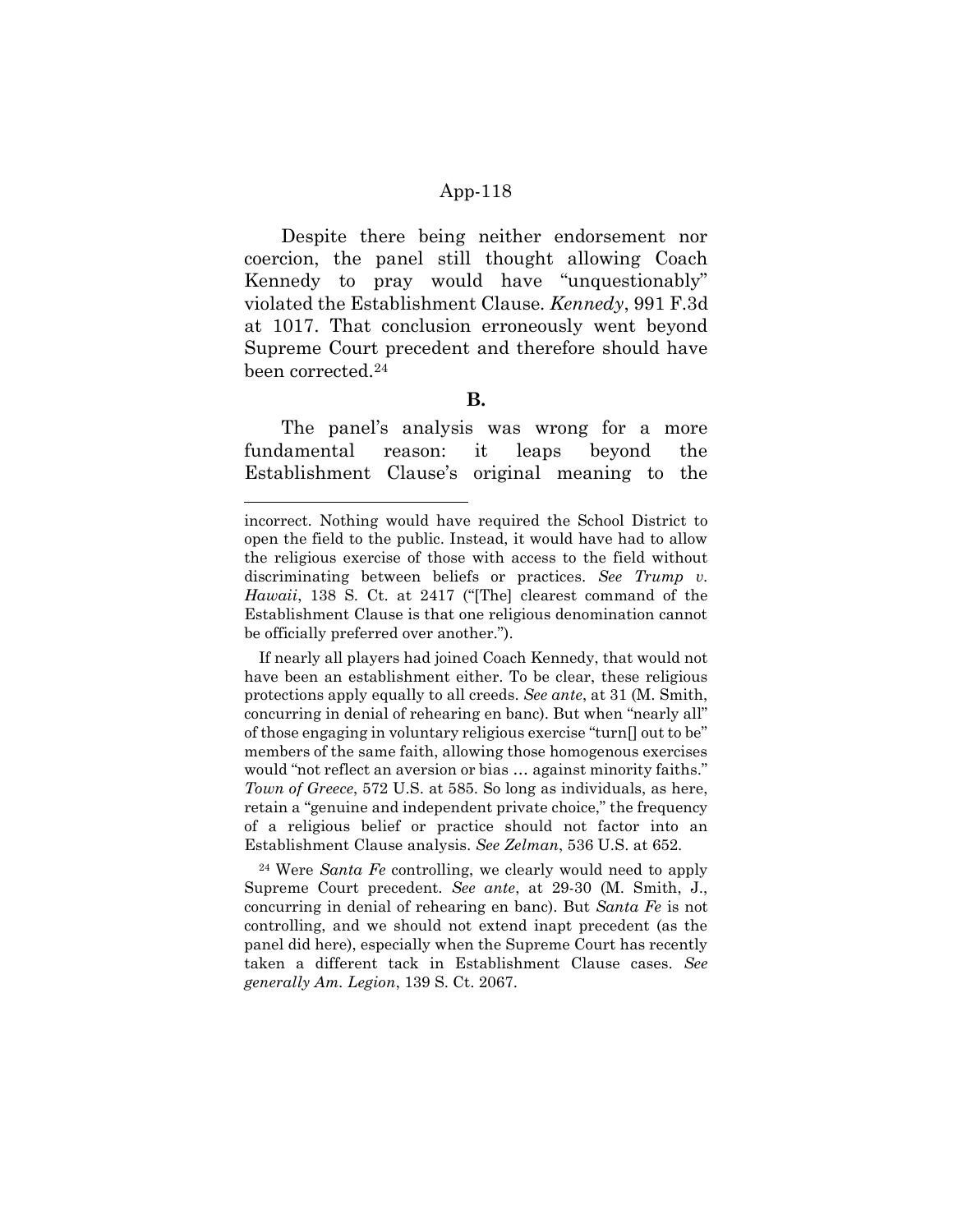detriment of free exercise rights. Generally, we rely on the plain meaning of the Constitution because the Framers "employed words in their natural sense, and … intended what they have said." Gibbons v. Ogden, 22 U.S. (1 Wheat.) 1, 188 (1824). And "contemporary history, and contemporary interpretation" help us capture how the Constitution's text would have been understood by the ordinary voter at the time of its ratification. 3 Joseph Story, Commentaries on the Constitution of the United States § 405 (1833); see also District of Columbia v. Heller, 554 U.S. 570, 576 (2008) (cleaned up) ("the Constitution was written to be understood by the voters" at the time it was ratified). This inquiry is critical as "a practice consistent with our nation's traditions is just as permissible whether undertaken today" or 230 years ago. Am. Legion, 139 S. Ct. at 2102 (Gorsuch, J., concurring in the judgment); *cf. Fulton v.* City of Philadelphia, 141 S. Ct. 1868, 1896 (2021) (Alito, J., concurring in the judgment) (words in the Free Exercise Clause "had essentially the same meaning in 1791 as they do today"). Thus, the plain meaning of the Establishment Clause's text informed by historical practice should guide our interpretation of that Clause.

The Supreme Court has already interpretated the Establishment Clause under a historical test in many contexts. To name a few, the Van Orden plurality jettisoned Lemon to analyze a monument's nature and "our Nation's history." 545 U.S. at 686; see also id. at 699 (Breyer, J., concurring) (rejecting a single test, but recognizing the Court's reliance on historical practices in some contexts). In Marsh v. Chambers, 463 U.S. 783, 787-89 (1983), and Town of Greece, 572 U.S. at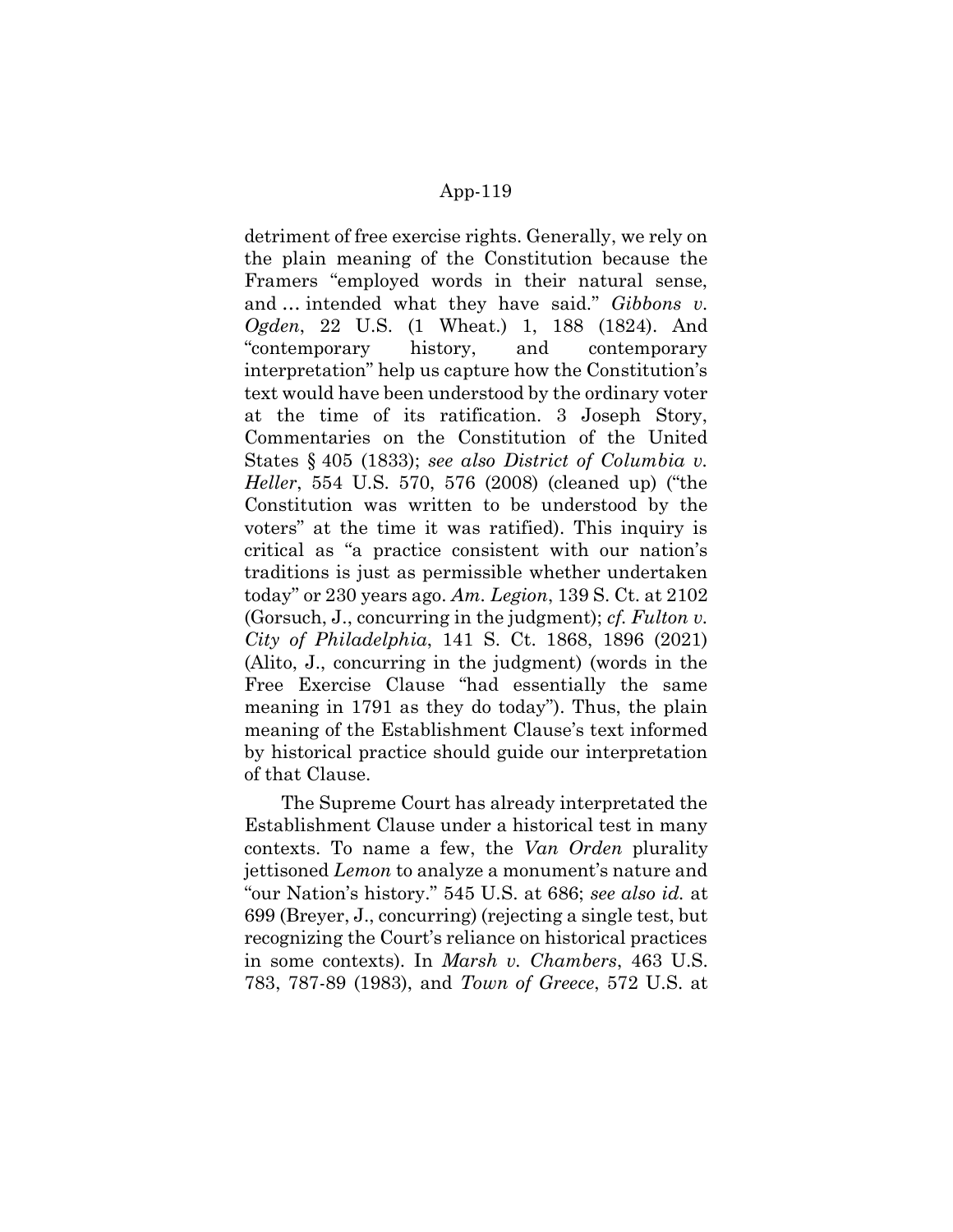575-76, the Court looked to historical practices and understandings to determine the constitutionality of legislative prayer. And recently in American Legion, the Court continued its trend with a majority of the Justices analyzing the "particular issue at hand" and relying on "history for guidance." 139 S. Ct. at 2067 (plurality op.); see also id. at  $2096$  (Thomas, J., concurring in the judgment); id. at 2102 (Gorsuch, J., concurring in the judgment). Even Everson relied on "the background and environment of the period in which [the Establishment Clause's] constitutional language was fashioned and adopted" in the school context. 330 U.S. at 8. This history-based test is not  $\alpha$ way to approach Establishment Clause cases, see Am. Legion, 139 S. Ct. at 2092 (Kavanaugh, J., concurring)—it should be the way.

For judges, originalism provides a powerful check against injecting our own policy preferences into the Constitution; but sticking to the Establishment Clause's original public meaning is especially critical. The Bill of Rights generally sets a floor, allowing federal, state, and local governments to further protect those rights. Hence Congress and many states enacted legislation to keep protecting religious freedoms after the Supreme Court artificially limited the Free Exercise Clause. See Emp. Div., Dep't of Hum. Res. of Or. v. Smith, 494 U.S. 872 (1990); Holt v. Hobbs, 574 U.S. 352, 357 (2015); National Conference of State Legislatures, State Religious Freedom Restoration Acts (May 4, 2017), https://www.ncsl.org/research/civil-and-criminaljustice/state-rfra-statutes.aspx. In contrast, the Establishment Clause is more of a ceiling. It was ratified to ensure the free exercise of religion without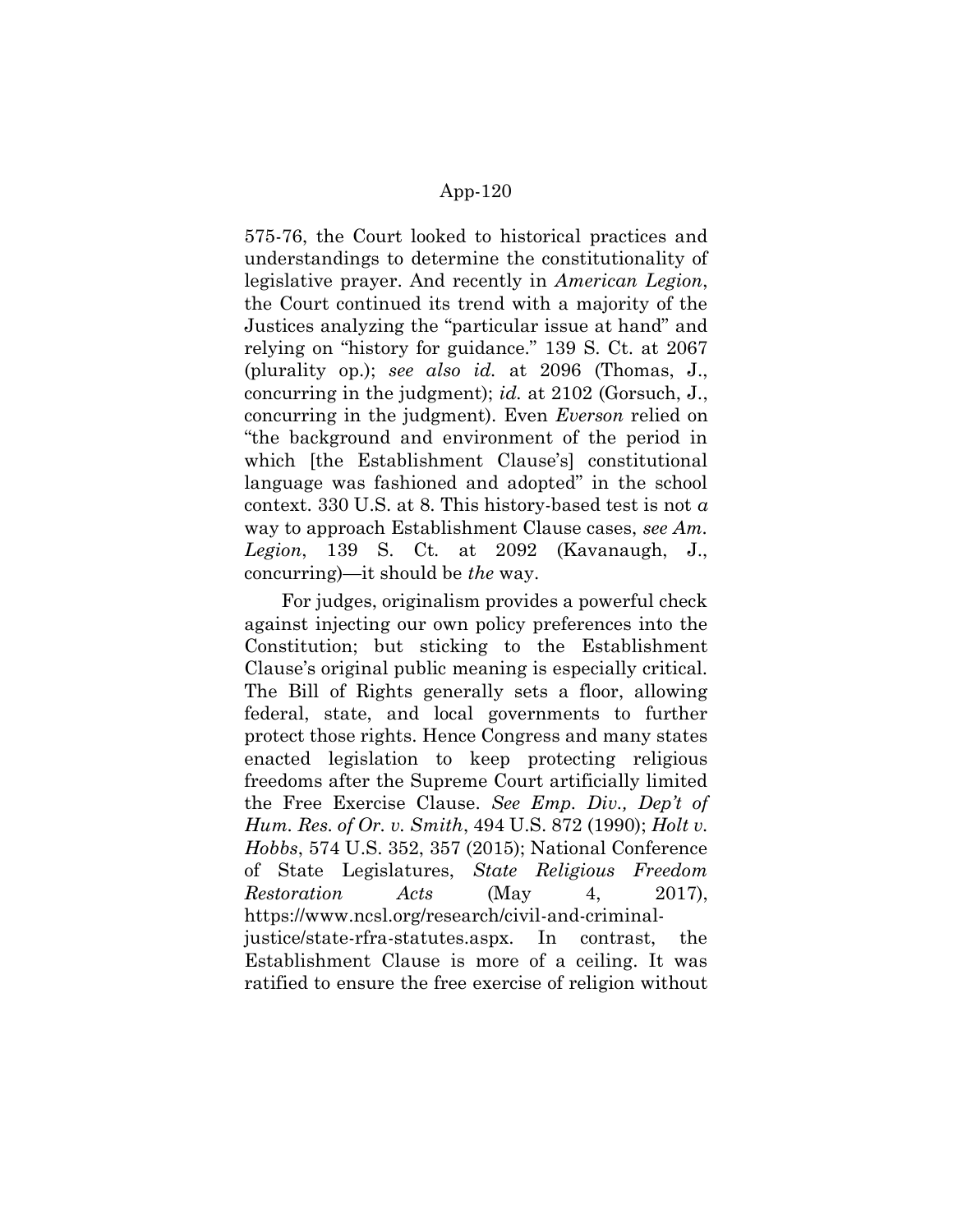government interference. Santa Fe, 530 U.S. at 313 ("Indeed, the common purpose of the Religion Clauses is to secure religious liberty." (emphasis added) (internal quotation marks and citation omitted)); see also James Madison, Memorial and Remonstrance Against Religious Assessments (1785), reprinted in The Founders' Constitution 82-84 (Philip B. Kurland & Ralph Lerner eds., 1986). But by expanding the Establishment Clause beyond its original scope, we frustrate its purpose and inhibit personal religious exercise in the public square.

The panel's analysis is a perfect example. Under the panel's ahistorical view of the Establishment Clause, the School District had to let Coach Kennedy go since simply allowing him to pray on the field would have "unquestionably" violated the Establishment Clause. See Kennedy, 991 F.3d at 1017. Or as Judge M. Smith reiterated, "[m]erely by allowing the prayer to take place," the School District would have "violated the Establishment Clause" even if the prayer "was the independent choice of private individuals." Ante, at 26 (M. Smith, J., concurring from denial of rehearing en banc). That conclusion could not be further from the original meaning of an established religion. Yet the panel expanded the Establishment Clause beyond its original scope, and even beyond our precedent, in a way that would allow the School District to violate the free exercise rights of an employee engaged in private prayer. Kennedy, 991 F.3d at 1019-21.

Historical practice shows that allowing religion in the public square was never understood to be an establishment. See 3 Story, supra, § 405. "There is an unbroken history of official acknowledgment by all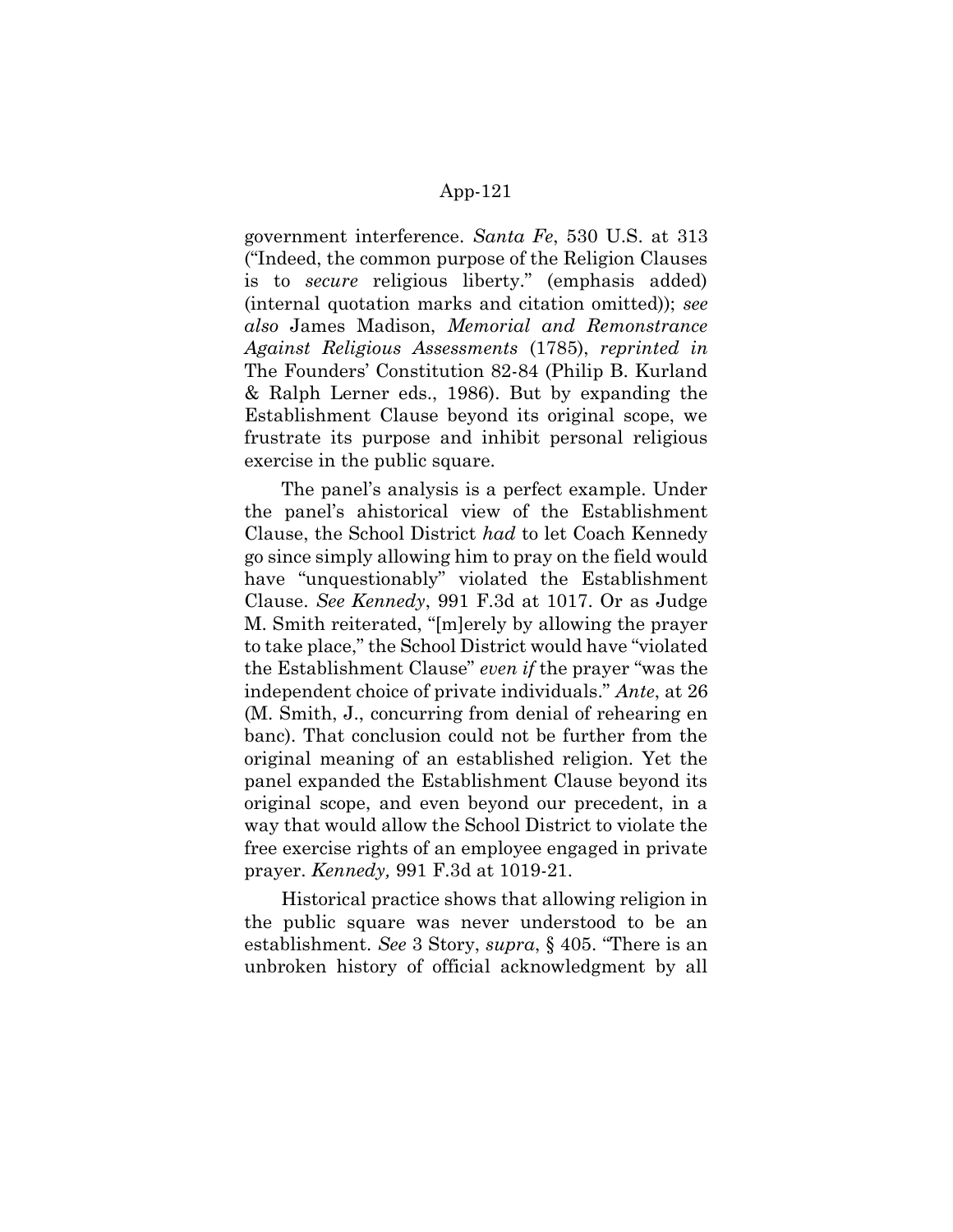three branches of government of the role of religion in American life from at least 1789." Lynch, 465 U.S. at 674. George Washington as his "first official act" gave "fervent supplications to that Almighty Being who rules over the universe," for "[n]o people can be bound to acknowledge and adore the Invisible Hand, which conducts the affairs of men more than those of the United States." First Inaugural Address (Apr. 30, 1789), reprinted in 1 Inaugural Addresses of the Presidents of the United States 7 (2000). Only days after the Establishment Clause was ratified, Congress "enacted legislation providing for paid chaplains for the House and Senate." Lynch, 465 U.S. at 674. Thanksgiving began as a day of gratitude "to the Great Lord and Ruler of Nations," and eventually became a national holiday one century later. Id. at 677-78 & n.2 (citations omitted). Be it executive or legislative practices, the Pledge of Allegiance, or deific references on our coinage, these overtly religious practices are constitutional today not just because of tradition; they did not violate the Establishment Clause then and certainly do not now. See Am. Legion, 139 S. Ct. at 2102 (Gorsuch, J., concurring in the judgment).

In schools specifically, allowing religious exercise never caused heartburn. In our nation's early days, clergy oversaw education and often intermixed religious training. Joseph P. Viteritti, Blaine's Wake: School Choice, the First Amendment, and State Constitutional Law, 21 Harv. J. L. & Pub. Pol'y 657, 663 (1998); see also Alexis de Tocqueville, 1 Democracy in America 314 n.f (2d ed. 1900) ("Almost all education is entrusted to the clergy."). Massachusetts' constitution also affirmed that "the happiness of a people, and the good order and preservation of civil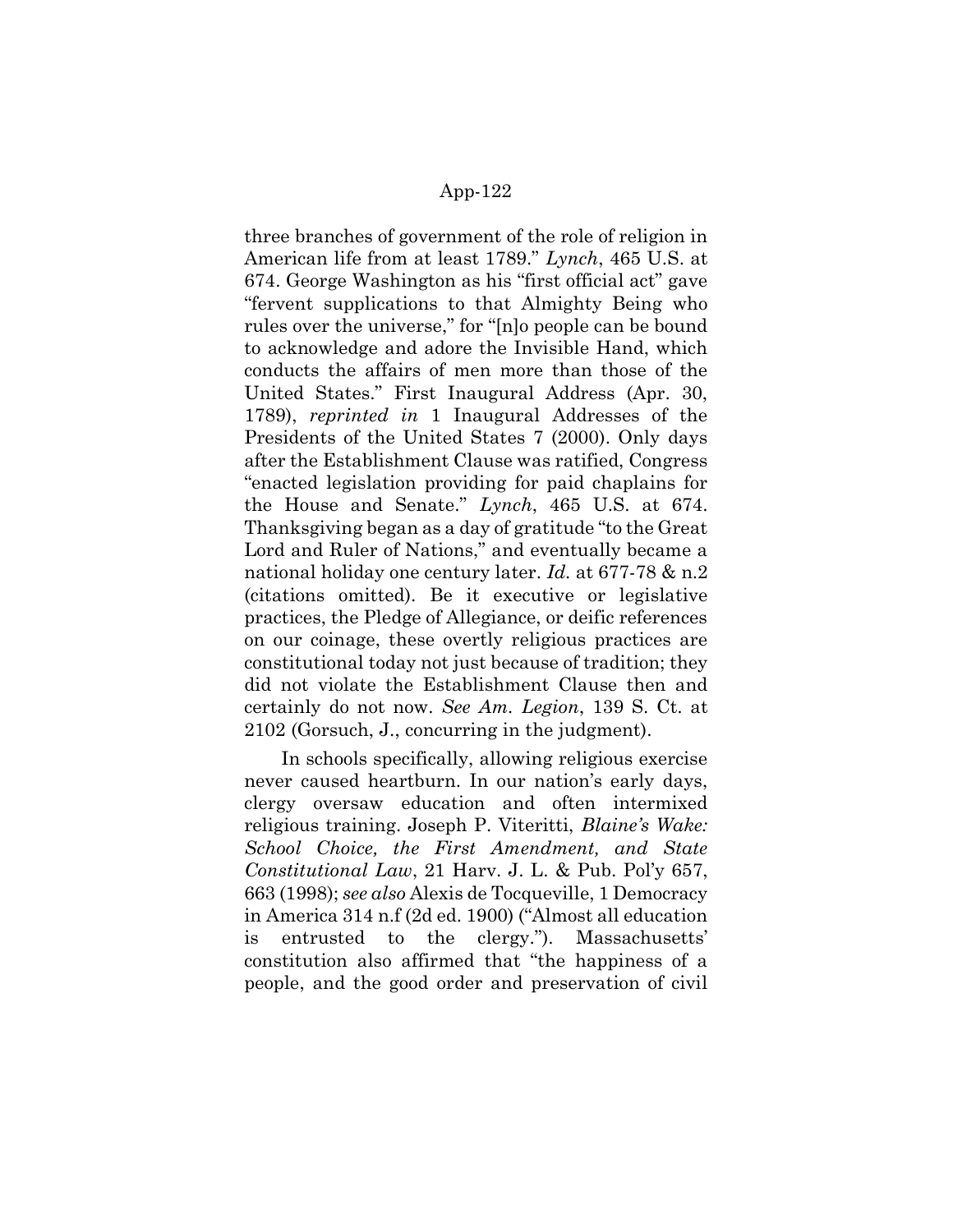government essentially depend upon piety, religion and morality" attained through "public worship of God and … public instructions." Mass. Const. of 1780 pt. I, art. III. Pennsylvania's constitution similarly considered "religious societies" as perfectly situated "for the advancement of religion or learning." Pa. Const. of 1776, §§ 44-45.

The First Congress allowed religion in schools as well. Those for and against a federal constitution agreed that the new Congress had no authority to establish a religion. See Amar, supra, at 36; The Federalist No. 45 (James Madison) ("The powers delegated by the proposed Constitution to the federal government are few and defined."); 3 Story, supra, § 1873 ("Thus, the whole power over the subject of religion is left exclusively to the state governments … "). Still, the First Congress had authority to reenact the Northwest Ordinance of 1787, which declared that "[r]eligion, morality, and knowledge, being necessary to good government and the happiness of mankind, schools and the means of education shall forever be encouraged." Act of Aug. 7, 1789, ch. 8, 1 Stat. 50, 52. Congress could not have passed that law if doing so would have impermissibly encroached into the religious sphere.

Tellingly, a recent analysis of founding-era corpora found no evidence that prayers or religious practices in schools were considered an establishment of religion at the time of the Establishment Clause's ratification. Stephanie H. Barclay et al., Original Meaning and the Establishment Clause: A Corpus Linguistics Analysis, 61 Ariz. L. Rev. 505, 555 (2019). The only potential Establishment Clause violation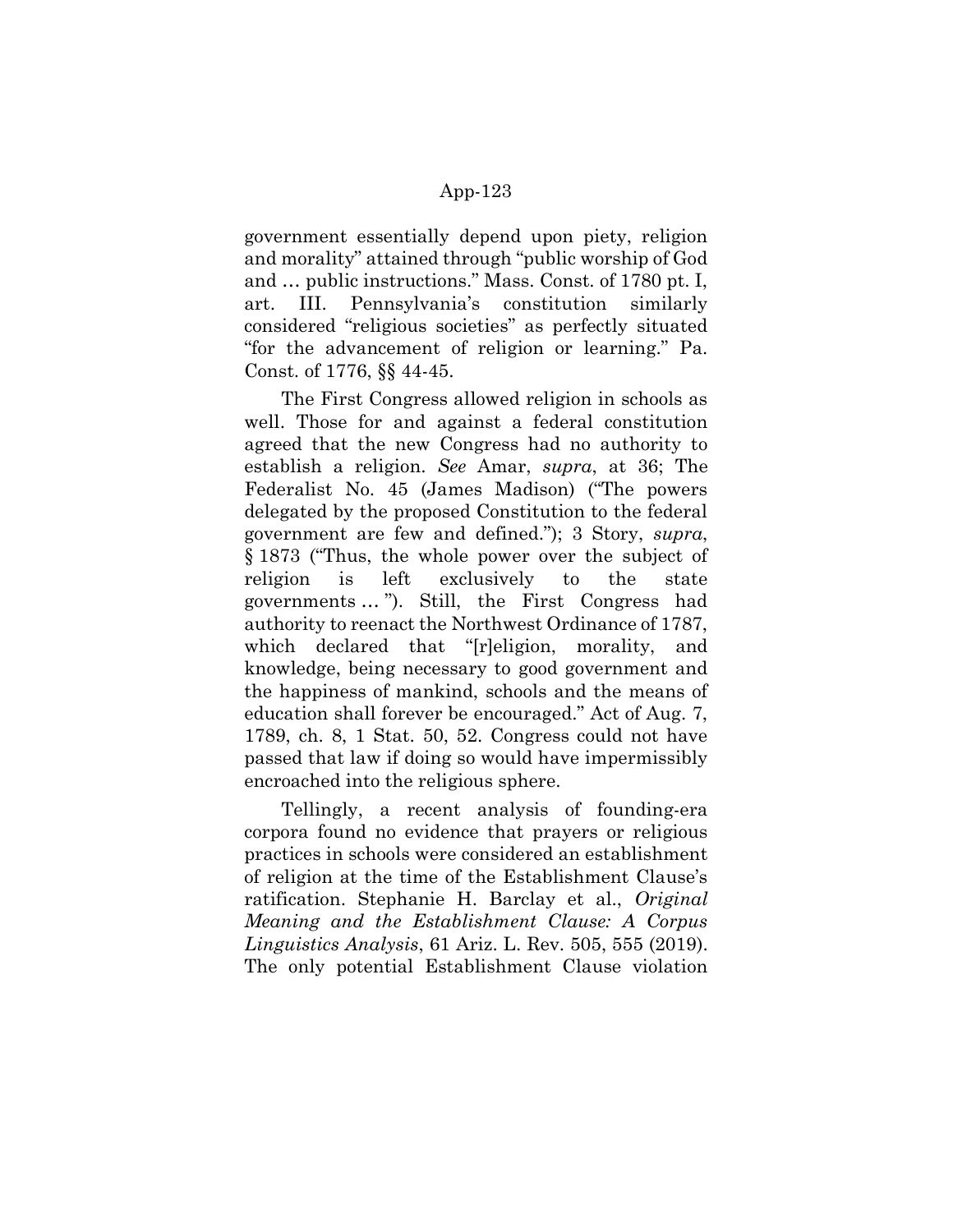occurred when parents and students could not choose between already religious schools. Id. at 555 n.311.

Decades later, the relationship between schools and religion began to shift. Newly minted public schools called for "strict religious neutrality" and the "entire exclusion of religious teaching." Viteritti, supra, at 666. But in reality, these policies aimed to weaken Catholic parochial schools and strengthen Protestant dominance in educational settings. Id. at 666-68. It worked. And sadly, this religious infighting laid the groundwork for the Supreme Court's separationist jurisprudence (like Lemon) and today's anti-religious demands in all public contexts. Eventually, it became culturally apropos to declare that "[t]he First Amendment has erected a wall between church and state" that "must be kept high and impregnable." Everson, 330 U.S. at 18. But that wall was not laid in 1791; it was laid brick by brick in the centuries that followed.<sup>25</sup>

 $25$  Everson relies, in part, on a letter from Thomas Jefferson to the Danbury Baptist Association, explaining that the Religion Clauses were "intended to erect 'a wall of separation between Church and State.'" 330 U.S. at 16; see also Thomas Jefferson, Letter to the Danbury Baptist Association (Jan. 1, 1802), reprinted in The Founders' Constitution, supra, at 96. Separationists have relied on this statement for decades. But Jefferson was not present during the framing and ratification of the Bill of Rights and is thus "a less than ideal source of contemporary history as to the meaning of the Religion Clauses of the First Amendment." Wallace v. Jaffree, 472 U.S. 38, 92 (1985) (Rehnquist, J., dissenting); see id. ("It is impossible to build sound constitutional doctrine upon a mistaken understanding of constitutional history."). More importantly, Jefferson thought the Establishment Clause disallowed Congress from passing religiously focused legislation, but not the states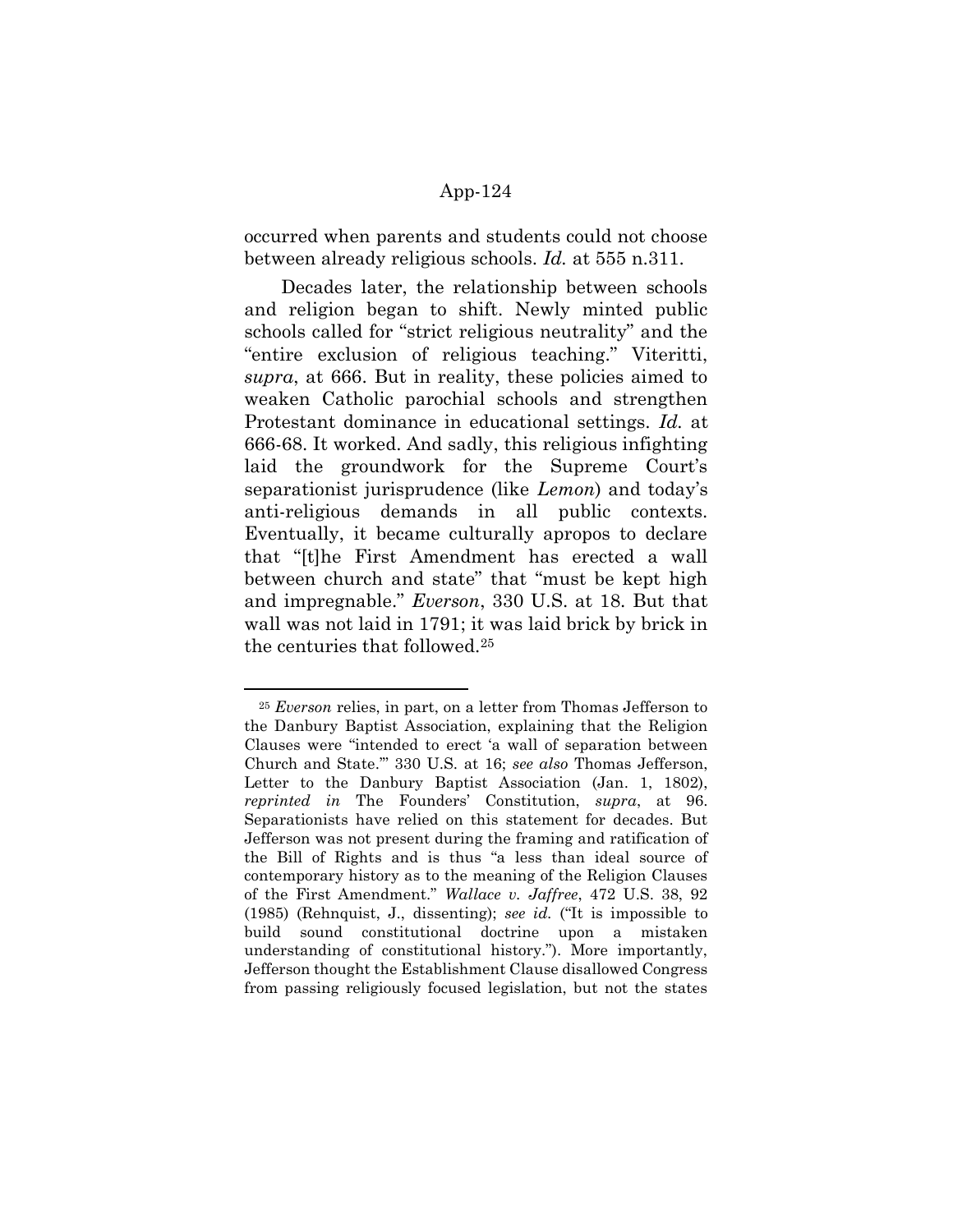Applying the Establishment Clause's historical bounds to Coach Kennedy's case, the panel got it wrong. Merely allowing a coach or teacher to pray on the football field would not have been an establishment in 1791 and thus is not an establishment now. "The Religion Clauses of the First Amendment … [b]y no means … impose a prohibition on all religious activity in our public schools." Santa  $Fe$ , 530 U.S. at 313. Again, en banc review would have allowed our court to correct the panel's ahistorical analysis.

#### II.

One last thought. If we accept a historical approach to Establishment Clause cases (as American Legion requires), what do we do with the litany of other tests created over the years? It makes little sense to kill Lemon but keep its progeny. Thus, tests stemming from Lemon's purpose, effects, or entanglement prongs are inherently suspect. That said, if a test accurately captures the Establishment Clause's historical bounds without narrowing or expanding those bounds, there is no need to jettison the test.

The panel's "objective observer" test far exceeds the original bounds of the Establishment Clause. See Kennedy, 991 F.3d at 1017 (quoting Santa Fe, 530 U.S.

<sup>(</sup>which retained the authority to enact such legislation). Amar, supra, at 34-35. This explains Jefferson's unwillingness to declare a day of Thanksgiving while president, but allowance of religious endorsements as Virginia's governor so long as dissenters retained their freedom of conscience. Id. Against this backdrop, it makes no sense to superimpose Jefferson's views of federal limits on state and local governments.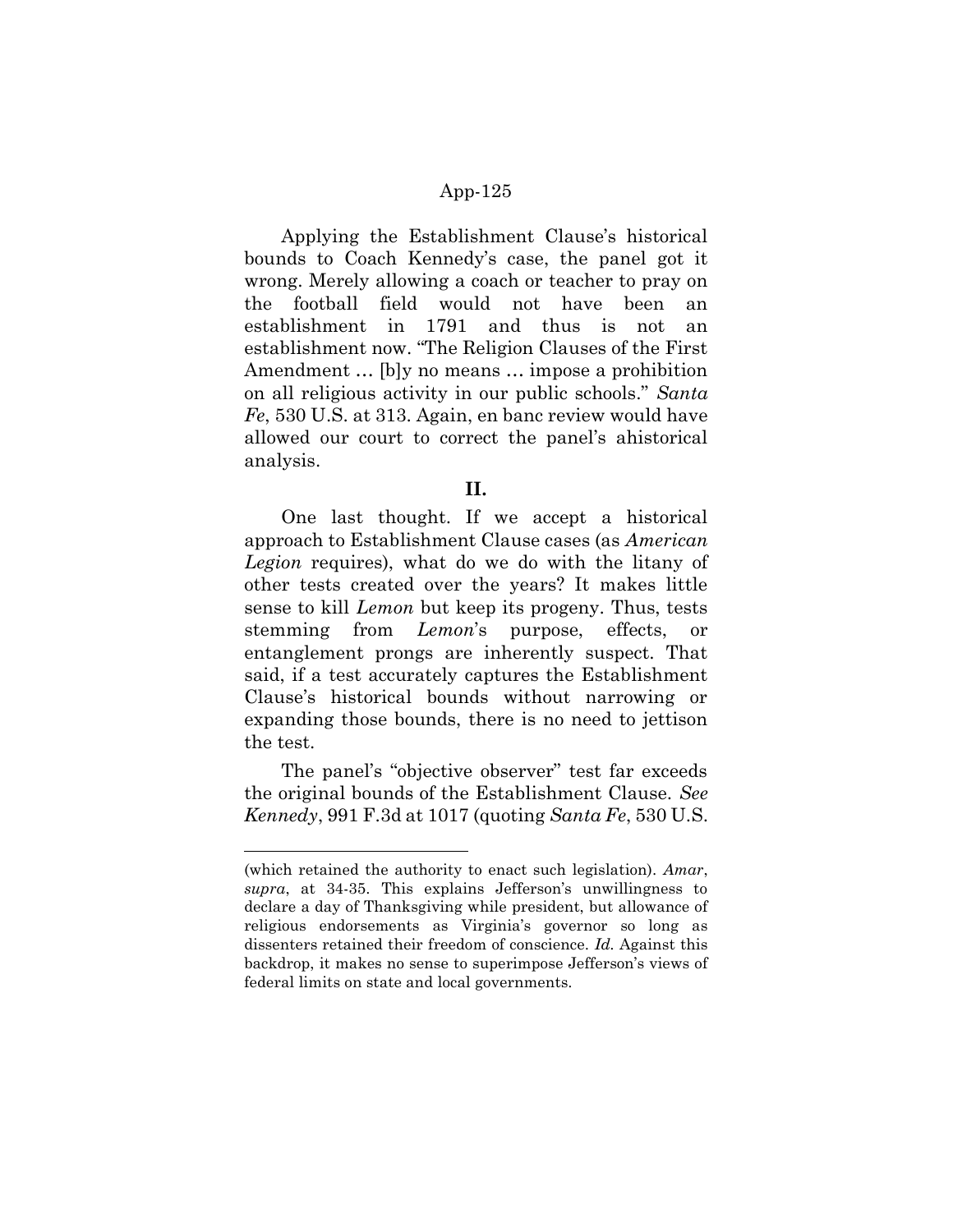at 308). The test is already suspect since it stems from Lemon, see Lynch, 465 U.S. at 688-90 (O'Connor, J., concurring), and its overbroad sweep confirms that suspicion. First, "endorsement" is too opaque. As this case demonstrates, "endorsement" can sweep wide enough to forbid the School District from merely allowing personal prayer on a football field (a practice that historically was never an establishment).

Second, the test turns on the objective observer. But who is that? The panel did not have someone from 1791 in mind. No, the panel relied on whether a modern-day observer—infused with today's more recent separationist mentality—would view the School District's allowance of Coach Kennedy's prayer as an establishment. After all, only that modern mentality drove the School District to ask Coach Kennedy to pray in a "private location" off the field or non-visibly on the field. See Kennedy, 991 F.3d at 1013. Only that mentality allowed the district court to find the School District's actions were justified by the Establishment Clause. And only that mentality compelled the panel to praise the School District's "efforts to avoid violating the Constitution" yet disparage Coach Kennedy's efforts to personally exercise his beliefs in a public space and defend his free exercise rights.<sup>26</sup> E.g., Kennedy, 991 F.3d at 1010.

-

<sup>26</sup> The main opinion repeatedly criticized Coach Kennedy for publicly defending his rights and refusing to hide his religious beliefs— "pugilistic," to put it in a word. Kennedy, 991 F.3d at 1017. But would we ever pejoratively refer to members of various civil rights movements as "pugilistic" when they publicly, peacefully, and vocally tried to vindicate their rights? Absolutely not. See, e.g., Masterpiece Cakeshop Ltd. v. Colo. Civ. Rts. Comm'n, 138 S. Ct. 1719, 1727 (2018) (gay individuals and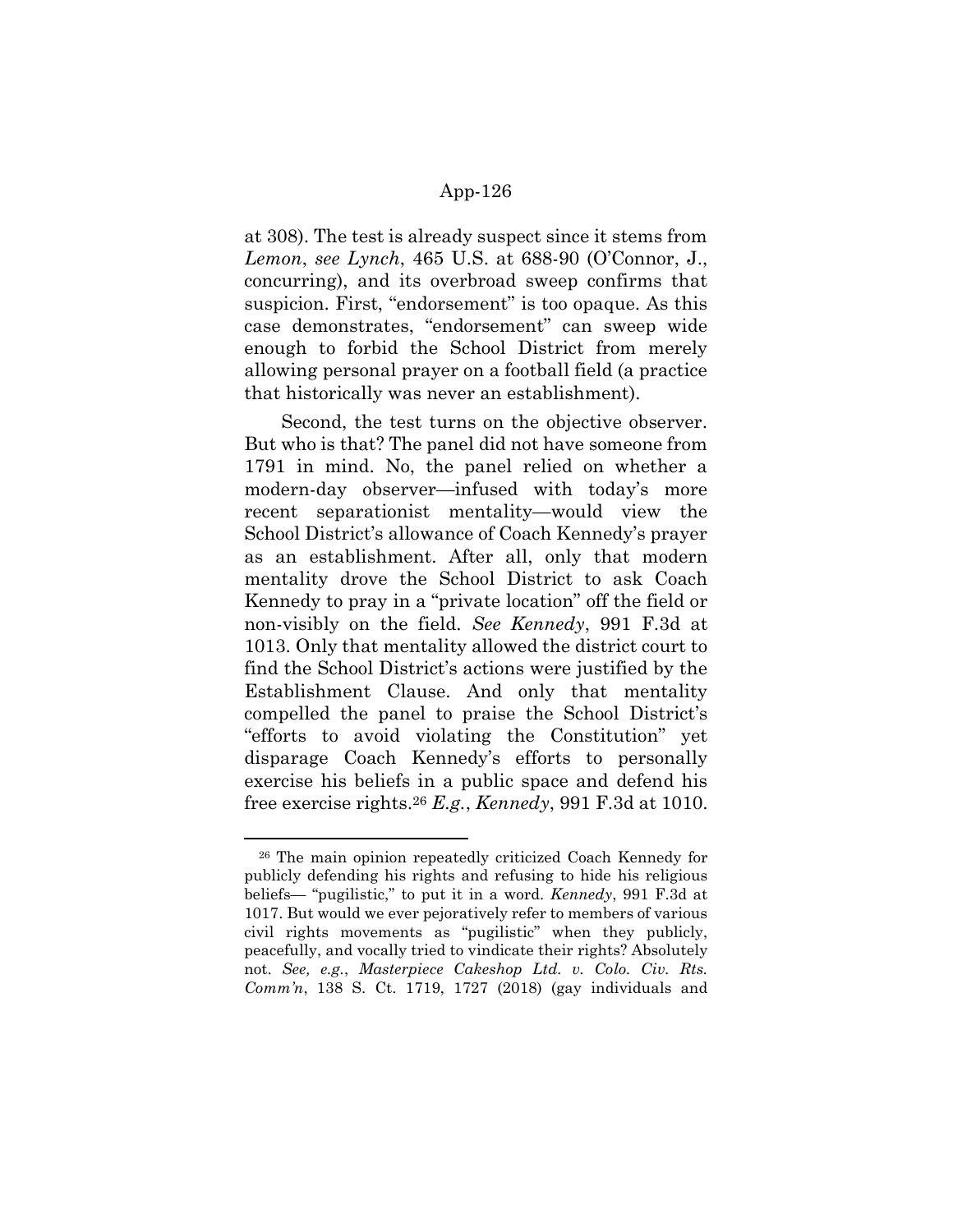Put simply, relying on the modern-day observer allows governments and the courts to expand the Establishment Clause's prohibitions beyond its original bounds and inhibit free exercise. But the Establishment Clause as originally understood makes clear there is "no constitutional requirement which makes it necessary for government to be hostile to religion and to throw its weight against efforts to widen the effective scope of religious influence." Zorach v. Clauson, 343 U.S. 306, 314 (1952). So just as Lemon has been deemed largely illegitimate, so is an equally illegitimate and ahistorical endorsement test based on the modern-day objective observer. See Town of Greece, 572 U.S. at 609-10 (Thomas, J., concurring in part).

### III.

The Establishment Clause was designed to keep government out of personal religious exercise, not purge religion from the public square. Not only did the panel's analysis miss the mark, but it expanded a dangerous misunderstanding of the Establishment Clause that infringes, not protects, religious rights. There may be situations in which a school's sponsorship or mandatory attendance policies lead to actual coercion. But merely allowing religion to be

couples "cannot be treated as social outcasts or as inferior in dignity or worth," and "[t]he exercise of their freedom on terms equal to others must be given great weight and respect by the courts"). The position "that religious beliefs cannot legitimately be carried into the public sphere … implying that … religious persons are less than fully welcome" is hostility toward religion, not neutrality. Id. at 1729.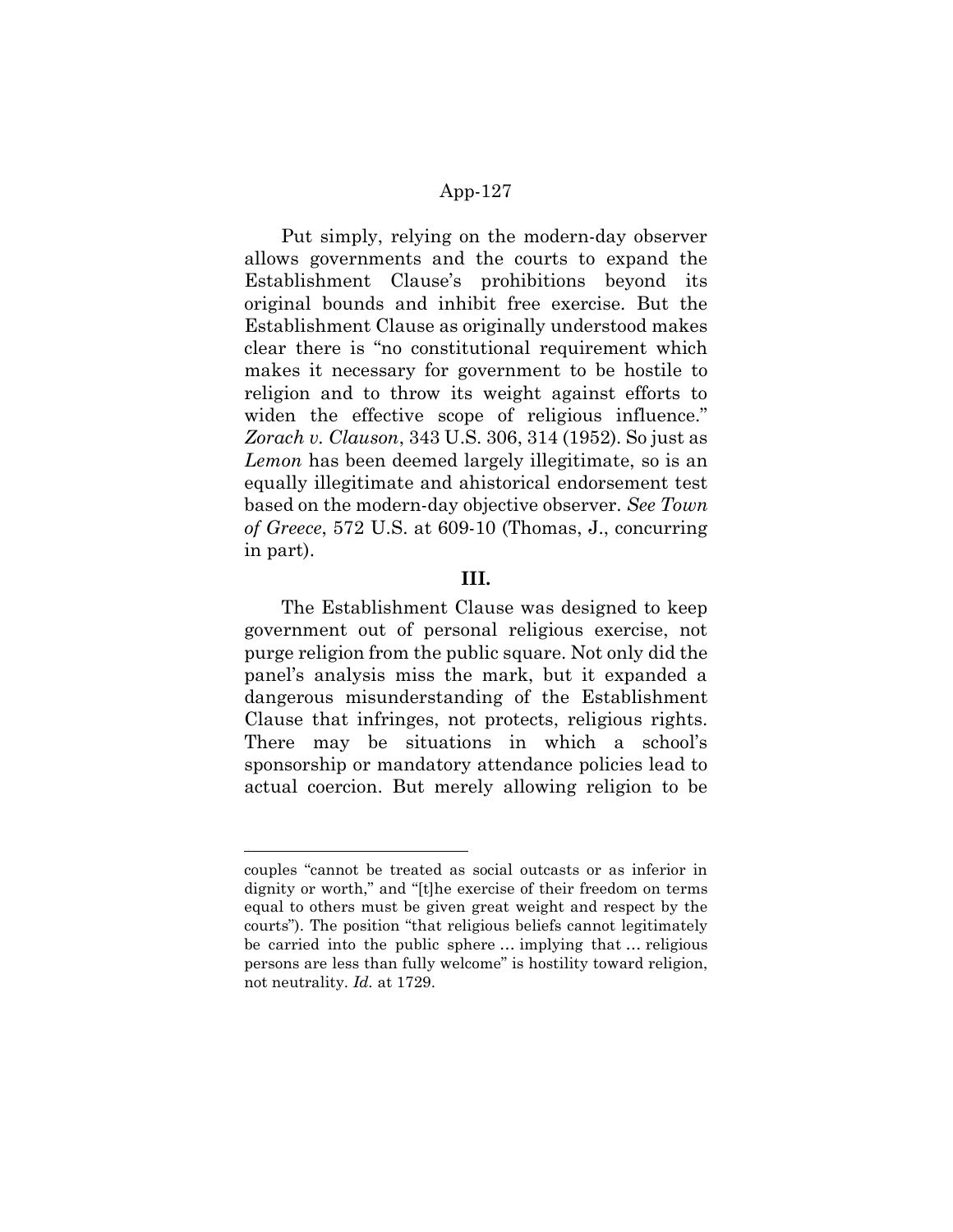independently expressed in a school setting was never and is not an establishment of religion.

Without a distorted view of the Establishment Clause to hide behind (whether analyzed under existing Supreme Court precedent specifically or a historical analysis generally), the School District violated Coach Kennedy's free exercise rights. Religion was the "sole reason" it acted against Coach Kennedy, triggering the strictest scrutiny. Kennedy, 991 F.3d at 1010; Espinoza, 140 S. Ct. at 2255. The School District also had no compelling interest other than an erroneous understanding of the Establishment Clause. In other words, at least Coach Kennedy's Free Exercise claim would have "unquestionably" succeeded.

We are left with yet another decision untethered from history and grounded in hostility toward religion of more recent vintage. But from this nation's beginning, when government "guarantee[d] the freedom to worship as one chooses," "ma[d]e room for [a] wide variety of beliefs and creeds," "show[ed] no partiality to any one group," and "let[] each flourish," it "follow[ed] the best of our traditions." Zorach, 343 U.S. at 313-14. With history as our guide, we can better follow the First Congress's "example of respect and tolerance for differing views, an honest endeavor to achieve inclusivity and nondiscrimination, and a recognition of the important role that religion plays in the lives of many Americans." Am. Legion, 139 S. Ct. at 2089. I dissent.